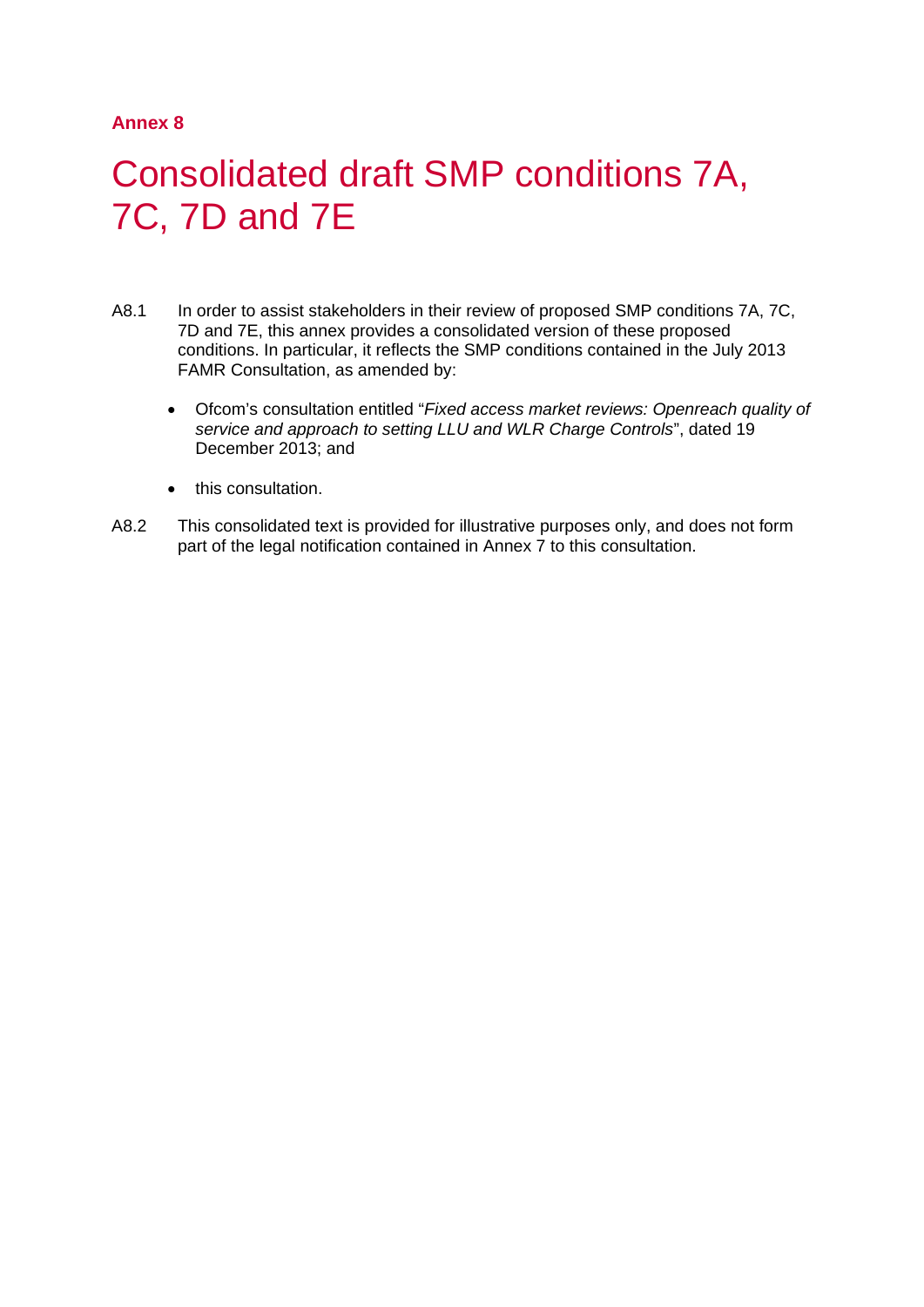#### **Condition 7A – LLU charge control**

- **7A.1** The Dominant Provider shall take all reasonable steps to secure that, at the end of each Relevant Year, the Percentage Change (determined in accordance with condition 7A.4 and 7A.5, as applicable) in:
	- (a) the aggregate of charges for Tie Cables;
	- (b) the aggregate of charges for Hard Cease Services;
	- (c) the aggregate of charges for MPF New Provide Services;
	- (d) the aggregate of charges for Other LLU Ancillary Services;
	- (e) the aggregate of charges for Co-Mingling New Provide and Rental Services;
	- (f) the charge for MPF Rental, except for the First Relevant Year in relation to which the charge ceiling specified in condition 7A.2(a) applies;
	- (g) the charge for SMPF Rental, except for the First Relevant Year in relation to which the charge ceiling specified in condition 7A.2(b) applies,
	- (h) the charge for MPF Single Migration, except for the First Relevant Year in relation to which the charge ceiling specified in condition 7A.2(c) applies;
	- (i) the charge for SMPF Single Migration, except for the First Relevant Year in relation to which the charge ceiling specified in condition 7A.2(d) applies;
	- (j) the charge for SMPF New Provide, except for the First Relevant Year in relation to which the charge ceiling specified in condition 7A.2(e) applies;
	- (k) the charge for MPF Bulk Migration, except for the First Relevant Year in relation to which the charge ceiling specified in condition 7A.2(f) applies;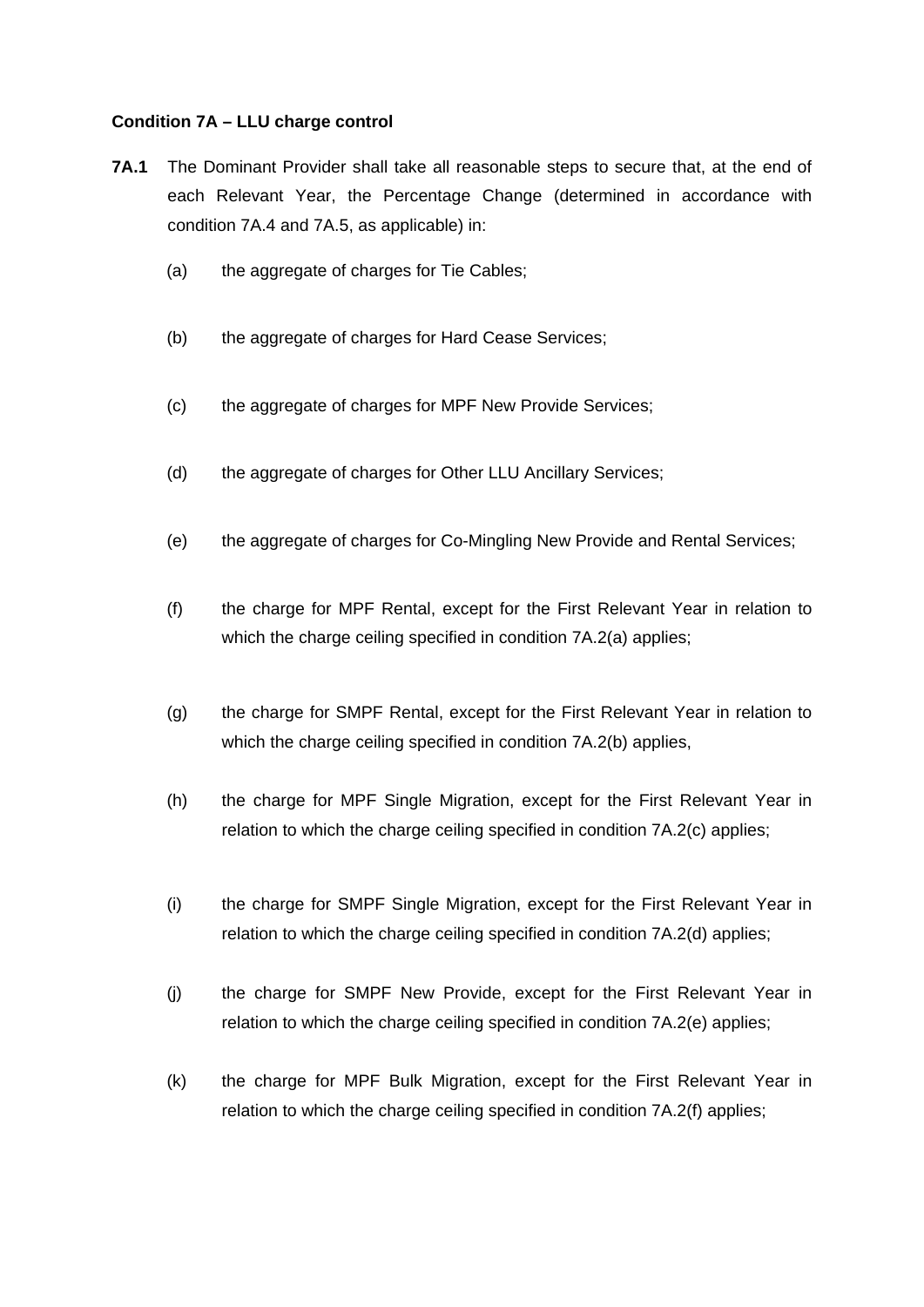- (l) the charge for SMPF Bulk Migration, except for the First Relevant Year in relation to which the charge ceiling specified in condition 7A.2(g) applies;
- (m) the charge for a Standard Chargeable Visit when that service is provided by the Dominant Provider within the hours of 8am to 5pm on a Working Day, except for the First Relevant Year in relation to which the charge ceiling specified in condition 7A.2(h)(i) applies;
- (n) the charge for a Standard Chargeable Visit when that service is provided by the Dominant Provider on a Non-Working Day, except for the First Relevant Year in relation to which the charge ceiling specified in condition 7A.2(h)(ii) applies;
- (o) the charge for a Standard Chargeable Visit when that service is provided by the Dominant Provider on a Saturday or outside the hours of 8am to 5pm on a Working Day, except for the First Relevant Year in relation to which the charge ceiling specified in condition 7A.2(h)(iii) applies;
- (p) the charge for an Additional Hour when that service is provided by the Dominant Provider within the hours of 8am to 5pm on a Working Day, except for the First Relevant Year in relation to which the charge ceiling specified in condition 7A.2(i)(i) applies;
- (q) the charge for an Additional Hour when that service is provided by the Dominant Provider on a Non-Working Day, except for the First Relevant Year in relation to which the charge ceiling specified in condition 7A.2(i)(ii) applies;
- (r) the charge for an Additional Hour when that service is provided by the Dominant Provider on a Saturday or outside the hours of 8am to 5pm on a Working Day, except for the First Relevant Year in relation to which the charge ceiling specified in condition 7A.2(i)(iii) applies;
- (s) the charge for Supplementary Charges (Per Visit), when that service is provided by the Dominant Provider on a Non-Working Day, except for the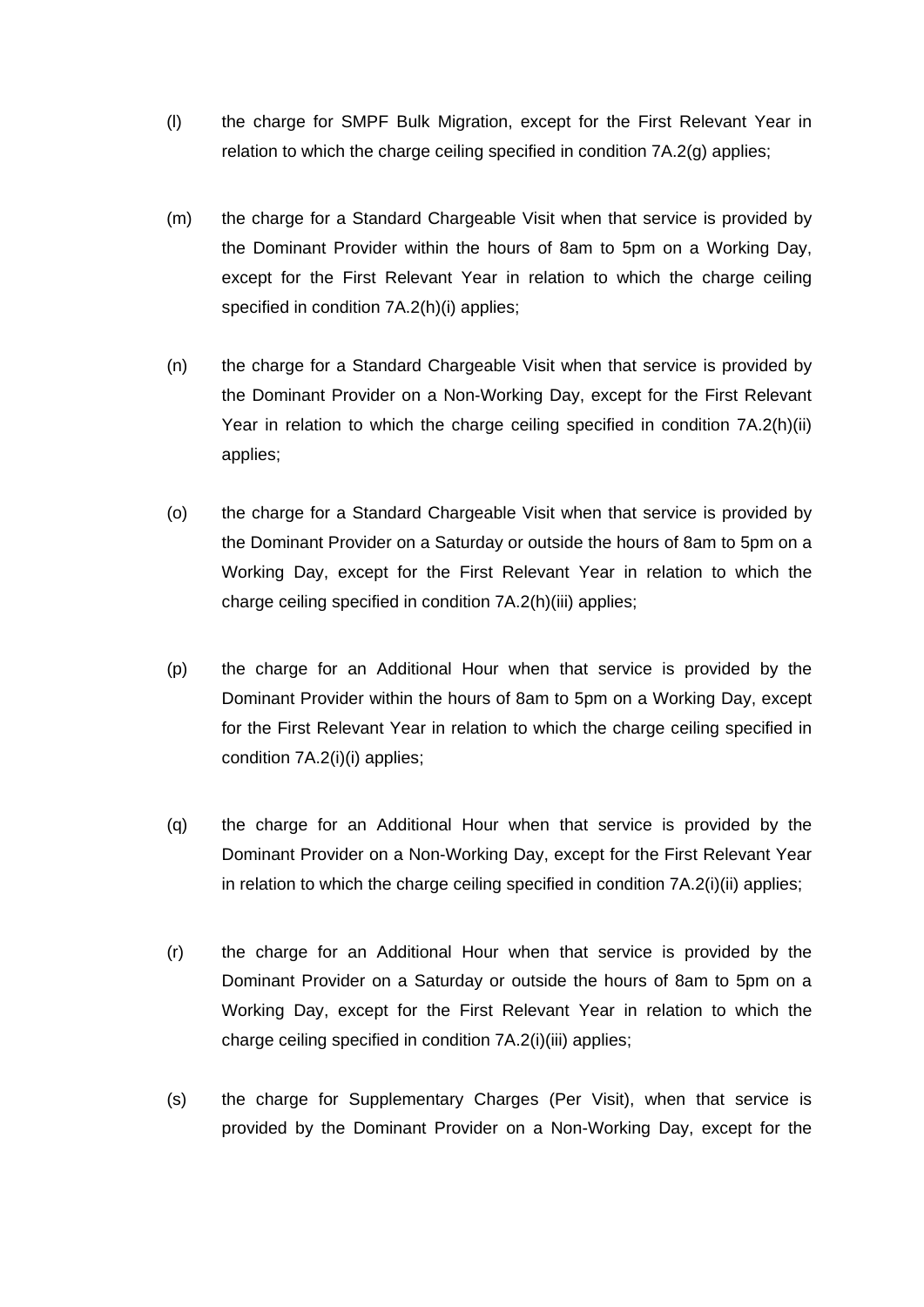First Relevant Year in relation to which the charge ceiling specified in condition 7A.2(j)(i) applies;

- (t) the charge for Supplementary Charges (Per Visit), when that service is provided by the Dominant Provider on a Saturday or outside the hours of 8am to 5pm on a Working Day, except for the First Relevant Year in relation to which the charge ceiling specified in condition 7A.2(j)(ii) applies;
- (u) the charge for Supplementary Charges (Per Hour), when that service is provided by the Dominant Provider on a Non-Working Day, except for the First Relevant Year in relation to which the charge ceiling specified in condition 7A.2(k)(i) applies;
- (v) the charge for Supplementary Charges (Per Hour), when that service is provided by the Dominant Provider on a Saturday or outside the hours of 8am to 5pm on a Working Day, except for the First Relevant Year in relation to which the charge ceiling specified in condition 7A.2(k)(ii) applies;
- (w) the charge for Internal and External Shifts, except for the First Relevant Year in relation to which the charge ceiling specified in condition 7A.2(l) applies;
- (x) the charge for Additional Line Shifted, except for the First Relevant Year in relation to which the charge ceiling specified in condition 7A.2(m) applies; and

is not more than the Controlling Percentage (as determined in accordance with condition 7A.7).

- **7A.2** The Dominant Provider shall not charge more than:
	- (a) for MPF Rental, the amount of £[82.78 to 90.14] in the First Relevant Year;
	- (b) for SMPF Rental, the amount of  $E[4.99$  to 7.63] in the First Relevant Year;
	- (c) for MPF Single Migration, the amount of £[30.55 to 32.65] in the First Relevant Year;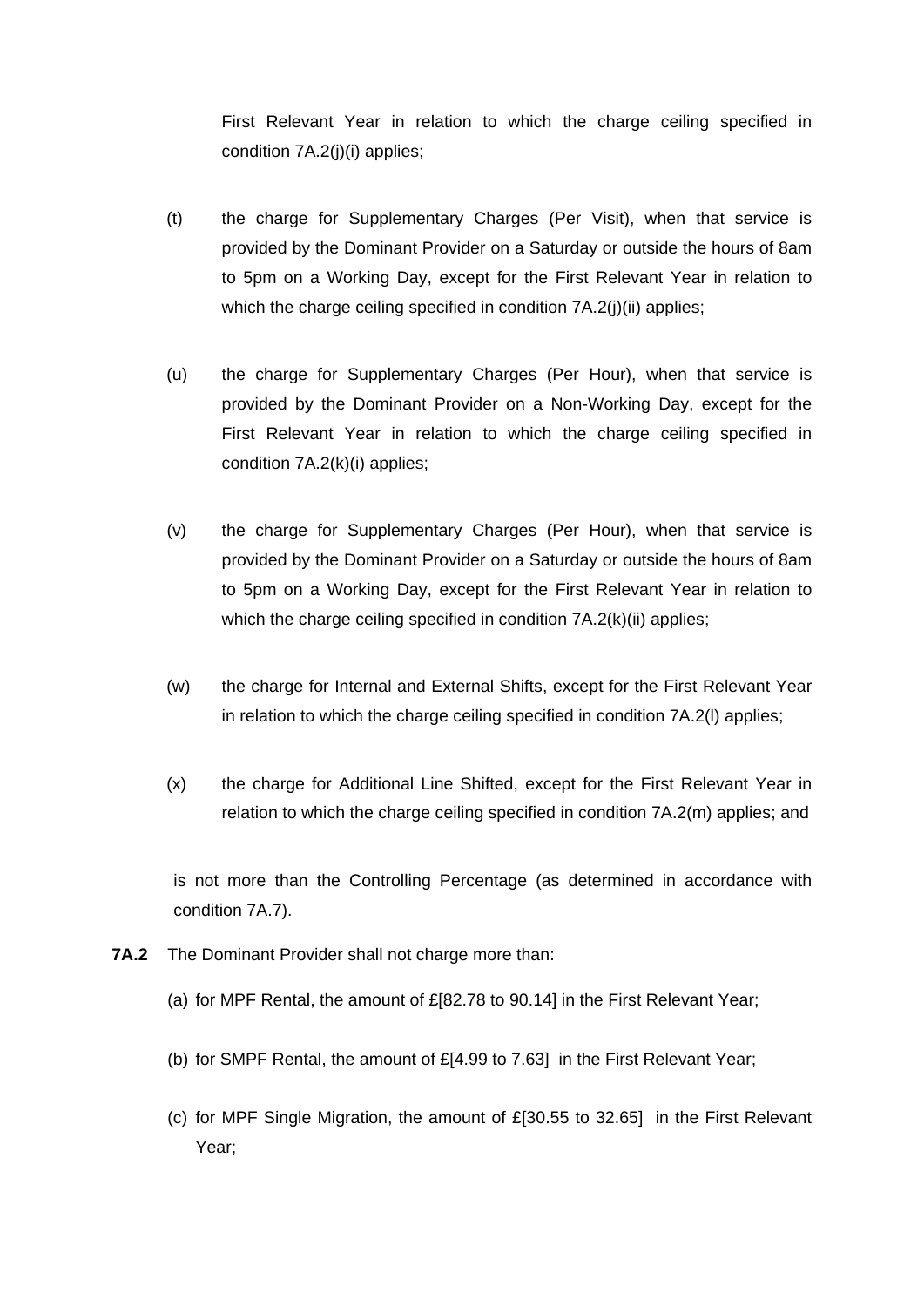- (d) for SMPF Single Migration, the amount of £[30.55 to 32.65] in the First Relevant Year;
- (e) for SMPF New Provide, the amount of £[29.41 to 31.49] in the First Relevant Year;
- (f) for MPF Bulk Migration, the amount of £[25.42 to 27.22] in the First Relevant Year;
- (g) for SMPF Bulk Migration, the amount of  $E[25.42$  to 27.22] in the First Relevant Year;
- (h) for a Standard Chargeable Visit, in the First Relevant Year, the amount of;
	- i. £[72.00 to 105.60] when that service is provided within the hours of 8am to 5pm on a Working Day;
	- ii. £[108.00 to 158.40] when that service is provided on a Non-Working Day; and
	- iii. £[90.00 to 132.00] when that service is provided on a Saturday or outside the hours of 8am to 5pm on a Working Day;
- (i) for an Additional Hour, in the First Relevant Year, the amount of:
	- i. £[36.00 to 52.80] per hour when that service is provided within the hours of 8am to 5pm on a Working Day;
	- ii.  $\mathbb{E}[72.00 \text{ to } 105.60]$  per hour when that service is provided on a Non-Working Day; and
	- iii. £[54.00 to 79.20] per hour when that service is provided on a Saturday or outside the hours of 8am to 5pm on a Working Day;
- (j) for Supplementary Charges (Per Visit), in the First Relevant Year, the amount of:
	- i. £[36.00 to 52.80] when that service is provided on a Non-Working Day; and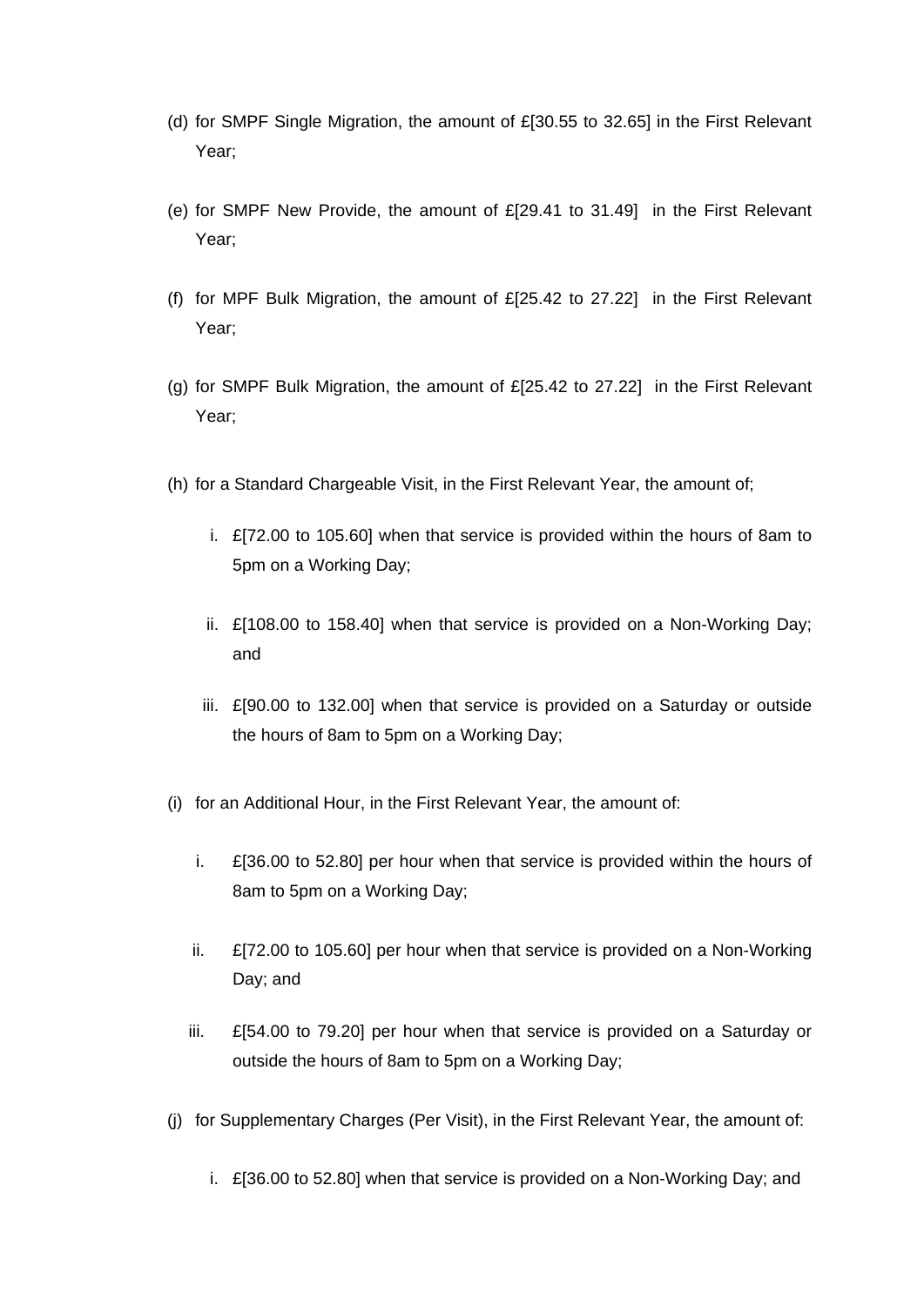- ii. £[18.00 to 26.40] when that service is provided on a Saturday or outside the hours of 8am to 5pm on a Working Day;
- (k) for Supplementary Charges (Per Hour), in the First Relevant Year, the amount of:
	- i. £[36.00 to 52.80] per hour when that service is provided on a Non-Working Day; and
	- ii. £[18.00 to 26.40] per hour when that service is provided on a Saturday or outside the hours of 8am to 5pm on a Working Day;
- (l) for Internal and External Shifts, the amount of £[72.00 to 105.60] in the First Relevant Year;
- (m)for Additional Line Shifted, the amount of £[36.00 to 52.80] in the First Relevant Year;
- (n) for MPF Cease, the amount of £0.00 in each Relevant Year; and
- (o) for SMPF Cease, the amount of £0.00 in each Relevant Year.
- **7A.3** a) The Dominant Provider shall take all reasonable steps to ensure that the charge for each Special Fault Investigation Service in a Relevant Year does not exceed the amount calculated in accordance with the following formula:

# *Engineer Time* x *Hourly Charge*

Where:

*Engineer Time* has the meaning ascribed to it in condition 7A.15(l) below.

*Hourly Charge* has the meaning ascribed to it in condition 7A.15(o) below.

b) The Dominant Provider shall take all reasonable steps to ensure that the charge for each Special Fault Investigation – Base Module and Special Fault Investigation –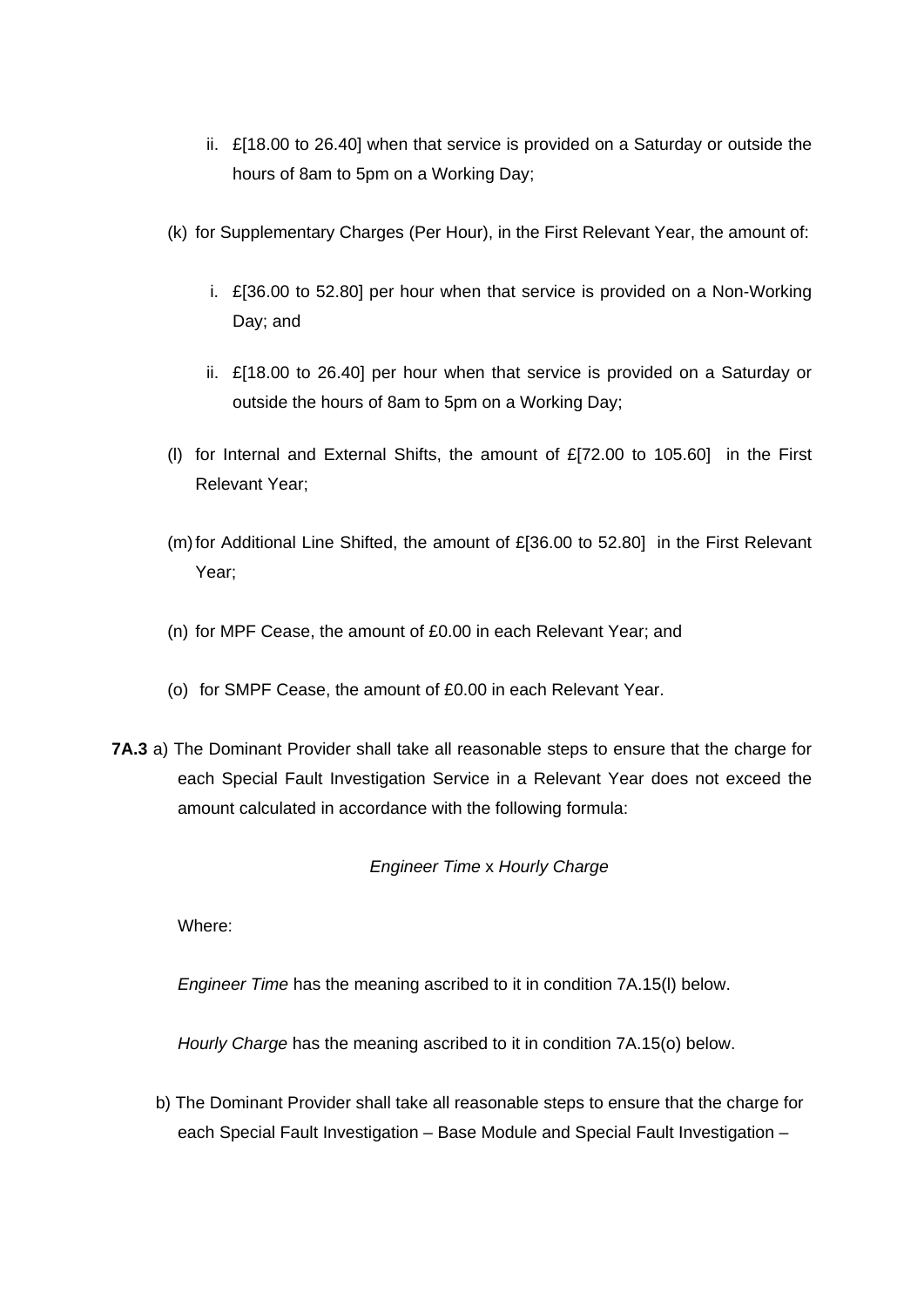Frame Direct Module in a Relevant Year does not exceed the amount calculated in accordance with the following formula:

*(Engineer Time* + 0.*5) x Hourly Charge*

Where:

*Engineer Time* has the meaning ascribed to it in condition 7A.15(l) below

*Hourly Charge* has the meaning ascribed to it in condition 7A.15(o) below.

**7A.4** The Percentage Change for the purposes of each of the categories of products and/or services (each of which is known as a "Basket") specified in conditions 7A.1(a) to 7A.1(e) shall be calculated, for the purposes of complying with condition 7A.1, by employing the following formula:

$$
C_t = \frac{\sum_{i=1}^{n} \left[ R_i \frac{(\bar{p}_{i,t} - \bar{p}_{i,t-1})}{\bar{p}_{i,t-1}} \right]}{\sum_{i=1}^{n} R_i}
$$

Where:

 $c<sub>t</sub>$  is the Percentage Change in the aggregate of charges for the services in the Basket for Relevant Year *t*;

*n* is the number of individual services in the Basket;

*i* is a number from 1 to *n* for each of the *n* individual services in the Basket;

 $R_i$  is the Total Revenue accrued during the Prior Year in respect of the individual service *i* that forms part of the Basket;

*t* refers to the Relevant Year;

*t-1* refers to the Prior Year;

 $\bar{p}_{i,t}$  is the Relevant Year Weighted Average Charge made by the Dominant Provider for the individual service *i* that forms part of the Basket during the Relevant Year*,*  excluding any discounts offered by the Dominant Provider: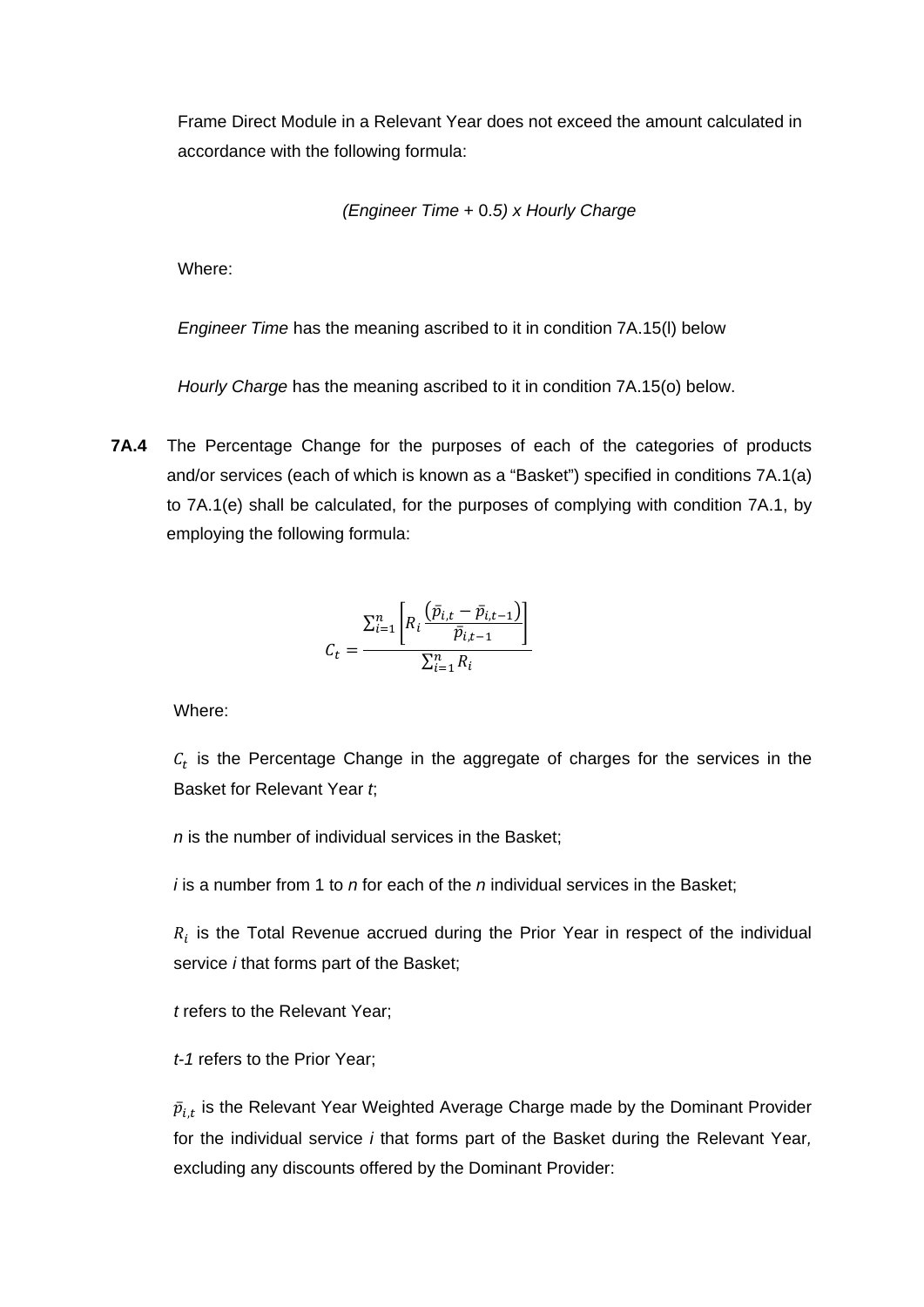Where such Relevant Year Weighted Average Charge shall be calculated by employing the following formula:

$$
\bar{p}_{i,t} = \sum_{j=1}^m (w_{i,j,t} p_{i,j,t})
$$

Where:

*m* is the number of time periods for which there are distinct charges during the Relevant Year;

*j* is a number from 1 to *m* for each of the *m* time periods during which a distinct charge is in effect;

 $w_{i,j,t}$  is the proportion of the Relevant Year in which each charge,  $p_{i,j,t}$  is in effect, calculated by the number of days during which the charge is in effect and dividing:

- 1) for the First Relevant Year, by 365;
- 2) for the Second Relevant Year, by 366; and
- 3) for the Third Relevant Year, by 365.

 $p_{i,j,t}$  is the charge for the specified period, *j*, during the Relevant Year *t* for the individual service, *i*;

 $\bar{p}_{i,t-1}$  is, for the purposes of calculating the Percentage Change for the First Relevant Year, the Initial Charge for the individual service *i* that forms part of the Basket during the Prior Year, excluding any discounts offered by the Dominant Provider. For the purposes of calculating the Percentage Change for the Second Relevant Year and the Third Relevant Year,  $\bar{p}_{i,t-1}$  is the Prior Year Weighted Average Charge made by the Dominant Provider for the individual service *i* that forms part of the Basket during the Prior Year*,* excluding any discounts offered by the Dominant Provider;

Where such Prior Year Weighted Average Charge shall be calculated by employing the following formula:

$$
\bar{p}_{i,t-1} = \sum_{j=1}^{m} (w_{i,j,t-1} p_{i,j,t-1})
$$

Where: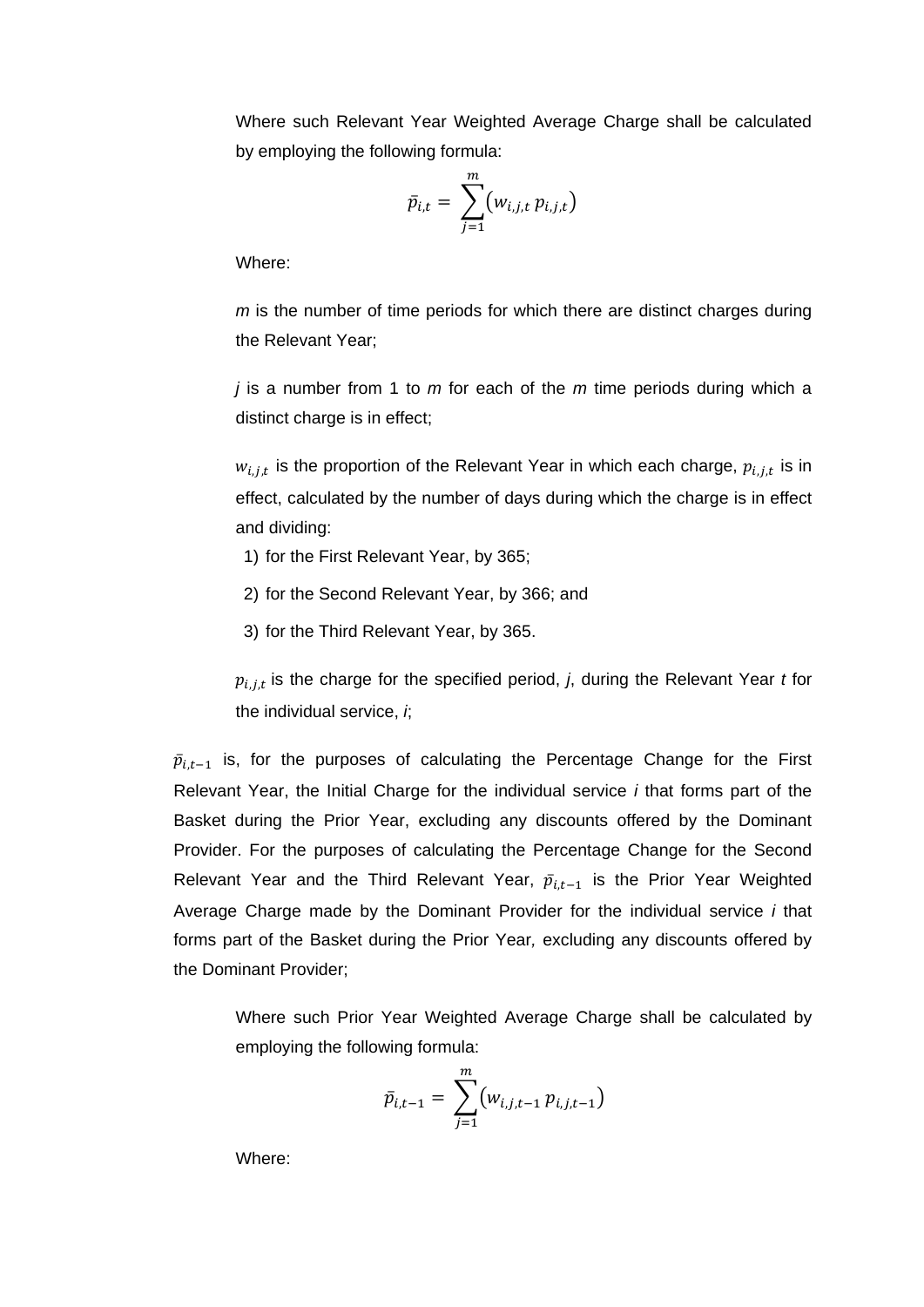*m* is the number of time periods for which there are distinct charges during the Prior Year;

*j* is a number from 1 to *m* for each of the *m* time periods during which a distinct charge is in effect;

 $w_{i,i,t-1}$  is the proportion of the Prior Year in which each charge,  $p_{i,j,t-1}$ , is in effect, calculated by the number of days during which the charge is in effect and dividing:

- 1) for the First Relevant Year, by 365;
- 2) for the Second Relevant Year, by 365;
- 3) for the Third Relevant Year, by 366;

 $p_{i,i,t-1}$  is the charge for the individual period, *j*, during the Prior Year, *t-1*, for the individual service, *i*.

For the avoidance of doubt, for the purpose of calculating the Percentage Change for the Basket specified in:

- (a) condition 7A.1(a), the revenues for Tie Cables shall be taken to include all revenue from selling Tie Cables irrespective of their use; and
- (b) condition 7A.1(e), the revenues for Co-Mingling New Provide and Rental Services shall be taken to include all revenue from selling Co-Mingling New Provide and Rental Services irrespective of their use.
- **7A.5** The Percentage Change for the purposes of each of the products and/or services specified (each of which is referred to in this condition as a "single charge category") in conditions  $7A.1(f)$  to  $7A.1(x)$  shall be calculated, for the purposes of complying with condition 7A.1, by employing the following formula:

$$
C_t = \frac{\left(\overline{p}_t - \overline{p}_{t-1}\right)}{\overline{p}_{t-1}}
$$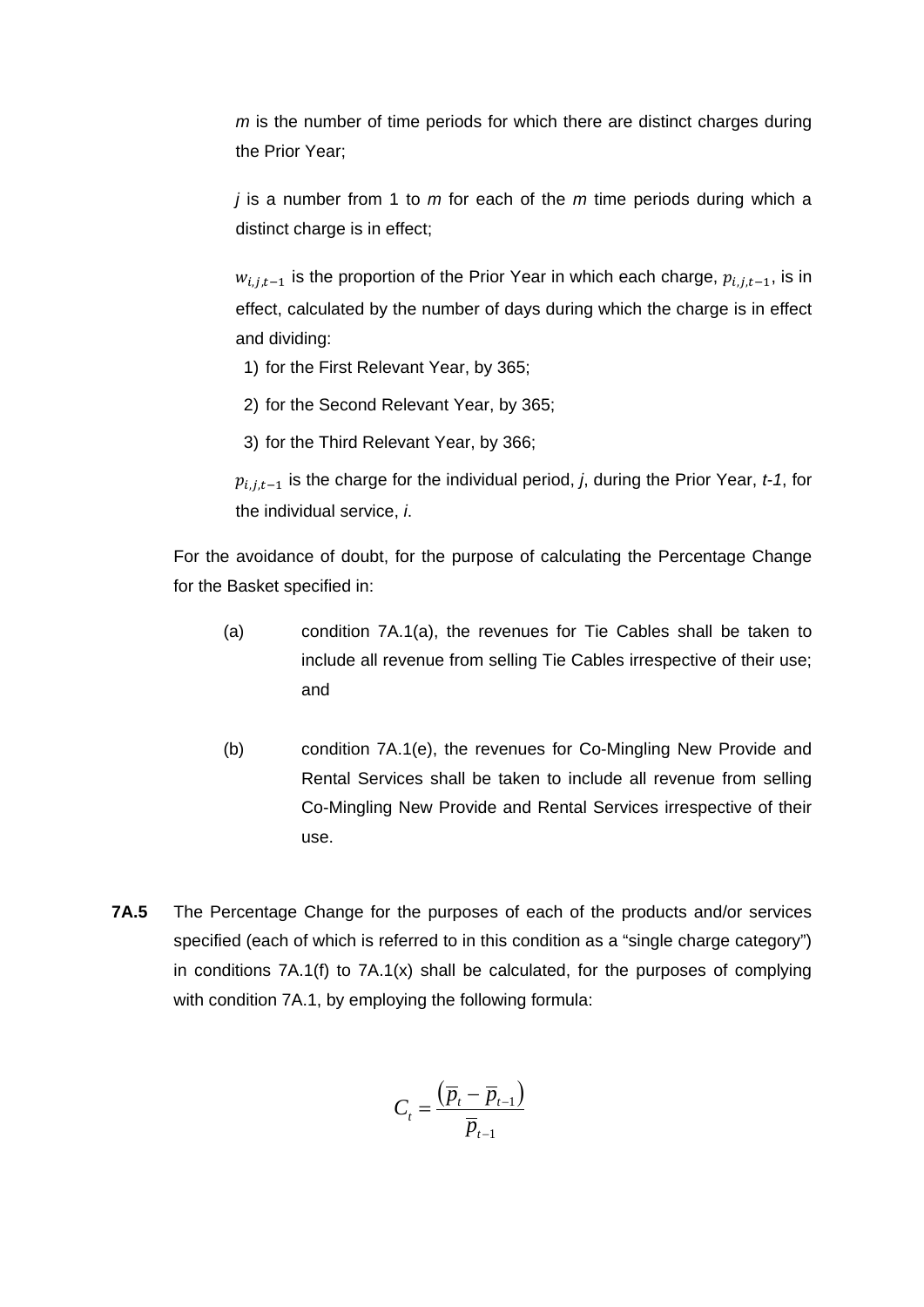Where:

*Ct,* is the Percentage Change in charges for the specific product and/or service in the single charge category in question for the Relevant Year *t*;

*t* refers to the Relevant Year;

*t-1* refers to the Prior Year;

 $\bar p_t$  shall be calculated by employing the formula set out in condition 7A.4 above for the Relevant Year Weighted Average Charge, excluding any discounts offered by the Dominant Provider, and its references to individual service *i* shall be treated as references to charges for the specific product and/or service in the single charge category in question; and

 $\bar p_{t-1}$  shall be calculated by employing the formula set out in condition 7A.4 above for the Prior Year Weighted Average Charge, excluding any discounts offered by the Dominant Provider, and its references to individual service *i* shall be treated as references to charges for the specific product and/or service in the single charge category in question.

**7A.6** In the case of each of the categories of products and/or services that form part of a Basket specified in conditions 7A.1(a) to 7A.1(e) respectively, the Dominant Provider shall also and, in any event, take all reasonable steps to secure that, at the end of each Relevant Year, the Percentage Change in discrete charges for each and every product and/or service falling within the Basket in question is no more than the Controlling Percentage increased by [5-7.5] percentage points.

For the purposes of this condition 7A.6:

- (a) the Controlling Percentage is the Controlling Percentage (as determined in accordance with condition 7A.7) for the Basket within which the product and/or service falls to which the discrete charges relate; and
- (b) the Percentage Change shall be calculated by employing the formula set out in condition 7A.5 and its references to a single charge category shall be treated as references to charges for the specific product and/or service falling with the Basket in question.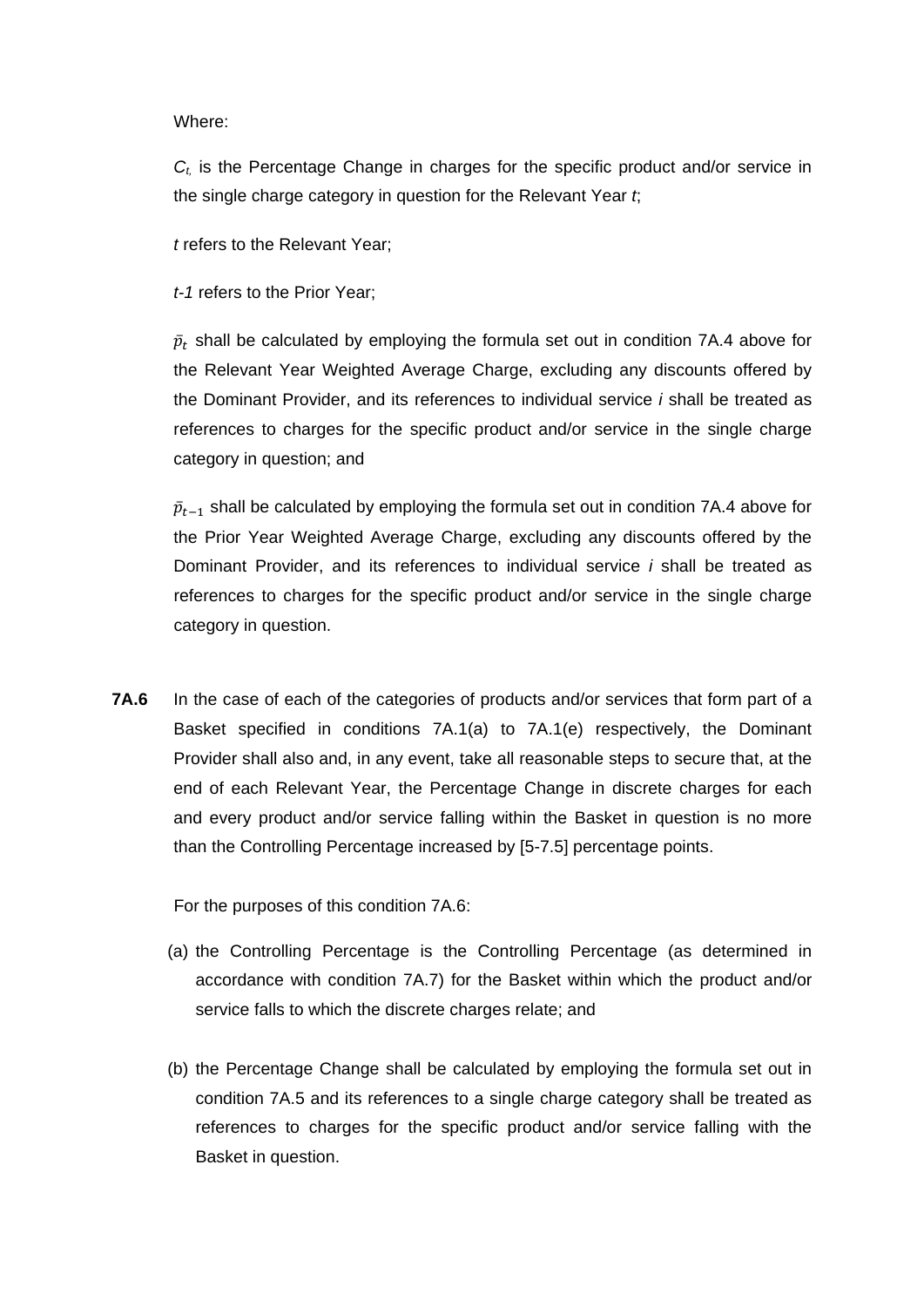**7A.7** (a) Subject to conditions 7A.7(c) to 7A.7(e) below, the Controlling Percentage in relation to any Relevant Year for each of the categories of products and/or services specified in conditions 7A.1(a) to 7A.1(l) shall be calculated by employing the following formula:

$$
\mathcal{C}P_t = \mathcal{C}PI_t + \ X
$$

Where:

 $CP<sub>t</sub>$  is the Controlling Percentage for Relevant Year  $t$ ;

 $CPI_t$  is CPI for the Relevant Year,  $t$ ;

*X* means:

- for the category of products and/or services specified in condition 7A.1(a) [-11 to -6.25%] percentage points;
- for the category of products and/or services specified in condition 7A.1(b) [-11.75 to -6.75%] percentage points;
- for the category of products and/or services specified in condition 7A.1(c) [-5 to 2%] percentage points;
- for the category of products and/or services specified in condition 7A.1(d) [-6 to 0%] percentage points;
- for the category of products and/or services specified in condition 7A.1(e) [-1 to 4.5%] percentage points;
- for the category of products and/or services specified in condition 7A.1(f) [-4.25 to 4.5%] percentage points;
- for the category of products and/or services specified in condition 7A.1(g) [-39.25 to -6%] percentage points;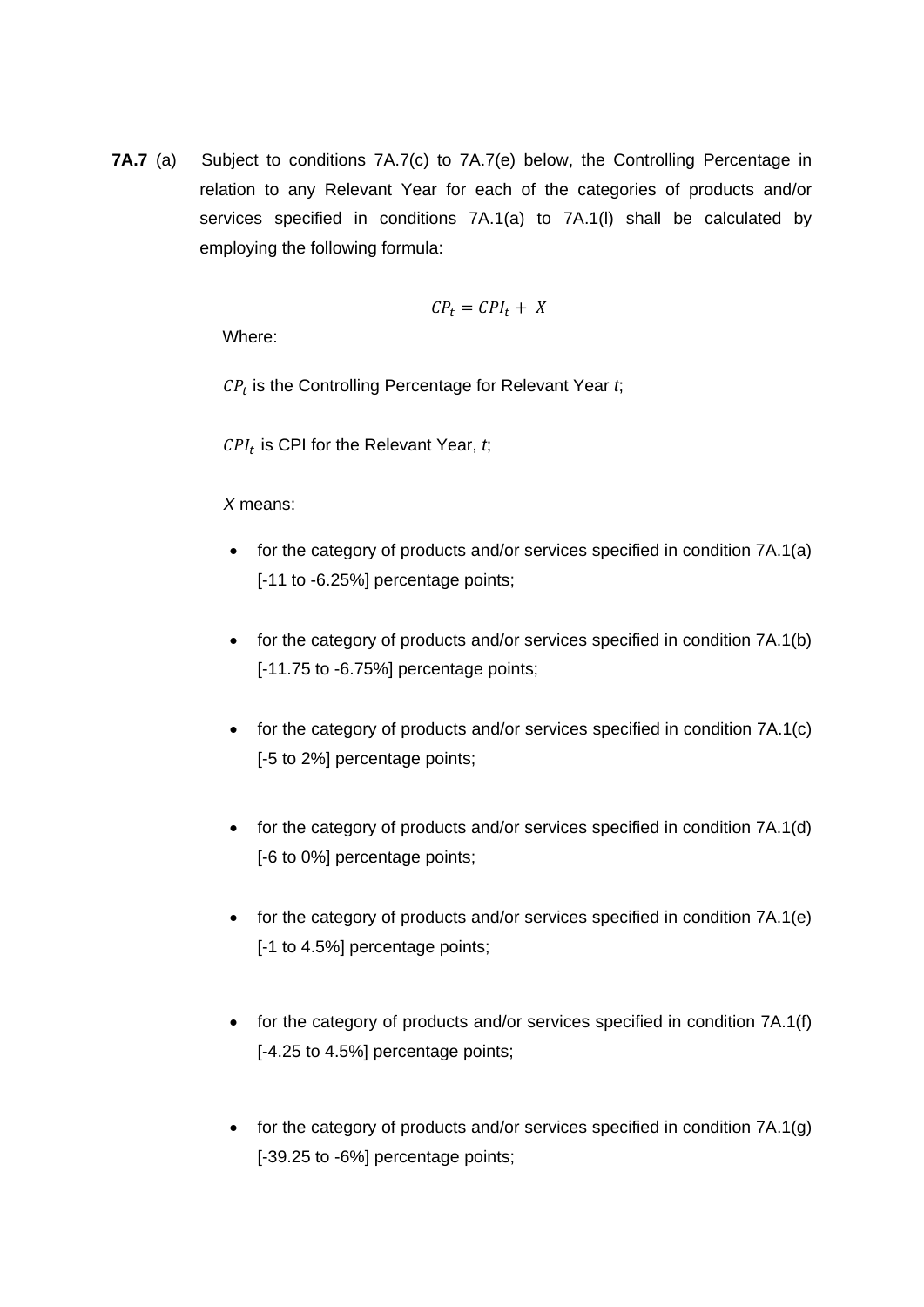- for the category of products and/or services specified in condition 7A.1(h) [-2.5 to 4.25%] percentage points;
- for the category of products and/or services specified in condition 7A.1(i) [-2.5 to 4.25%] percentage points;
- for the category of products and/or services specified in condition 7A.1(j) [–6.25 to 0.5%] percentage points;
- for the category of products and/or services specified in condition 7A.1(k) [-12.75 to -6.5%] percentage points; and
- for the category of products and/or services specified in condition 7A.1(l) [-12.75 to -6.5%] percentage points.

For the avoidance of doubt, the MPF Rental, SMPF Rental, MPF Single Migration, SMPF Single Migration, SMPF New Provide, MPF Bulk Migration and SMPF Bulk Migration charges are constrained by 7A.2 in the First Relevant Year.

(b) Subject to conditions 7A.7(c), 7A.7(d) and 7A.7(f) below, the Controlling Percentage in relation to any Relevant Year for each of the categories of products and/or services specified in conditions 7A.1(m) to 7A.1(x) shall be calculated by employing the following formula:

$$
CP_t = X
$$

 $CP<sub>t</sub>$  is the Controlling Percentage for Relevant Year  $t$ ;

*X* means:

• for the category of products and/or services specified in condition 7A.1(m) [-0.1% to 2.8%] percentage points;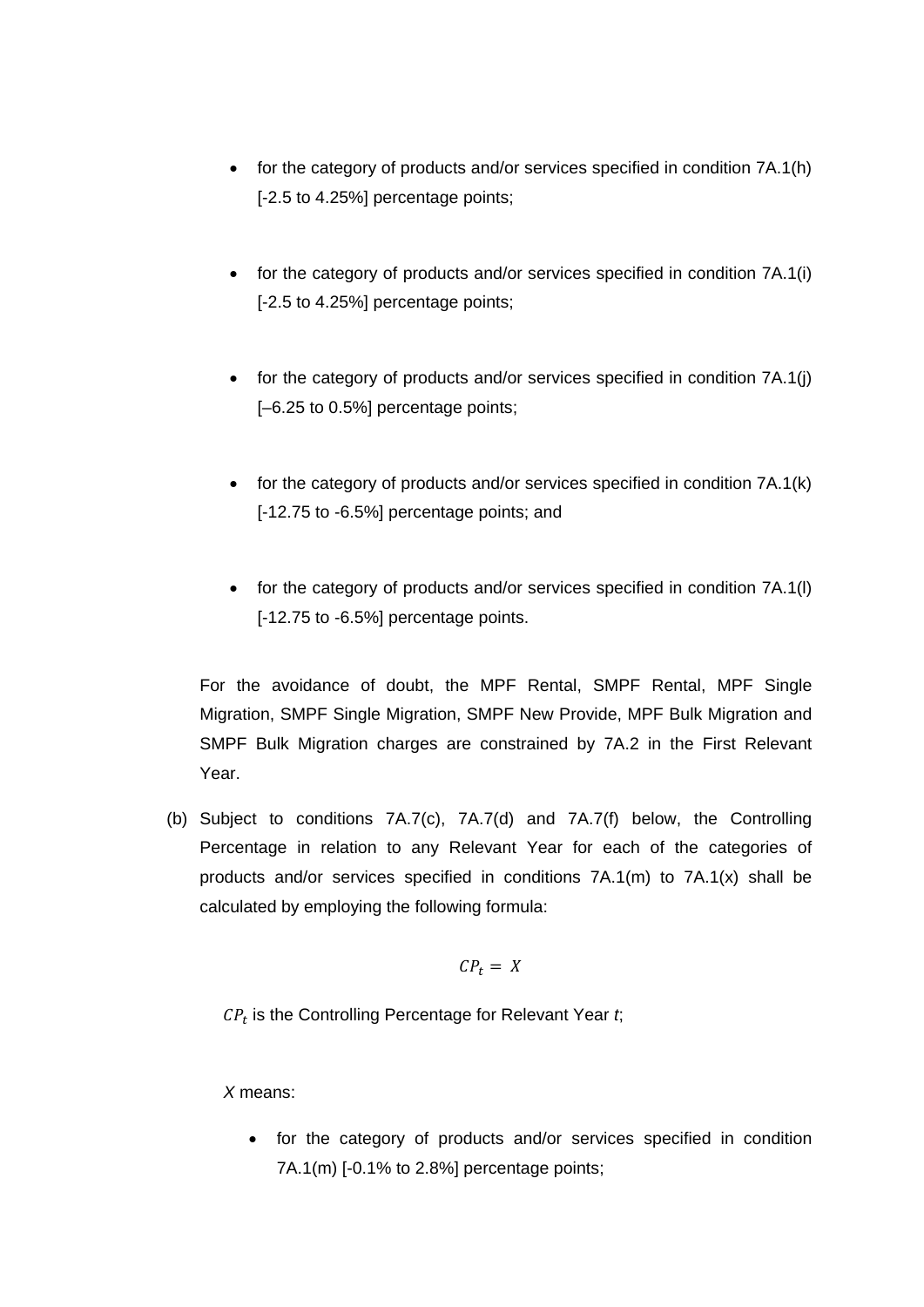- for the category of products and/or services specified in condition 7A.1(n) [-0.1% to 2.8%] percentage points;
- for the category of products and/or services specified in condition 7A.1(o) [-0.1% to 2.8%] percentage points;
- for the category of products and/or services specified in condition 7A.1(p) [-0.1% to 2.8%] percentage points;
- for the category of products and/or services specified in condition 7A.1(q) [-0.1% to 2.8%] percentage points;
- for the category of products and/or services specified in condition 7A.1(r) [-0.1% to 2.8%] percentage points;
- for the category of products and/or services specified in condition 7A.1(s) [-0.1% to 2.8%] percentage points;
- for the category of products and/or services specified in condition 7A.1(t) [-0.1% to 2.8%] percentage points;
- for the category of products and/or services specified in condition 7A.1(u) [-0.1% to 2.8%] percentage points;
- for the category of products and/or services specified in condition  $7A.1(v)$  [-0.1% to 2.8%] percentage points;
- for the category of products and/or services specified in condition 7A.1(w) [-0.1% to 2.8%] percentage points; and
- for the category of products and/or services specified in condition 7A.1(x) [-0.1% to 2.8%] percentage points.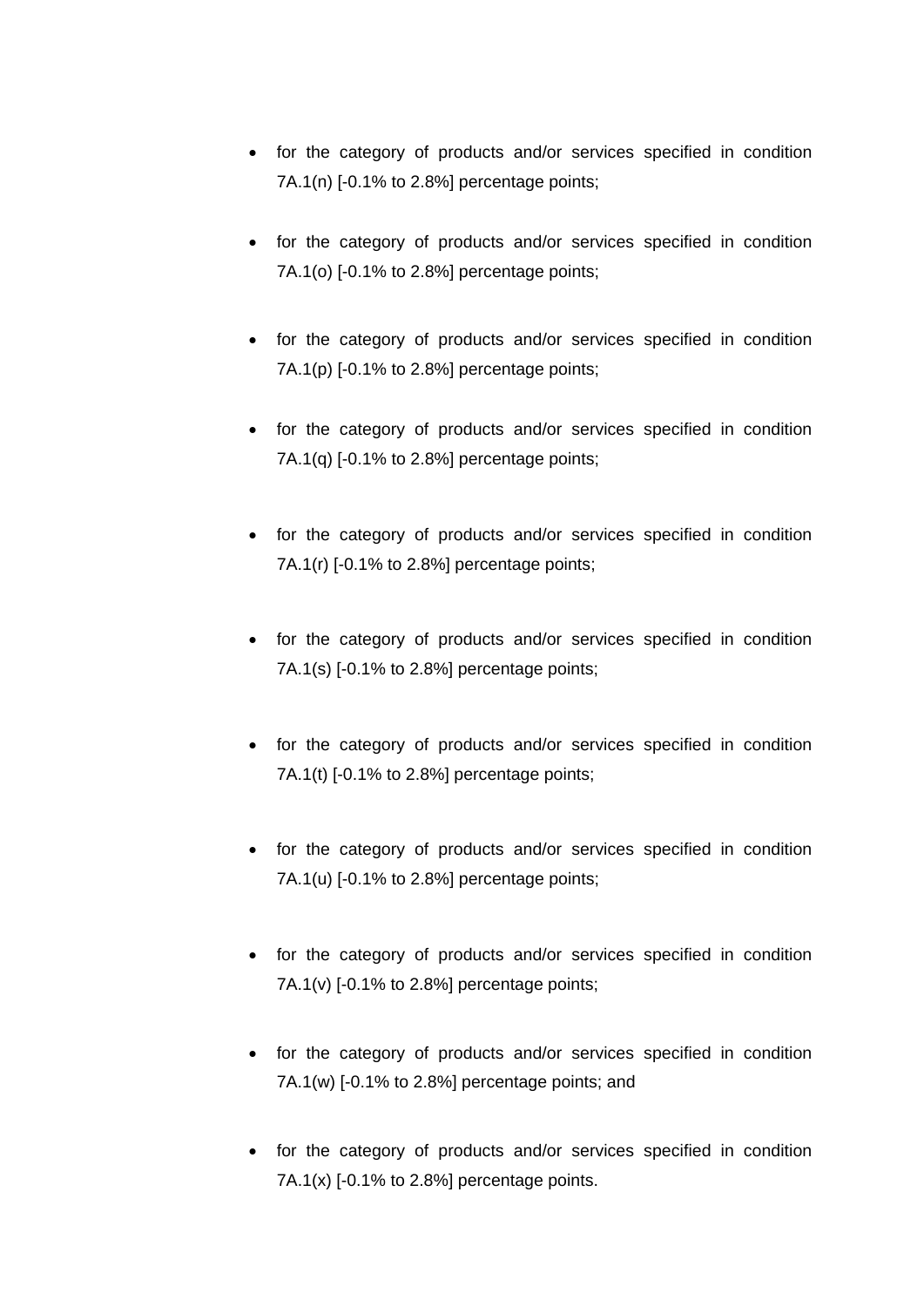For the avoidance of doubt, the charges for each of the products and/or services set out in conditions  $7A.1(m)$  to  $7A.1(x)$  are constrained by condition  $7A.2$  in the First Relevant Year.

- (c) For each of the categories of products and/or services specified in:
	- i. conditions 7A.1(a) to 7A.1(l), where the Percentage Change in either the First Relevant Year or the Second Relevant Year is less than the Controlling Percentage ("**Deficiency**"), then the Controlling Percentage for the following Relevant Year shall be determined in accordance with condition 7A.7(e) below; and
	- ii. conditions  $7A.1(m)$  to  $7A.1(x)$ , in the case of Deficiency either in the First Relevant Year or the Second Relevant Year, then the Controlling Percentage for the following Relevant Year shall be determined in accordance with condition 7A.7(f) below.
- (d) For each of the categories of products and/or services specified in:
	- i. conditions 7A.1(a) to 7A.1(l), where the Percentage Change in either the First Relevant Year or the Second Relevant Year is more than the Controlling Percentage ("**Excess**"), then the Controlling Percentage for the following Relevant Year shall also be determined in accordance with condition 7A.7(e) below; and
	- ii. conditions  $7A.1(m)$  to  $7A.1(x)$ , in the case of Excess in either the First Relevant Year or the Second Relevant Year, then the Controlling Percentage for the following Relevant Year shall also be determined in accordance with condition 7A.7(f) below.
- (e) For each of the categories of products and/or services specified in condition 7A.1(a) to 7A.1(l), in the case of Deficiency or Excess, the Controlling Percentage will be calculated by employing the following formula:

$$
CP_t = [(100\% + CPI + X)(100\% + CP_{t-1})/(100\% + C_{t-1})] - 100\%
$$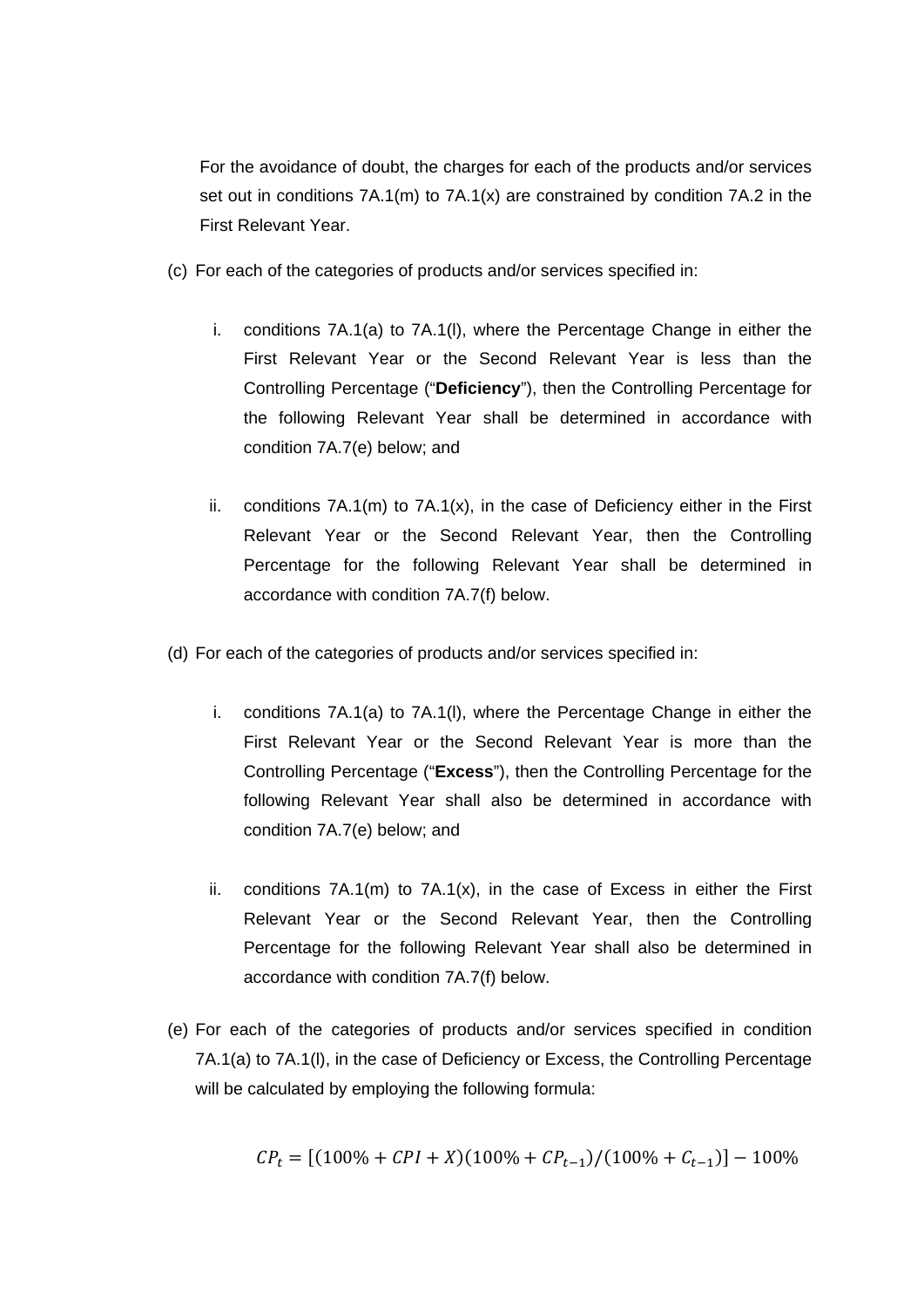Where:

 $CP<sub>r</sub>$  is the Controlling Percentage for the Second Relevant Year (in the case of Deficiency or Excess in the First Relevant Year) or for the Third Relevant Year (in the case of Deficiency or Excess in the Second Relevant Year);

 $\mathcal{CP}_{t-1}$  is the Controlling Percentage for the First Relevant Year (in the case of Deficiency or Excess in the First Relevant Year) or for the Second Relevant Year (in the case of Deficiency or Excess in the Second Relevant Year);

 $C_{t-1}$  is the Percentage Change in the Charge for the category of products and/or services specified in condition 7A.1(a) to 7A.1(l) during the First Relevant Year (in the case of Deficiency or Excess in the First Relevant Year) or for the Second Relevant Year (in the case of Deficiency or Excess in the Second Relevant Year), calculated in accordance with the formula for  $C_t$  set out in condition 7A.4 or 7A.5, as applicable;

*X* is as set out in condition 7A.7(a) above; and

*CPI* has the meaning ascribed to it in condition 7A.15(j) below.

(f) For each of the categories of products and/or services specified in condition 7A.1(m) to 7A.1(x), in the case of Deficiency or Excess, the Controlling Percentage will be calculated by employing the following formula:

$$
CP_t = [(100\% + X)(100\% + CP_{t-1})/(100\% + C_{t-1})] - 100\%
$$

Where:

 $CP<sub>r</sub>$  is the Controlling Percentage for the Second Relevant Year (in the case of Deficiency or Excess in the First Relevant Year) or for the Third Relevant Year (in the case of Deficiency or Excess in the Second Relevant Year);

 $\mathcal{CP}_{t-1}$  is the Controlling Percentage for the First Relevant Year (in the case of Deficiency or Excess in the First Relevant Year) or for the Second Relevant Year (in the case of Deficiency or Excess in the Second Relevant Year);

 $C_{t-1}$  is the Percentage Change in the Charge for the category of products and/or services specified in condition 7A.1(m) to 7A.1(x) during the First Relevant Year (in the case of Deficiency or Excess in the First Relevant Year) or for the Second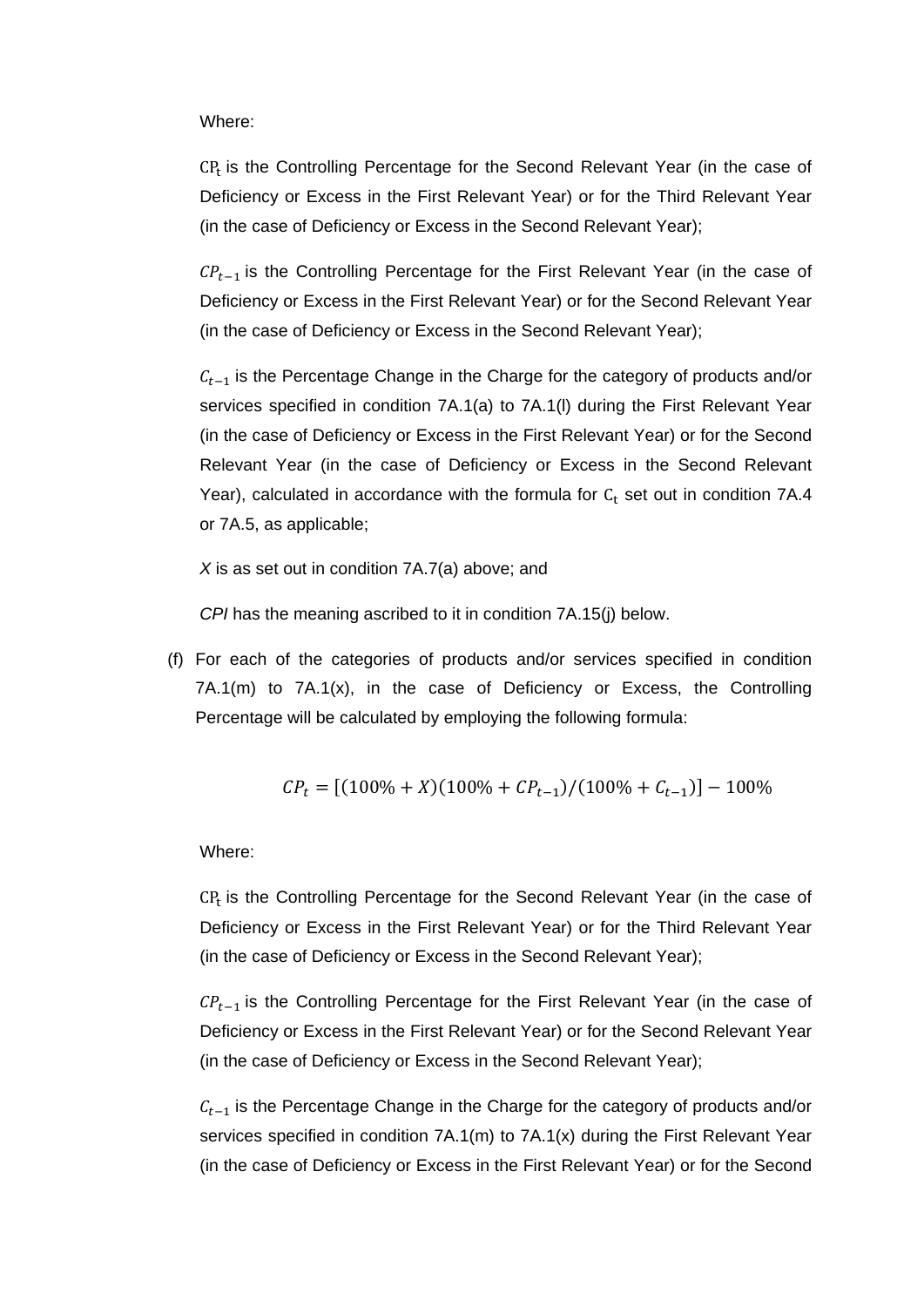Relevant Year (in the case of Deficiency or Excess in the Second Relevant Year), calculated in accordance with the formula for  $C_t$  set out in condition 7A.4 or 7A.5, as applicable;

*X* is as set out in condition 7A.7(b) above.

- (g) For each of the categories of products and/or services specified in condition 7A.1(a) to 7A.1(x), where the Percentage Change in any Relevant Year is more than the Controlling Percentage, the Dominant Provider shall, to the extent reasonably possible, and as soon as reasonably practicable, repay the Relevant Excess Revenue to the relevant Affected Communications Provider.
- **7A.8** The Dominant Provider shall ensure that during each Relevant Year:
	- (a) the charge made by it for MPF Special Fault Investigation 2 (SFI2) Base module is the same as the charge made by it for SMPF Special Fault Investigation 2 (SFI2) - Base module;
	- (b) the charge made by it for MPF Special Fault Investigation 2 (SFI2) Network module is the same as the charge made by it for SMPF Special Fault Investigation 2 (SFI2) - Network module;
	- (c) the charge made by it for MPF Special Fault Investigation 2 (SFI2) Frame module is the same as the charge made by it for SMPF Special Fault Investigation 2 (SFI2) - Frame module;
	- (d) the charge made by it for MPF Special Fault Investigation 2 (SFI2) Internal Wiring module is the same as the charge made by it for SMPF Special Fault Investigation 2 (SFI2) - Internal Wiring module;
	- (e) the charge made by it for MPF Special Fault Investigation 2 ( SFI2) Internal equip module is the same as the charge made by it for SMPF Special Fault Investigation 2 (SFI2) - Internal equip module;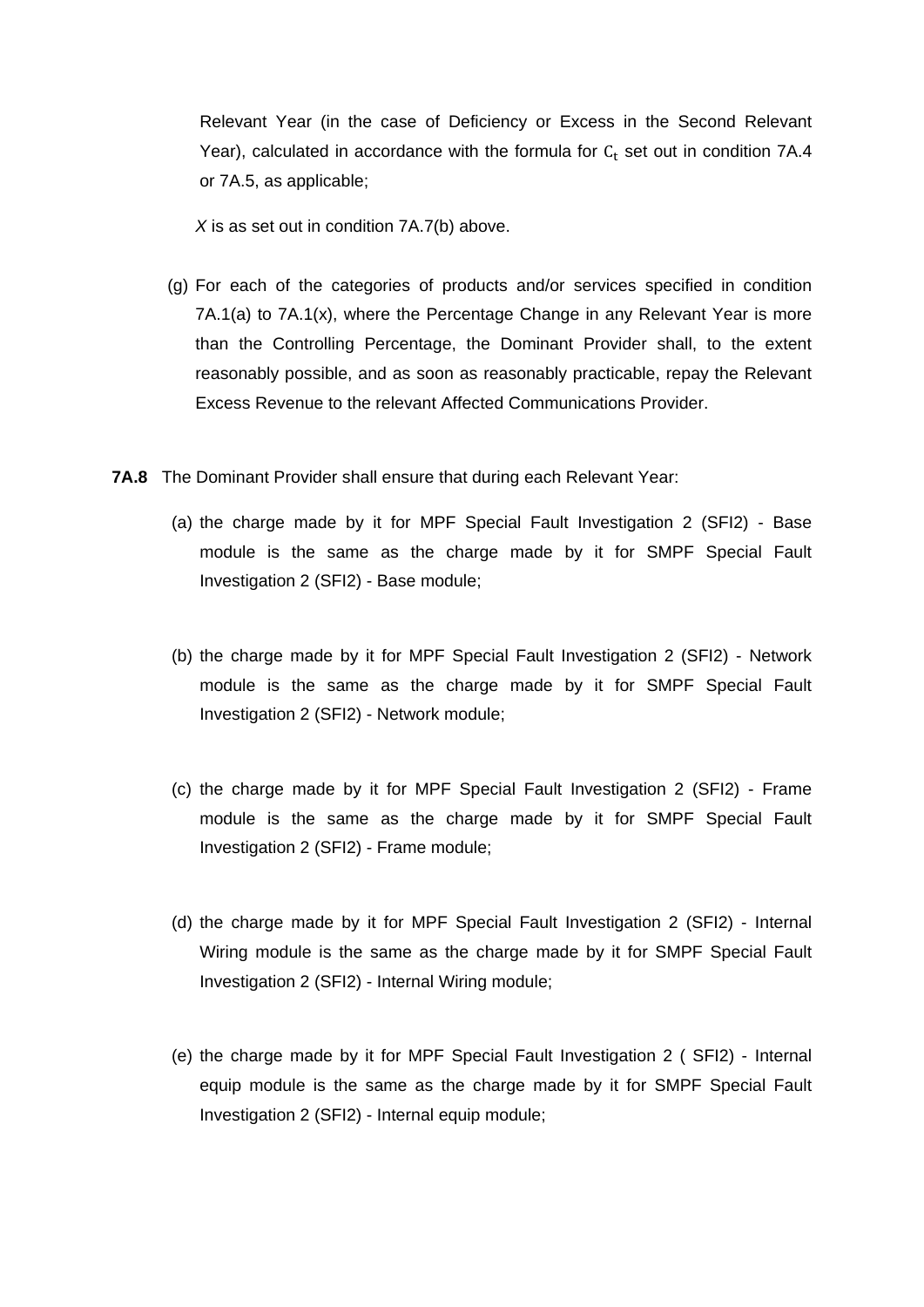- (f) the charge made by it for MPF Special Fault Investigation 2 ( SFI2) Coop module is the same as the charge made by it for SMPF Special Fault Investigation 2 (SFI2) - Coop module; and
- (g) the charge made by it for MPF Special Fault Investigation 2 (SFI2) Frame direct module is the same as the charge made by it for SMPF Special Fault Investigation 2 (SFI2) - Frame direct module.

For the avoidance of doubt, nothing in this condition 7A.8 shall prevent the Dominant Provider from increasing and/or decreasing the charges made for each of the services at conditions 7A.8 (a) to (g) above provided the requirements set out in this condition 7A.8 and condition 7A.1 are complied with.

- **7A.9** The Dominant Provider shall ensure that during each Relevant Year:
	- (a) the charge made by it for MPF Service Maintenance Level 3 is the same as the charge made by it for WLR Service Maintenance Level 3;
	- (b) the charge made by it for MPF Service Maintenance Level 4 is the same as the charge made by it for WLR Service Maintenance Level 4;
	- (c) the charge made by it for SMPF Service Maintenance Level 3 is the same as the charge made by it for WLR Service Maintenance Level 3; and
	- (d) the charge made by it for SMPF Service Maintenance Level 4 is the same as the charge made by it for WLR Service Maintenance Level 4.

For the avoidance of doubt, nothing in this condition 7A.9 shall prevent the Dominant Provider from increasing and/or decreasing the charges made for each of the services at conditions 7A.9 (a) to (d) above provided the requirements set out in this condition 7A.9 and condition 7A.1 are complied with.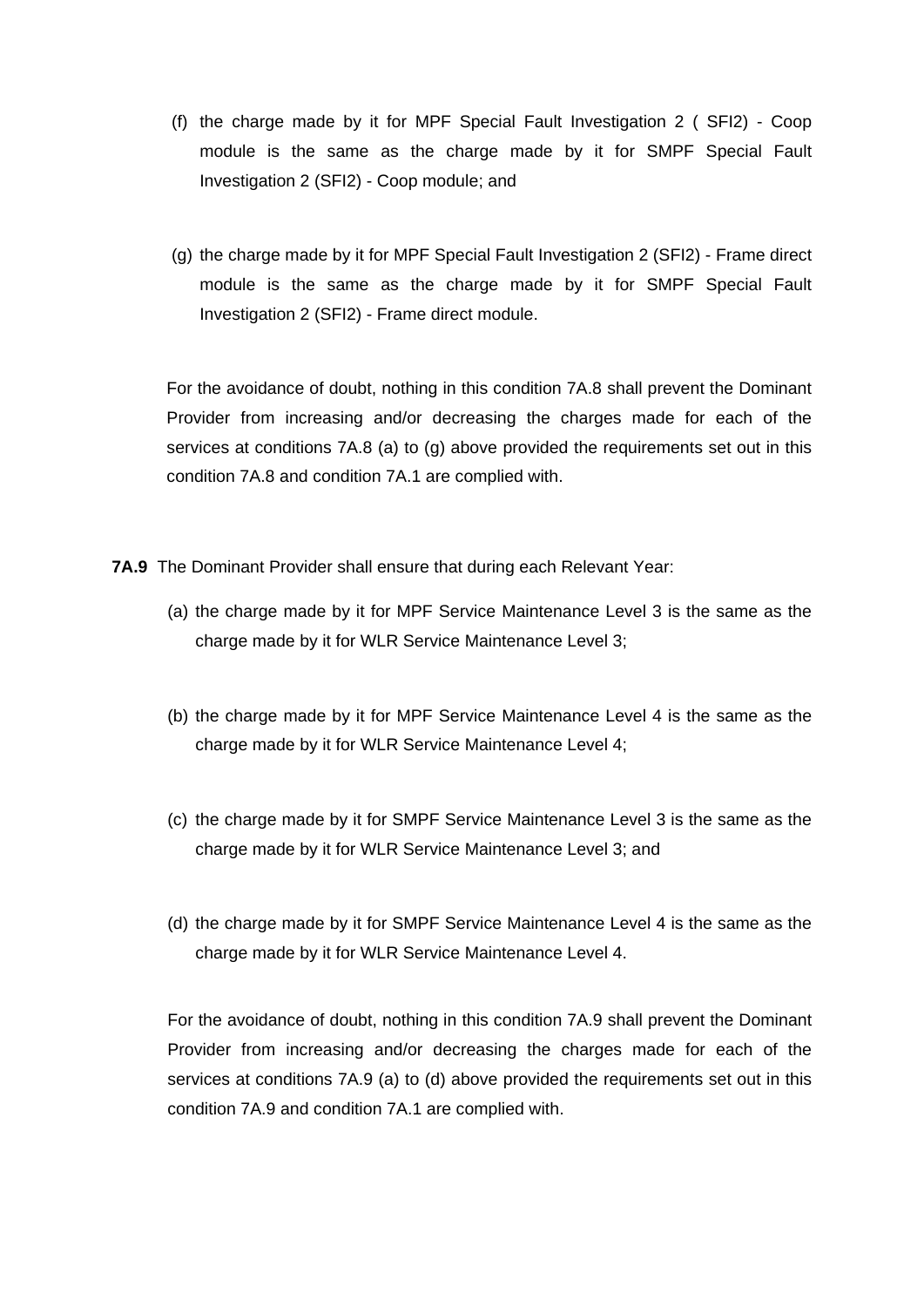- **7A.10** The Dominant Provider shall ensure that during each Relevant Year:
	- (a) the charge made by it for MPF Remove Jumper Order Singleton Charge is the same as the charge made by it for SMPF Remove Jumper Order Singleton Charge;
	- (b) the charge made by it for MPF Remove Jumper Order Bulk Charge is the same as the charge made by it for SMPF Remove Jumper Order Bulk Charge;
	- (c) the charge made by it for MPF Tie Pair Modification is the same as the charge made by it for SMPF Tie Pair Modification;
	- (d) the charge made by it for MPF Tie Pair Modification (Multiple Re-termination) is the same as the charge made by it for SMPF Tie Pair Modification (Multiple Retermination);
	- (e) the charge made by it for MPF Standard Line Test is the same as the charge made by it for SMPF Standard Line Test;
	- (f) the charge made by it for MPF Cancellation is the same as the charge made by it for SMPF Cancellation; and
	- (g) the charge made by it for MPF Amend is the same as the charge made by it for SMPF Amend.

For the avoidance of doubt, nothing in this condition 7A.10 shall prevent the Dominant Provider from increasing and/or decreasing the charges made for each of the services at conditions 7A.10 (a) to (g) above provided the requirements set out in this condition 7A.10 and condition 7A.1 are complied with.

## **7A.11** Where:

(a) the Dominant Provider makes a material change (other than to a Charge) to any Charge Controlled Service for which a Charge is charged;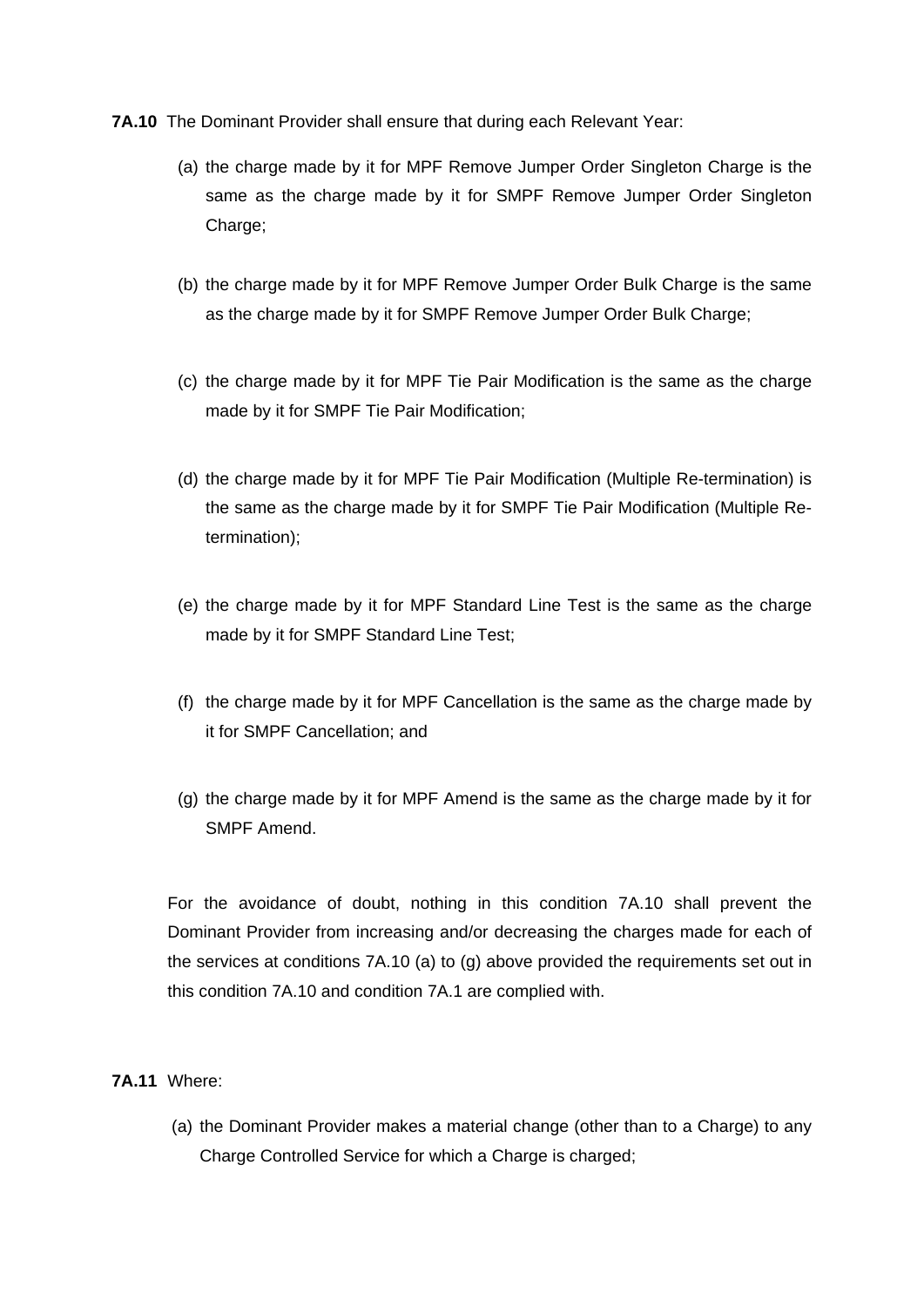- (b) the Dominant Provider makes a change to the date on which its financial year ends; or
- (c) there is a material change in the basis of the Consumer Prices Index,

conditions 7A.1 to 7A.10 shall have effect subject to such reasonable adjustment to take account of the change as OFCOM may direct to be appropriate in the circumstances. For the purposes of this condition 7A.11, a material change to the Charge Controlled Service includes (but is not limited to) the introduction of a new product and/or service wholly or substantially in substitution for that existing Charge Controlled Service.

- **7A.12** The Dominant Provider must record, maintain and supply to OFCOM in an electronic format, no later than three months after the end of each Relevant Year, the data necessary for OFCOM to monitor compliance of the Dominant Provider with the price control. The data must include:
	- (a) pursuant to conditions 7A.4 and 7A.5, as applicable, the calculated Percentage Change relating to each category of products and services listed in conditions 7A.1(a) through to  $7A.1(x)$ ;
	- (b) all relevant data the Dominant Provider used in the calculation of the Percentage Change as set out in Conditions 7A.4 and 7A.5 above, including for each specific service and/or product in a Basket;
	- (c) all charges, excluding any discounts, published by the Dominant Provider from time to time during the Relevant Year and the Prior Year, including the dates and time periods during which they were in force;
	- (d) the Relevant Year Weighted Average Charges and the Prior Year Weighted Average Charges for all of the services for which Conditions 7A.4 and 7A.5 apply and calculations thereof;
	- (e) other data necessary for monitoring compliance with the charge control; and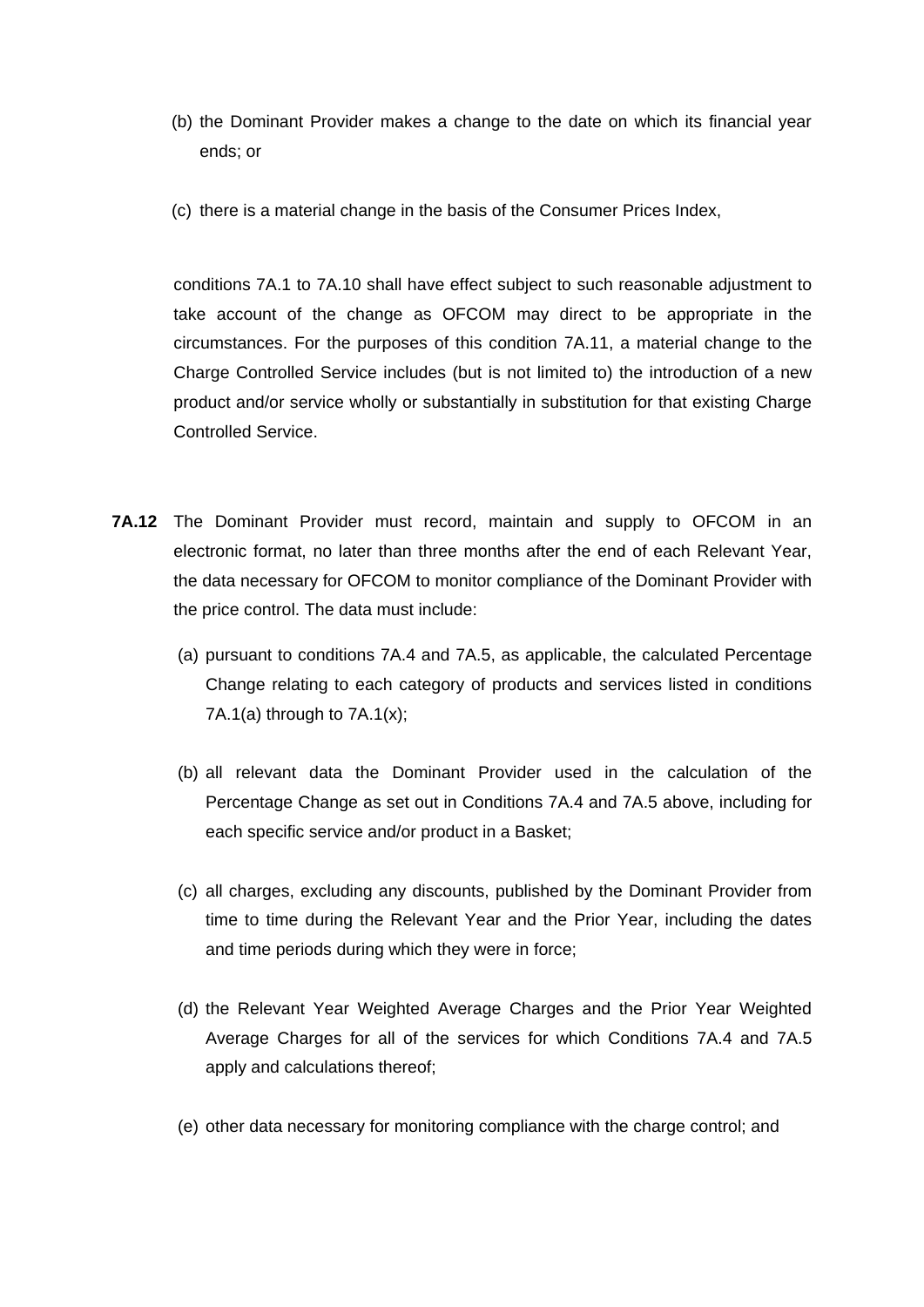(f) such data as Ofcom may from time to time direct,

All relevant revenues in respect of a specific service in a Basket shall be provided to at least the nearest £1,000.

- **7A.13** Conditions 7A.1 to 7A.12 shall not apply to such extent as OFCOM may direct.
- **7A.14** The Dominant Provider shall comply with any direction OFCOM may make from time to time under this Condition.
- **7A.15** In this Condition:
	- (a) "**Additional Hour**" means the provision of the service 'Additional Hours (or Part thereof)' (which shall be construed as having the same meaning as provided by the Dominant Provider on its website for definitions and explanations of its products) where this is reasonably necessary for the use of Local Loop Unbundling Services;
	- (b) "**Additional Line Shifted**" means the provision of the service 'Additional Line shifted' (which shall be construed as having the same meaning as provided by the Dominant Provider on its website for definitions and explanations of its products) where this is reasonably necessary for the use of Local Loop Unbundling Services;
	- (c) "**Affected Communications Provider**" means each communications provider to whom the Dominant Provider has provided any of the services and/or products listed in conditions 7A.1(a) to 7A.1(x) during the Relevant Year;
	- (d) "**Basket**" shall be construed in accordance with condition 7A.4;
	- (e) "**Charge**" means the charge (being in all cases the amounts offered or charged by the Dominant Provider), excluding any discounts offered by the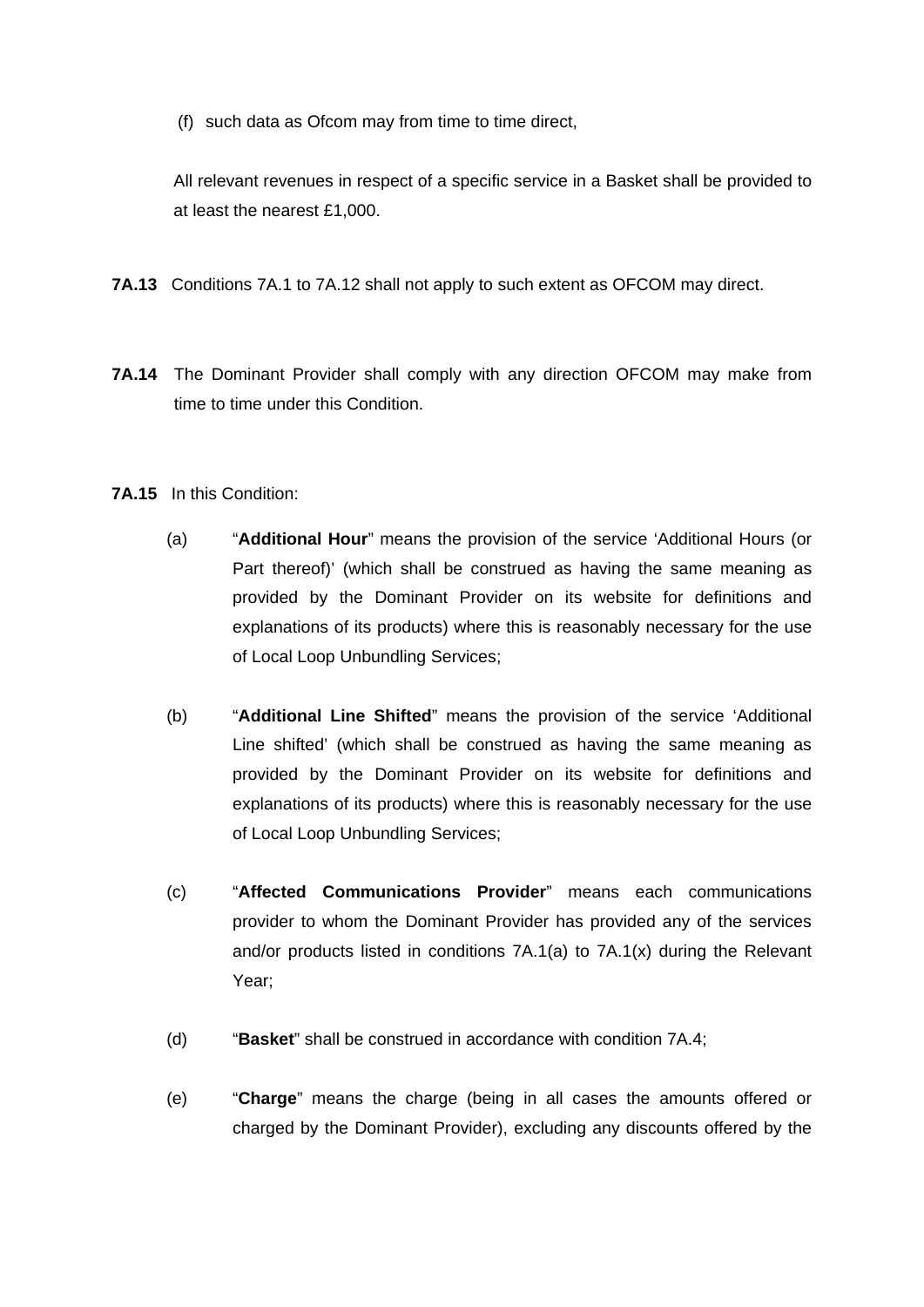Dominant Provider, to a communications provider for the Charge Controlled Service;

## (f) "**Charge Controlled Service**" means:

- i. a service or Basket of services listed in 7A.1(a) to 7A.1(x);
- ii. any Special Fault Investigation Service;
- iii. any Special Fault Investigation Base Module; and
- iv. any Special Fault Investigation Frame Direct Module.
- (g) "**Co-Mingling New Provide and Rental Services**" means all of the products and/or services listed from time to time for the purpose of Part 5 of the Annex to this Condition;
- (h) **"Consumer Prices Index"** means the index of prices compiled by an agency or a public body on behalf of Her Majesty's Government or a governmental department (which is the Office for National Statistics at the time of publication of this notification) from time to time in respect of all items;
- (i) "**Controlling Percentage**" is to be determined in accordance with condition 7A.7;
- (j) "**CPI**" means the amount of the change in the Consumer Prices Index in the period of twelve months ending on 31 October immediately before the beginning of the Relevant Year, expressed as a percentage (rounded to two decimal places) of that Consumer Prices Index as at the beginning of that first mentioned period;
- (k) "**Dominant Provider**" means British Telecommunications plc, whose registered company number is 1800000, and any of its subsidiaries or holding companies, or any subsidiary of such holding companies, all as defined in section 1159 of the Companies Act 2006;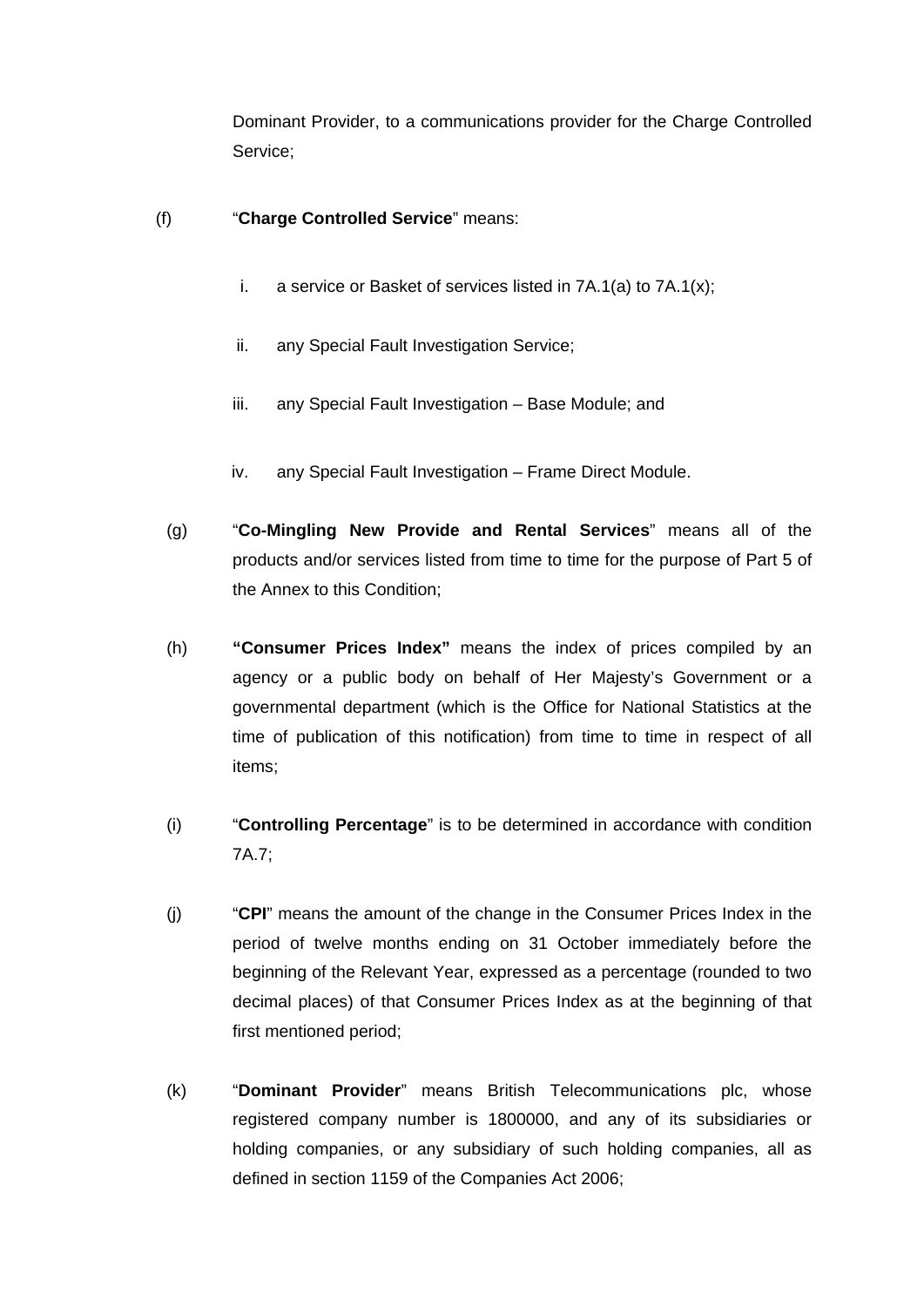- (l) "**Engineer Time**" means in relation to a Special Fault Investigation Service, Special Fault Investigation – Base Module or a Special Fault Investigation – Frame Direct Module (as applicable), the amount of time reasonably determined by BT as being required by an engineer in order to complete the corresponding Special Fault Investigation Service, Special Fault Investigation – Base Module or Special Fault Investigation – Frame Direct Module during the Relevant Year (expressed in hours and with any minutes expressed as a decimal);
	- (m) "**Excess Revenue**" means the difference between (a) the revenue which the Dominant Provider earned in the Relevant Year from providing the services and/or products listed in conditions 7A.1(a) to 7A.1(x), and (b) the revenue the Dominant Provider would have earned in the Relevant Year from providing the services and/or products listed in conditions 7A.1(a) to 7A.1(x) if it had complied with condition 7A.1;
	- (n) "**Hard Cease Services**" means all of the products and/or services listed from time to time for the purpose of Part 2 of the Annex to this Condition;
	- (o) "**Hourly Charge**" shall, for the purposes of a Relevant Year, be the same as the amount charged by the Dominant Provider during that Relevant Year for providing an Additional Hour within the hours of 8am to 5pm on a Working Day;
	- (p) "**Initial Charge**" means, for the purposes of calculating the Percentage Change in accordance with condition 7A.4, the charge by the Dominant Provider for the individual service, *i*, in the relevant Basket as set out in the column entitled 'Initial Charge' in the relevant Part of the Annex to this Condition;
	- (q) "**Internal and External Shifts**" means the provision of the service 'Internal and External Shifts' (which shall be construed as having the same meaning as provided by the Dominant Provider on its website for definitions and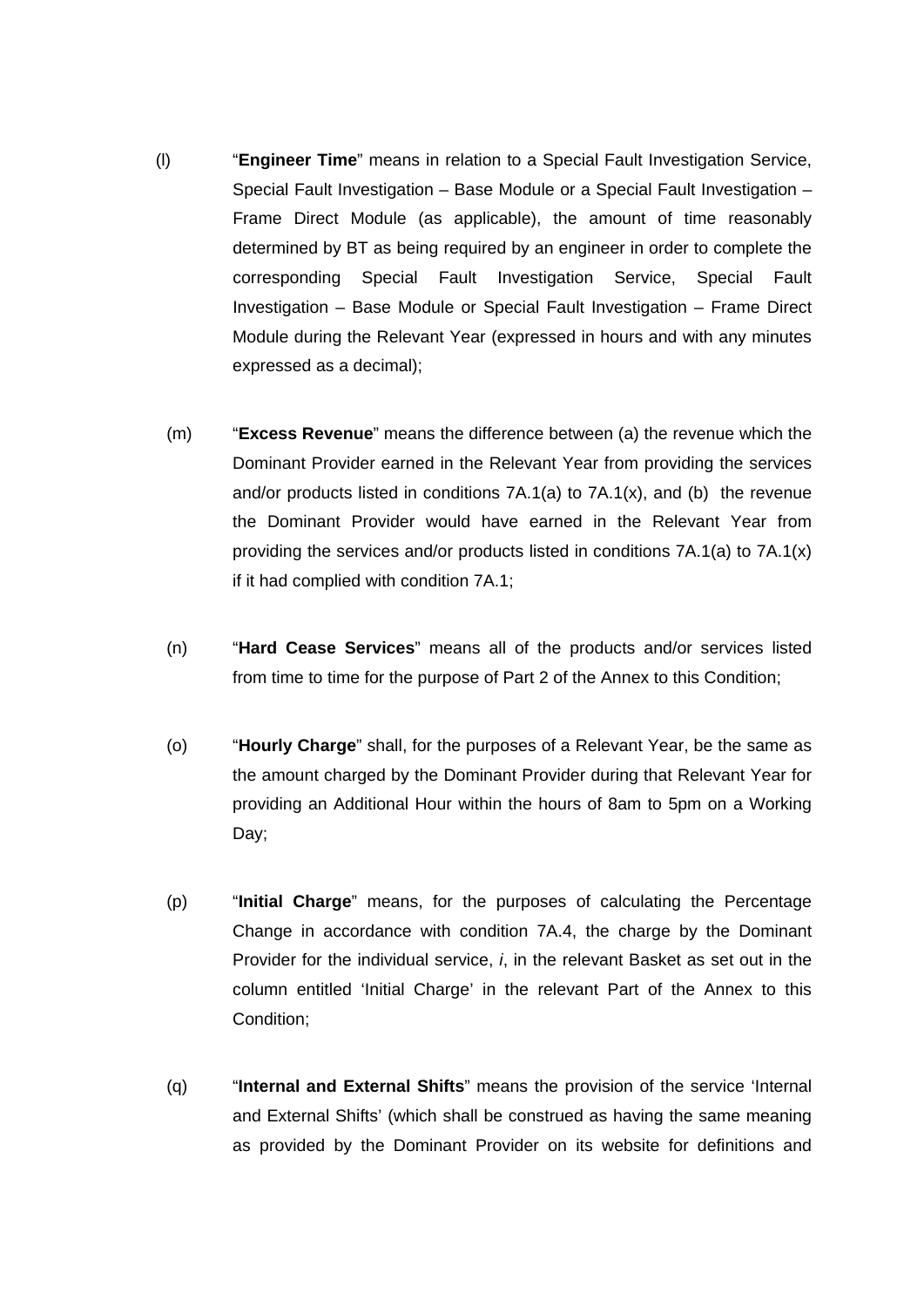explanations of its products) where this is reasonably necessary for the use of Local Loop Unbundling Services;

- (r) "**Local Loop Unbundling Services**" means network access to Metallic Path Facilities or Shared Access;
- (s) **"Metallic Path Facilities"** means a circuit comprising a pair of twisted metal wires employing electric, magnetic, electro-magnetic, electro-chemical or electro-mechanical energy to convey signals when connected to an electronic communications network;
- (t) "**MPF Amend**" shall be construed as having the same meaning as the service described in row 10 of the table in Part 4 of the Annex to this Condition;
- (u) **"MPF Bulk Migration"** shall be construed as having the same meaning as 'MPF Same CP Mass Migration charge - Normal hours' as provided by the Dominant Provider on its website for definitions and explanations of its products;
- (v) "**MPF Cancellation**" shall be construed as having the same meaning as the service described in row 9 of the table in Part 4 of the Annex to this Condition;
- (w) "**MPF Cease**" shall be construed as having the same meaning as 'MPF Cease charge' as provided by the Dominant Provider on its website for definitions and explanations of its products;
- (x) "**MPF New Provide Services**" means all of the products and/or services listed from time to time for the purpose of Part 3 of the Annex to this Condition;
- (y) "**MPF Remove Jumper Order Bulk Charge**" shall be construed as having the same meaning as the service described in row 2 of the table in Part 2 of the Annex to this Condition;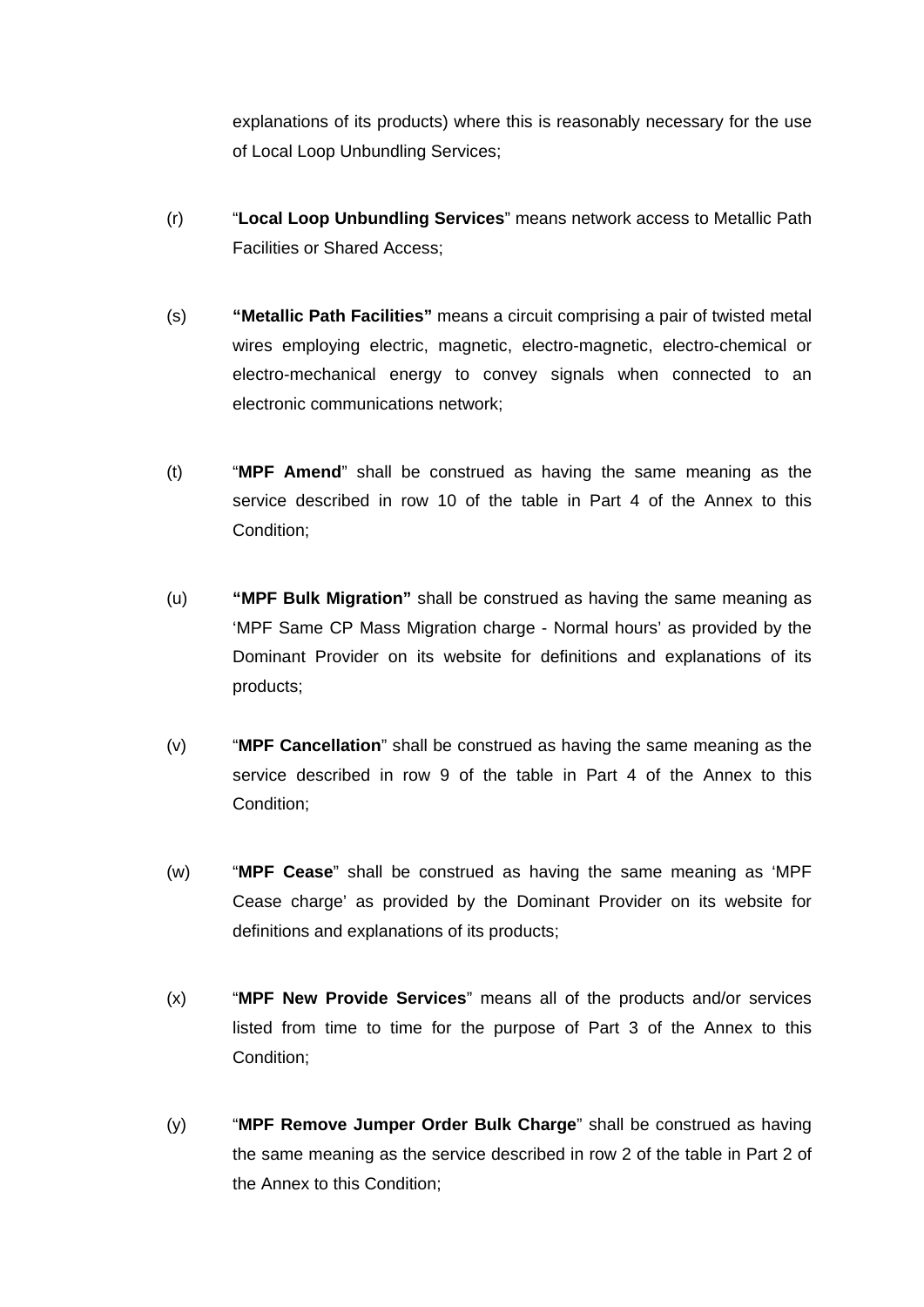- (z) "**MPF Remove Jumper Order Singleton Charge**" shall be construed as having the same meaning as the service described in row 1 of the table in Part 2 of the Annex to this Condition;
- (aa) "**MPF Rental**" shall be construed as the annual rental of access to Metallic Path Facilities;
- (bb) "**MPF Service Maintenance Level 3**" shall be construed as having the same meaning as 'Service Maintenance Level 3 (Annual Rental)' in respect of the feature 'LLU MPF', as provided by the Dominant Provider on its website for definitions and explanations of its products;
- (cc) "**MPF Service Maintenance Level 4**" shall be construed as having the same meaning as 'Service Maintenance Level 4 (Annual Rental)' in respect of the feature 'LLU MPF', as provided by the Dominant Provider on its website for definitions and explanations of its products;
- (dd) "**MPF Single Migration**" shall be construed as having the same meaning as 'MPF Connection charge - Singleton migrations (Transfer from WLR/SMPF or Change of CP migrations)' as provided by the Dominant Provider on its website for definitions and explanations of its products;
- (ee) "**MPF Special Fault Investigation 2 (SFI2) - Base module**" shall be construed as having the same meaning as 'MPF Special Fault Investigation 2 (SFI2) - Base module' as provided by the Dominant Provider on its website for definitions and explanations of its products;
- (ff) "**MPF Special Fault Investigation 2 (SFI2) - Coop module**" shall be construed as having the same meaning as 'MPF Special Fault Investigation 2 (SFI2) - Coop module' as provided by the Dominant Provider on its website for definitions and explanations of its products;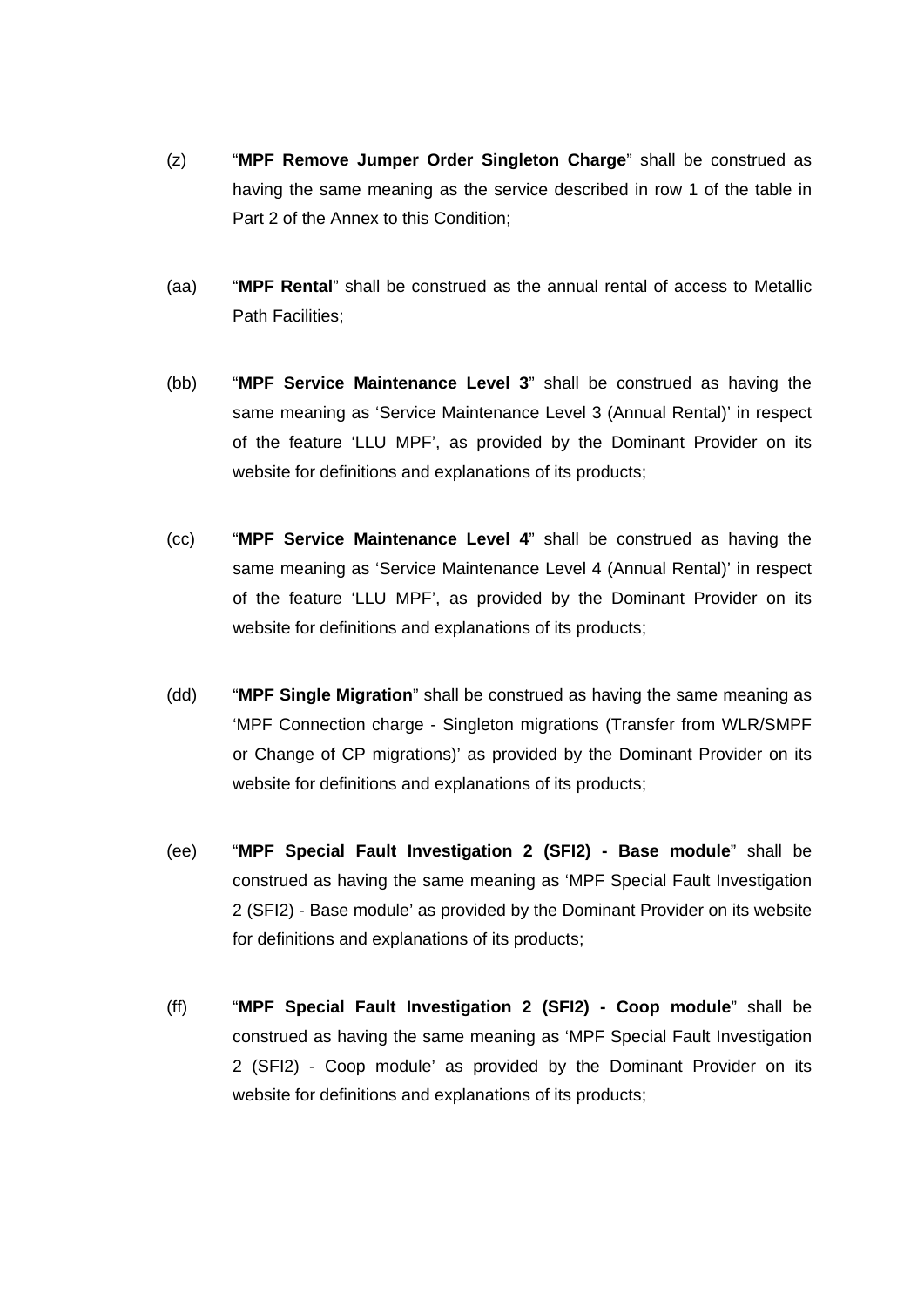- (gg) "**MPF Special Fault Investigation 2 (SFI2) - Frame direct module**" shall be construed as having the same meaning as 'MPF Special Fault Investigation 2 (SFI2) - Frame direct module' as provided by the Dominant Provider on its website for definitions and explanations of its products;
- (hh) "**MPF Special Fault Investigation 2 (SFI2) - Frame module**" shall be construed as having the same meaning as 'MPF Special Fault Investigation 2 (SFI2) - Frame module' as provided by the Dominant Provider on its website for definitions and explanations of its products;
- (ii) "**MPF Special Fault Investigation 2 (SFI2) - Internal equip module**" shall be construed as having the same meaning as 'MPF Special Fault Investigation 2 (SFI2) - Internal equip module' as provided by the Dominant Provider on its website for definitions and explanations of its products;
- (jj) "**MPF Special Fault Investigation 2 (SFI2) - Internal Wiring module**" shall be construed as having the same meaning as 'MPF Special Fault Investigation 2 (SFI2) - Internal Wiring module' as provided by the Dominant Provider on its website for definitions and explanations of its products;
- (kk) "**MPF Special Fault Investigation 2 (SFI2) - Network module**" shall be construed as having the same meaning as 'MPF Special Fault Investigation 2 (SFI2) - Network module' as provided by the Dominant Provider on its website for definitions and explanations of its products;
- (ll) "**MPF Standard Line Test**" shall be construed as having the same meaning as the service described in row 11 of the table in Part 4 of the Annex to this Condition;
- (mm) "**MPF Tie Pair Modification**" shall be construed as having the same meaning as the service described in row 7 of the table in Part 4 of the Annex to this Condition;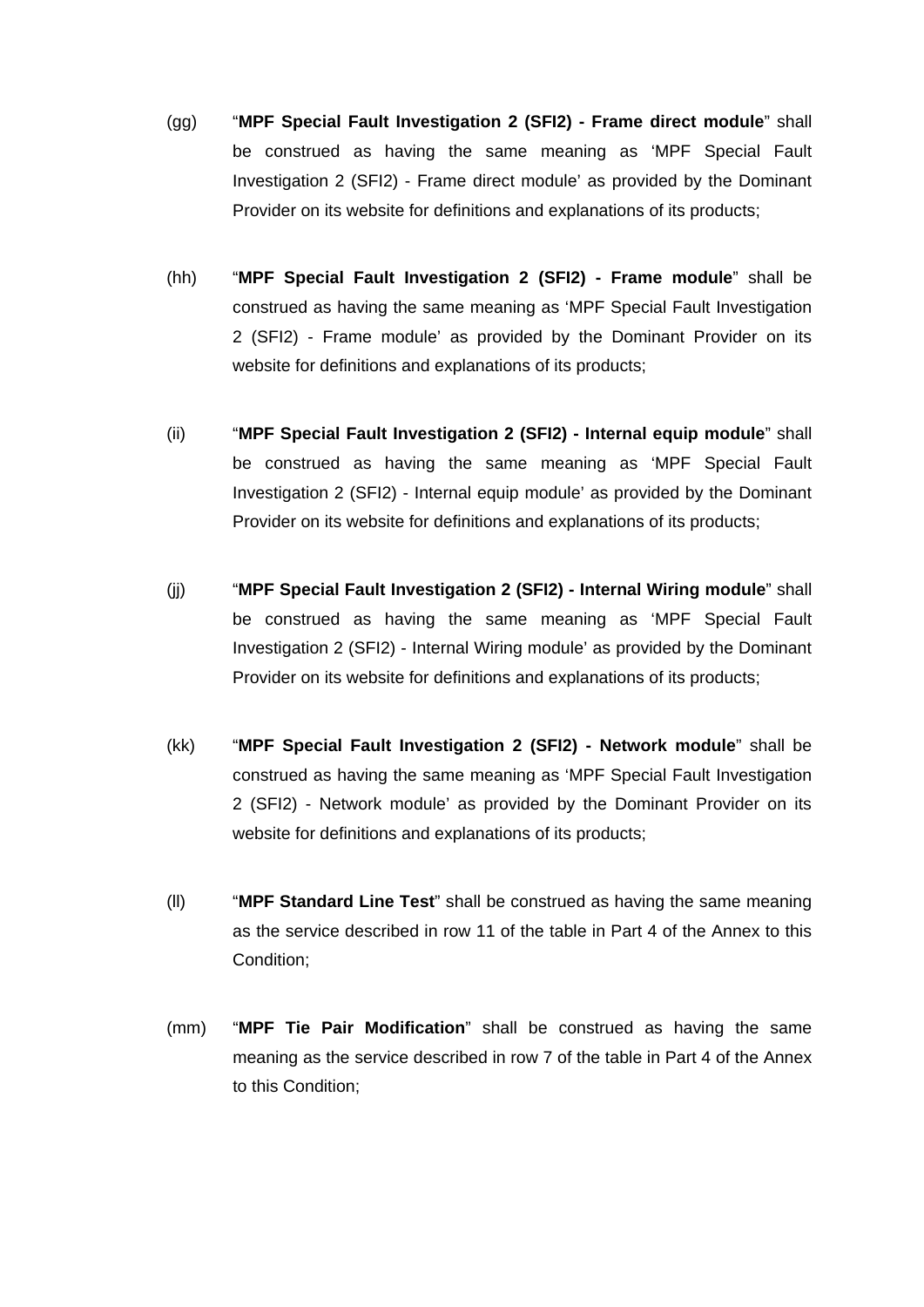- (nn) "**MPF Tie Pair Modification (Multiple Re-termination)**" shall be construed as having the same meaning as the service described in row 8 of the table in Part 4 of the Annex to this Condition;
- (oo) "**Non-Working Day**" means Sundays and public holidays or bank holidays in England and Wales, Scotland or Northern Ireland (as applicable);
	- (pp) "**OFCOM**" means the Office of Communications as established pursuant to section 1(1) of the Office of Communications Act 2002;
	- (qq) "**Other LLU Ancillary Services**" means all of the products and/or services listed from time to time for the purpose of Part 4 of the Annex to this Condition;
	- (rr) "**Percentage Change**" has the meaning given to it in condition 7A.4 and 7A.5, as applicable;
	- (ss) "**Prior Year**" means the period of 12 months ending on 31 March immediately preceding the Relevant Year;
	- (tt) "**Prior Year Weighted Average Charge**" is to be determined in accordance with the relevant formula in condition 7A.4:
	- (uu) "**Relevant Excess Revenue**" means the Excess Revenue earned from charging the Affected Communications Provider;
	- (vv) "**Relevant Year**" means each of the following three periods:
		- (1) the period beginning on 1 April 2014 and ending on 31 March 2015 (the "**First Relevant Year**");
		- (2) the period beginning on 1 April 2015 and ending on 31 March 2016 (the "**Second Relevant Year**"); and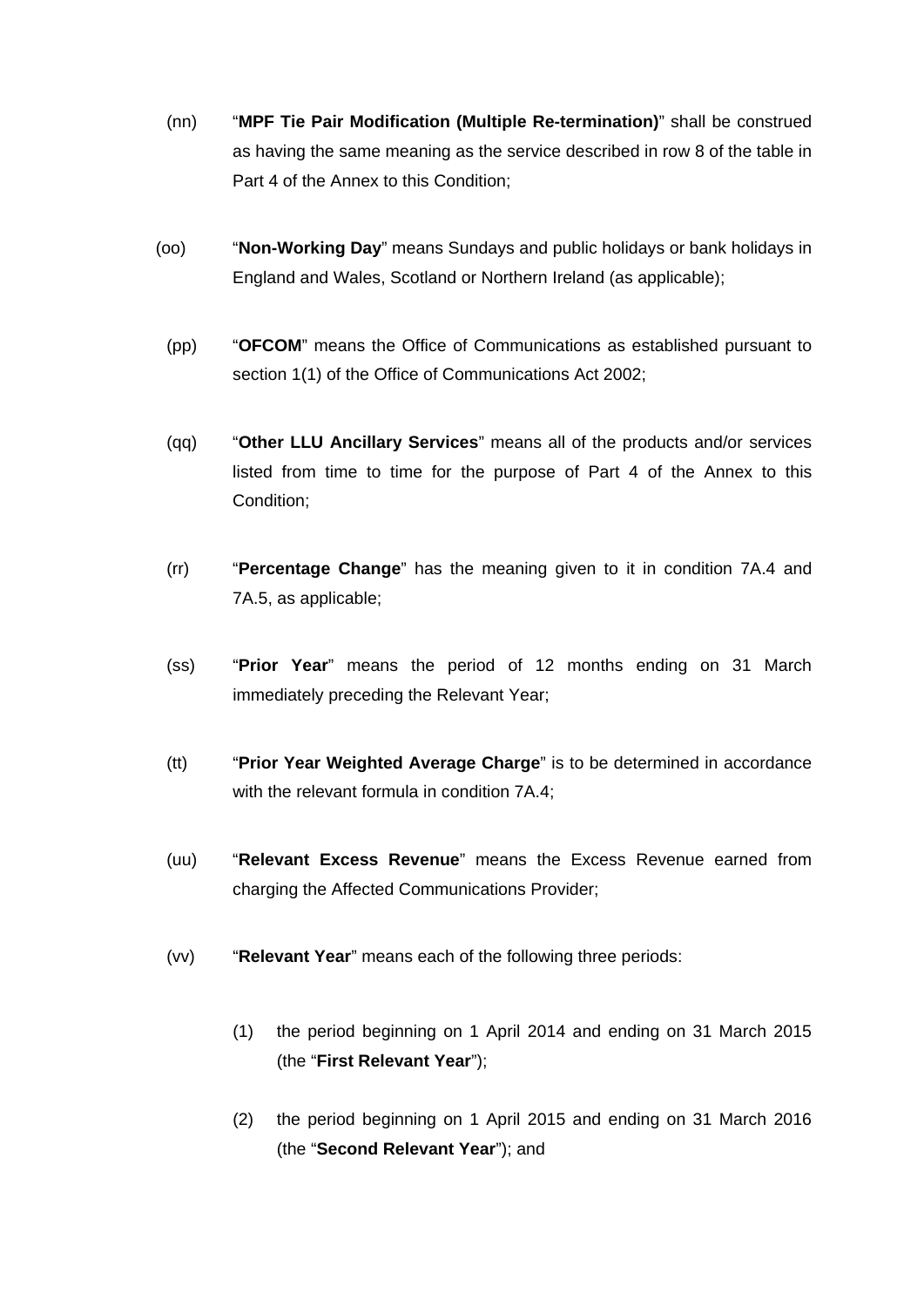- (3) the period beginning on 1 April 2016 and ending on 31 March 2017 (the "**Third Relevant Year**");
- (ww) "**Relevant Year Weighted Average Charge**" is to be determined in accordance with the relevant formula in condition 7A.4;
- (xx) **"Shared Access"** means the non-voice band frequency of Metallic Path Facilities;
- (yy) "**SMPF Amend**" shall be construed as having the same meaning as the service described in row 4 of the table in Part 4 of the Annex to this Condition;
- (zz) "**SMPF Bulk Migration**" shall be construed as having the same meaning as 'SMPF Bulk Migrations charge Normal Delivered during a 24 hour period' as provided by the Dominant Provider on its website for definitions and explanations of its products;
- (aaa) "**SMPF Cancellation**" shall be construed as having the same meaning as the service described in row 3 of the table in Part 4 of the Annex to this Condition;
- (bbb) "**SMPF Cease**" shall be construed as having the same meaning as 'SMPF Cease charge' as provided by the Dominant Provider on its website for definitions and explanations of its products;
- (ccc) "**SMPF New Provide**" means the provision of Shared Access on a line that previously did not have Shared Access, including when the line was previously provided with Metallic Path Facilities;
- (ddd) "**SMPF Remove Jumper Order Bulk Charge**" shall be construed as having the same meaning as the service described in row 4 of the table in Part 2 of the Annex to this Condition;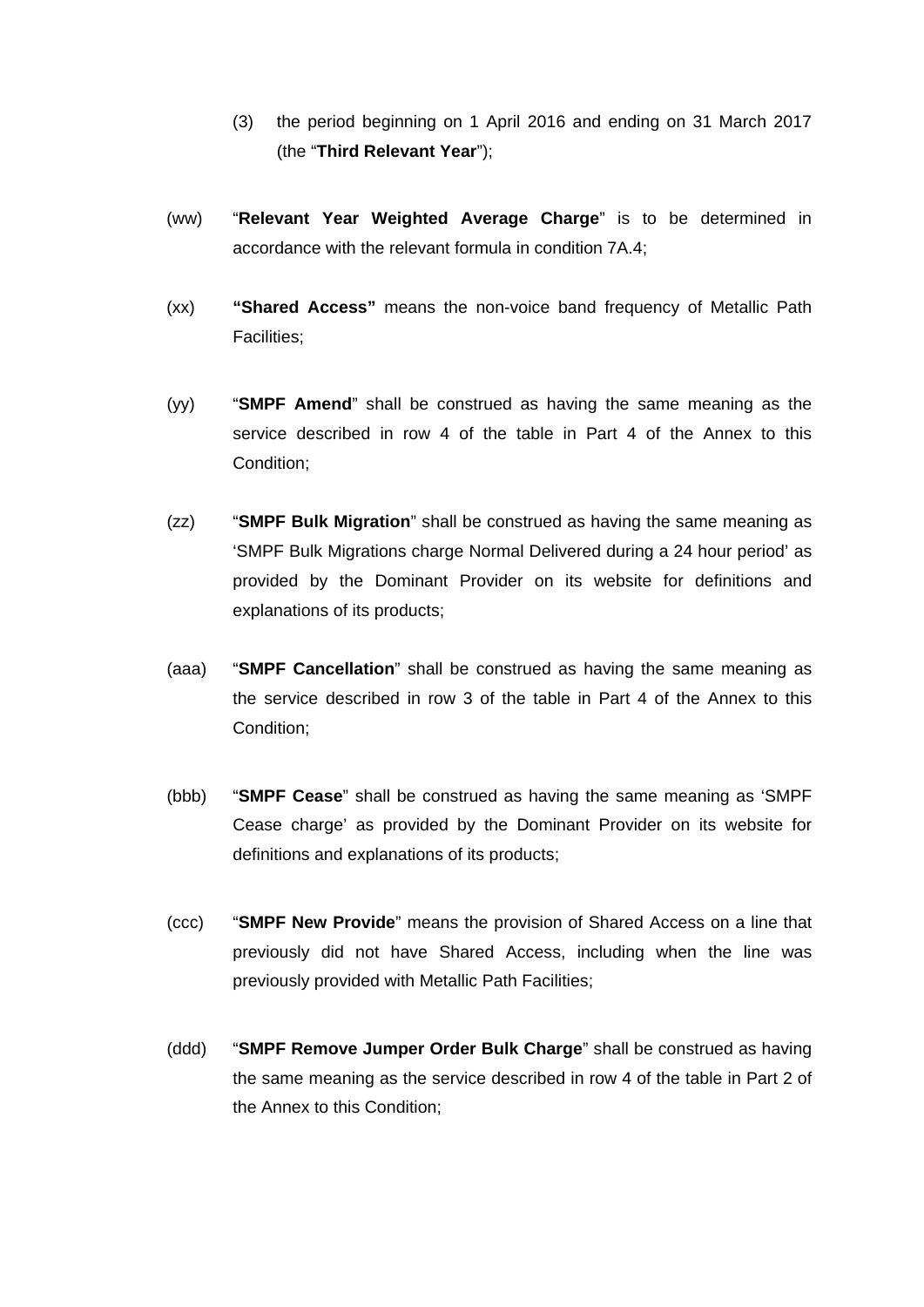- (eee) "**SMPF Remove Jumper Order Singleton Charge**" shall be construed as having the same meaning as the service described in row 3 of the table in Part 2 of the Annex to this Condition;
- (fff) "**SMPF Rental**" shall be construed as rental of access to the non-voice band frequency of Metallic Path Facilities;
- (ggg) "**SMPF Service Maintenance Level 3**" shall be construed as having the same meaning as 'Service Maintenance Level 3 (Annual Rental)' in respect of the feature 'LLU Shared MPF', as provided by the Dominant Provider on its website for definitions and explanations of its products;
- (hhh) "**SMPF Service Maintenance Level 4**" shall be construed as having the same meaning as 'Service Maintenance Level 4 (Annual Rental)' in respect of the feature 'LLU Shared MPF', as provided by the Dominant Provider on its website for definitions and explanations of its products;
- (iii) "**SMPF Single Migration**" means the transfer of control of a Shared Access service for a single line from one communications provider to another;
- (jjj) "**SMPF Special Fault Investigation 2 (SFI2) - Base module**" shall be construed as having the same meaning as 'SMPF Special Fault Investigation 2 (SFI2) - Base module' as provided by the Dominant Provider on its website for definitions and explanations of its products;
- (kkk) "**SMPF Special Fault Investigation 2 (SFI2) - Coop module**" shall be construed as having the same meaning as 'SMPF Special Fault Investigation 2 (SFI2) - Coop module' as provided by the Dominant Provider on its website for definitions and explanations of its products;
- (lll) "**SMPF Special Fault Investigation 2 (SFI2) - Frame direct module**" shall be construed as having the same meaning as 'SMPF Special Fault Investigation 2 (SFI2) - Frame direct module' as provided by the Dominant Provider on its website for definitions and explanations of its products;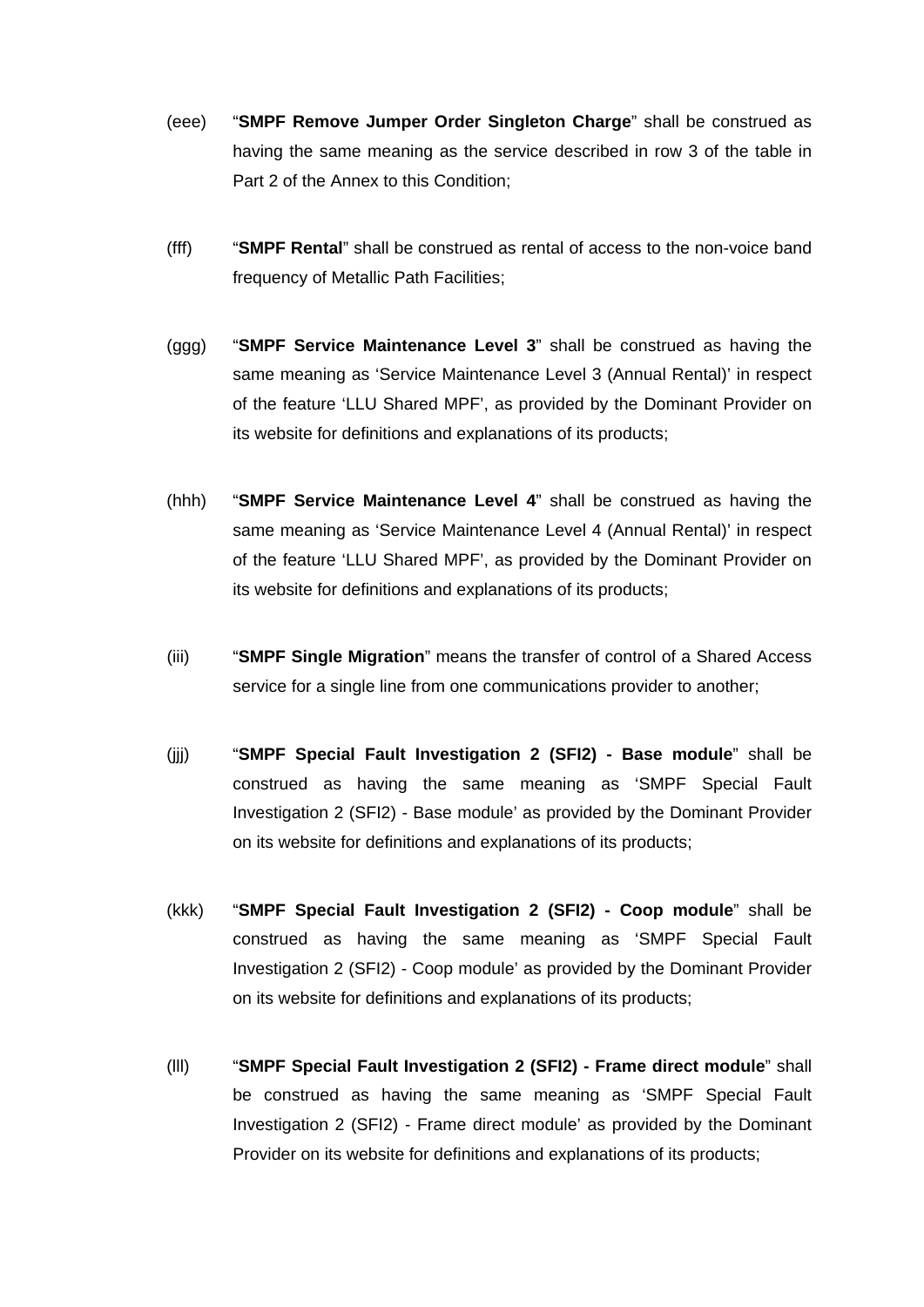- (mmm) "**SMPF Special Fault Investigation 2 (SFI2) - Frame module**" shall be construed as having the same meaning as 'SMPF Special Fault Investigation 2 (SFI2) - Frame module' as provided by the Dominant Provider on its website for definitions and explanations of its products;
- (nnn) "**SMPF Special Fault Investigation 2 (SFI2) - Internal equip module**" shall be construed as having the same meaning as 'SMPF Special Fault Investigation 2 (SFI2) - Internal equip module' as provided by the Dominant Provider on its website for definitions and explanations of its products;
- (ooo) "**SMPF Special Fault Investigation 2 (SFI2) - Internal Wiring module**" shall be construed as having the same meaning as 'SMPF Special Fault Investigation 2 (SFI2) - Internal Wiring module' as provided by the Dominant Provider on its website for definitions and explanations of its products;
- (ppp) "**SMPF Special Fault Investigation 2 (SFI2) - Network module**" shall be construed as having the same meaning as 'MPF Special Fault Investigation 2 (SFI2) - Network module' as provided by the Dominant Provider on its website for definitions and explanations of its products;
- (qqq) "**SMPF Standard Line Test**" shall be construed as having the same meaning as the service described in row 5 of the table in Part 4 of the Annex to this Condition;
- (rrr) "**SMPF Tie Pair Modification**" shall be construed as having the same meaning as the service described in row 1 of the table in Part 4 of the Annex to this Condition;
- (sss) "**SMPF Tie Pair Modification (Multiple Re-termination)**" shall be construed as having the same meaning as the service described in row 2 of the table in Part 4 of the Annex to this Condition;
- (ttt) "**Special Fault Investigation – Base Module**" shall be construed as having the same meaning as MPF Special Fault Investigation 2 (SFI2) - Base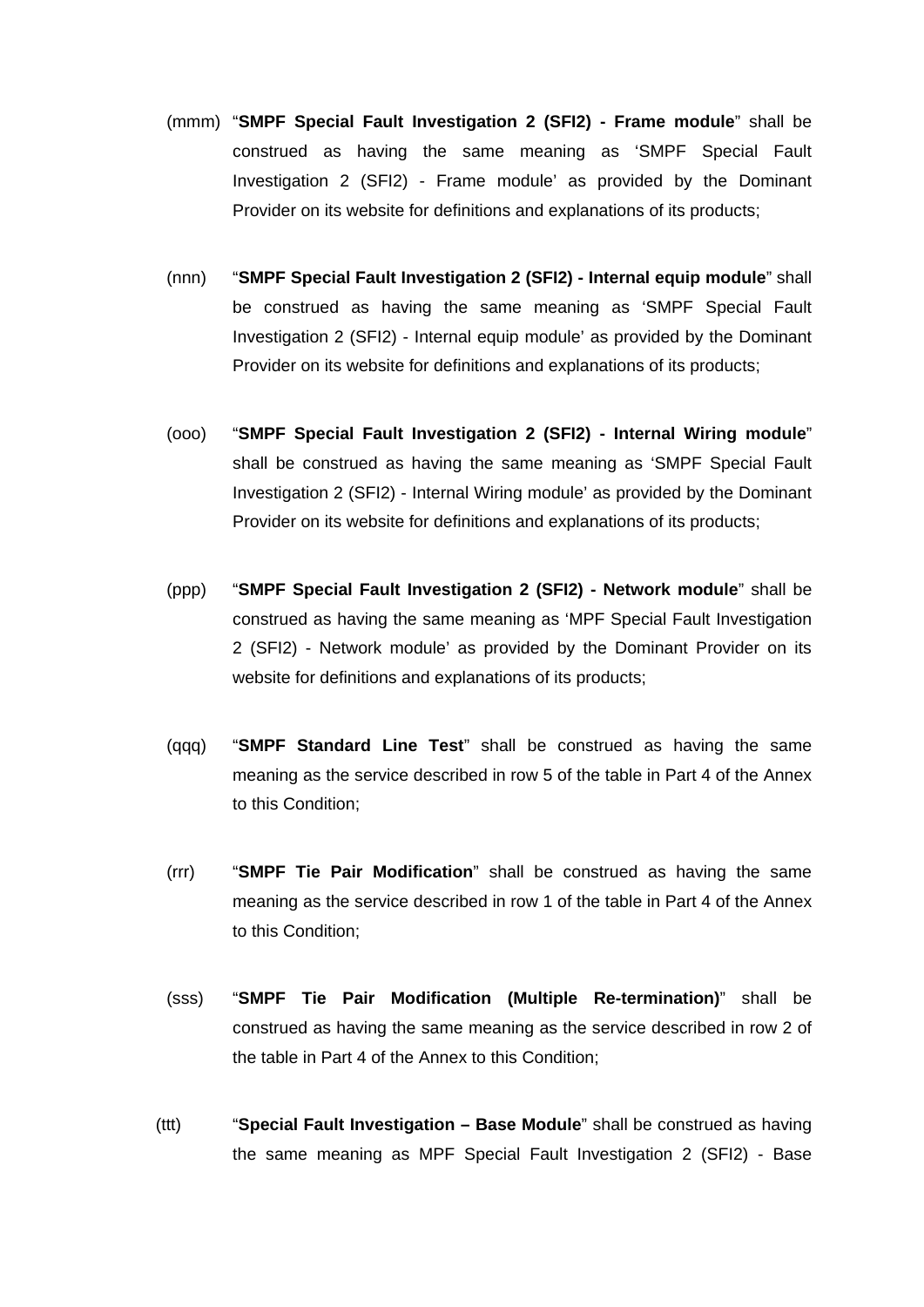module and/or SMPF Special Fault Investigation 2 (SFI2) - Base module (as applicable);

- (uuu) "**Special Fault Investigation – Frame Direct Module**" shall be construed as having the same meaning as MPF Special Fault Investigation 2 (SFI2) – Frame direct module and/or SMPF Special Fault Investigation 2 (SFI2) - Base module (as applicable);
	- (vvv) "**Special Fault Investigation Service**" means any of the following services (as applicable):
		- i. SMPF Special Fault Investigation 2 (SFI2) Coop module;
		- ii. SMPF Special Fault Investigation 2 (SFI2) Frame module;
		- iii. SMPF Special Fault Investigation 2 (SFI2) Internal equip module;
		- iv. SMPF Special Fault Investigation 2 (SFI2) Internal Wiring module; and
		- v. SMPF Special Fault Investigation 2 (SFI2) Network module;
		- vi. MPF Special Fault Investigation 2 (SFI2) Coop module;
		- vii. MPF Special Fault Investigation 2 (SFI2) Frame module;
		- viii. MPF Special Fault Investigation 2 (SFI2) Internal equip module;
		- ix. MPF Special Fault Investigation 2 (SFI2) Internal Wiring module; and
		- x. MPF Special Fault Investigation 2 (SFI2) Network module;
	- (www) "**Standard Chargeable Visit**" means the provision of the service 'Standard Chargeable Visit (Visit plus up to 1 hours work)' (which shall be construed as having the same meaning as provided by the Dominant Provider on its website for definitions and explanations of its products) where this is reasonably necessary for the use of Local Loop Unbundling Services;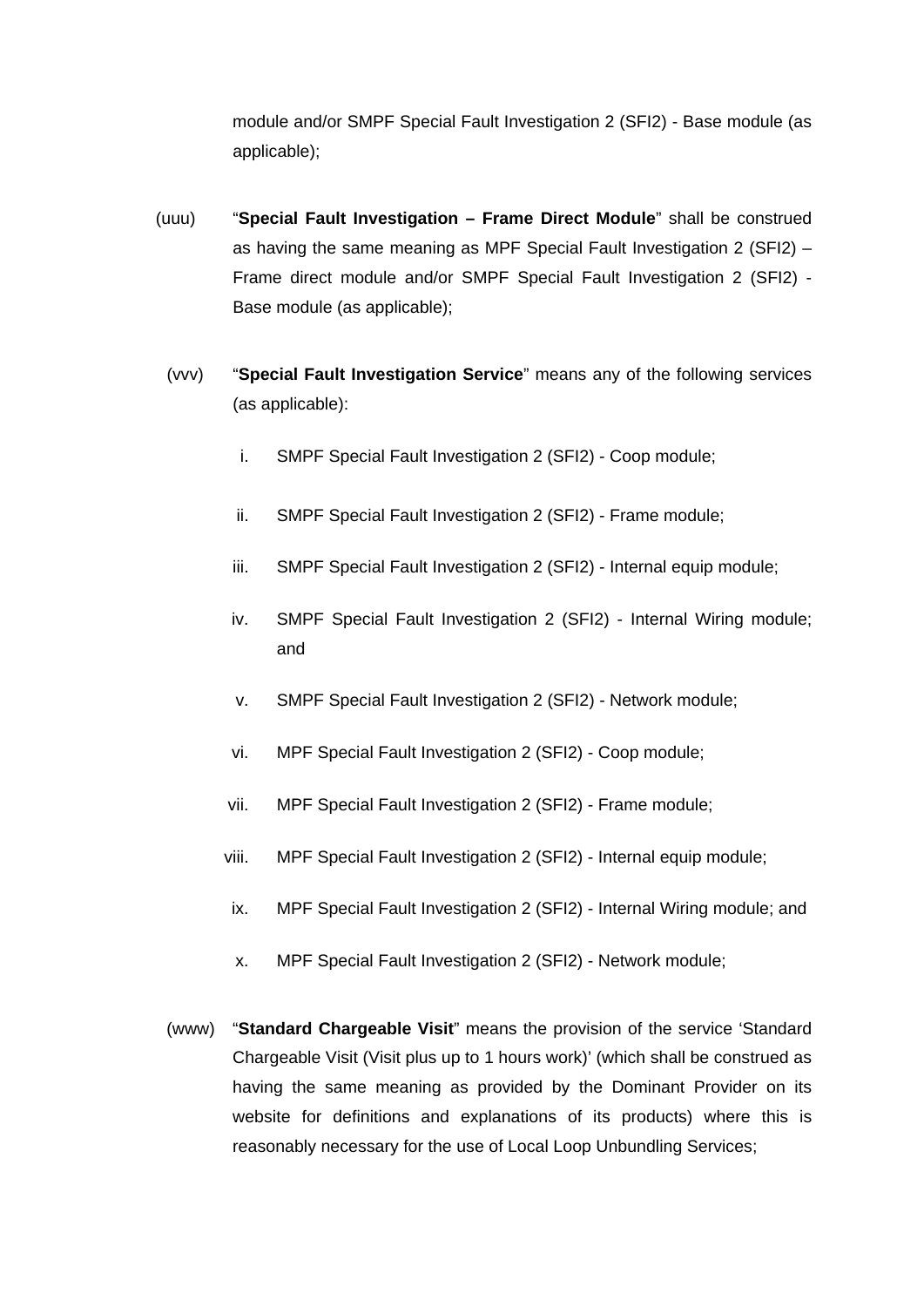- (xxx) "**Supplementary Charges (Per Hour)**" means the provision of the service 'Supplementary charges (Per Hour or Part thereof)' (which shall be construed as having the same meaning as provided by the Dominant Provider on its website for definitions and explanations of its products) where this is reasonably necessary for the use of Local Loop Unbundling Services;
- (yyy) "**Supplementary Charges (Per Visit)**" means the provision of the service 'Supplementary charges (Per Visit)' (which shall be construed as having the same meaning as provided by the Dominant Provider on its website for definitions and explanations of its products) where this is reasonably necessary for the use of Local Loop Unbundling Services;
- (zzz) "**Tie Cables**" means all of the products and/or services listed from time to time for the purpose of Part 1 of the Annex to this Condition;
- (aaaa) "**Total Revenue**" means the total revenue from communications providers (including, for the avoidance of doubt, from the Dominant Provider to itself), in relation to the services and/or products subject to this Condition, excluding any discounts offered by the Dominant Provider;
- (bbbb) "**WLR Service Maintenance Level 3**" shall be construed as having the same meaning as 'Service Maintenance Level 3 (Annual Rental)' in respect of the feature 'WLR – Wholesale Premium - per line', as provided by the Dominant Provider on its website for definitions and explanations of its products;
- (cccc) "**WLR Service Maintenance Level 4**" shall be construed as having the same meaning as 'Service Maintenance Level 4 (Annual Rental)' in respect of the feature 'WLR – Wholesale Premium - per line', as provided by the Dominant Provider on its website for definitions and explanations of its products; and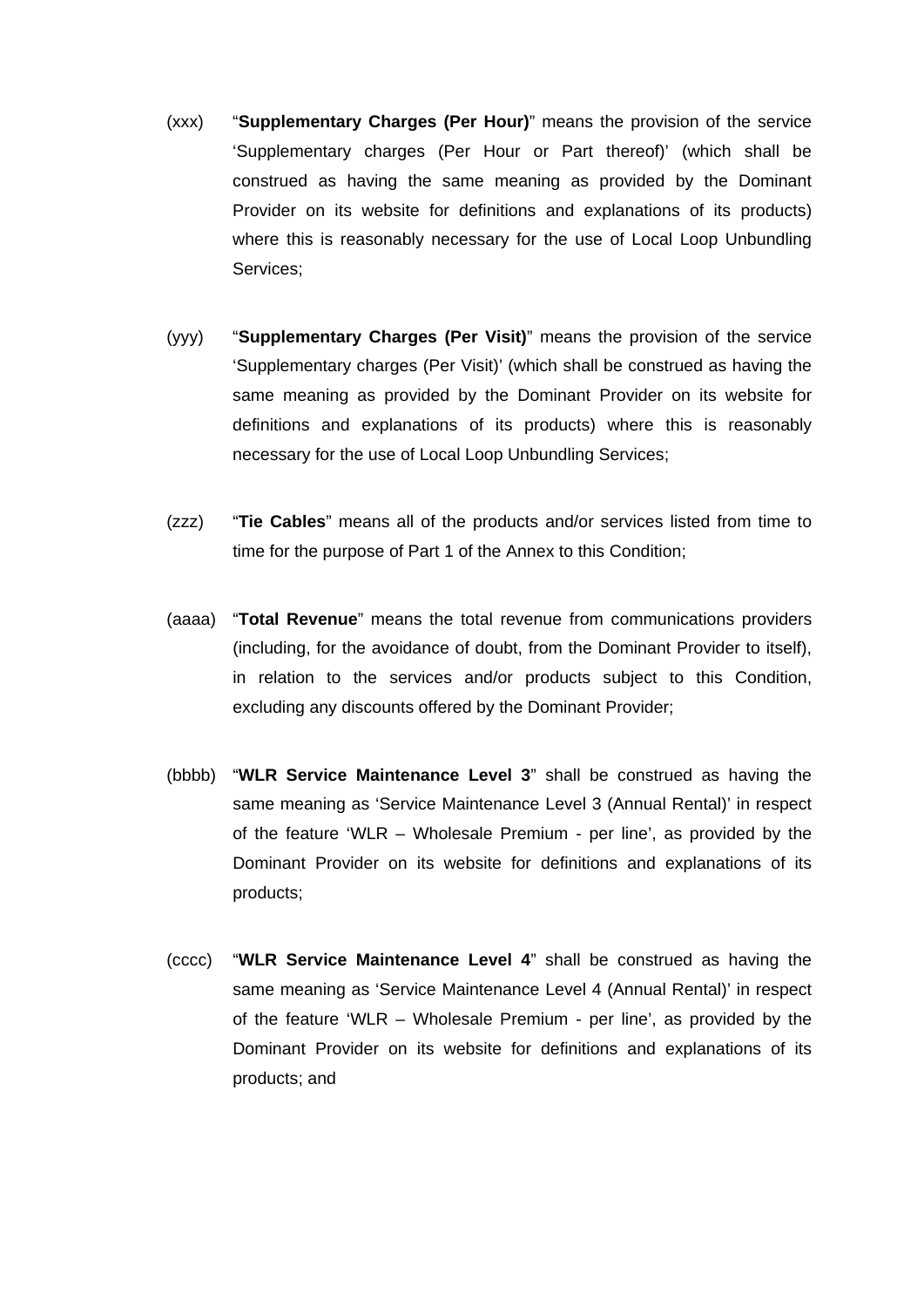(dddd) "**Working Day**" means any day other than Saturdays, Sundays, public holidays or bank holidays in England and Wales, Scotland or Northern Ireland (as applicable).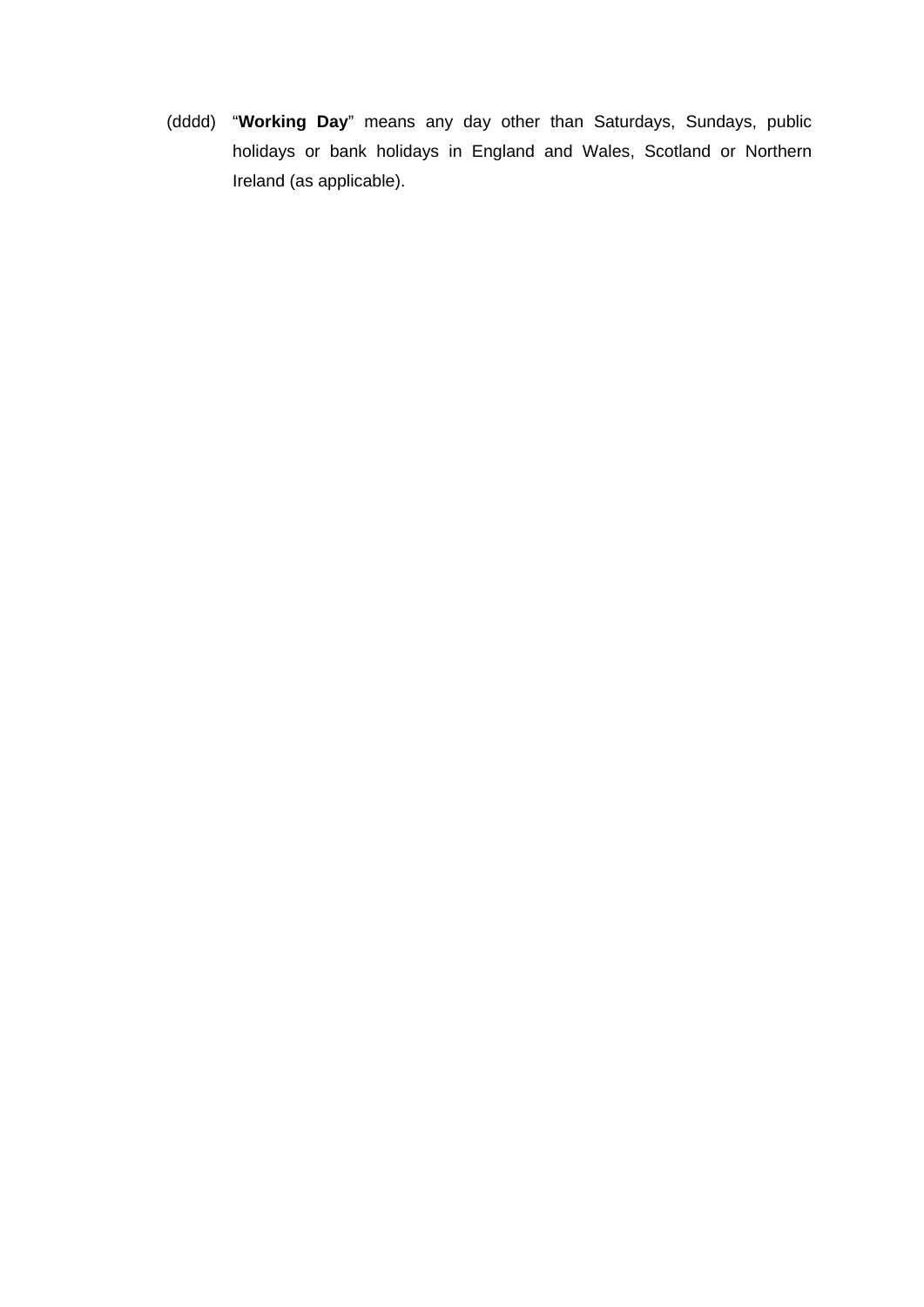#### **Annex to Condition 7A**

#### **Products and/or services subject to charge control pursuant to conditions**

### **7A.1(a), 7A.1(b), 7A.1(c), 7A.1(d) and 7A.1(e)**

#### **Part 1**

#### **Meaning of Tie Cables**

For the purposes of Condition 7A, the expression "**Tie Cables**" shall be construed as including only the following forty eight products and/or services, subject to such changes as OFCOM may direct from time to time following any proposal by the Dominant Provider to introduce a new product and/or service or to substitute one or more of these forty eight products and/or services for another (in which case this list shall be construed accordingly):

|    | Item                                                                                               | Initial   |
|----|----------------------------------------------------------------------------------------------------|-----------|
|    |                                                                                                    | Charge    |
| 1. | Hand-over Distribution Frame charge per 100 pair tie cable                                         | £28.76    |
| 2. | Handover Distribution Frame Extension to provide additional 1500<br>tie pair capacity for MCU1     | £246.58   |
| 3. | Additional Handover Distribution Frame to provide additional 4800<br>tie pair capacity for B-BUSS7 | £1,860.33 |
| 4. | Standalone Handover Distribution Frame (HDF) 9                                                     | £2,363.08 |
| 5. | Standalone Handover Distribution Frame (HDF) 18                                                    | £2,475.42 |
| 6. | Internal Tie Cable (2) Jointing Fixed Charge per External Tie Cable                                | £143.92   |
| 7. | Internal 100 pair Tie Cable - HDF connected (1) for Co-Location and<br>Co-Mingling - Connection    | £295.00   |
| 8. | Internal 100 pair Tie Cable - HDF connected (1) for Co-Location and<br>Co-Mingling - Rental        | £23.52    |
| 9. | Internal Tie Cable (2)                                                                             | £274.58   |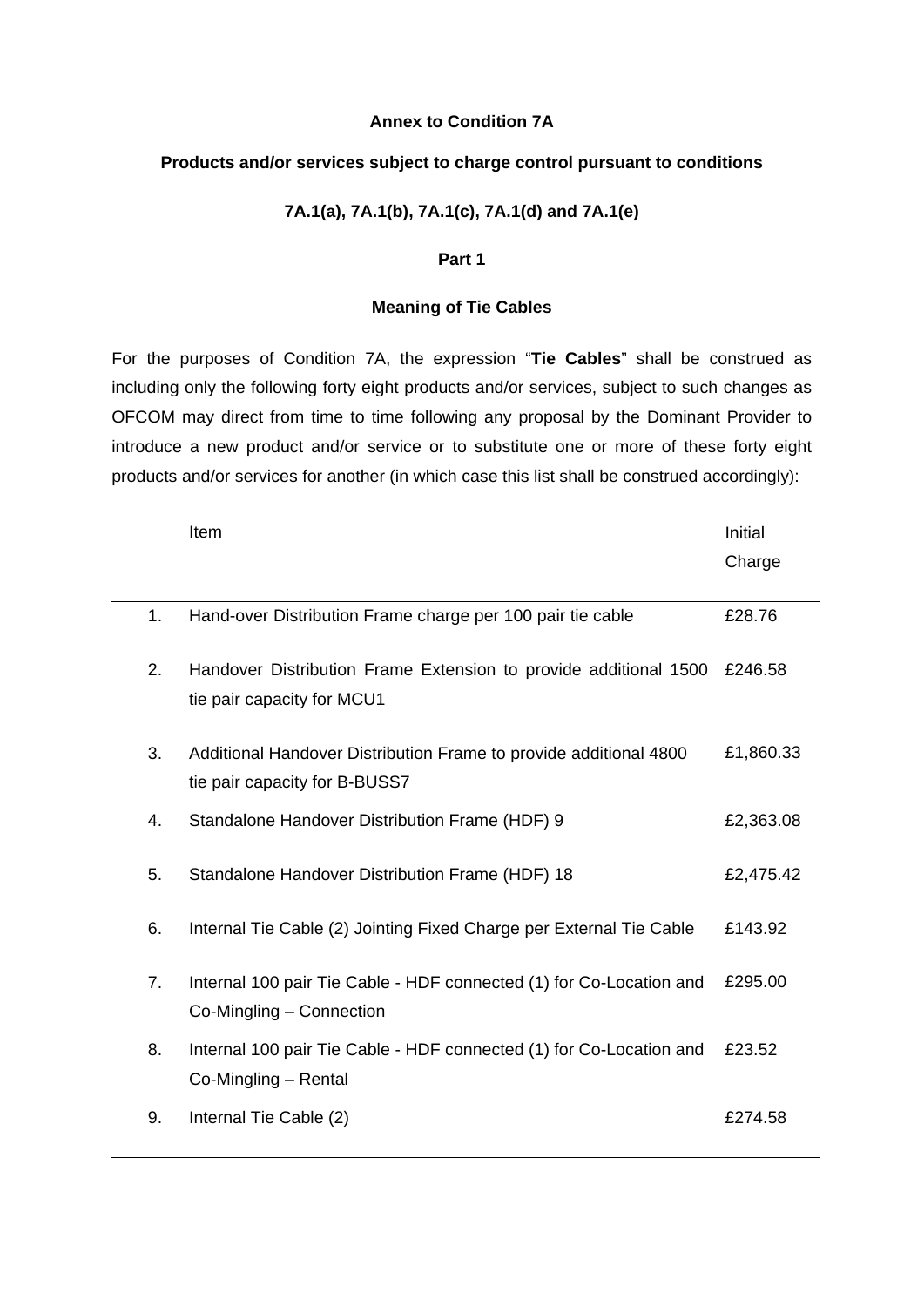| 10. | Internal Tie Cable (2) Rental                                                                      | £17.04  |
|-----|----------------------------------------------------------------------------------------------------|---------|
| 11. | 20 CN Enhanced Specification LLU Internal Tie Cable (1) for Co-<br>location and Co-mingling        | £450.00 |
| 12. | 20 CN Enhanced Specification LLU Internal Tie Cable (1) for Co-<br>location and Co-mingling Rental | £85.20  |
| 13. | 21CN-32 pair standard Internal Tie Cable-HDF connected                                             | £269.89 |
| 14. | 21CN-32 pair standard Internal Tie Cable-HDF connected Rental                                      | £38.04  |
| 15. | 21CN-64 pair standard Internal Tie Cable-HDF connected                                             | £344.21 |
| 16. | 21CN-64 pair standard Internal Tie Cable-HDF connected Rental                                      | £48.48  |
| 17. | 21CN-32 pair enhanced Internal Tie Cable-HDF connected                                             | £283.19 |
| 18. | 21CN-32 pair enhanced Internal Tie Cable-HDF connected Rental                                      | £40.56  |
| 19. | 21CN-64 pair enhanced Internal Tie Cable-HDF connected                                             | £364.54 |
| 20. | 21CN-64 pair enhanced Internal Tie Cable-HDF connected Rental                                      | £52.44  |
| 21. | 21CN-100 pair enhanced Internal Tie Cable-HDF connected                                            | £450.00 |
| 22. | 21CN-100 pair enhanced Internal Tie Cable-HDF connected Rental                                     | £85.20  |
| 23. | LLU Internal Tie Cable Cease of 1-10 Cables (per Point of<br>Presence)                             | £539.94 |
| 24. | LLU Internal Tie Cable Cease of 11-20 Cables (per Point of<br>Presence)                            | £608.00 |
| 25. | LLU Internal Tie Cable Cease of 21-30 Cables (per Point of<br>Presence)                            | £676.05 |
| 26. | LLU Internal Tie Cable Cease of 31-40 Cables (per Point of<br>Presence)                            | £742.31 |
| 27. | LLU Internal Tie Cable Cease of 41-50 Cables (per Point of<br>Presence)                            | £810.35 |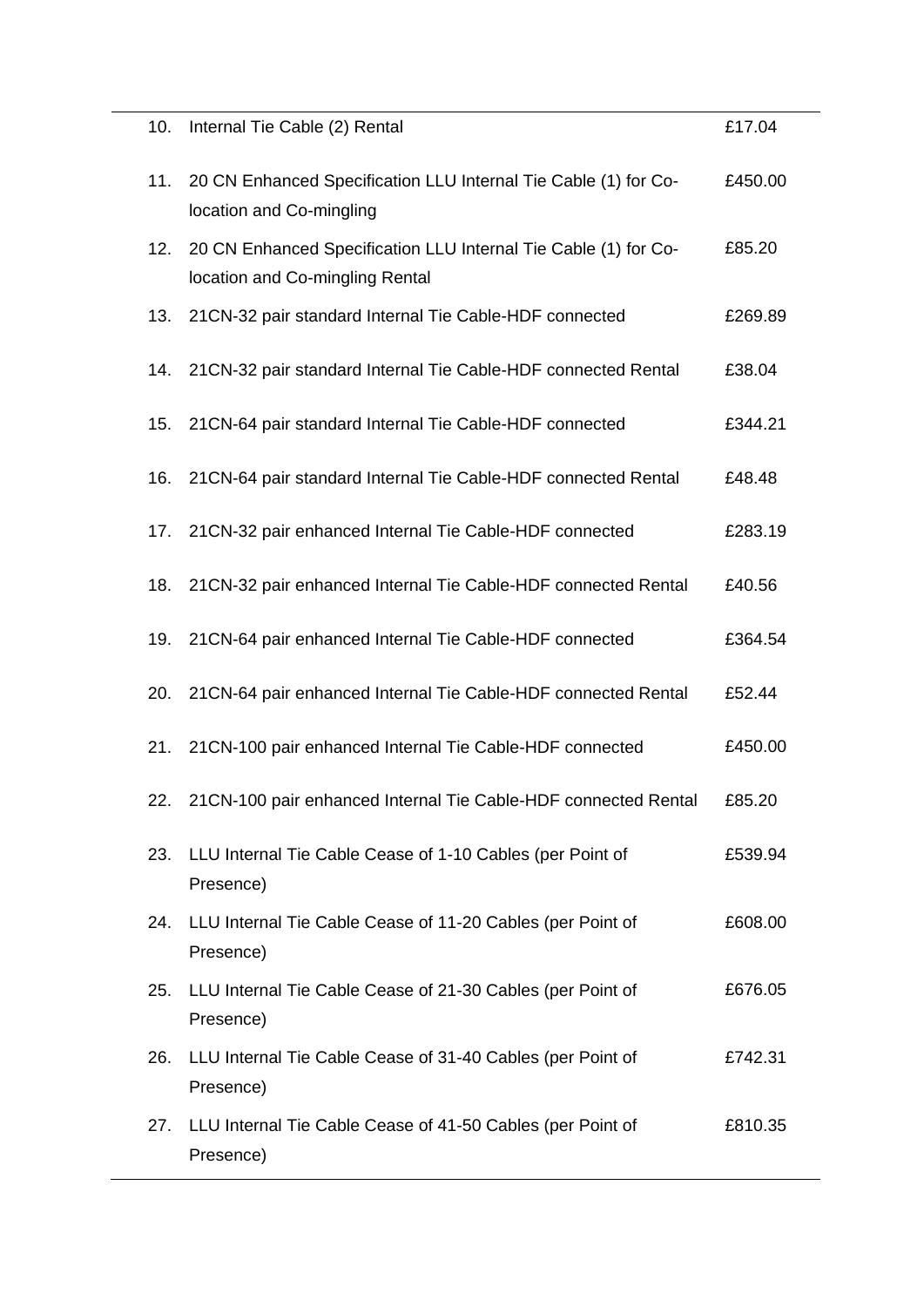| 28. | BT Provided Ext 100 Pair cable @ 100 metres - Connection charge<br>per cable                          | £977.07   |
|-----|-------------------------------------------------------------------------------------------------------|-----------|
| 29. | BT Provided Ext 100 Pair cable @ 100 metres - Connection charge<br>per extra 100 pair                 | £308.22   |
| 30. | BT Provided Ext 100 Pair cable @ 100 metres - Connection charge<br>per extra 100 metres               | £152.55   |
| 31. | BT Provided Ext 100 Pair cable @ 100 metres - Rental per annum<br>per cable                           | £128.52   |
| 32. | BT Provided Ext 100 Pair cable @ 100 metres - Rental per annum<br>per extra 100 pairs                 | £108.84   |
| 33. | BT Provided Ext 100 Pair cable @ 100 metres - Rental per annum<br>per extra 100m                      | £86.52    |
| 34. | BT Provided external -500 Pair cable @ 100 metres - Connection<br>charge per cable                    | £1,598.19 |
| 35. | BT Provided external -500 Pair cable @ 100 metres - Connection<br>charge per cable per extra 100m     | £152.55   |
| 36. | BT Provided external 500 Pair cable @ 100 metres - Connection<br>charge per cable per extra 100 pairs | £308.22   |
| 37. | BT Provided external -500 Pair cable @ 100 metres - Rental per<br>annum per cable                     | £205.92   |
| 38. | BT Provided external -500 Pair cable @ 100 metres - Rental per<br>annum per extra 100m                | £161.28   |
| 39. | BT Provided external 500 Pair cable @ 100 metres - Rental per<br>annum per extra 100 pairs            | £108.84   |
| 40. | Hand-over Distribution Frame option per 100 pair Frame capacity                                       | £121.73   |
| 41. | Operator provided External 100 Pair cable @ 100 metres -<br>Connection charge per cable               | £865.99   |
| 42. | Operator provided External 100 Pair cable @ 100 metres -<br>Connection charge per extra 100 pairs     | £296.49   |
| 43. | Operator provided External 100 Pair cable @ 100 metres - Rental<br>fixed per annum per cable          | £30.12    |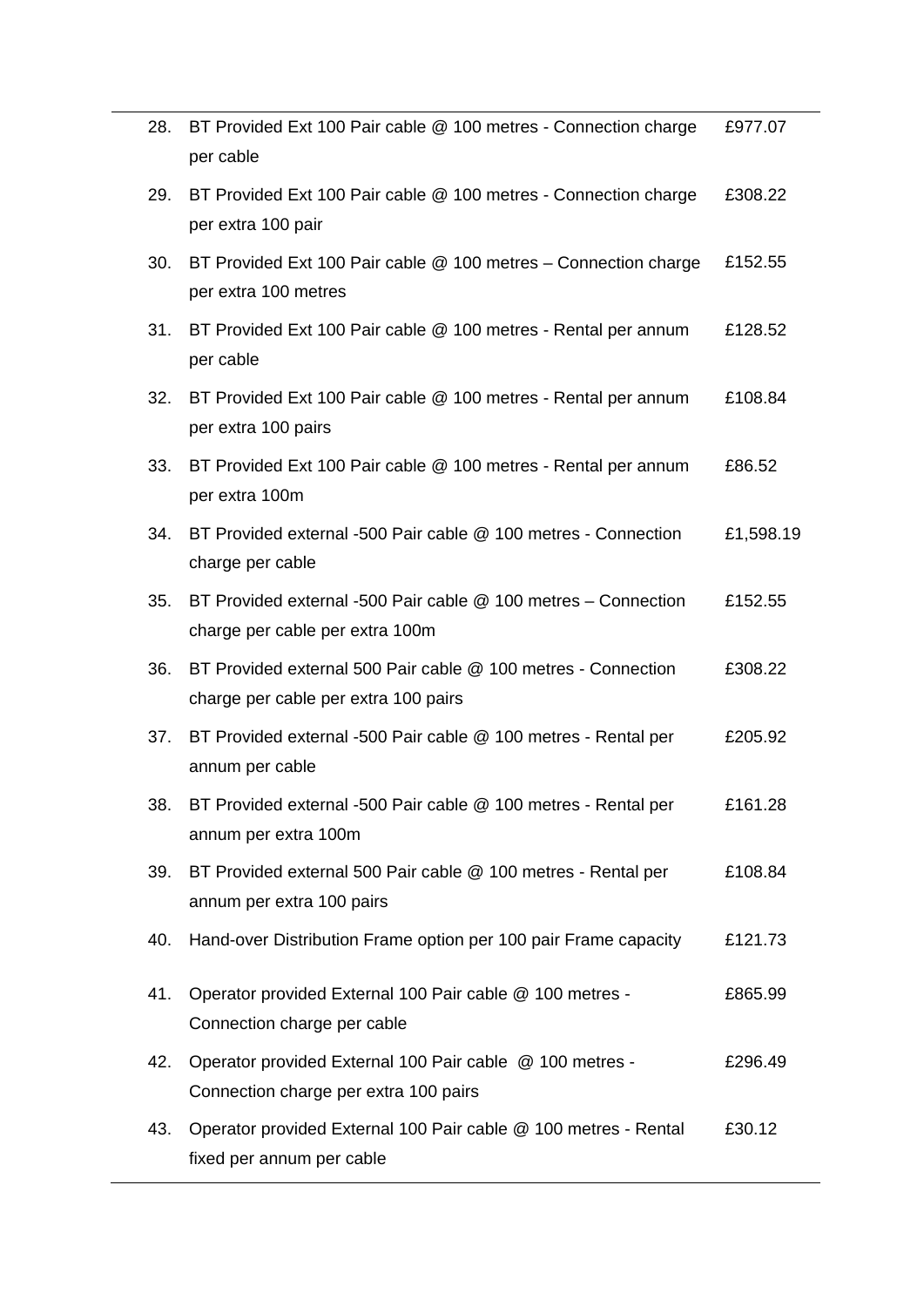| 44. | Operator provided External 100 Pair cable @ 100 metres - Rental | £15.72    |
|-----|-----------------------------------------------------------------|-----------|
|     | fixed per annum per extra 100 pairs                             |           |
| 45. | Operator Provided External 500 Pair cable @ 100 metres -        | £1,231.30 |
|     | Connection charge per cable                                     |           |
| 46. | Operator provided External 500 Pair cable @ 100 metres -        | £296.49   |
|     | Connection charge per extra 100 pairs                           |           |
| 47. | Operator Provided External 500 Pair cable @ 100 metres - Rental | £34.08    |
|     | fixed per annum per cable                                       |           |
| 48. | Operator provided External 500 Pair cable @ 100 metres - Rental | £15.72    |
|     | fixed per annum per extra 100 pairs                             |           |

Except in so far as the context otherwise requires, the terms or descriptions of products and/or services used in this Part 1 shall be construed as having the same meaning as those provided by the Dominant Provider on its website for definitions and explanations of its products in addition to future product updates. These are as at *[date]* found as follows:

- For SMPF and MPF product information, please refer to <http://www.openreach.co.uk/orpg/home/products/llu/llu.do>
- For assurance information including care levels, please refer to the Service Products section of the Openreach website: [http://www.openreach.co.uk/orpg/home/products/serviceproducts/service\\_products.do](http://www.openreach.co.uk/orpg/home/products/serviceproducts/service_products.do)
- For 21C related products, please refer to LLU secure portal, of the Openreach website for which CPs need to request access. This is done by choosing "LLU secure" from the Local Loop Unbundling menu available at: <http://www.openreach.co.uk/orpg/home/products/llu/llu.do>

For information held in the price list, please refer to the Plan and Build area within the "Local Loop Unbundling Pricing" section of the price list available at:

<http://www.openreach.co.uk/orpg/home/products/pricing/loadPricing.do>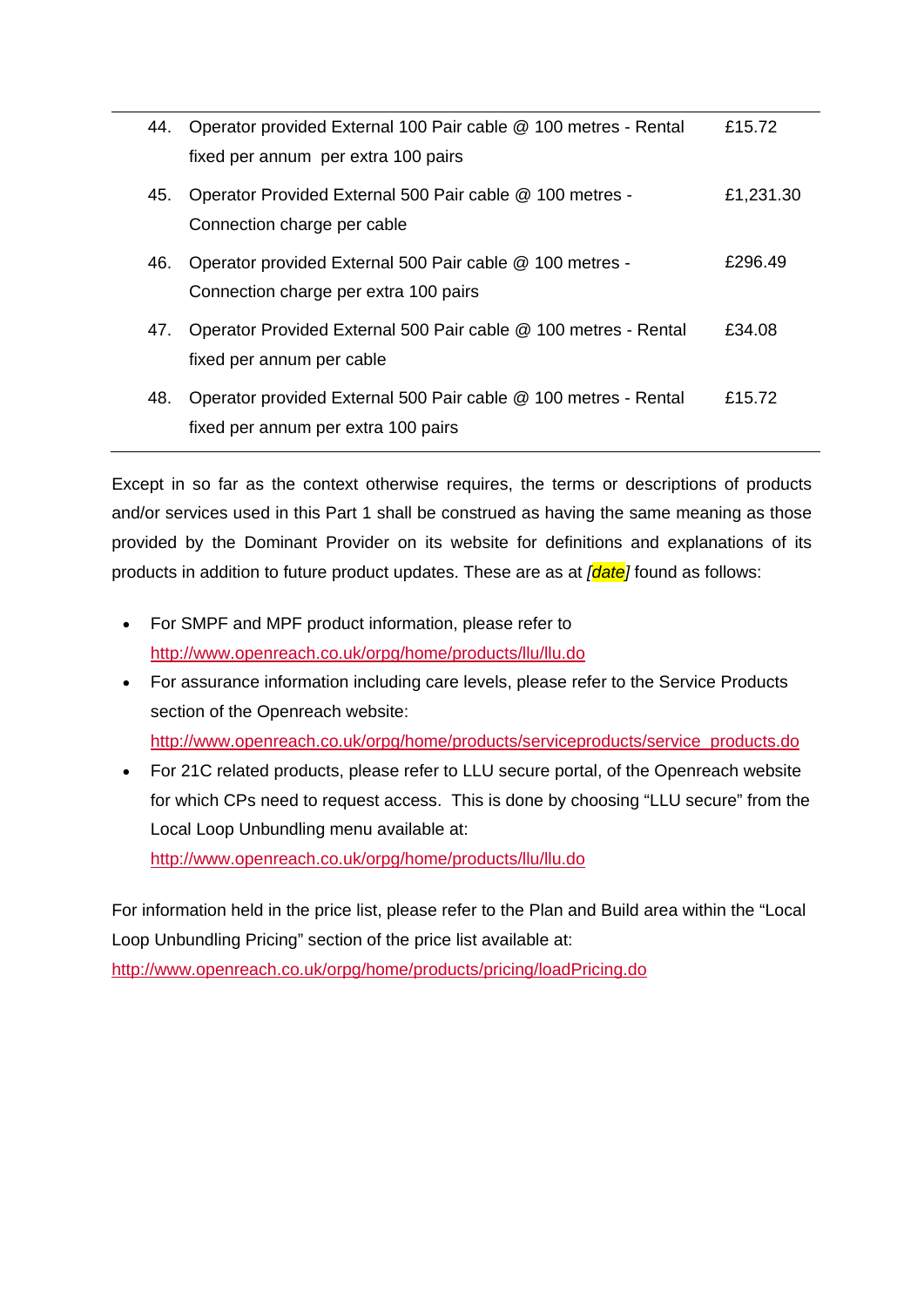## **Meaning of Hard Cease Services**

For the purposes of Condition 7A, the expression "**Hard Cease Services**" shall be construed as including only the following four products and/or services, subject to such changes as OFCOM may direct from time to time following any proposal by the Dominant Provider to introduce a new product and/or service or to substitute one or more of these four products and/or services for another (in which case this list shall be construed accordingly):

| Item                                             | Initial |
|--------------------------------------------------|---------|
|                                                  | Charge  |
|                                                  |         |
| 1. MPF MDF Remove Jumper Order Singleton Charge  | £23.28  |
| 2. MPF MDF Remove Jumper Order Bulk Charge       | £19.02  |
|                                                  |         |
| 3. SMPF MDF Remove Jumper Order Singleton Charge | £23.28  |
| 4. SMPF MDF Remove Jumper Order Bulk Charge      | £19.02  |
|                                                  |         |

Except in so far as the context otherwise requires, the terms or descriptions of products and/or services used in this Part 2 shall be construed as having the same meaning as those provided by the Dominant Provider on its website for definitions and explanations of its products in addition to future product updates. These are as at *[date]* found as follows:

- For SMPF and MPF product information, please refer to: <http://www.openreach.co.uk/orpg/home/products/llu/mpf/mpf.do>
- For assurance information including care levels, please refer to the Service Products section of the Openreach website:

[http://www.openreach.co.uk/orpg/home/products/serviceproducts/service\\_products.do](http://www.openreach.co.uk/orpg/home/products/serviceproducts/service_products.do) 

• For 21C related products, please refer to LLU secure portal, of the Openreach website for which CPs need to request access. This is done by choosing "LLU secure" from the Local Loop Unbundling menu available at: <http://www.openreach.co.uk/orpg/home/products/llu/llu.do>

• For information held in the price list, please refer to the "LLU Pricing" section of the price list available at: <http://www.openreach.co.uk/orpg/home/products/pricing/loadPricing.do>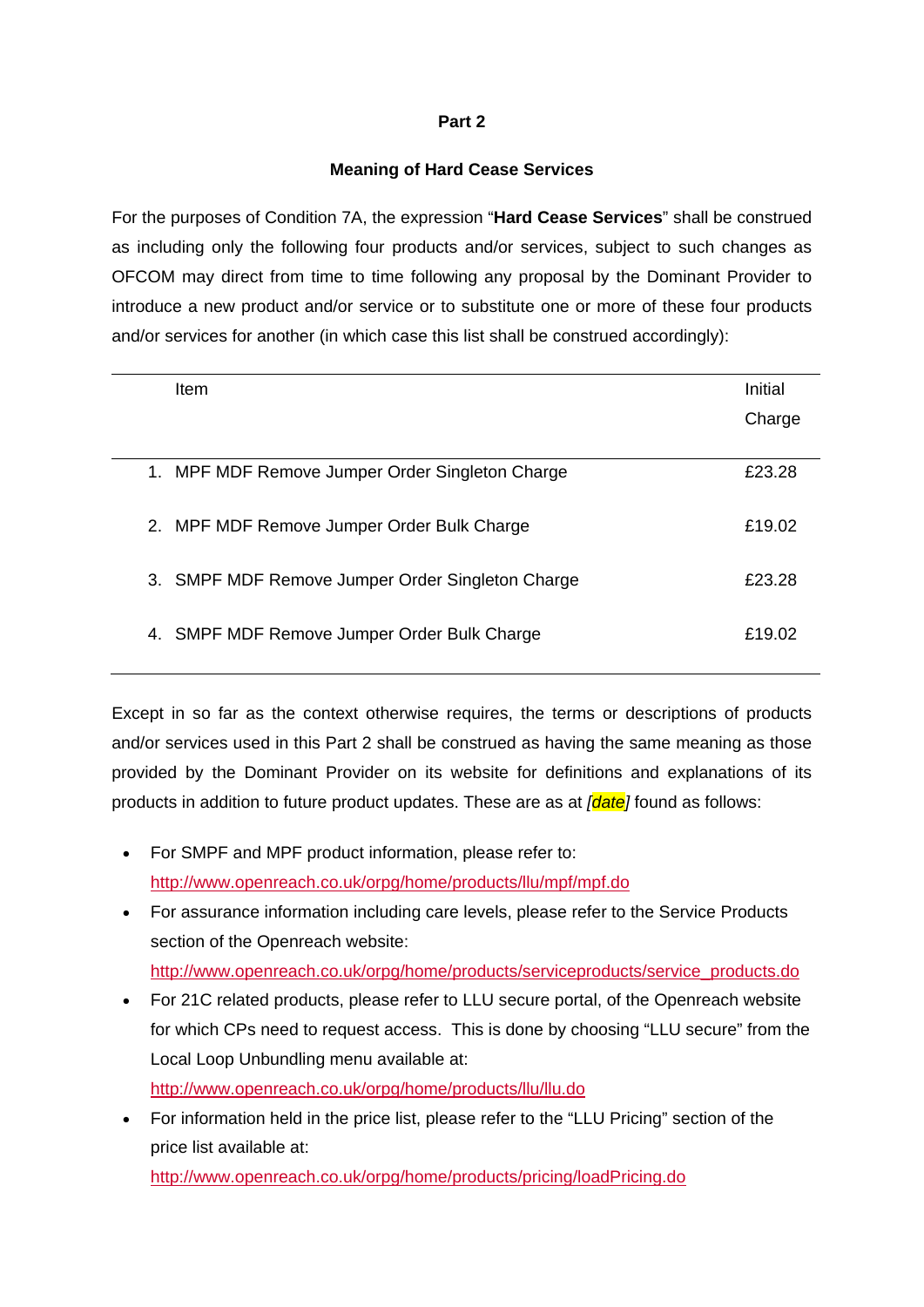## **Meaning of MPF New Provide Services**

For the purposes of Condition 7A, the expression "**MPF New Provide Services**" shall be construed as including only the following three products and/or services, subject to such changes as OFCOM may direct from time to time following any proposal by the Dominant Provider to introduce a new product and/or service or to substitute one or more of these three products and/or services for another (in which case this list shall be construed accordingly):

| <b>Item</b>                                       | Initial |
|---------------------------------------------------|---------|
|                                                   | Charge  |
|                                                   |         |
| MPF Connection charge - New Provide Standard      | £45.53  |
| <b>MPF Connection Charge Stopped Line Provide</b> | £37.57  |
| MPF Working Line Takeover (WLTO)                  | £37.57  |
|                                                   |         |

Except in so far as the context otherwise requires, the terms or descriptions of products and/or services used in this Part 3 shall be construed as having the same meaning as those provided by the Dominant Provider on its website for definitions and explanations of its products in addition to future product updates. These are as at *[date]* found as follows:

- For MPF product information, please refer to: <http://www.openreach.co.uk/orpg/home/products/llu/mpf/mpf.do>
- For assurance information including care levels, please refer to the Service Products section of the Openreach website: [http://www.openreach.co.uk/orpg/home/products/serviceproducts/service\\_products.do](http://www.openreach.co.uk/orpg/home/products/serviceproducts/service_products.do)
- For 21C related products, please refer to LLU secure portal, of the Openreach website for which CPs need to request access. This is done by choosing "LLU secure" from the Local Loop Unbundling menu available at: <http://www.openreach.co.uk/orpg/home/products/llu/llu.do>
- For information held in the price list, please refer to the "LLU Pricing" section of the price list available at:

<http://www.openreach.co.uk/orpg/home/products/pricing/loadPricing.do>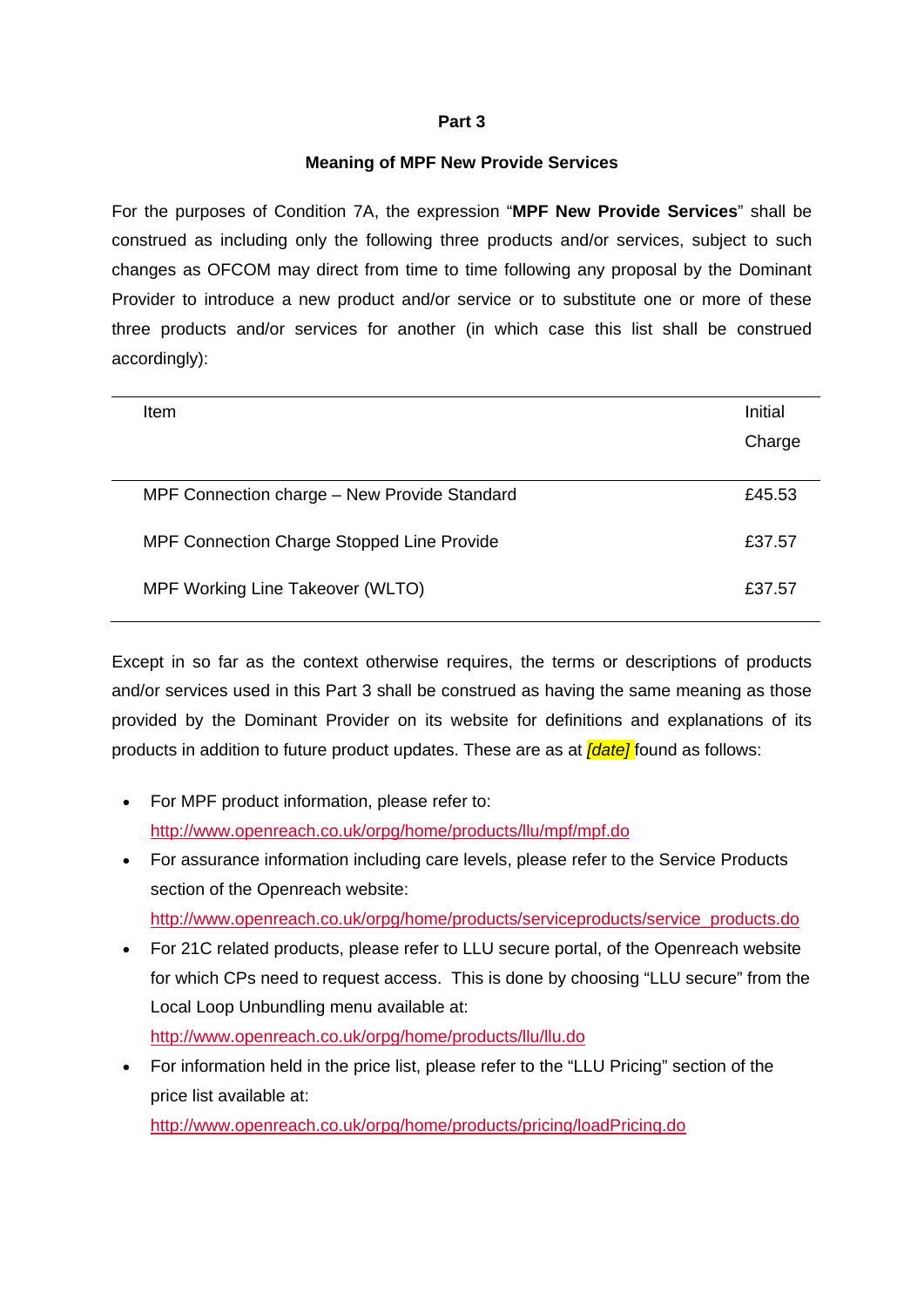### **Meaning of Other LLU Ancillary Services**

For the purposes of Condition 7A, the expression "**Other LLU Ancillary Services**" shall be construed as including only the following eleven products and/or services, subject to such changes as OFCOM may direct from time to time following any proposal by the Dominant Provider to introduce a new product and/or service or to substitute one or more of these eleven products and/or services for another (in which case this list shall be construed accordingly):

| Item                                                                                                  | Initial |
|-------------------------------------------------------------------------------------------------------|---------|
|                                                                                                       | Charge  |
| 1. SMPF Tie Pair Modification (3 working day lead time Re-termination)                                | £39.30  |
| 2. SMPF Tie Pair Modification (Multiple Re-termination)                                               | £29.56  |
| 3. Cancellation of SMPF orders for Provide, Simultaneous provide,<br>Migration, Modification or Amend | £11.25  |
| 4. Amend orders. Allowable change to SMPF Order                                                       | £11.25  |
| 5. SMPF Standard line test                                                                            | £4.30   |
| 6. SMPF Flexi Cease Fault Investigation Charges                                                       | £69.30  |
| 7. MPF Tie Pair Modification (3 working day lead time Re-termination)                                 | £39.30  |
| 8. MPF Tie Pair Modification (Multiple Re-termination)                                                | £29.56  |
| 9. Cancellation of MPF orders for Provide, Migration, Modification or<br>Amend                        | £11.25  |
| 10 Amend orders. Allowable change to MPF Order                                                        | £11.25  |
| 11 MPF Standard line test                                                                             | £4.30   |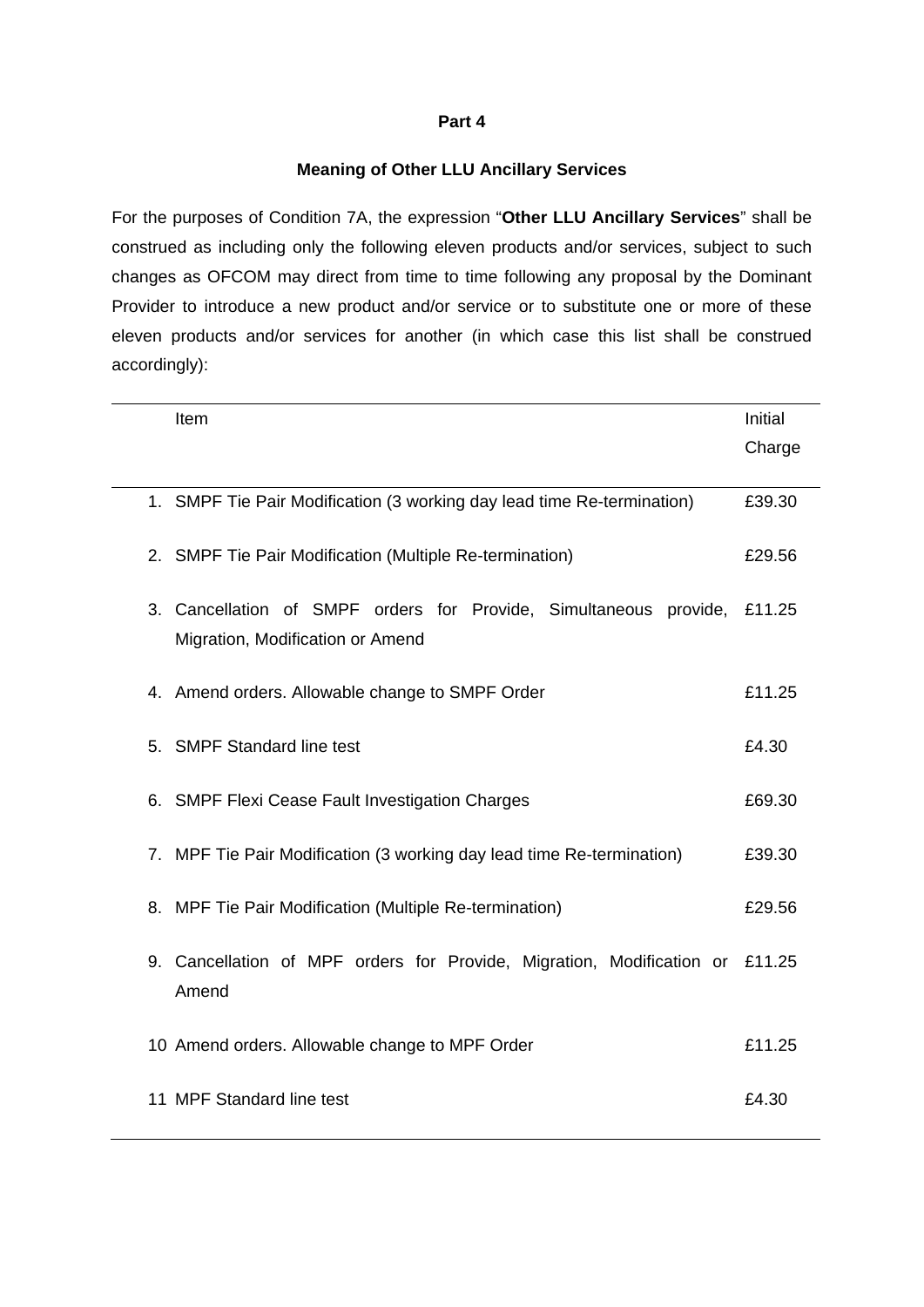Except in so far as the context otherwise requires, the terms or descriptions of products and/or services used in this Part 4 shall be construed as having the same meaning as those provided by the Dominant Provider on its website for definitions and explanations of its products in addition to future product updates. These are as at *[date]* found as follows:

- For SMPF and MPF product information, please refer to: <http://www.openreach.co.uk/orpg/home/products/llu/mpf/mpf.do>
- For assurance information including care levels, please refer to the Service Products section of the Openreach website: [http://www.openreach.co.uk/orpg/home/products/serviceproducts/service\\_products.do](http://www.openreach.co.uk/orpg/home/products/serviceproducts/service_products.do)
- For 21C related products, please refer to LLU secure portal, of the Openreach website for which CPs need to request access. This is done by choosing "LLU secure" from the Local Loop Unbundling menu available at: <http://www.openreach.co.uk/orpg/home/products/llu/llu.do>
- For information held in the price list, please refer to the "LLU Pricing" section of the price list available at: <http://www.openreach.co.uk/orpg/home/products/pricing/loadPricing.do>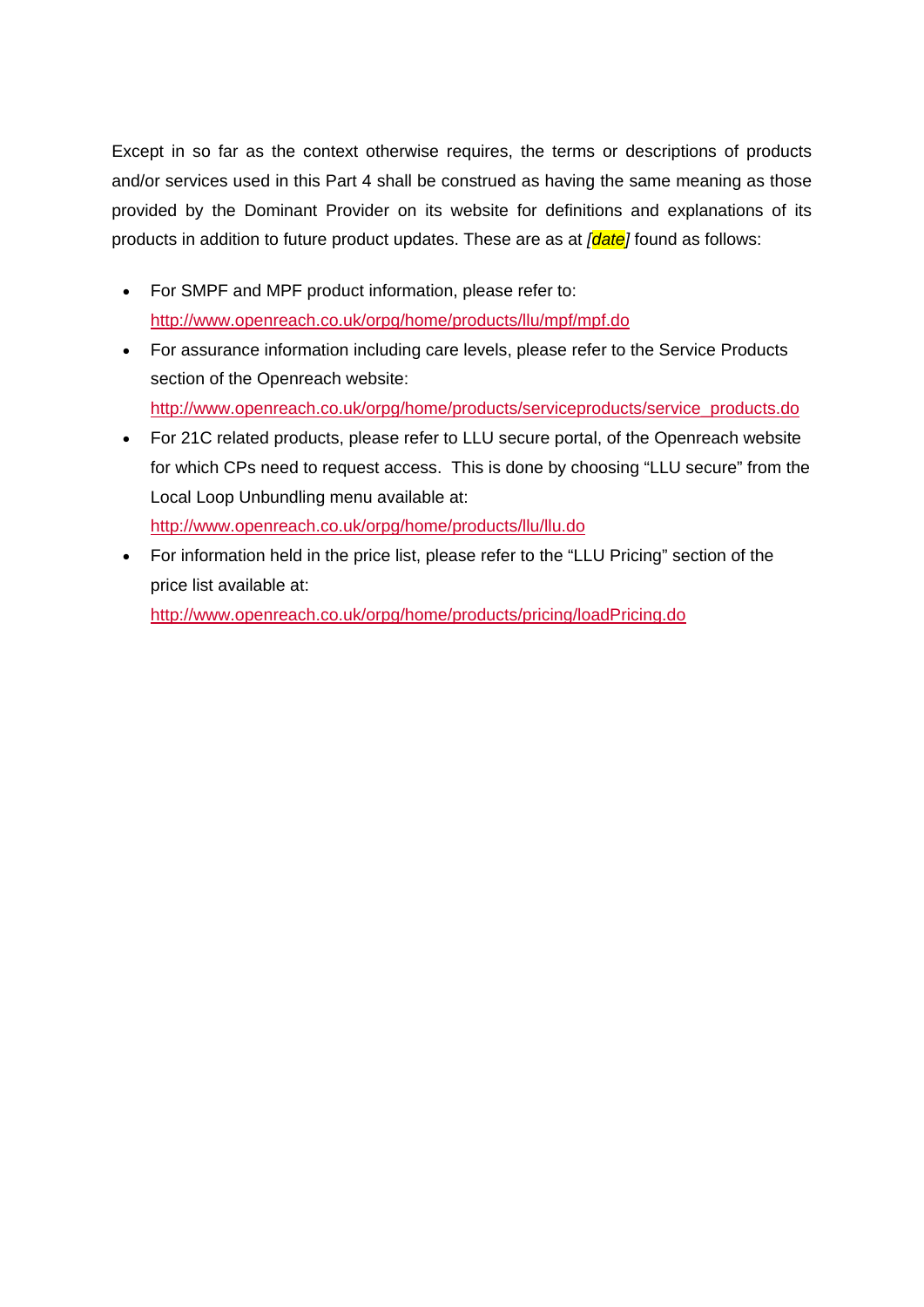# **Meaning of Co-Mingling New Provide and Rental Services**

For the purposes of Condition 7A, the expression "**Co-Mingling New Provide and Rental Services**" shall be construed as including only the following thirty three products and/or services, subject to any such changes as OFCOM may direct from time to time following any proposal by the Dominant Provider to introduce a new product and/or service or to substitute one or more of these thirty three products and/or services for another (in which case this list shall be construed accordingly):

|     | Item                                                                                                          | Initial   |
|-----|---------------------------------------------------------------------------------------------------------------|-----------|
|     |                                                                                                               | Charge    |
| 1.  | Distant location full survey                                                                                  | £1,208.37 |
| 2.  | Missed joint survey or testing appointment                                                                    | £22.36    |
| 3.  | Co-location order rejection - no space available                                                              | £281.94   |
| 4.  | Co-location full survey                                                                                       | £7,157.77 |
| 5.  | Site visit charge to be allocated to all orders not in conjunction with<br>the installation of a base product | £353.55   |
| 6.  | Co-Mingling order rejection - no space or insufficient space available                                        | £577.33   |
| 7.  | <b>APO Cancellation Charge</b>                                                                                | £374.44   |
| 8.  | Co-Mingling set up fee (per sq metre)                                                                         | £390.00   |
| 9.  | Comingling Shared Point of Presence Administration Fee                                                        | £283.43   |
| 10. | Cooling per kw                                                                                                | £1,921.47 |
| 11. | FCP (Powerbase) AC only base unit 600mm (w) x 600mm (d) to<br>include lighting and cable management           | £3,056.32 |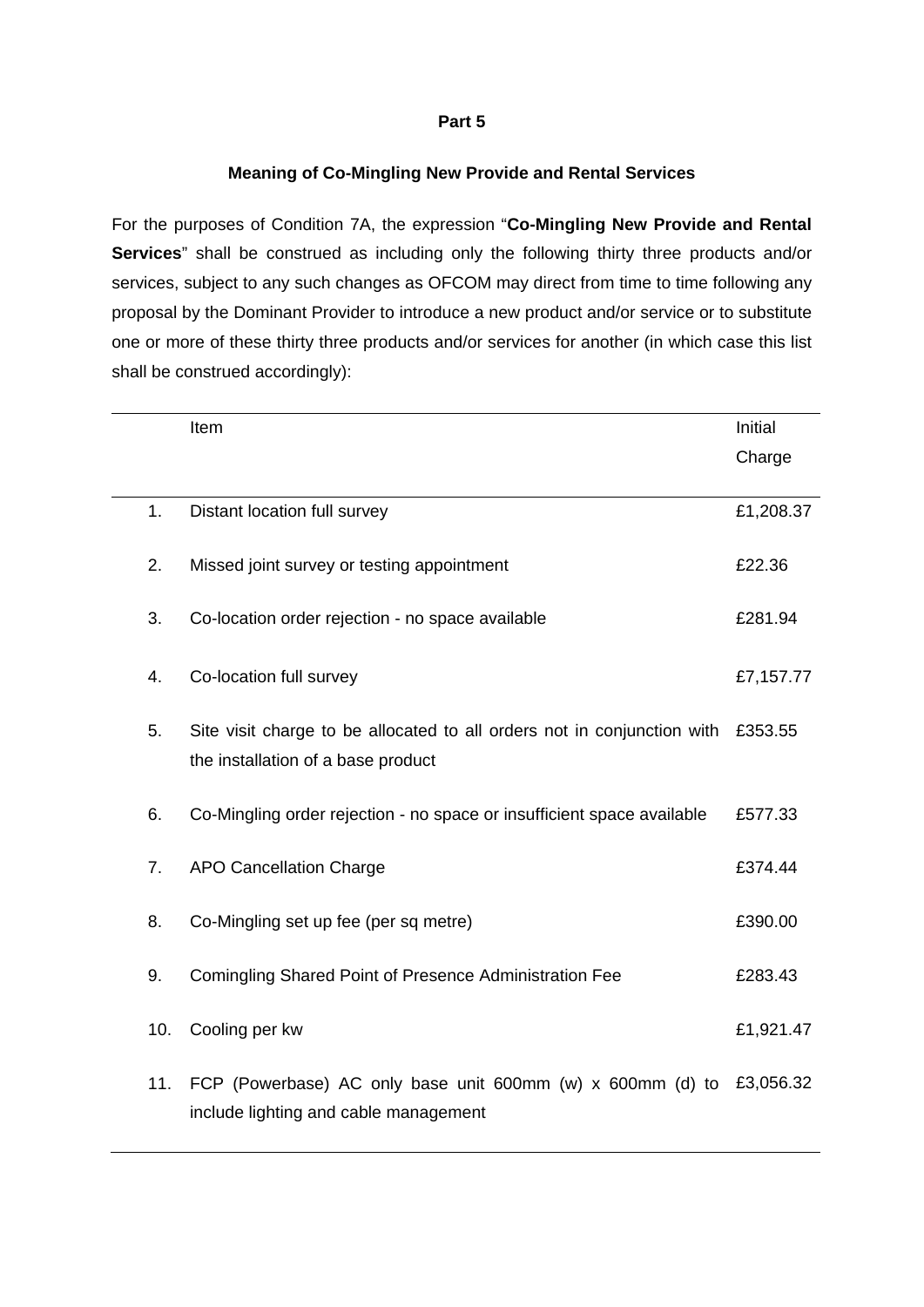|     | 12. FCP (Powerbase) AC only base unit 800mm (w) x 600mm (d) to £3,606.00<br>include lighting and cable management    |           |
|-----|----------------------------------------------------------------------------------------------------------------------|-----------|
| 13. | FCP (Powerbase) AC only base unit 600mm (w) x 800mm (d) to £3,306.58<br>include lighting and cable management        |           |
|     | 14. FCP (Powerbase) AC only base unit 800mm (w) x 800mm (d) to £3,950.74<br>include lighting and cable management    |           |
| 15. | HDF sub rack (per sub rack 3x 100 pair capacity)                                                                     | £43.89    |
| 16. | HDF cabinet 800mm (w) x 600mm (d) for FCP                                                                            | £1,524.06 |
| 17. | HDF cabinet 800mm (w) x 800mm (d) for FCP                                                                            | £1,625.70 |
| 18. | Rack Space Unit (RSU) for FCP to include lighting and cable £622.97<br>management                                    |           |
| 19. | MCB customisation at initial build for FCP                                                                           | £33.00    |
| 20. | Cabinet doors per pair for FCP only (where provided as an upgrade £503.27<br>will be subject to a Site Visit charge) |           |
| 21. | BT's Normal Working Hours, planned                                                                                   | £53.69    |
|     | 22. BT's Normal Working Hours, unplanned                                                                             | £80.55    |
| 23. | BASIS (BT Assisted Site Delivery Service) fixed charge                                                               | £431.12   |
| 24. | <b>Site Access</b>                                                                                                   | £408.71   |
| 25. | Handover                                                                                                             | £340.18   |
| 26. | Provision of sub meter                                                                                               | £953.56   |
| 27. | Survey for capacity upgrade                                                                                          | £431.20   |
| 28. | AC Final Distribution Rental per 10kw increment per annum (Charges                                                   | £432.60   |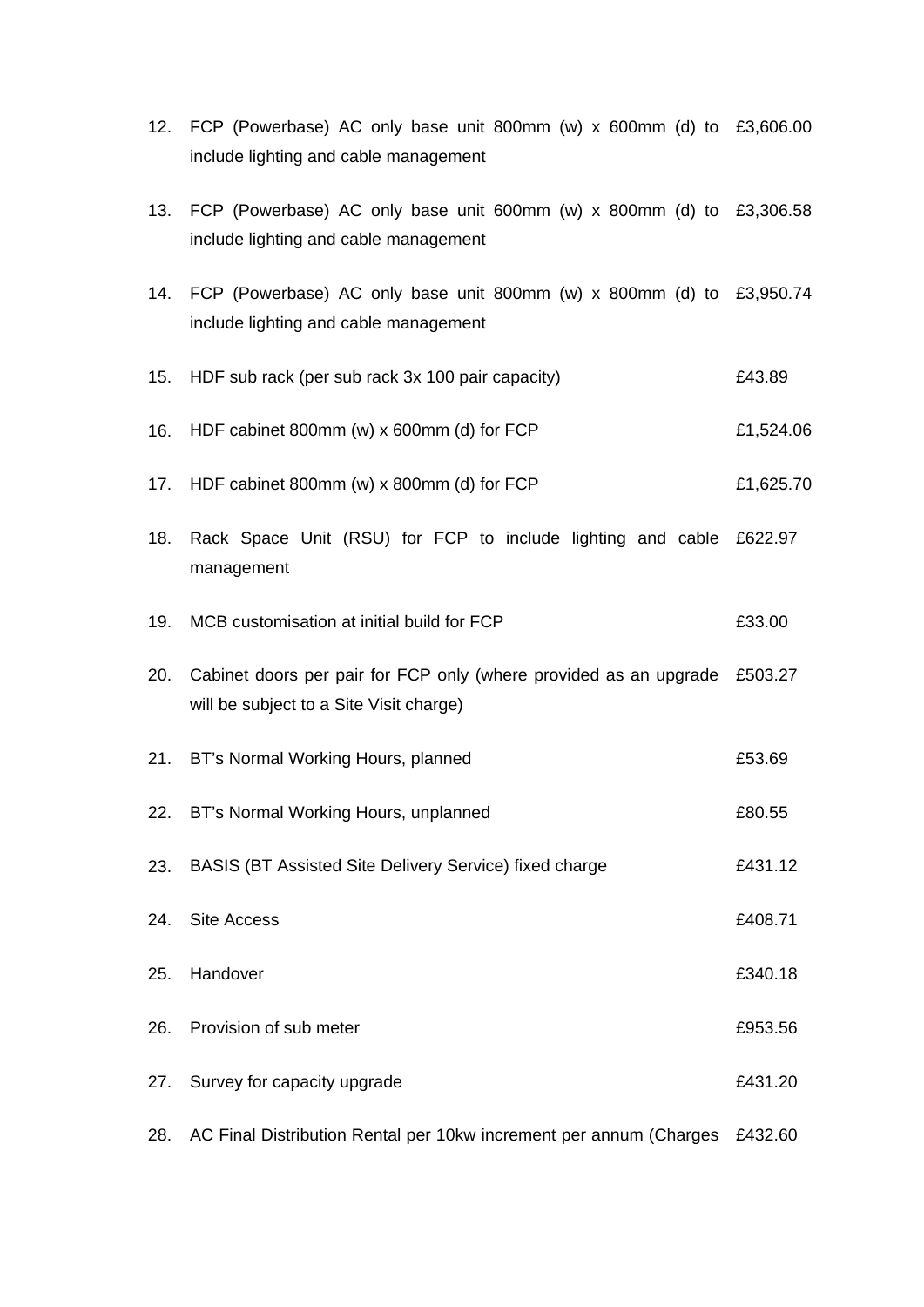will appear in billed units of decawatts (10W)

| 29.  | Security rental per sq. metre                                                                                    | £28.32  |
|------|------------------------------------------------------------------------------------------------------------------|---------|
| .30. | Service Charge per square metre per annum                                                                        | £70.00  |
| 31.  | Security partitioning annual rental per site charge                                                              | £143.04 |
| 32.  | Rental of existing capacity per kW per annum (Charges will appear in £201.48<br>billed units of decawatts (10W)) |         |
| 33.  | MDF Licence Fee per Internal Tie Cable per annum                                                                 | £32.76  |

Except in so far as the context otherwise requires, the terms or descriptions of products and/or services used in this Part 5 shall be construed as having the same meaning as those provided by the Dominant Provider on its website for definitions and explanations of its products in addition to future product updates. These are as at *[date]* found as follows:

- For SMPF and MPF product information, please refer to <http://www.openreach.co.uk/orpg/home/products/llu/llu.do>
- For assurance information including care levels, please refer to the Service Products section of the Openreach website:

[http://www.openreach.co.uk/orpg/home/products/serviceproducts/service\\_products.do](http://www.openreach.co.uk/orpg/home/products/serviceproducts/service_products.do)

• For 21C related products, please refer to LLU secure portal, of the Openreach website for which CPs need to request access. This is done by choosing "LLU secure" from the Local Loop Unbundling menu available at: <http://www.openreach.co.uk/orpg/home/products/llu/llu.do>

For information held in the price list, please refer to the Plan and Build area within the "Local Loop Unbundling Pricing" section of the price list available at:

<http://www.openreach.co.uk/orpg/home/products/pricing/loadPricing.do>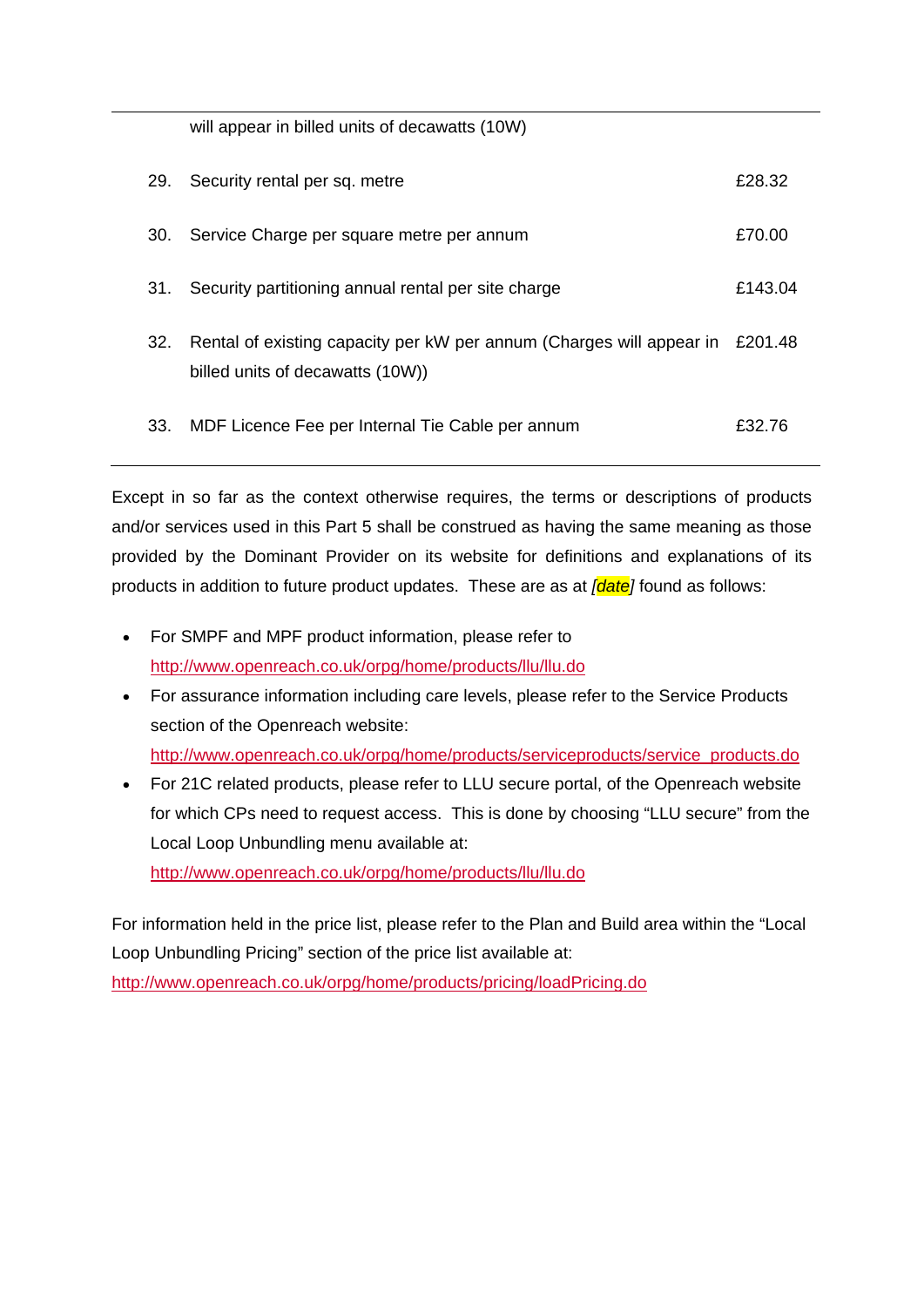### **Condition 7C – WLR charge control**

- **7C.1** The Dominant Provider shall take all reasonable steps to secure that, at the end of each Relevant Year, the Percentage Change (determined in accordance with condition 7C.3 and 7C.4, as applicable) in:
	- (a) the charge for Analogue Core WLR Rental, except for the First Relevant Year in relation to which the charge ceiling specified in condition 7C.2(a) applies;
	- (b) the charge for WLR Transfer, except for the First Relevant Year in relation to which the charge ceiling specified in condition 7C.2(b) applies;
	- (c) the charge for WLR Conversion, except for:
		- i. the First Relevant Year; and/or
			- ii. when that service is Simultaneously Provided with SMPF New Provide,

in relation to which the charge ceilings specified in condition 7C.2(c) apply; and

- (d) the charge for Standard Chargeable Visit when that service is provided within the hours of 8am to 5pm on a Working Day, except for the First Relevant Year in relation to which the charge ceiling specified in condition 7C.2(e)(i) applies;
- (e) the charge for Standard Chargeable Visit when that service is provided on a Non-Working Day, except for the First Relevant Year in relation to which the charge ceiling specified in condition 7C.2(e)(ii) applies;
- (f) the charge for Standard Chargeable Visit when that service is provided on a Saturday or outside the hours of 8am to 5pm on a Working Day, except for the First Relevant Year in relation to which the charge ceiling specified in condition 7C.2(e)(iii) applies;
- (g) the charge for an Additional Hour when that service is provided within the hours of 8am to 5pm on a Working Day, except for the First Relevant Year in relation to which the charge ceiling specified in condition 7C.2(f)(i) applies;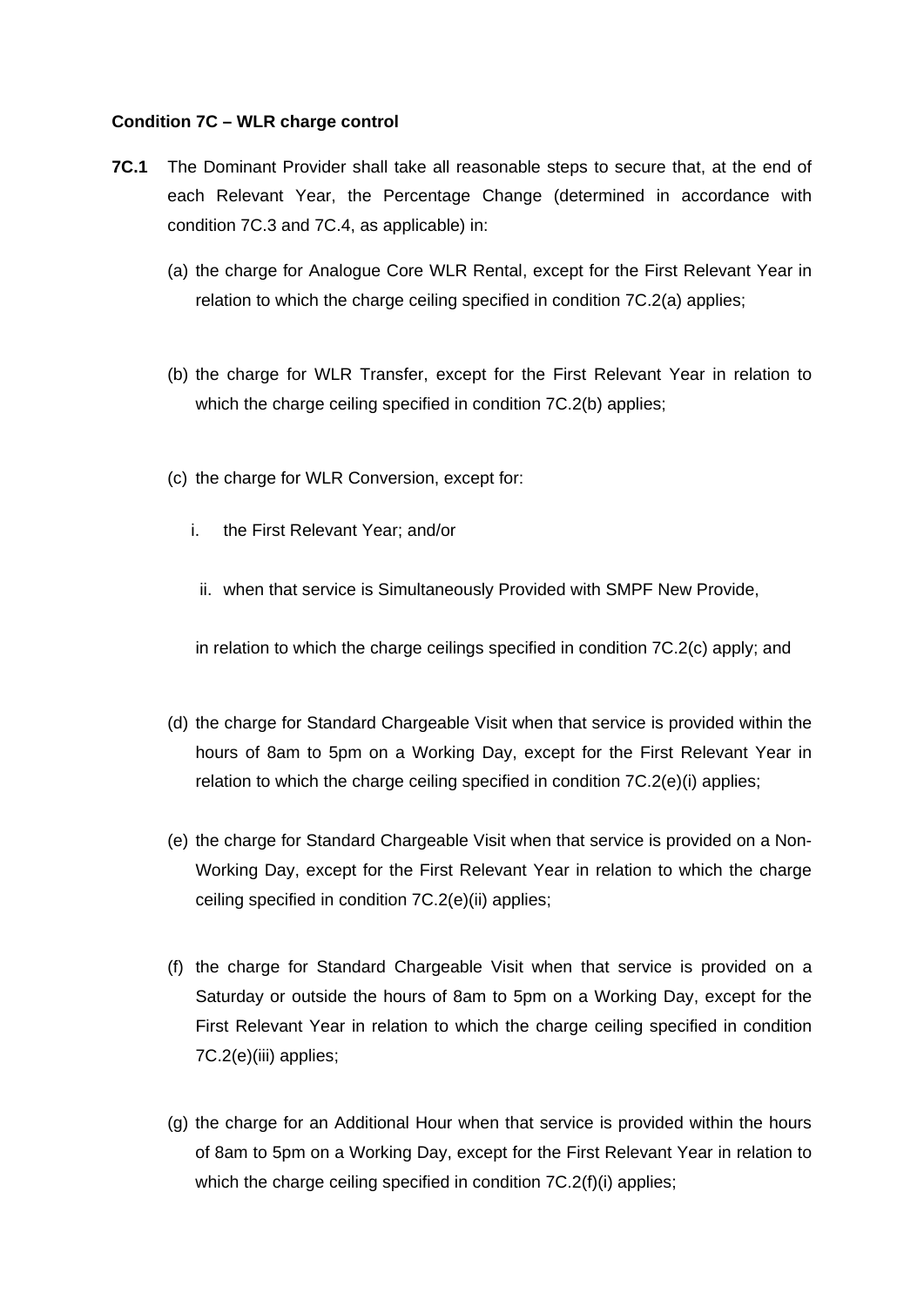- (h) the charge for an Additional Hour when that service is provided on a Non-Working Day, except for the First Relevant Year in relation to which the charge ceiling specified in condition 7C.2(f)(ii) applies;
- (i) the charge for an Additional Hour when that service is provided on a Saturday or outside the hours of 8am to 5pm on a Working Day, except for the First Relevant Year in relation to which the charge ceiling specified in condition 7C.2(f)(iii) applies;
- (j) the charge for Supplementary Charges (Per Visit) when that service is provided on a Non-Working Day, except for the First Relevant Year in relation to which the charge ceiling specified in condition 7CA.2(g)(i) applies;
- (k) the charge for Supplementary Charges (Per Visit) when that service is provided on a Saturday or outside the hours of 8am to 5pm on a Working Day, except for the First Relevant Year in relation to which the charge ceiling specified in condition 7CA.2(g)(ii) applies;
- (l) the charge for Supplementary Charges (Per Hour) when that service is provided on a Non-Working Day, except for the First Relevant Year in relation to which the charge ceiling specified in condition 7C.2(h)(i) applies;
- (m) the charge for Supplementary Charges (Per Hour) when that service is provided on a Saturday or outside the hours of 8am to 5pm on a Working Day, except for the First Relevant Year in relation to which the charge ceiling specified in condition 7C.2(h)(ii) applies;
- (n) the charge for Internal and External Shifts, except for the First Relevant Year in relation to which the charge ceiling specified in condition 7C.2(i) applies;
- (o) the charge for Additional Line Shifted, except for the First Relevant Year in relation to which the charge ceiling specified in condition 7C.2(j) applies,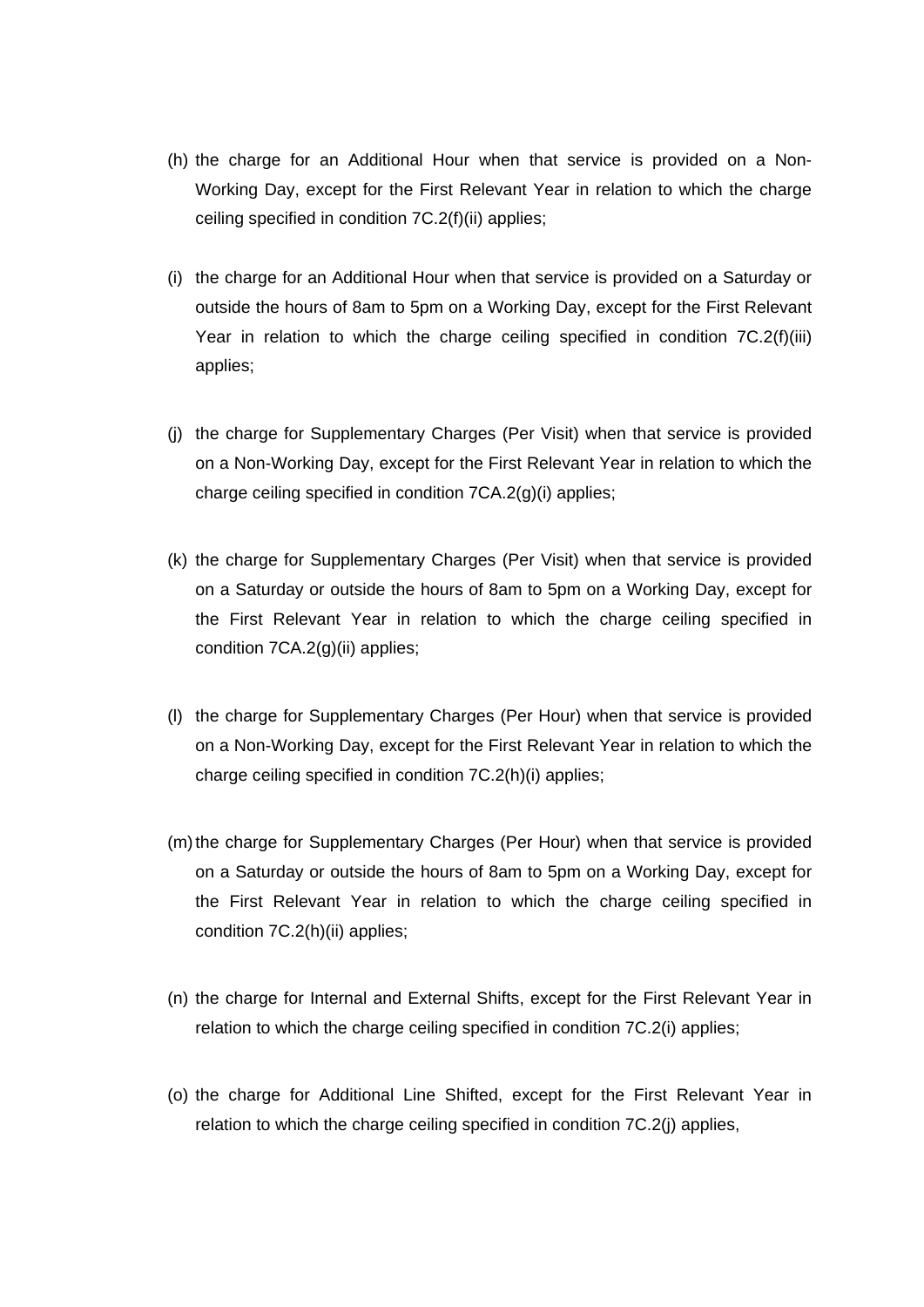(p) the aggregate of charges for WLR Connection Services (excluding when any individual service in this Basket is Simultaneously Provided with SMPF New Provide, in relation to which the relevant charge ceiling specified in condition 7C.2(k) or 7C.2(l), as applicable, will apply),

is not more than the Controlling Percentage (as determined in accordance with condition 7C.6).

- **7C.2** The Dominant Provider shall not charge more than:
	- (a) for Analogue Core WLR Rental, the amount of £[88.11 to 94.75] in the First Relevant Year;
	- (b) for WLR Transfer, the amount of £[4.69 to 4.97] in the First Relevant Year;
	- (c) for WLR Conversion:
		- (i) when not Simultaneously Provided with SMPF New Provide, the amount of £[30.55 to 32.65] in the First Relevant Year; or
		- (ii) when Simultaneously Provided with SMPF New Provide, the Charge for WLR Conversion determined in accordance with condition 7C.1(c) (as if it were not Simultaneously Provided with SMPF New Provide) less the Charge for SMPF New Provide determined in accordance with condition 7A.1(j) in each Relevant Year;
	- (d) for Caller ID, the amount of £[0.35 to 0.50] in each Relevant Year.
	- (e) for a Standard Chargeable Visit, in the First Relevant Year, the amount of;
		- i. £[72.00 to 105.60 ] when that service is provided within the hours of 8am to 5pm on a Working Day;
		- ii.  $\mathbb{E}[108.00]$  to 158.40] when that service is provided on a Non-Working Day; and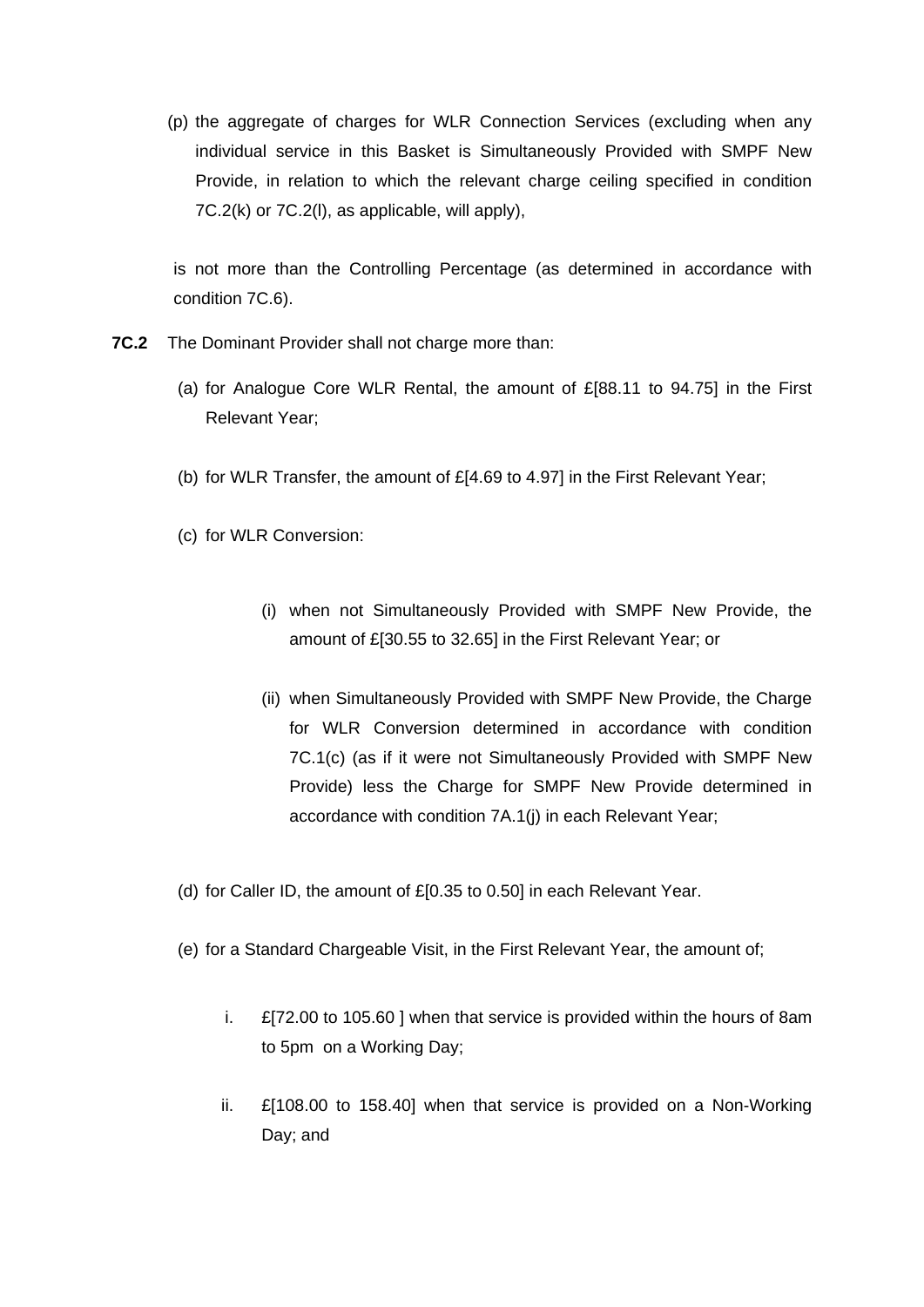- iii. £[90.00 to 132.00] when that service is provided on a Saturday or outside the hours of 8am to 5pm on a Working Day;
- (f) for Additional Hours, in the First Relevant Year, the amount of:
	- i. £[36.00 to 52.80] when that service is provided within the hours of 8am to 5pm on a Working Day;
	- ii. £[72.00 to 105.60] when that service is provided on a Non-Working Day; and
	- iii. £[54.00 to 79.20] when that service is provided on a Saturday or outside the hours of 8am to 5pm on a Working Day;
- (g) for Supplementary Charges (Per Visit), in the First Relevant Year, the amount of:
	- i. £[36.00 to 52.80] when that service is provided on a Non-Working Day; and
	- ii. £[18.00 to 26.40] when that service is provided on a Saturday or outside the hours of 8am to 5pm on a Working Day;
- (h) for Supplementary Charges (Per Hour), in the First Relevant Year, the amount of:
	- i. £[36.00 to 52.80] when that service is provided on a Non-Working Day; and
	- ii. £[18.00 to 26.40] when that service is provided on a Saturday or outside the hours of 8am to 5pm on a Working Day;
- (i) for Internal and External Shifts, the amount of £[72.00 to 105.60] in the First Relevant Year;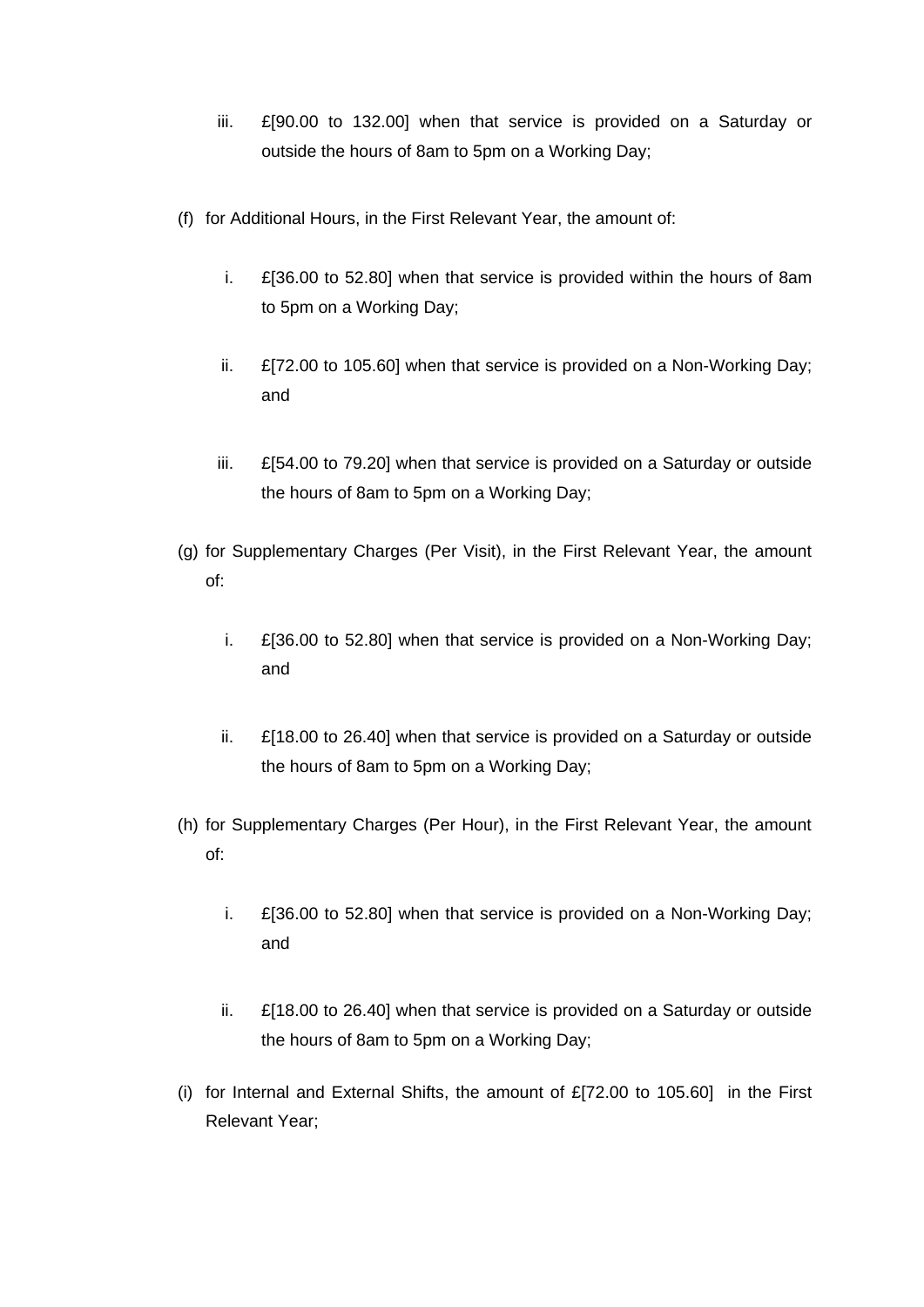- (j) for Additional Line Shifted, the amount of  $E[36.00 \text{ to } 52.80]$  in the First Relevant Year;
- (k) for WLR Standard Connection, when Simultaneously Provided with SMPF New Provide, the applicable charge for WLR Standard Connection determined in accordance with condition 7C.1(p) (as if it were not Simultaneously Provided with SMPF New Provide) less:
	- (i) £[12.24] in the First Relevant Year;
	- (ii) £[21.75] in the Second Relevant Year; and
	- (iii) £[29.07] in the Third Relevant Year.
- (l) for WLR Start of Stopped MPF Line, when Simultaneously Provided with SMPF New Provide, the applicable charge for WLR Start of Stopped MPF Line determined in accordance with condition 7C.1(p) (as if it were not Simultaneously Provided with SMPF New Provide) less:
	- (i) £[12.24] in the First Relevant Year;
	- (ii) £[21.75] in the Second Relevant Year; and
	- (iii) £[29.07] in the Third Relevant Year.
- **7C.3** The Percentage Change for the purposes of each of the products and/or services specified (each of which is referred to in this condition as a "single charge category") in conditions 7C.1(a) to 7C.1(o) shall be calculated, for the purposes of complying with condition 7C.1, by employing the following formula:

$$
C_t = \frac{(\overline{p}_t - \overline{p}_{t-1})}{\overline{p}_{t-1}}
$$

*Ct,* is the Percentage Change in charges for the specific product and/or service in the single charge category in question for the Relevant Year *t*;

*t* refers to the Relevant Year;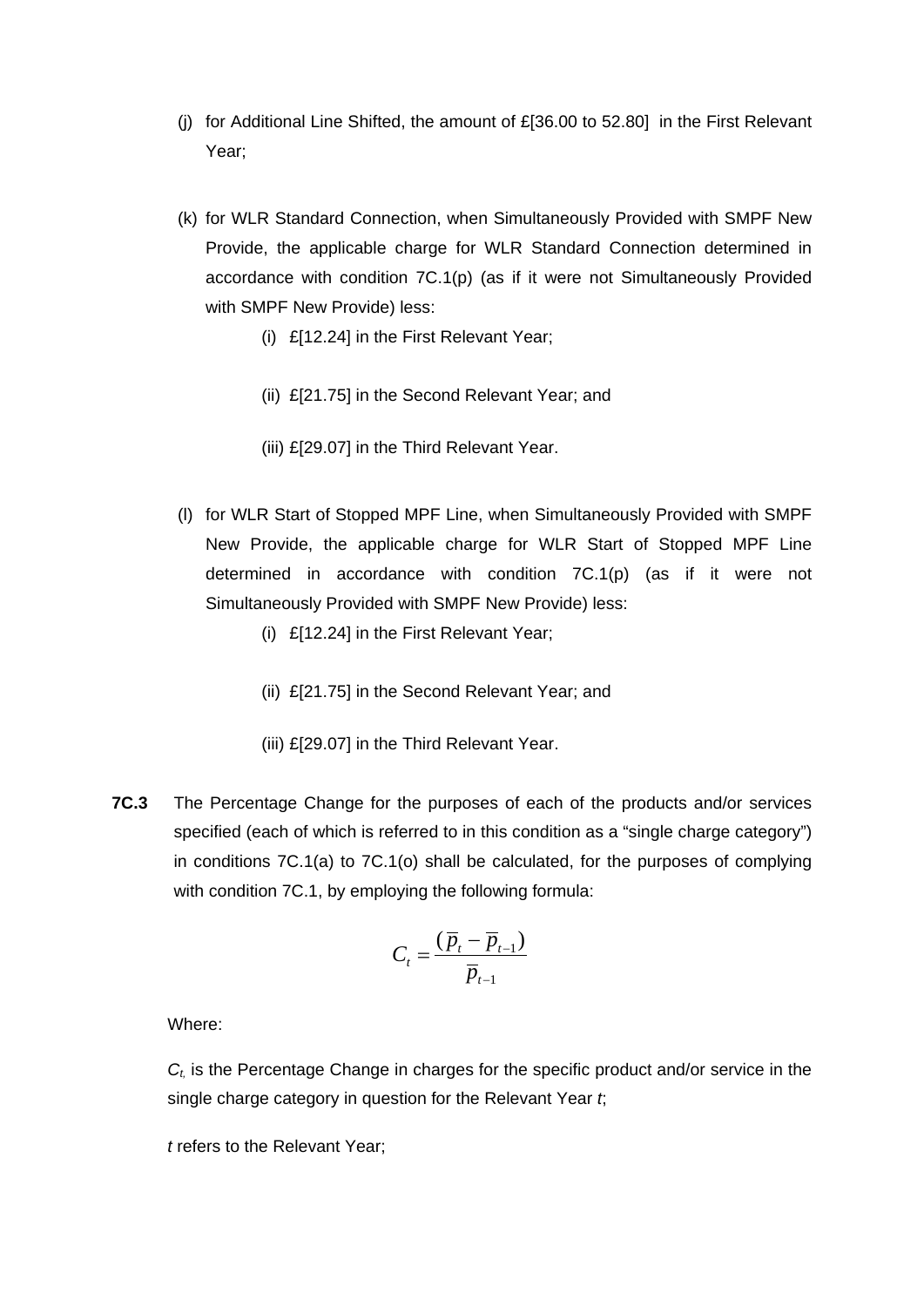*t-1* refers to the Prior Year;

 $\bar p_t$  is the Relevant Year Weighted Average Charge made by the Dominant Provider for the specific product and/or service in the single charge category in question during the Relevant Year, excluding any discounts offered by the Dominant Provider:

Where such Relevant Year Weighted Average Charge shall be calculated by employing the following formula:

$$
\bar{p}_{i,t} = \sum_{j=1}^m (w_{i,j,t} p_{i,j,t})
$$

Where:

*m* is the number of time periods for which there are distinct charges during the Relevant Year;

*j* is a number from 1 to *m* for each of the *m* time periods during which a distinct charge is in effect;

 $w_{i,j,t}$  is the proportion of the Relevant Year in which each charge,  $p_{i,j,t}$ , is in effect, calculated by the number of days during which the charge is in effect and dividing:

- (a) for the First Relevant Year, by 365;
- (b) for the Second Relevant Year, by 366; and
- (c) for the Third Relevant Year, by 365.

 $p_{i,j,t}$  is the charge for the specified period, *j*, during the Relevant Year, *t*, for the specific product and/or service in the single charge category in question;

 $\bar p_{t-1}$  is the Prior Year Weighted Average Charge made by the Dominant Provider for the specific product and/or service in the single charge category in question during the Prior Year, excluding any discounts offered by the Dominant Provider;

> Where such Prior Year Weighted Average Charge shall be calculated by employing the following formula:

$$
\bar{p}_{i,t-1} = \sum_{j=1}^{m} (w_{i,j,t-1} p_{i,j,t-1})
$$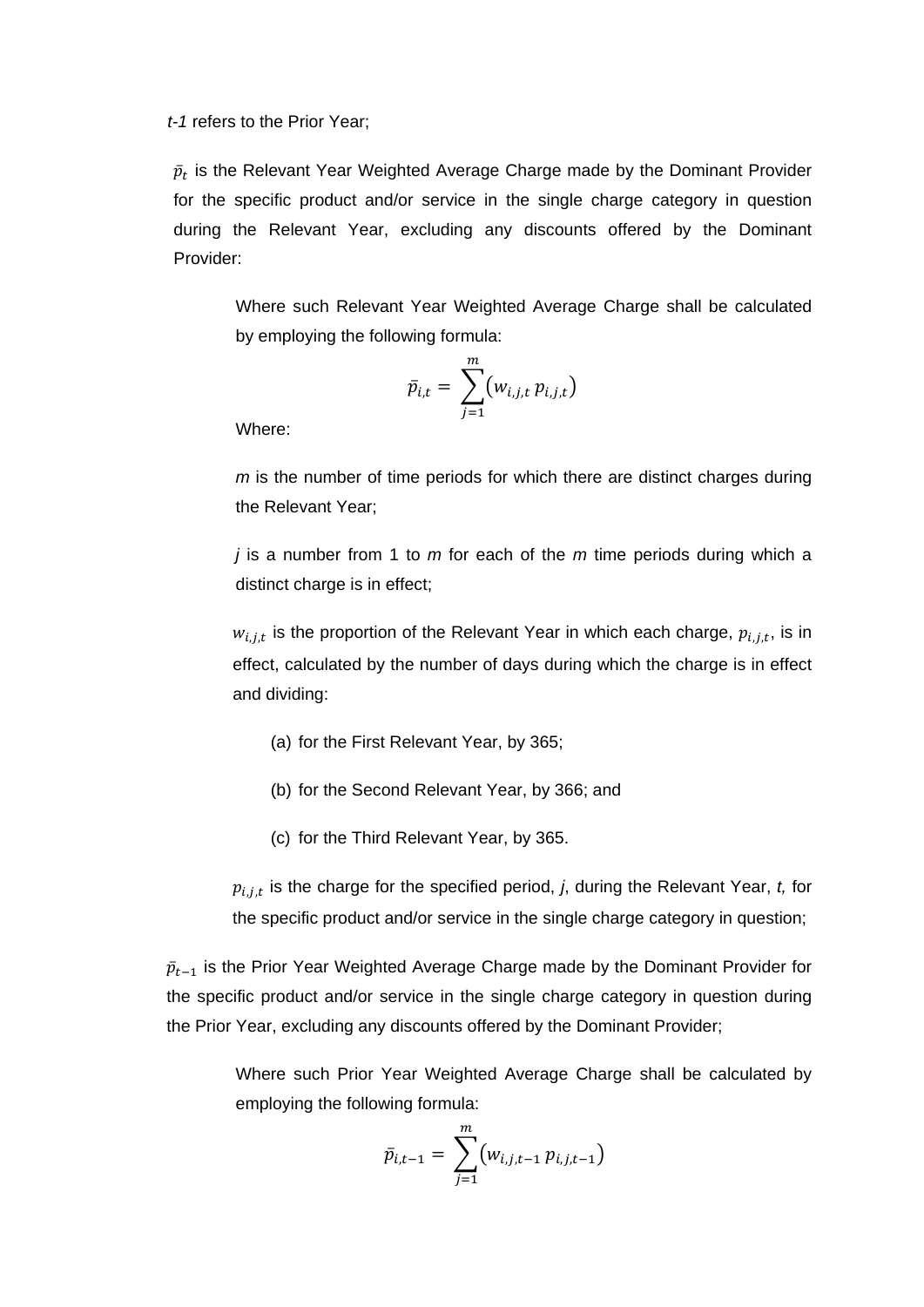*m* is the number of time periods for which there are distinct charges during the Prior Year;

*j* is a number from 1 to *m* for each of the *m* time periods during which a distinct charge is in effect;

 $w_{i,j,t-1}$  is the proportion of the Prior Year in which each charge,  $p_{i,j,t-1}$ , is in effect, calculated by the number of days during which the charge is in effect and dividing:

- (a) for the First Relevant Year, by 365;
- (b) for the Second Relevant Year, by 365;
- (c) for the Third Relevant Year, by 366

 $p_{i,j,t-1}$  is the charge for the individual period, *j*, during the Prior Year, *t-1*, for the specific product and/or service in the single charge category in question.

**7C.4** The Percentage Change for the purposes of the category of products and/or services (known as a "Basket") specified in condition 7C.1(p) shall be calculated, for the purposes of complying with condition 7C.1, by employing the following formula:

$$
C_t = \frac{\sum_{i=1}^{n} \left[ R_i \frac{\left( \bar{p}_{i,t} - \bar{p}_{i,t-1} \right)}{\bar{p}_{i,t-1}} \right]}{\sum_{i=1}^{n} R_i}
$$

Where:

 $c<sub>t</sub>$  is the Percentage Change in the aggregate of charges for the services in the Basket for Relevant Year *t*;

*n* is the number of individual services in the Basket;

*i* is a number from 1 to *n* for each of the *n* services in the Basket;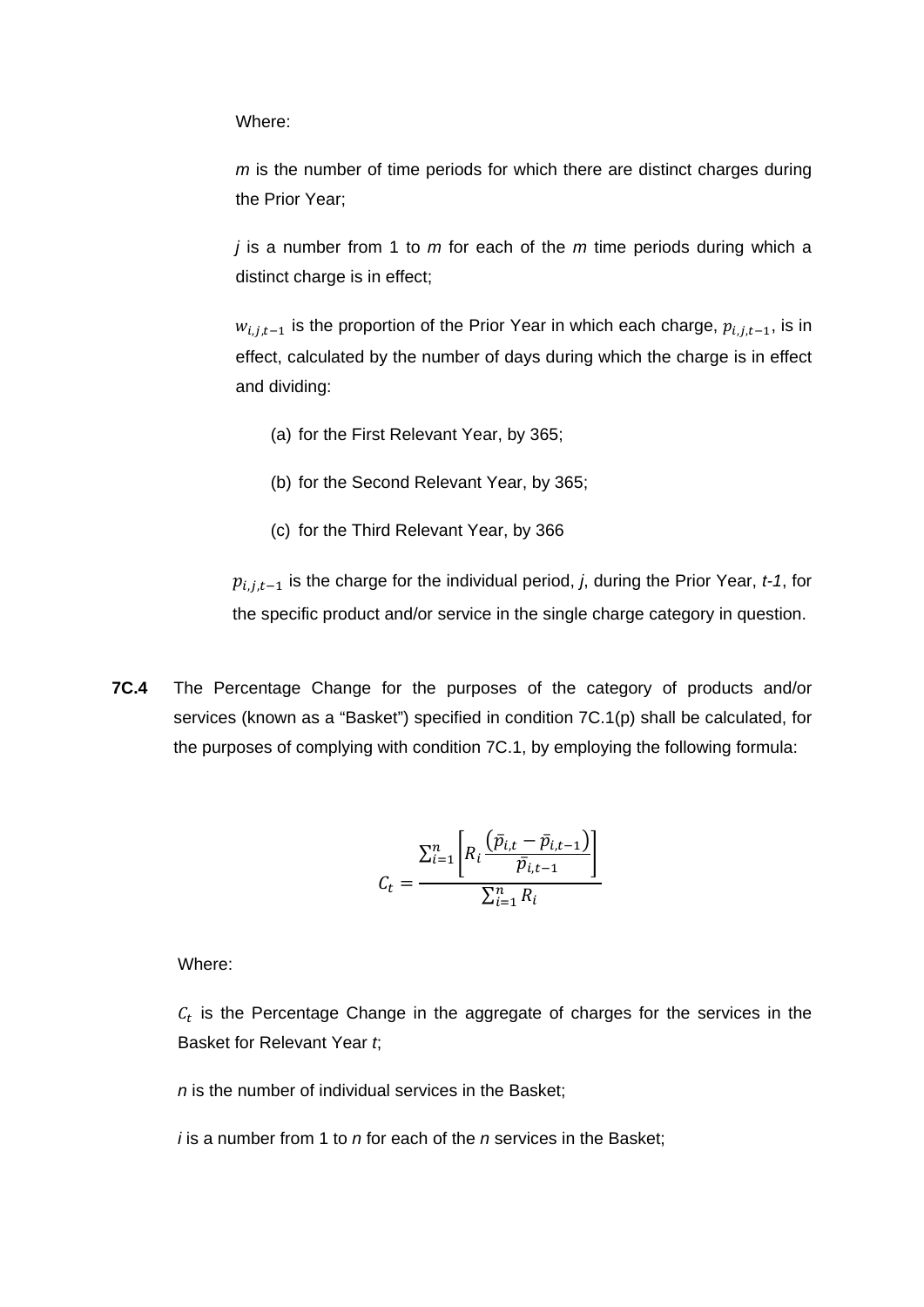$R_i$  is the Total Revenue accrued during the Prior Year in respect of service  $i$ ;

*t* refers to the Relevant Year;

*t-1* refers to the Prior Year;

 $\bar{p}_{i,t}$  shall be calculated by employing the formula set out in condition 7C.3 above for the Relevant Year Weighted Average Charge for service, *i,* excluding any discounts offered by the Dominant Provider and its references to a single charge category shall be treated as references to charges for the specific product and/or service falling with the Basket; and

 $\bar{p}_{i,t-1}$  is, for the purposes of calculating the Percentage Change for the First Relevant Year, the Initial Charge for the individual service *i* that forms part of the Basket during the Prior Year. For the purposes of calculating the Percentage Change for the Second Relevant Year and the Third Relevant Year,  $\bar{p}_{i,t-1}$  shall be calculated by employing the formula set out in condition 7C.3 above for the Prior Year Weighted Average Charge made by the Dominant Provider for the individual service *i* that forms part of the Basket during the Prior Year*,* excluding any discounts offered by the Dominant Provider and its references to a single charge category shall be treated as references to charges for the specific product and/or service falling with the Basket.

**7C.5** In the case of each of the categories of products and/or services that form part of the Basket specified in condition 7C.1(p), the Dominant Provider shall also and, in any event, take all reasonable steps to secure that, at the end of each Relevant Year, the Percentage Change in discrete charges for each and every product and/or service falling within the Basket in question is no more than the Controlling Percentage increased by [5-7.5] percentage points.

For the purposes of this condition 7C.5:

(a) the Controlling Percentage is the Controlling Percentage (as determined in accordance with condition 7C.6) for the Basket within which the product and/or service falls to which the discrete charges relate; and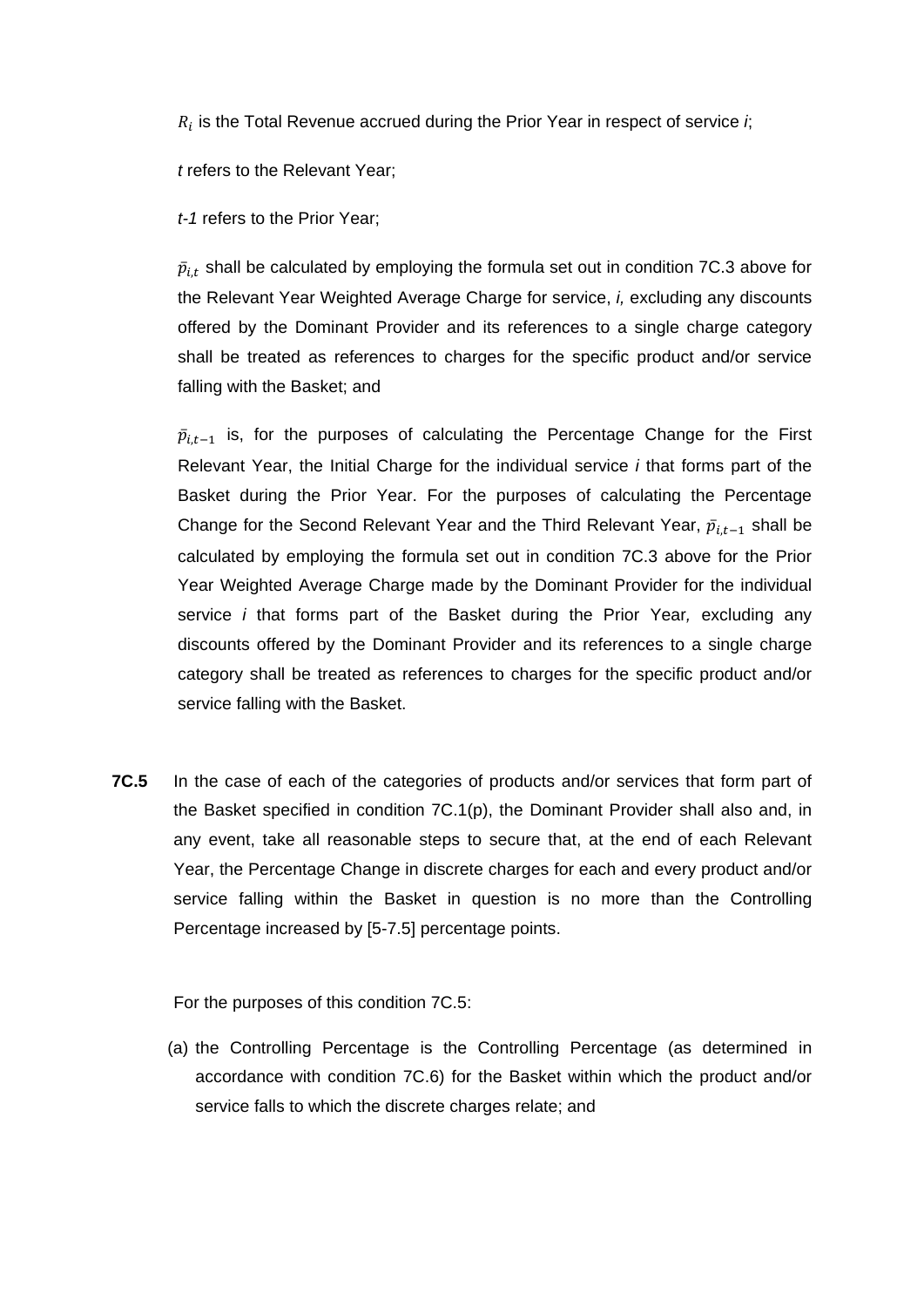- (b) the Percentage Change shall be calculated by employing the formula set out in condition 7C.3 and its references to a single charge category shall be treated as references to charges for the specific product and/or service falling with the Basket.
- **7C.6** (a) Subject to conditions 7C.6(c) to 7C.6(e) below, the Controlling Percentage in relation to any Relevant Year for each of the categories of products and/or services specified in Condition 7C.1(a) to 7C.1(c) and 7C.1(p) shall be calculated by employing the following formula:

$$
CP_t = CPI_t + X
$$

 $CP<sub>t</sub>$  is the Controlling Percentage for Relevant Year  $t$ ;

 $CPI_t$  is CPI for the Relevant Year,  $t$ ;

*X* means:

- 1. for the category of products and/or services specified in condition 7C.1(a) [-5.5 to 1.75%] percentage points;
- 2. for the category of products and/or services specified in condition 7C.1(b) [36 to 44.5%] percentage points;
- 3. for the category of products and/or services specified in condition 7C.1(c) [-2.5 to 4.25 %] percentage points; and
- 4. for the category of products and/or services specified in condition  $7C.1(p)$  [-10 to -3.75%] percentage points.

For the avoidance of doubt, the charges for each of the products and/or services listed in:

(i) conditions 7C.1(a) to 7C.1(c) are constrained by condition 7C.2 in the First Relevant Year; and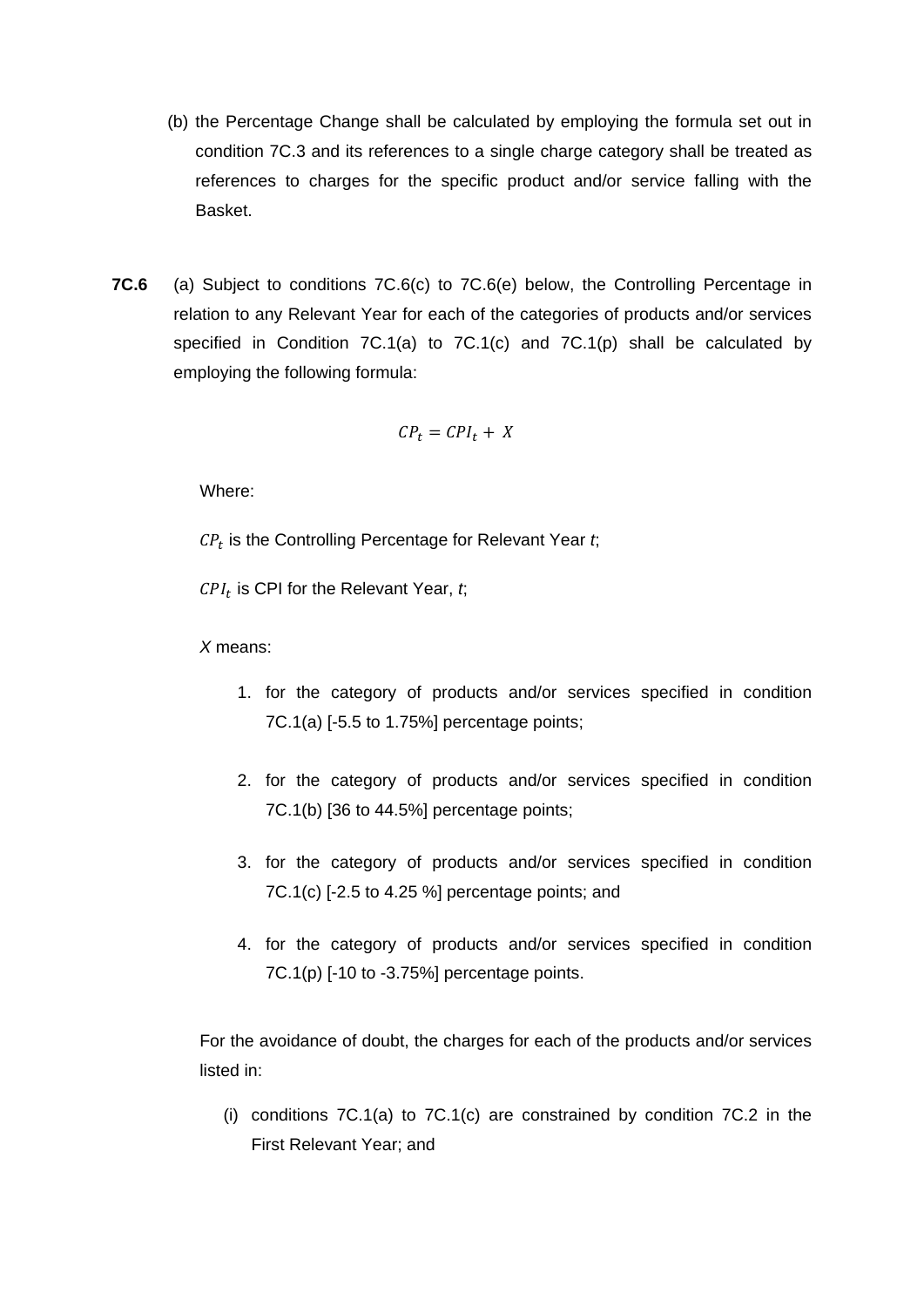(ii) conditions  $7C.1(c)$  and  $7C.1(p)$ , are constrained by condition  $7C.2$  when Simultaneously Provided with SMPF New Provide.

(b) Subject to conditions 7C.6(c), 7C.6(d) and 7C.6(f) below, the Controlling Percentage in relation to any Relevant Year for each of the categories of products and/or services specified in condition 7C.1(d) to 7C.1(o) shall be calculated by employing the following formula:

$$
CP_t = X
$$

Where:

 $CP<sub>t</sub>$  is the Controlling Percentage for Relevant Year  $t$ ;

*X* means:

- 1. for the category of products and/or services specified in condition 7C.1(d) [-0.1% to 2.8%] percentage points;
- 2. for the category of products and/or services specified in condition 7C.1(e) [-0.1% to 2.8%] percentage points;
- 3. for the category of products and/or services specified in condition 7C.1(f) [-0.1% to 2.8%] percentage points;
- 4. for the category of products and/or services specified in condition  $7C.1(g)$  [-0.1% to 2.8%] percentage points;
- 5. for the category of products and/or services specified in condition 7C.1(h) [-0.1% to 2.8%] percentage points;
- 6. for the category of products and/or services specified in condition 7C.1(i) [-0.1% to 2.8%] percentage points;
- 7. for the category of products and/or services specified in condition 7C.1(j) [-0.1% to 2.8%] percentage points;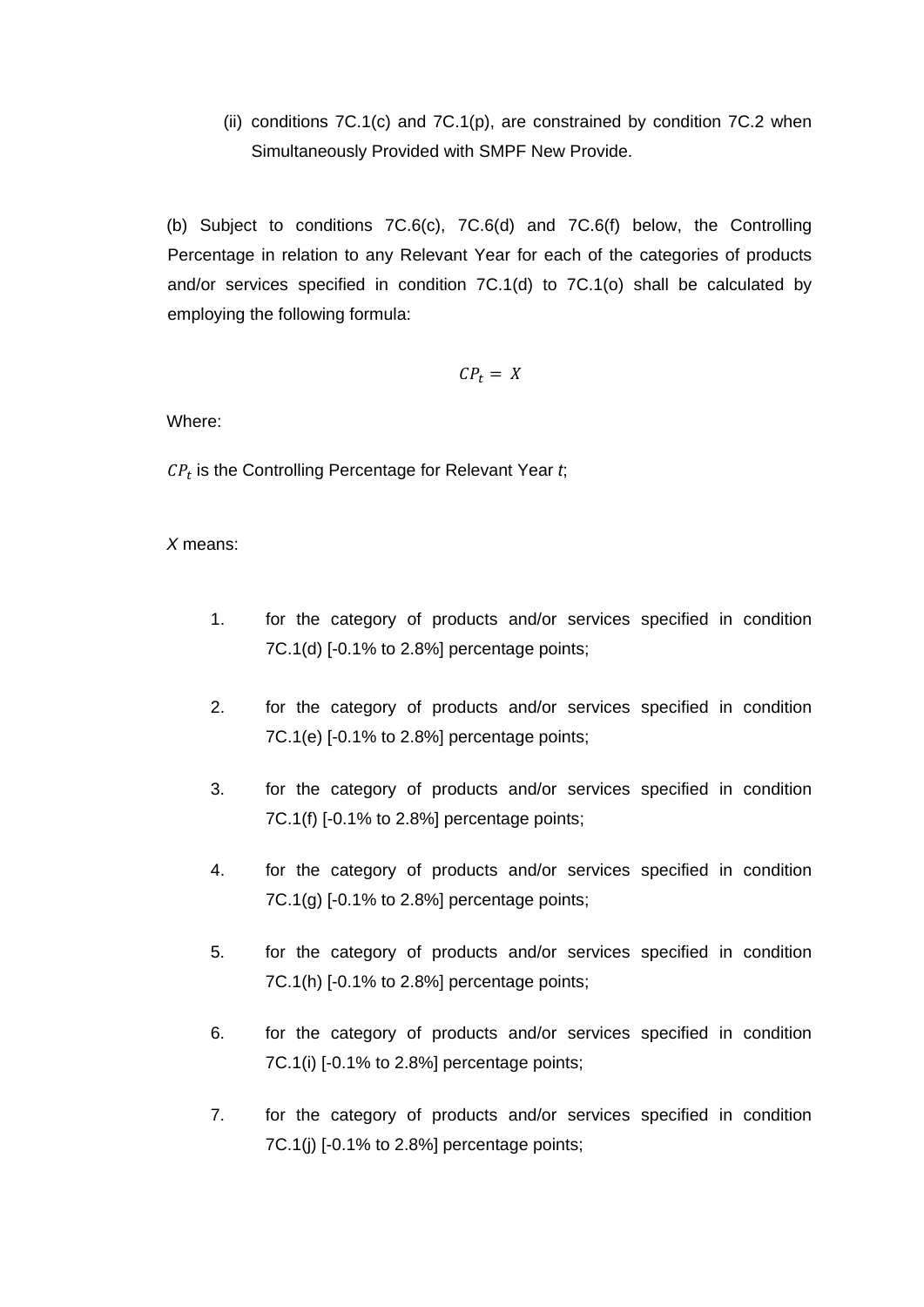- 8. for the category of products and/or services specified in condition 7C.1(k) [-0.1% to 2.8%] percentage points;
- 9. for the category of products and/or services specified in condition 7C.1(l) [-0.1% to 2.8%] percentage points;
- 10. for the category of products and/or services specified in condition 7C.1(m) [-0.1% to 2.8%] percentage points;
- 11. for the category of products and/or services specified in condition 7C.1(n) [-0.1% to 2.8%] percentage points; and
- 12. for the category of products and/or services specified in condition 7C.1(o) [-0.1% to 2.8%] percentage points.

For the avoidance of doubt, the charges for each of the products and/or services listed in conditions 7C.1(d) to 7C.1(o) are constrained by condition 7C.2 in the First Relevant Year.

- (c) For each of the categories of products and/or services specified in:
	- i. conditions 7C.1(a), 7C.1(b), 7C.1(c) and 7C.1(p), where the Percentage Change in either the First Relevant Year or the Second Relevant Year is less than the Controlling Percentage ("**Deficiency**"), then the Controlling Percentage for the following Relevant Year shall be determined in accordance with condition 7C.6(e) below; and
	- ii. conditions 7C.1(d) to 7C.1(o), in the case of Deficiency either in the First Relevant Year or the Second Relevant Year, then the Controlling Percentage for the following Relevant Year shall be determined in accordance with condition 7C.6(f) below.
- (d) For each of the categories of products and/or services specified in:
	- i. conditions 7C.1(a), 7C.1(b), 7C.1(c) and 7C.1(p), where the Percentage Change in either the First Relevant Year or the Second Relevant Year is more than the Controlling Percentage ("**Excess**"), then the Controlling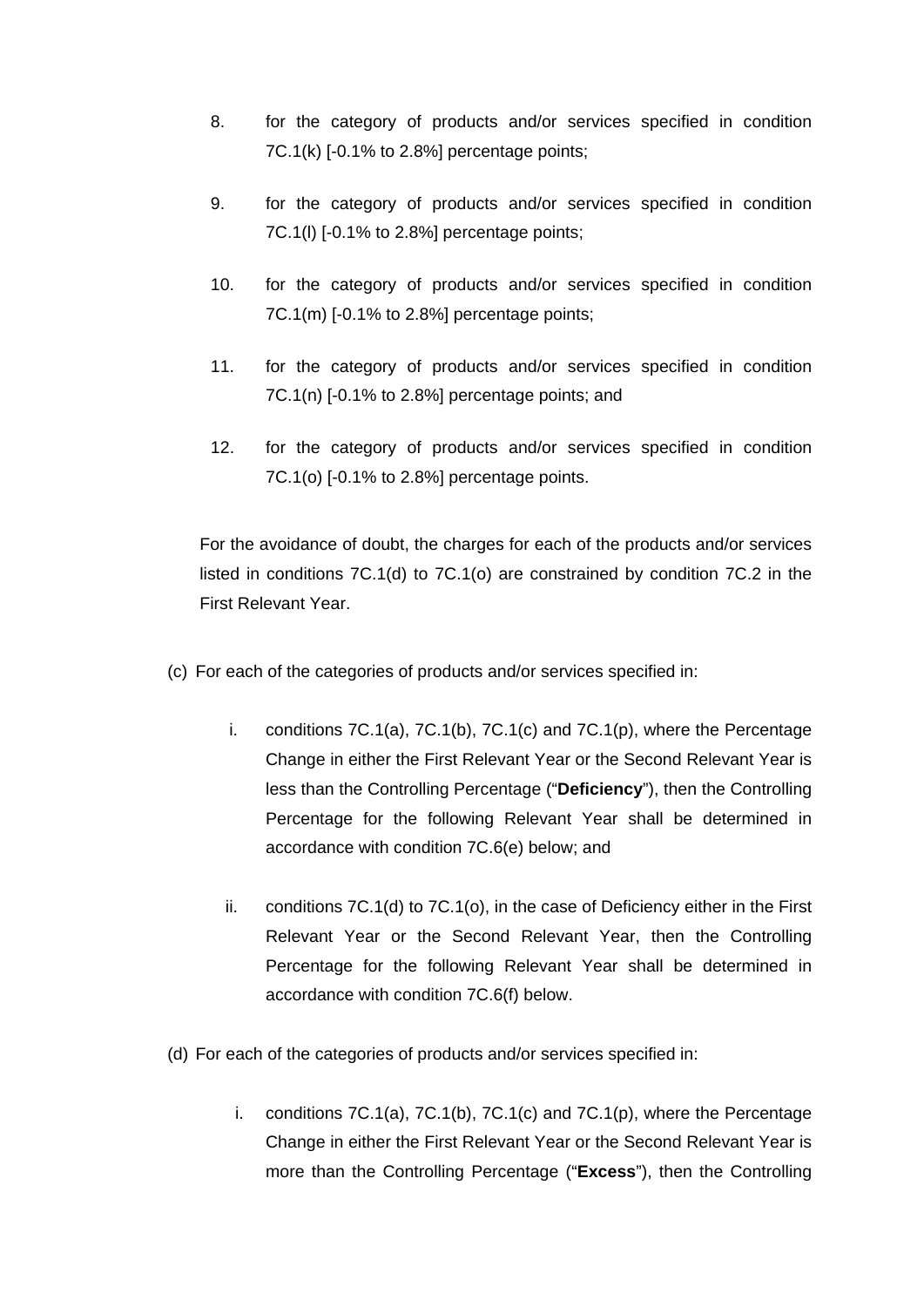Percentage for the following Relevant Year shall be determined in accordance with condition 7C.6(e) below; and

- ii. conditions 7C.1(d) to 7C.1(o), in the case of Excess in either the First Relevant Year or the Second Relevant Year, then the Controlling Percentage for the following Relevant Year shall be determined in accordance with condition 7C.6(f) below.
- (e) For each of the categories of products and/or services specified in condition 7C.1(a), 7C.1(b), 7C.1(c) and 7C.1(p), in the case of Deficiency or Excess, the Controlling Percentage will be calculated by employing the following formula:

$$
CP_t = [(100\% + CPI + X)(100\% + CP_{t-1})/(100\% + C_{t-1})] - 100\%
$$

Where:

 $CP<sub>t</sub>$  is the Controlling Percentage for the Second Relevant Year (in the case of Deficiency or Excess in the First Relevant Year) or for the Third Relevant Year (in the case of Deficiency or Excess in the Second Relevant Year);

CP<sub>t−1</sub> is the Controlling Percentage for the First Relevant Year (in the case of Deficiency or Excess in the First Relevant Year) or for the Second Relevant Year (in the case of Deficiency or Excess in the Second Relevant Year);

 $C_{t-1}$  is the Percentage Change in the Charge for the category of products and/or services specified in conditions 7C.1(a), 7C.1(b), 7C.1(c) and 7C.1(p) during the First Relevant Year (in the case of Deficiency or Excess in the First Relevant Year) or for the Second Relevant Year (in the case of Deficiency or Excess in the Second Relevant Year), calculated in accordance with the formula for  $C_t$  set out in paragraph conditions 7C.3 and 7C.4;

X is as set out in condition  $7C.6(a)$  above; and

CPI has the meaning ascribed to it in condition 7C.11(k) below.

f) For each of the categories of products and/or services specified in condition 7C.1(d) to 7C.1(o), in the case of Deficiency or Excess, the Controlling Percentage will be calculated by employing the following formula:

$$
CP_t = [(100\% + X)(100\% + CP_{t-1})/(100\% + C_{t-1})] - 100\%
$$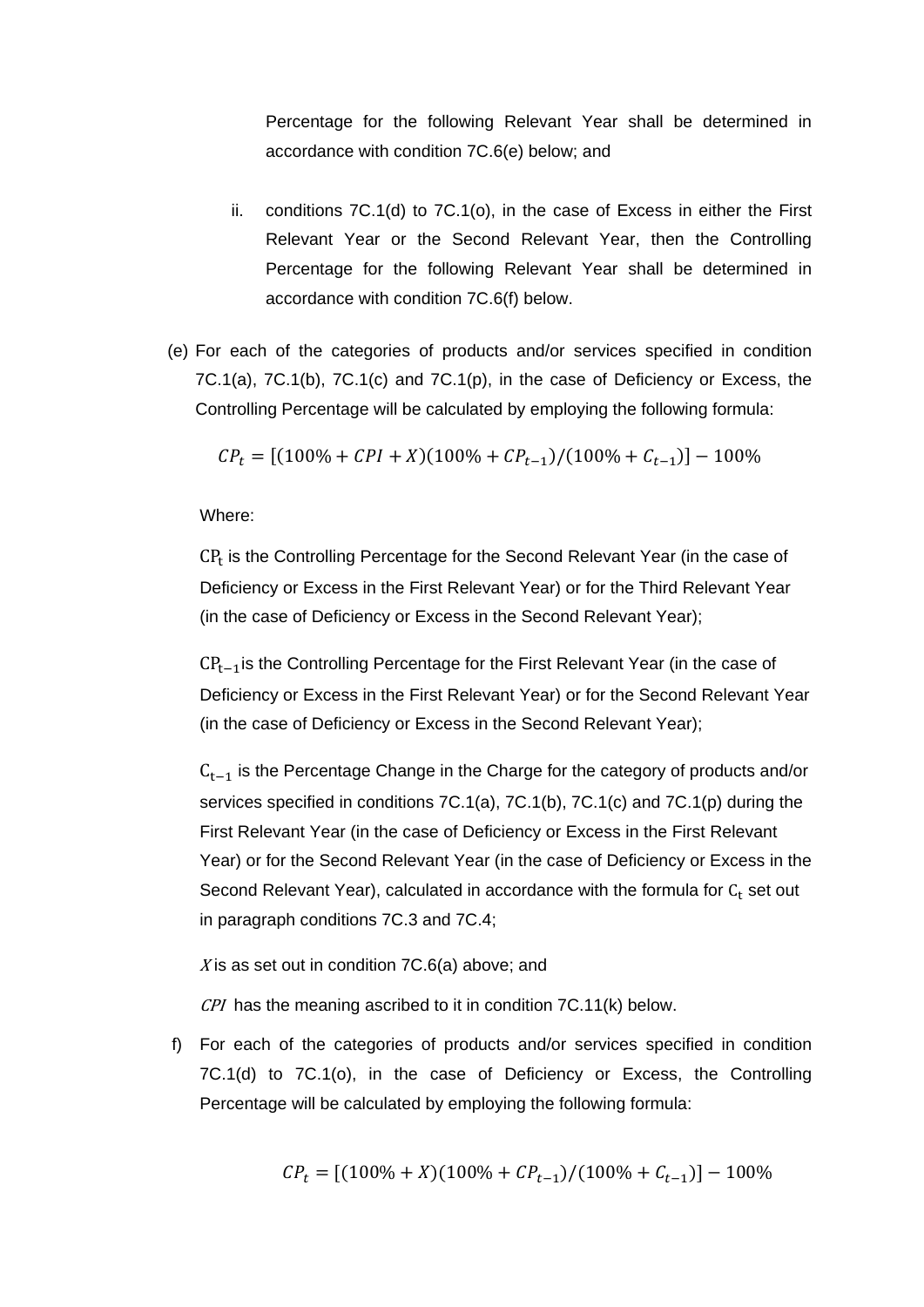$CP<sub>t</sub>$  is the Controlling Percentage for the Second Relevant Year (in the case of Deficiency or Excess in the First Relevant Year) or for the Third Relevant Year (in the case of Deficiency or Excess in the Second Relevant Year);

 $\mathcal{CP}_{t-1}$  is the Controlling Percentage for the First Relevant Year (in the case of Deficiency or Excess in the First Relevant Year) or for the Second Relevant Year (in the case of Deficiency or Excess in the Second Relevant Year);

 $C_{t-1}$  is the Percentage Change in the Charge for the category of products and/or services specified in condition 7A.1(d) to 7A.1(o) during the First Relevant Year (in the case of Deficiency or Excess in the First Relevant Year) or for the Second Relevant Year (in the case of Deficiency or Excess in the Second Relevant Year), calculated in accordance with the formula for  $C_t$  set out in condition 7C.3 or 7C.4, as applicable;

 *X* is as set out in condition 7C.6(b) above.

g) For each of the categories of products and/or services specified in condition 7C.1(a) to 7C.1(p), where the Percentage Change in any Relevant Year is more than the Controlling Percentage, the Dominant Provider shall, to the extent reasonably possible, and as soon as reasonably practicable, repay the Relevant Excess Revenue to the relevant Affected Communications Provider.

#### **7C.7** Where

- (a) the Dominant Provider makes a material change (other than to a Charge) to any Charge Controlled Service for which a Charge is charged;
- (b) the Dominant Provider makes a change to the date on which its financial year ends; or
- (c) there is a material change in the basis of the Consumer Prices Index;

conditions 7C.1 to 7C.6 shall have effect subject to such reasonable adjustment to take account of the change as OFCOM may direct to be appropriate in the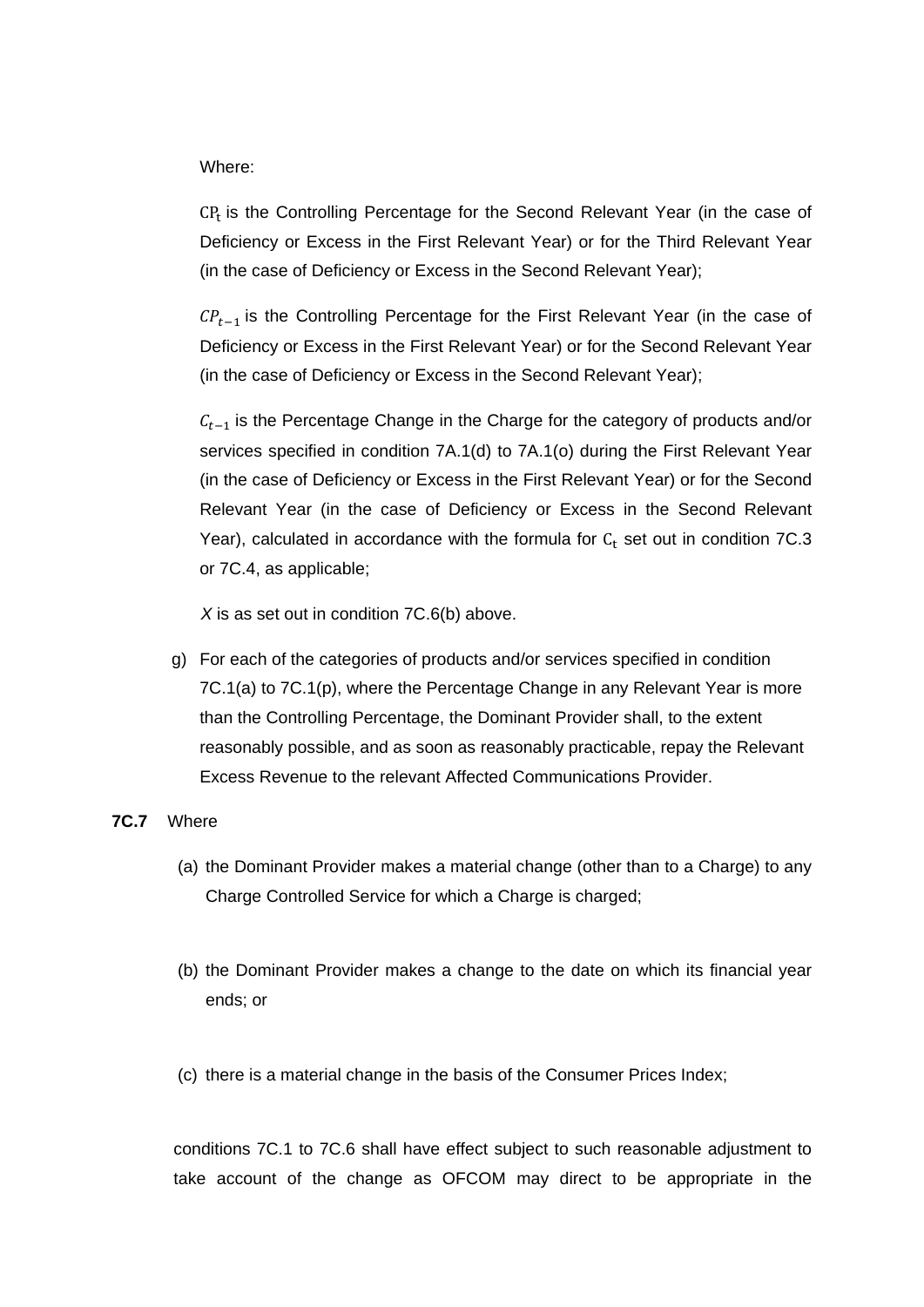circumstances. For the purposes of this condition 7C.7, a material change to the Charge Controlled Service includes (but is not limited to) the introduction of a new product and/or service wholly or substantially in substitution for that existing Charge Controlled Service.

- **7C.8** The Dominant Provider must record, maintain and supply to OFCOM in an electronic format, no later than three months after the end of each Relevant Year, the data necessary for OFCOM to monitor compliance of the Dominant Provider with the price control. The data must include:
	- (a) pursuant to conditions 7C.3 and 7C.4, as applicable, the calculated Percentage Change relating to each category of products and services listed in conditions 7C.1(a) through to  $7C.1(p)$ ;
	- (b) all relevant data the Dominant Provider used in the calculation of the Percentage Change as set out in conditions 7C.3 and 7C.4 above, including for each specific service and/or product in the Basket;
	- (c) all charges, excluding any discounts, published by the Dominant Provider from time to time during the Relevant Year and the Prior Year, including the dates and time periods during which they were in force;
	- (d) the Relevant Year Weighted Average Charges and the Prior Year Weighted Average Charges for all of the services for which conditions 7C.3 and 7C.4 apply and calculations thereof;
	- (e) other data necessary for monitoring compliance with the charge control; and
	- (f) such data as Ofcom may from time to time direct.

All relevant revenues in respect of a specific service in the Basket shall be provided to at least the nearest £1,000.

**7C.9** Conditions 7C.1 to 7C.8 shall not apply to such extent as OFCOM may direct.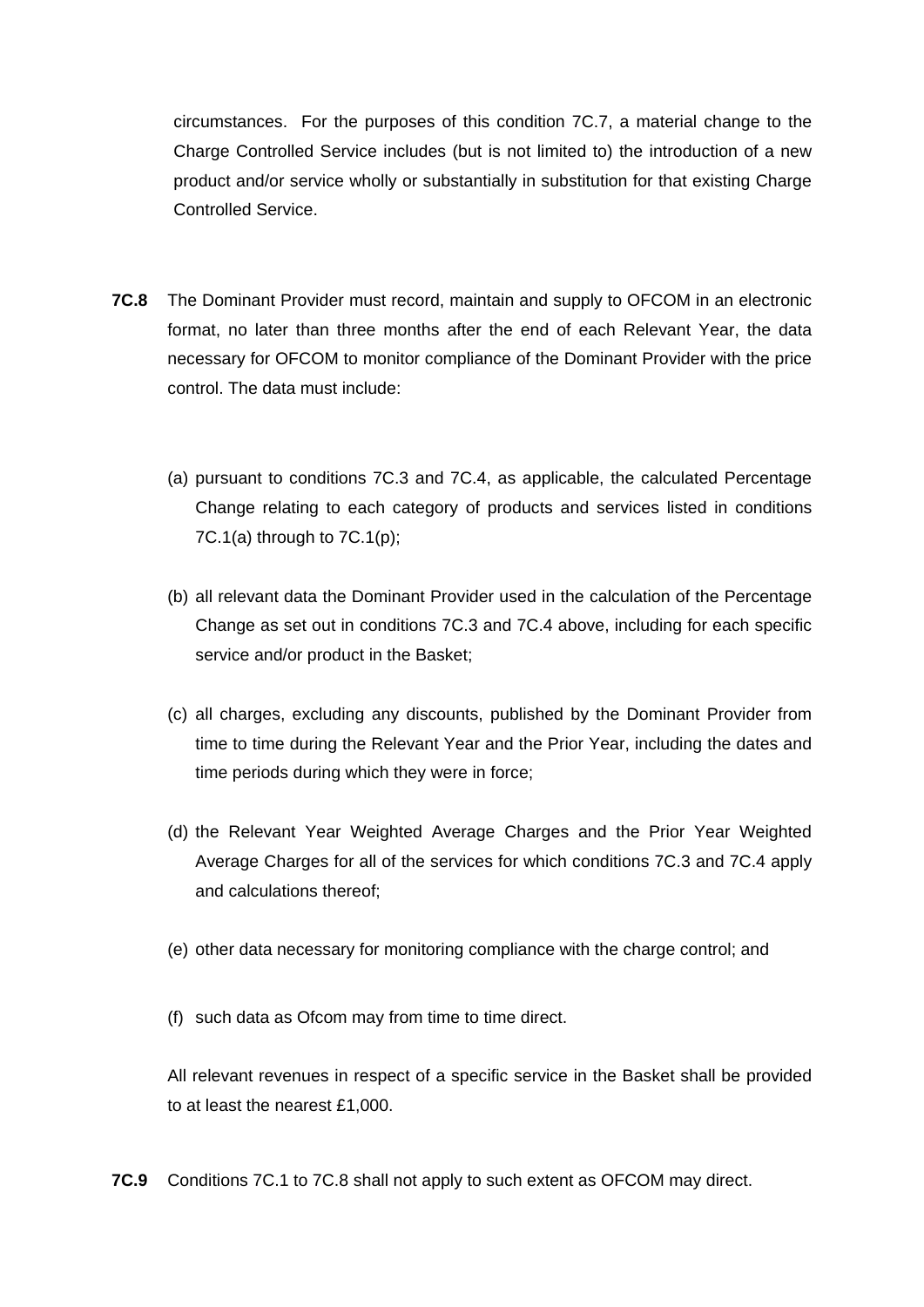- **7C.10** The Dominant Provider shall comply with any direction OFCOM may make from time to time under this Condition.
- **7C.11** In this condition:
	- (a) "**Additional Hour**" means the provision of the service 'Additional Hours (or Part thereof)' (which shall be construed as having the same meaning as provided by the Dominant Provider on its website for definitions and explanations of its products) where this is reasonably necessary for the use of Wholesale Analogue Line Rental;
	- (b) "**Additional Line Shifted**" means the provision of the service 'Additional Line shifted' (which shall be construed as having the same meaning as provided by the Dominant Provider on its website for definitions and explanations of its products) where this is reasonably necessary for the use of Wholesale Analogue Line Rental;
	- (c) "**Affected Communications Provider**" means each communications provider to whom the Dominant Provider has provided any of the services listed in conditions 7C.1(a) to 7C.1(p) of this condition during the Relevant Year;
	- (d) "**Analogue Core WLR Rental**" means, unless OFCOM directs otherwise from time to time for the purpose of the meaning of this expression, Wholesale Analogue Line Rental which, on the date this condition takes effect, includes:
		- i. the rental of an analogue exchange line for control and billing purposes;
		- ii. maintenance which is part of the service provided by the Dominant Provider in consideration of the charge for an Exchange Line and includes a maintenance service level with a fault repair time of no more than provided for Level 1 service care level for Basic lines, as defined in the Dominant Provider's standard terms and conditions; and
		- iii. one main directory listing per telephone number, comprising of either:
			- A. a residential style listing; or
			- B. a business style listing, where the Dominant Provider provides to the Third Party a WLR3 service, as defined in the Dominant Provider's standard terms and conditions;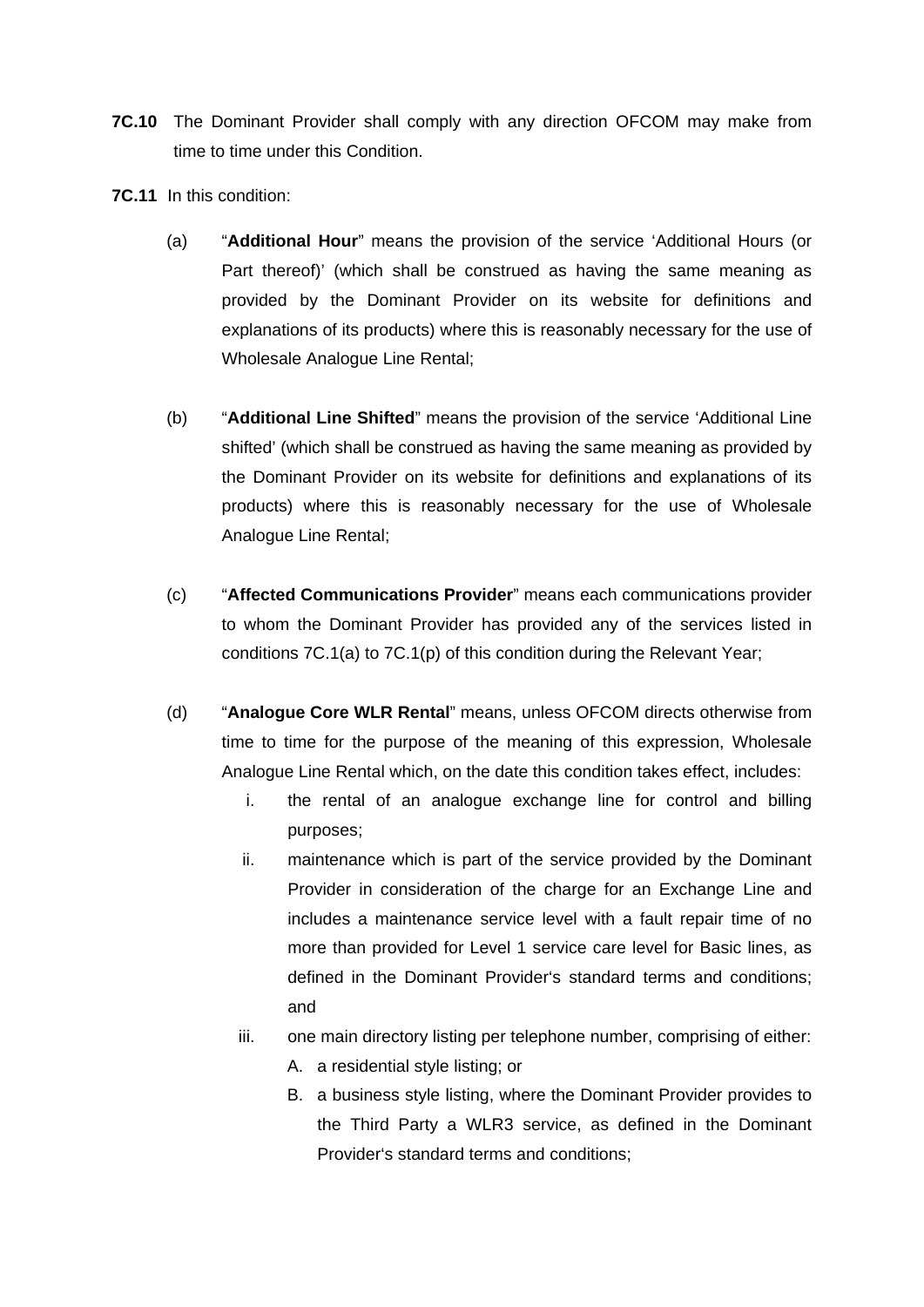- (e) "**Basket**" shall be construed in accordance with condition 7C.4;
- (f) "**Caller ID**" means 'Caller Display', as provided by the Dominant Provider on its website for definitions and explanations of its products;
- (g) "**Charge**" means the charge (being in all cases the amounts offered or charged by the Dominant Provider), excluding any discount offered by the Dominant Provider, to a communications provider for the Charge Controlled Service;
- (h) "**Charge Controlled Service**" means a product, service or Basket of products and/or services listed in conditions 7C.1(a) to 7C.1(p);
- (i) **"Consumer Prices Index"** means the index of prices compiled by an agency or a public body on behalf of Her Majesty's Government or a governmental department (which is the Office for National Statistics at the time of publication of this notification) from time to time in respect of all items;
- (j) "**Controlling Percentage**" is to be determined in accordance with condition 7C.6;
- (k) "**CPI**" means the amount of the change in the Consumer Prices Index in the period of twelve months ending on 31 October immediately before the beginning of the Relevant Year, expressed as a percentage (rounded to two decimal places) of that Consumer Prices Index as at the beginning of that first mentioned period;
- (l) "**Dominant Provider**" means British Telecommunications plc, whose registered company number is 1800000, and any of its subsidiaries or holding companies, or any subsidiary of such holding companies, all as defined in section 1159 of the Companies Act 2006;
- (m) "**Excess Revenue"** means the difference between (i) the revenue which the Dominant Provider earned in the Relevant Year from providing the services listed in conditions  $7C.1(a)$  to  $7C.1(p)$ , and (ii) the revenue the Dominant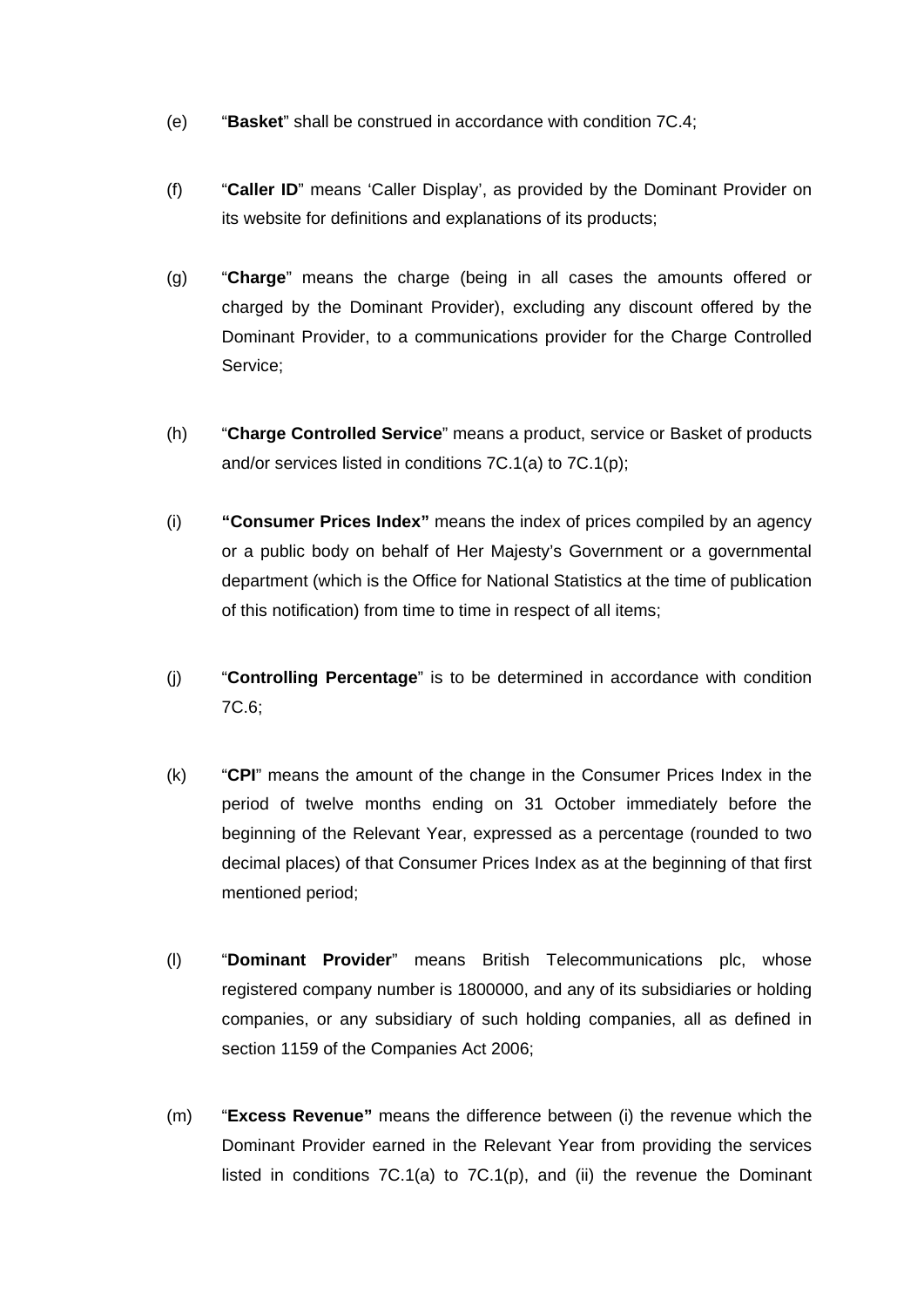Provider would have earned in the Relevant Year from providing the services listed in conditions  $7C.1(a)$  to  $7C.1(p)$  if it had complied with condition  $7C.1$ ;

- (n) "**Exchange Line**" means apparatus comprised in the Dominant Provider's electronic communications network and installed for the purpose of connecting a telephone exchange run by the Dominant Provider to a Network Termination Point comprised in Network Termination and Testing Apparatus installed by the Dominant Provider for the purpose of providing electronic communications services at the premises at which the Network Termination and Testing Apparatus is located;
- (o) "**Initial Charge**" means, for the purposes of calculating the Percentage Change in accordance with condition 7C.3, the charge by the Dominant Provider for the individual service, *i*, in the relevant Basket as set out in the column entitled 'Initial Charge' in the Annex to this Condition;
- (p) "**Internal and External Shifts**" means, the provision of the service 'Internal and External Shifts' (which shall be construed as having the same meaning as provided by the Dominant Provider on its website for definitions and explanations of its products) where this is reasonably necessary for the use of Wholesale Analogue Line Rental;
- (q) "**Network Termination and Testing Apparatus**" means an item of apparatus comprised in an electronic communications network installed in a fixed position on served premises which enables:
	- i. approved apparatus to be readily connected to, and disconnected from, the network;
	- ii. the conveyance of signals between such approved apparatus and the network;
	- iii. the due functioning of the network to be tested, but the only other functions of which, if any, are:
		- A. to supply energy between such approved apparatus and the network;
		- B. to protect safety or security of the operation of the network; or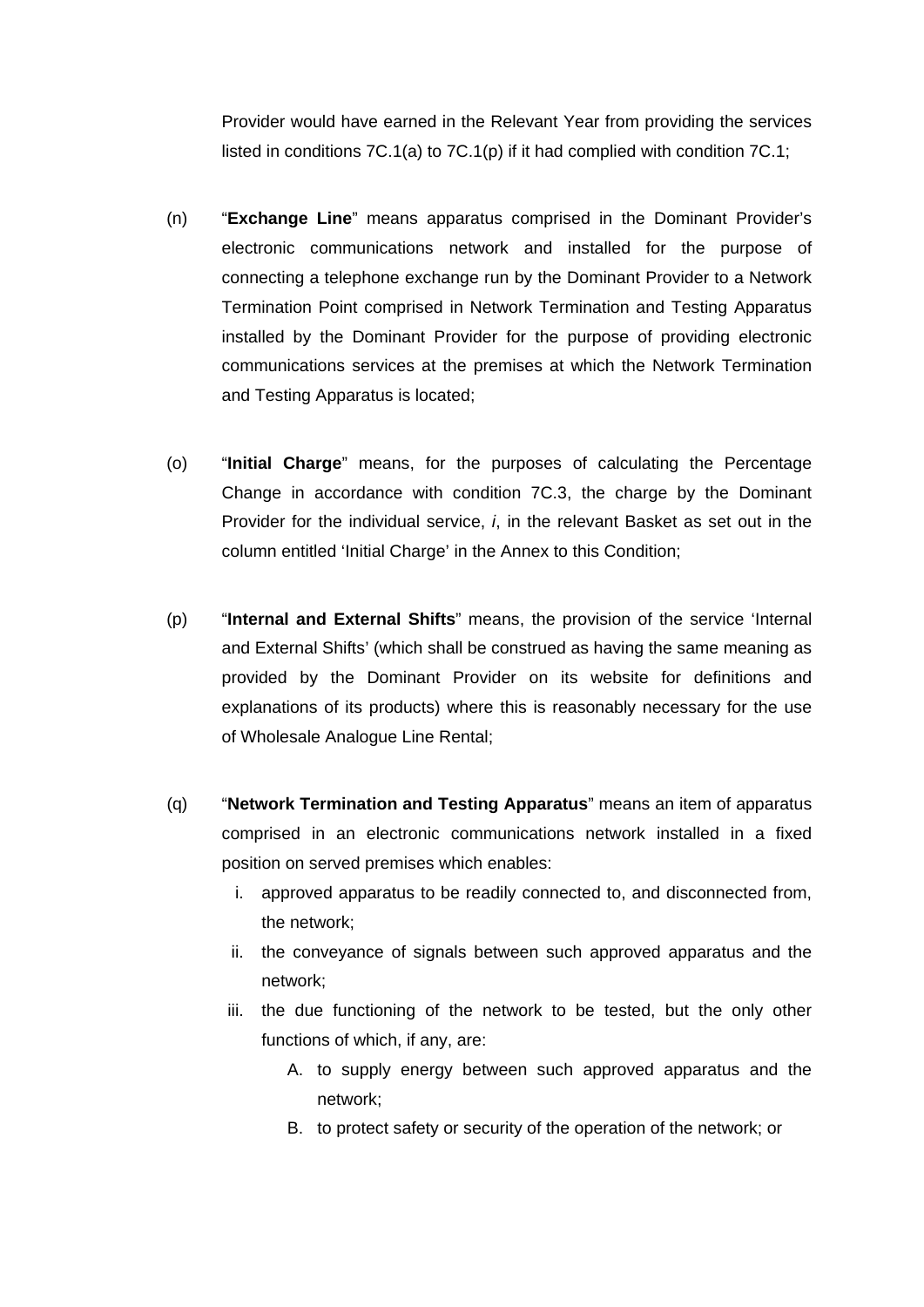- C. to enable other operations exclusively related to the running of the network to be performed or the due functioning of any system to which the network is or is to be connected to be tested (separately or together with the network);
- (r) "**Network Termination Point**" means the physical point at which a Relevant Subscriber is provided with access to a public electronic communications network;
- (s) "**Non-Working Day**" means Sundays and public holidays or bank holidays in England and Wales, Scotland or Northern Ireland (as applicable);
- (t) "**OFCOM**" means the Office of Communications as established pursuant to section 1(1) of the Office of Communications Act 2002 (c. 11);
- (u) "**Ordinary Maintenance**" means maintenance which is part of the service provided by the Dominant Provider in consideration of the charge for an Exchange Line and includes normal fault repair, as defined in the Dominant Provider's standard terms and conditions;
- (v) "**Percentage Change**" has the meaning given to it in condition 7C.3 or 7C.4, as applicable;
- (w) "**Prior Year**" means the period of 12 months ending on 31 March immediately preceding the Relevant Year;
- (x) "**Prior Year Weighted Average Charge**" is to be determined in accordance with the relevant formula in condition 7C.3;
- (y) **Relevant Excess Revenue** means the Excess Revenue earned from charging the Affected Communications Provider;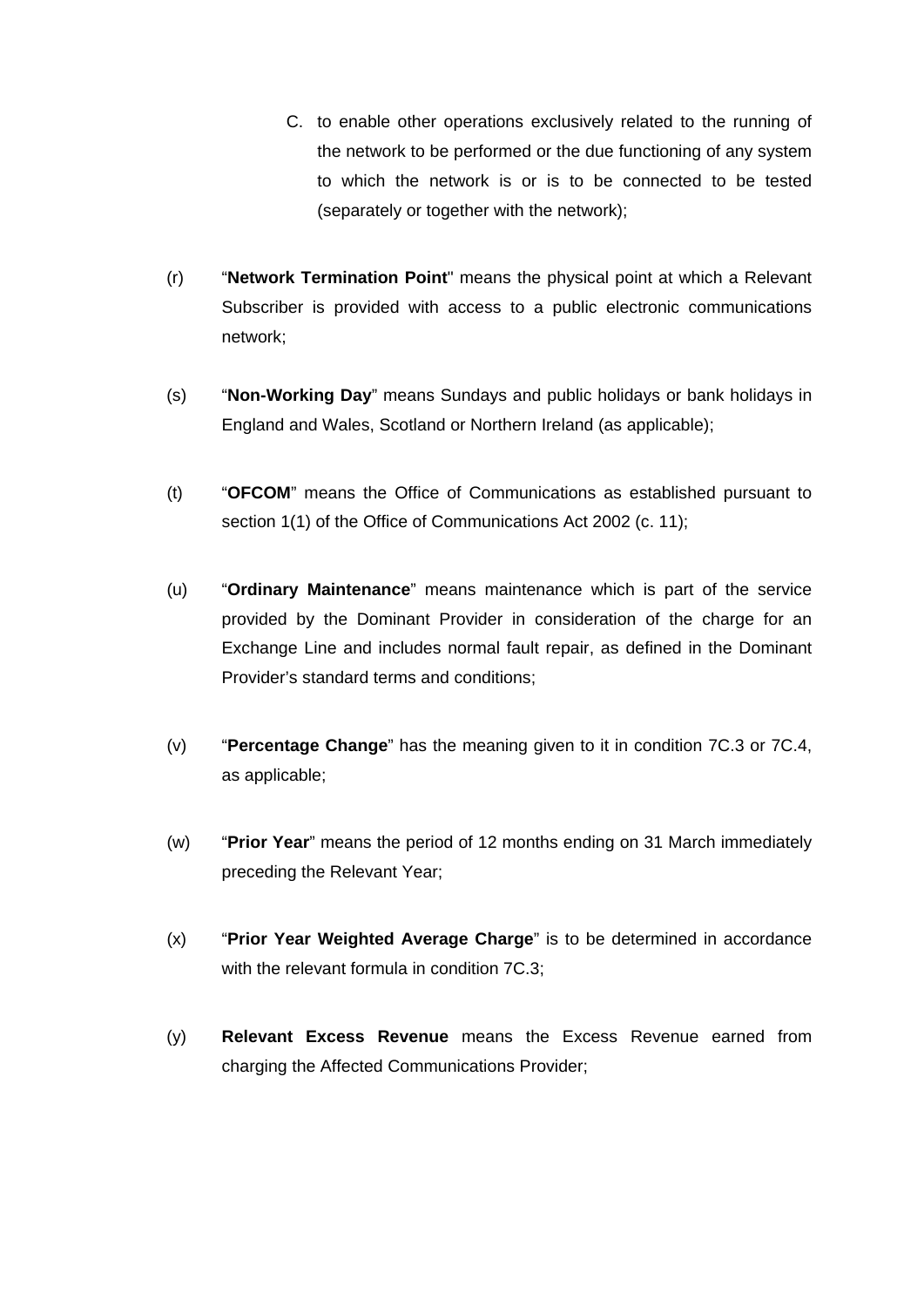- (z) "**Relevant Subscriber**" means any person who is party to a contract with a provider of public electronic communications services for the supply of such services;
- (aa) "**Relevant Year**" means each of the following three periods:
	- i. the period beginning on 1 April 2014 and ending on 31 March 2015 (the "**First Relevant Year**");
	- ii. the period beginning on 1 April 2015 and ending on 31 March 2016 (the "**Second Relevant Year**");
	- iii. the period beginning on 1 April 2016 and ending on 31 March 2017 (the "**Third Relevant Year**").
- (bb) "**Relevant Year Weighted Average Charge**" is to be determined in accordance with the relevant formula in condition 7C.3;
- (cc) "**Simultaneously Provided**" means, in the case of:
	- i. WLR Conversion;
	- ii. WLR Start of Stopped MPF Line; or
	- iii. WLR Standard Connection,

when that service and/or product is ordered and purchased simultaneously with SMPF New Provide;

- (dd) "**SMPF New Provide**" means the provision of Shared Access on a line that previously did not have Shared Access, including when the line was previously provided with Metallic Path Facilities;
- (ee) "**Standard Chargeable Visit**" means the provision of the service 'Standard Chargeable Visit (Visit plus up to 1 hours work)' (which shall be construed as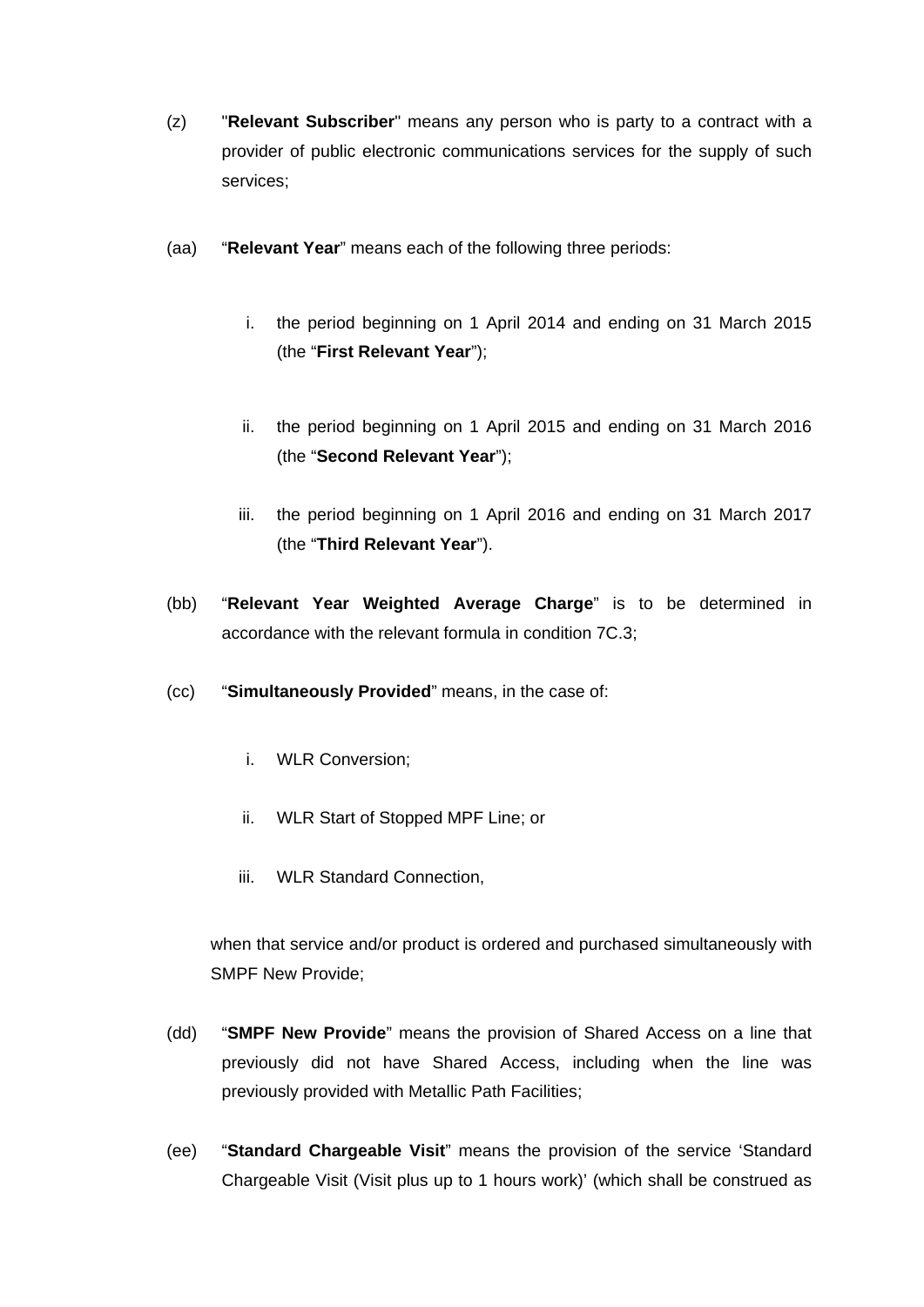having the same meaning as, as provided by the Dominant Provider on its website for definitions and explanations of its products) where this is reasonably necessary for the use of Wholesale Analogue Line Rental;

- (ff) "**Supplementary Charges (Per Hour)**" means the provision of the service 'Supplementary charges (Per Hour or Part thereof)' (which shall be construed as having the same meaning as provided by the Dominant Provider on its website for definitions and explanations of its products) where this is reasonably necessary for the use of Wholesale Analogue Line Rental;
- (gg) "**Supplementary Charges (Per Visit)**" means the provision of the service 'Supplementary charges (Per Visit)' (which shall be construed as having the same meaning as, as provided by the Dominant Provider on its website for definitions and explanations of its products) where this is reasonably necessary for the use Wholesale Analogue Line Rental;
- (hh) "**Third Party**" means a person providing a public electronic communications service or a person providing a public electronic communications network;
- (ii) "**Total Revenue**" means the total revenue from communications providers (including, for the avoidance of doubt, from the Dominant Provider to itself), in relation to the services and/or products subject to this Condition, excluding any discounts offered by the Dominant Provider;
- (jj) "**Wholesale Analogue Line Rental**" means an electronic communications service provided by the Dominant Provider to a Third Party for the use and Ordinary Maintenance of an analogue Exchange Line;
- (kk) "**WLR Connection Services**" means all of the products and/or services listed from time to time for the purpose of the Annex to this Condition;
- (ll) "**WLR Conversion**" shall be construed as having the same meaning as 'Conversion of Local Loop Unbundling (LLU) Metallic Path Facility (MPF) to a single Wholesale Access line' as provided by the Dominant Provider on its website for definitions and explanations of its products;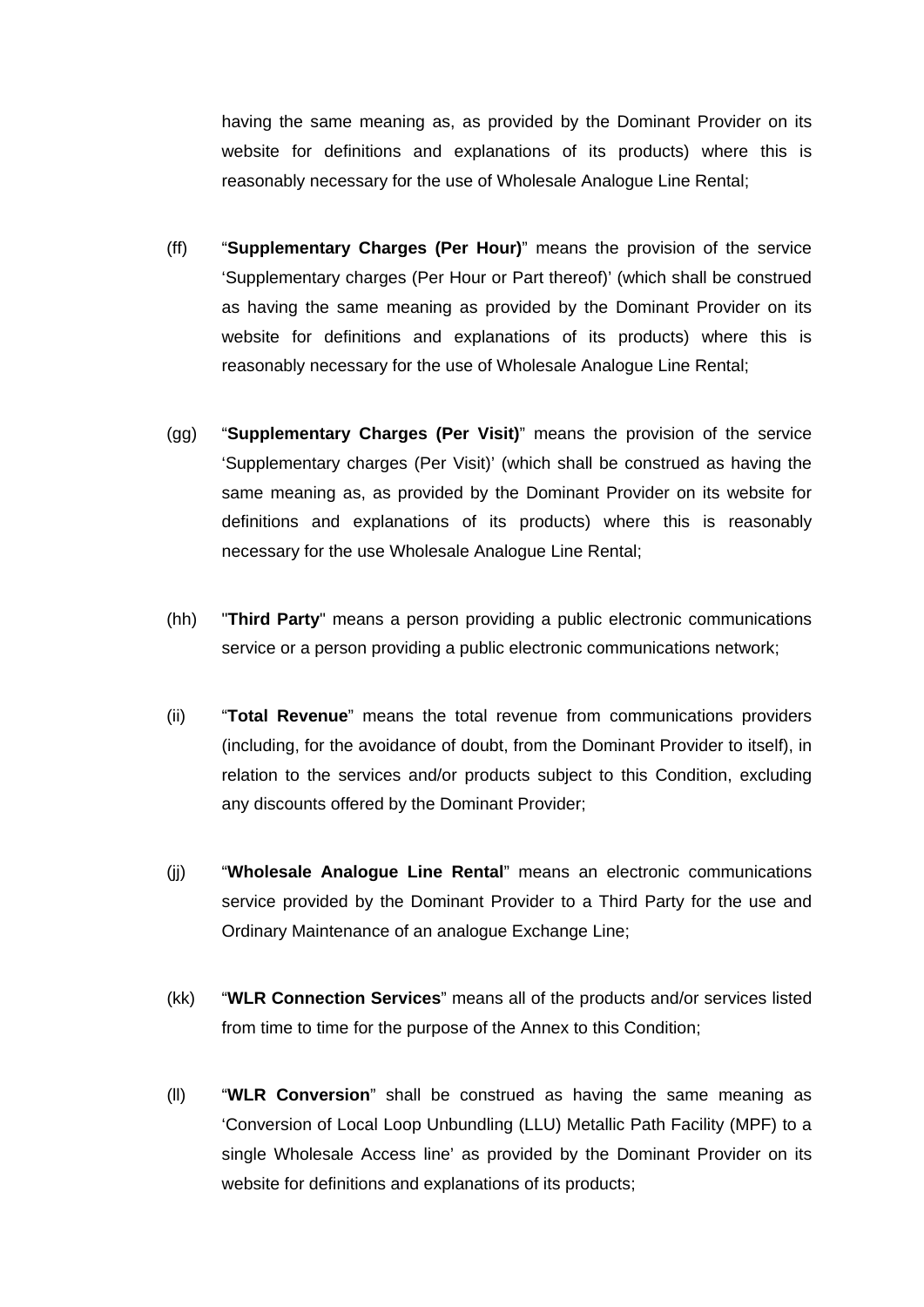- (mm) "**WLR Standard Connection**" means the product and/or service listed in the Annex to this Condition as 'Supply of new Basic line - Per line', as provided by the Dominant Provider on its website for definitions and explanations of its products;
- (nn) "**WLR Start of Stopped MPF Line**" means the product and/or service listed in the Annex to this Condition as 'Supply of new line - Per line - using previously stopped LLU MPF line', as provided by the Dominant Provider on its website for definitions and explanations of its products;
- (oo) "**WLR Transfer**" means a charge for the transfer of control of an analogue access line (including, for the avoidance of doubt, 'Line Transfer (inc Working Line Takeover and Starting of Stopped lines) Basic line - Per transfer' as provided by the Dominant Provider on its website for definitions and explanations of its products); and
- (pp) "**Working Day**" means any day other than Saturdays, Sundays, public holidays or bank holidays in England and Wales, Scotland or Northern Ireland (as applicable).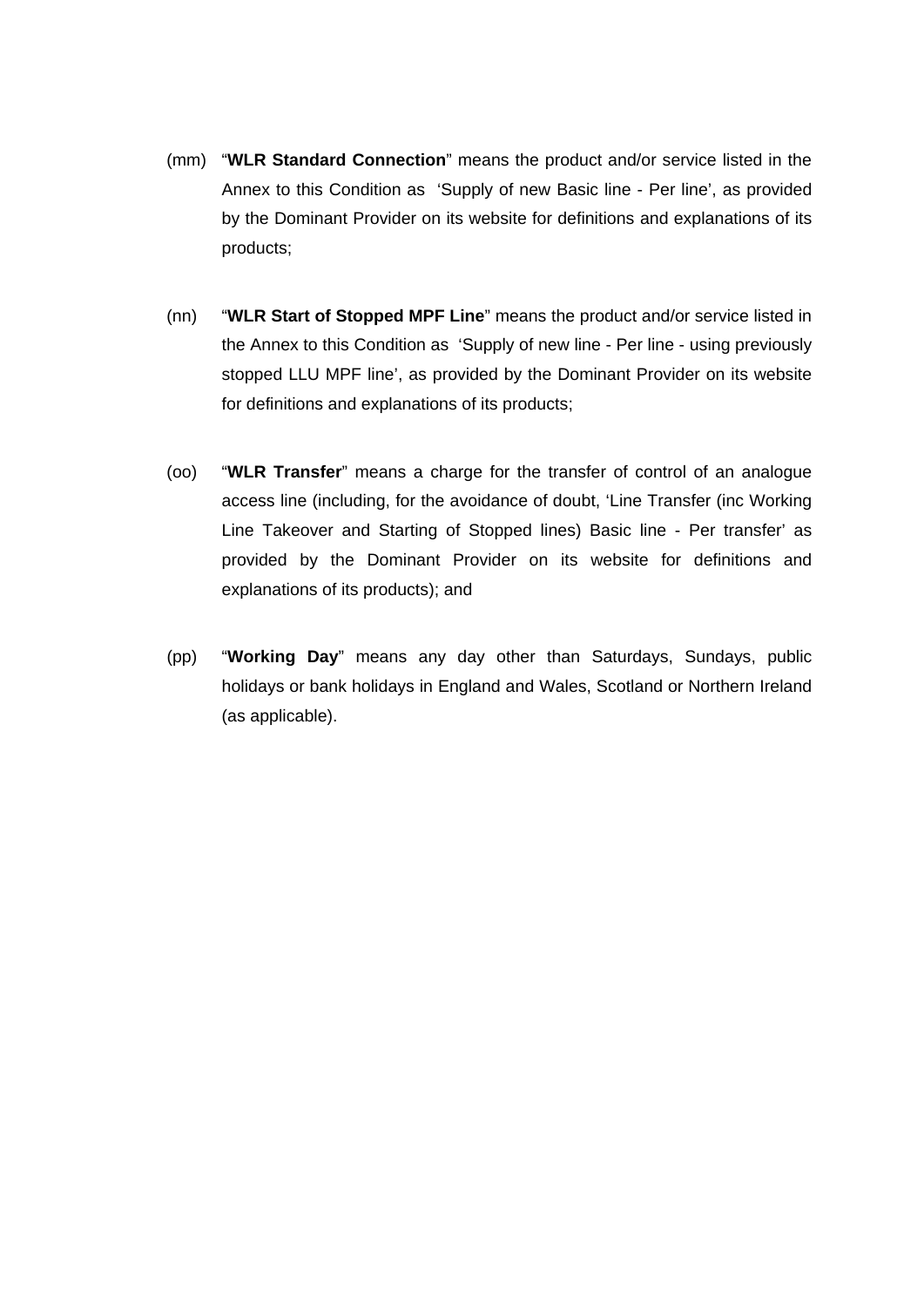# **Annex to Condition 7C**

# **Products and/or services subject to charge control**

# **pursuant to condition 7C.1(p)**

# **Meaning of WLR Connection Services**

For the purposes of Condition 7C, the expression "**WLR Connection Services**" shall be construed as including only the following two products and/or services, subject to any such changes as OFCOM may direct from time to time following any proposal by the Dominant Provider to introduce a new product and/or service or to substitute one or more of these two products and/or services for another (in which case this list shall be construed accordingly):

| Initial                                                                 |
|-------------------------------------------------------------------------|
|                                                                         |
| Charge                                                                  |
|                                                                         |
| £47.11                                                                  |
| Supply of new line - Per line - using previously stopped LLU MPF £40.86 |
|                                                                         |

Except in so far as the context otherwise requires, the terms or descriptions of products and/or services used in this Annex shall be construed as having the same meaning as those provided by the Dominant Provider on its website for definitions and explanations of its products in addition to future product updates. These are as at *[date]* found as follows:

• For WLR product information, please refer to: <http://www.openreach.co.uk/orpg/home/products/wlr3/wlr3.do>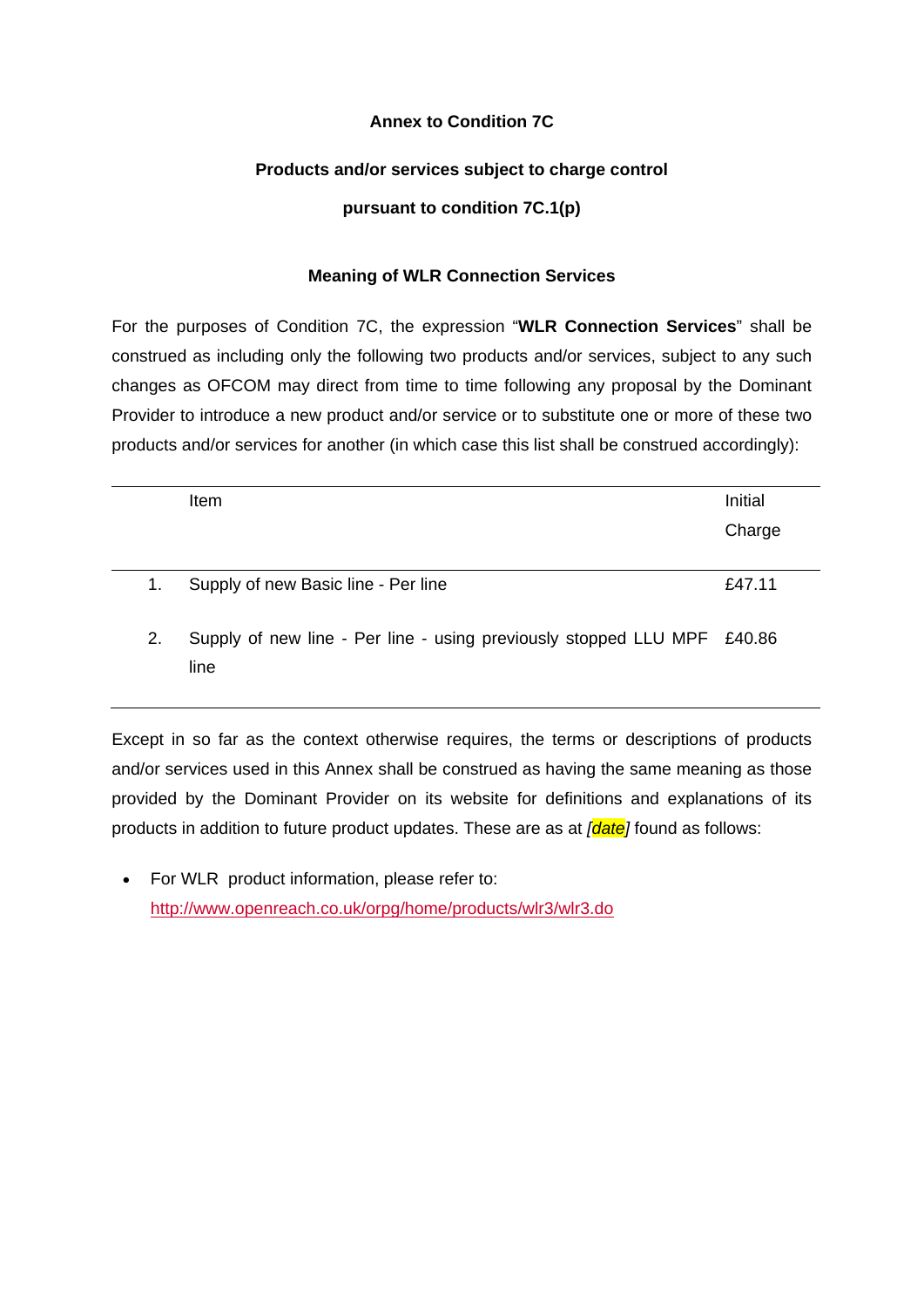## **Condition 7D – Wholesale ISDN30 services charge control**

**7D.1** (ISDN30) In each Relevant Year the Dominant Provider must not charge more than:

- (a) £81.57 for the ISDN30 Transfer Service;
- (b) £81.57 for the ISDN30 Direct Dial In Planning Service;
- (c) £0.81 for the ISDN30 Direct Dial In Connection Service; and
- (d) £1.04 for the ISDN30 Direct Dial In Rental Service.
- **7D.2** The Dominant Provider must take all reasonable steps to secure that, at the end of each Relevant Year, the Percentage Change (determined in accordance with condition 7D.4 and 7D.5, as applicable) in:
	- (a) the aggregate of charges for:
		- i. ISDN30 Rental Services;
		- ii. ISDN30 Connection Services; and
		- iii. ISDN30 Enhanced Care Services;
	- (b) the charge for ISDN30 Connection Services;
	- (c) the charge for ISDN30 Enhanced Care Services;

(d) the charge for a Standard Chargeable Visit when that service is provided by the Dominant Provider within the hours of 8am to 5pm on a Working Day, except for the First Relevant Year in relation to which the charge ceiling specified in condition 7D.3(a)(i) applies;

(e) the charge for a Standard Chargeable Visit when that service is provided by the Dominant Provider on a Non-Working Day, except for the First Relevant Year in relation to which the charge ceiling specified in condition 7D.3(a)(ii) applies;

(f) for a Standard Chargeable Visit when that service is provided by the Dominant Provider on a Saturday or outside the hours of 8am to 5pm on a Working Day, except for the First Relevant Year in relation to which the charge ceiling specified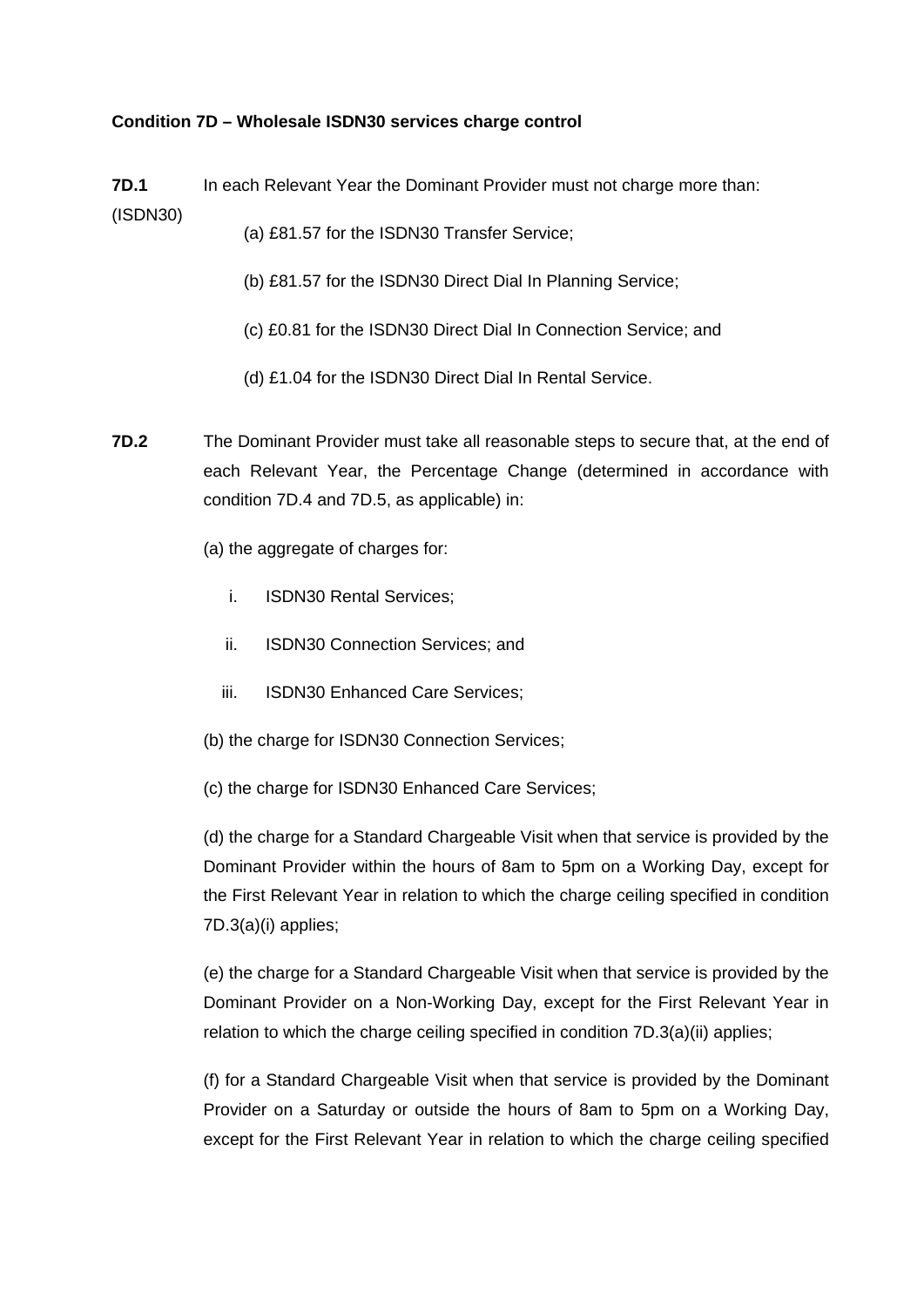in condition 7D.3(a)(iii) applies;

(g) the charge for an Additional Hour when that service is provided by the Dominant Provider within the hours of 8am to 5pm on a Working Day, except for the First Relevant Year in relation to which the charge ceiling specified in condition 7D.3(b)(i) applies;

(h) the charge for an Additional Hour when that service is provided by the Dominant Provider on a Non-Working Day, except for the First Relevant Year in relation to which the charge ceiling specified in condition 7D.3(b)(ii) applies;

(i) the charge for an Additional Hour when that service is provided by the Dominant Provider on a Saturday or outside the hours of 8am to 5pm on a Working Day, except for the First Relevant Year in relation to which the charge ceiling specified in condition 7D.3(b)(iii) applies;

(j) the charge for Supplementary Charges (Per Visit) when that service is provided by the Dominant Provider on a Non-Working Day, except for the First Relevant Year in relation to which the charge ceiling specified in condition 7D.3(c)(i) applies;

(k) the charge for Supplementary Charges (Per Visit) when that service is provided by the Dominant Provider on a Saturday or outside the hours of 8am to 5pm on a Working Day, except for the First Relevant Year in relation to which the charge ceiling specified in condition 7D.3(c)(ii) applies;

(l) the charge for Supplementary Charges (Per Hour) when that service is provided by the Dominant Provider on a Non-Working Day, except for the First Relevant Year in relation to which the charge ceiling specified in condition 7D.3(d)(i) applies;

(m) the charge for Supplementary Charges (Per Hour) when that service is provided by the Dominant Provider on a Saturday or outside the hours of 8am to 5pm on a Working Day, except for the First Relevant Year in relation to which the charge ceiling specified in condition 7D.3(d)(ii) applies;

(n) the charge for Internal and External Shifts, except for the First Relevant Year in relation to which the charge ceiling specified in condition 7D.3(e) applies; and

(o) the charge for Additional Line Shifted, except for the First Relevant Year in relation to which the charge ceiling specified in condition 7D.3(f) applies,is not more than the Controlling Percentage (determined in accordance with condition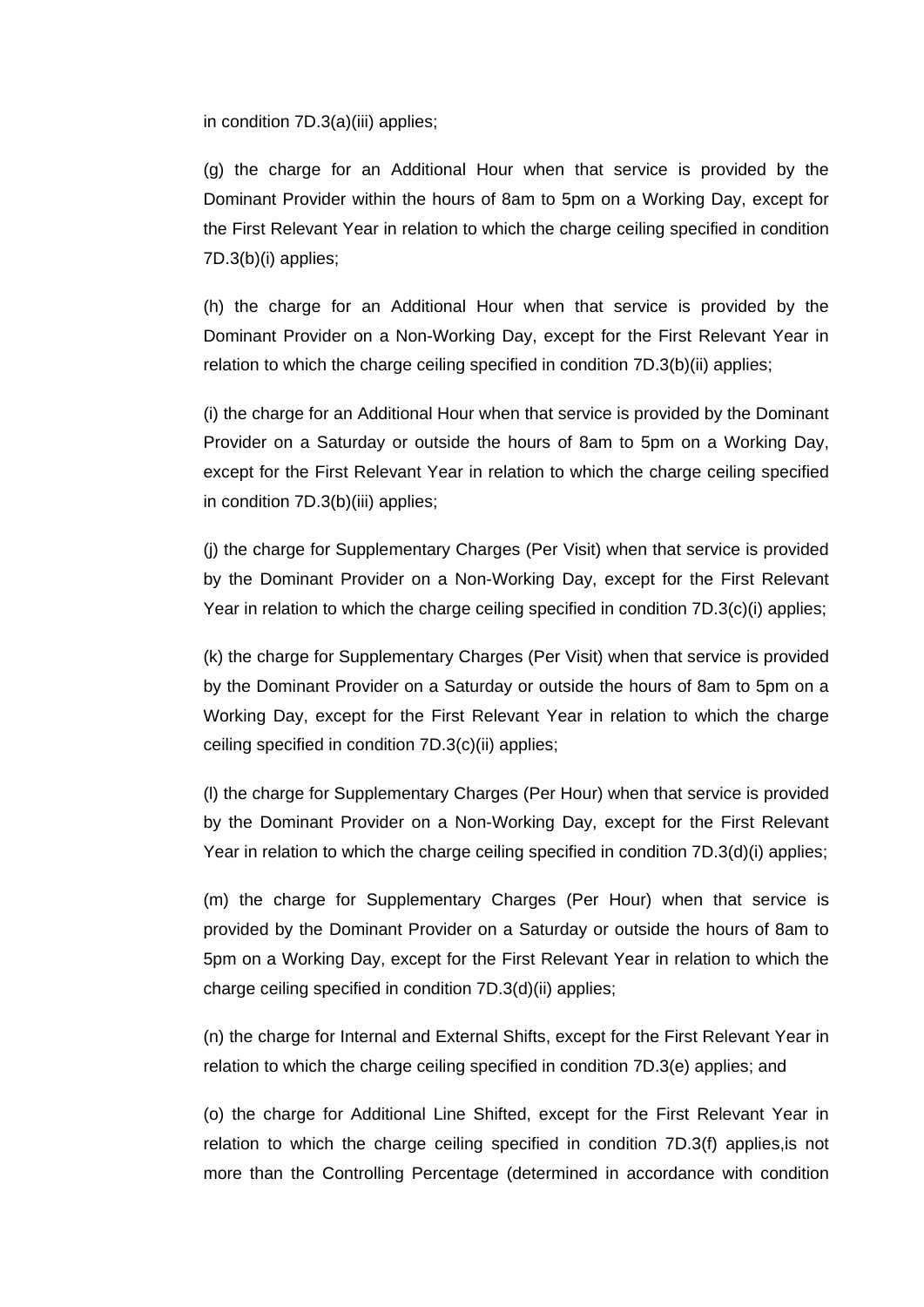7D.6).

- **7D.3** In the First Relevant Year, the Dominant Provider shall not charge more than:
	- (a) for a Standard Chargeable Visit, the amount of:
		- i. £[72.00 to 105.60] when that service is provided within the hours of 8am to 5pm on a Working Day;
		- ii. £[108.00 to 158.40] when that service is provided on a Non-Working Day; and
		- iii. £[90.00 to 132.00] when that service is provided on a Saturday or outside the hours of 8am to 5pm on a Working Day.
	- (b) for an Additional Hour, the amount of:
		- i. £[36.00 to 52.80] per hour when that service is provided within the hours of 8am to 5pm on a Working Day;
		- ii. £[72.00 to 105.60] per hour when that service is provided on a Non-Working Day; and
		- iii. £[54.00 to 79.20] per hour when that service is provided on a Saturday or outside the hours of 8am to 5pm on a Working Day.
	- (c) for Supplementary Charges (Per Visit), the amount of:
		- i. £[36.00 to 52.80] when that service is provided on a Non-Working Day; and
		- ii. £[18.00 to 26.40] when that service is provided on a Saturday or outside the hours of 8am to 5pm on a Working Day.
	- (d) for Supplementary Charges (Per Hour), the amount of:
		- i. £[36.00 to 52.80] when that service is provided on a Non-Working Day; and
		- ii. £[18.00 to 26.40] when that service is provided on a Saturday or outside the hours of 8am to 5pm on a Working Day.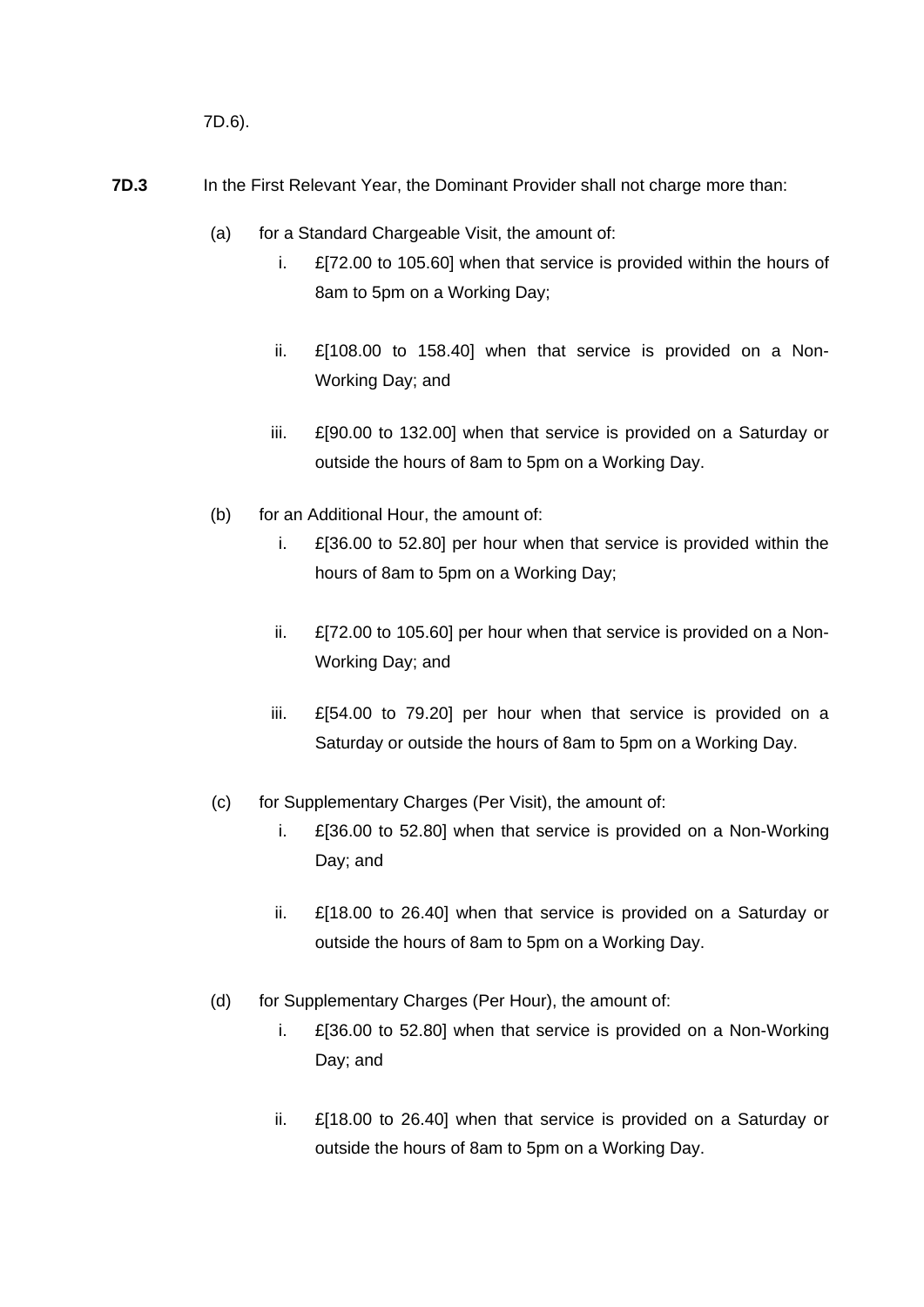- (e) for Internal and External Shifts, the amount of  $E[72.00$  to 105.60] in the First Relevant Year;
- (f) for Additional Line Shifted, the amount of  $E[36.00$  to 52.80] in the First Relevant Year.
- **7D.4** The Percentage Change for the purposes of the products and/or services specified in conditions 7D.2(a), 7D.2(b) and 7D.2(c) respectively (each of which is known as a "Basket") shall be calculated for the purposes of complying with condition 7D.2 by employing the following formula:

$$
C_t = \frac{\sum_{i=1}^{n} \left[ R_i \frac{(\bar{p}_{i,t} - \bar{p}_{i,t-1})}{\bar{p}_{i,t-1}} \right]}{\sum_{i=1}^{n} R_i}
$$

 $\mathcal{C}_t$  is the Percentage Change in the aggregate of charges for the services in the Basket for Relevant Year *t*;

*n* is the number of individual services in the Basket;

*i* is a number from 1 to *n* for each of the *n* individual services in the Basket;

 $R_i$  is the Total Revenue accrued during the Prior Year in respect of the individual service *i* that forms part of the Basket;

*t* refers to the Relevant Year;

*t-1* refers to the Prior Year;

 $\bar{p}_{i,t}$  is the Relevant Year Weighted Average Charge made by the Dominant Provider for the individual service *i* that forms part of the Basket during the Relevant Year, excluding any discounts offered by the Dominant Provider:

Where such Relevant Year Weighted Average Charge shall be calculated by employing the following formula:

$$
\bar{p}_{i,t} = \sum_{j=1}^m (w_{i,j,t} p_{i,j,t})
$$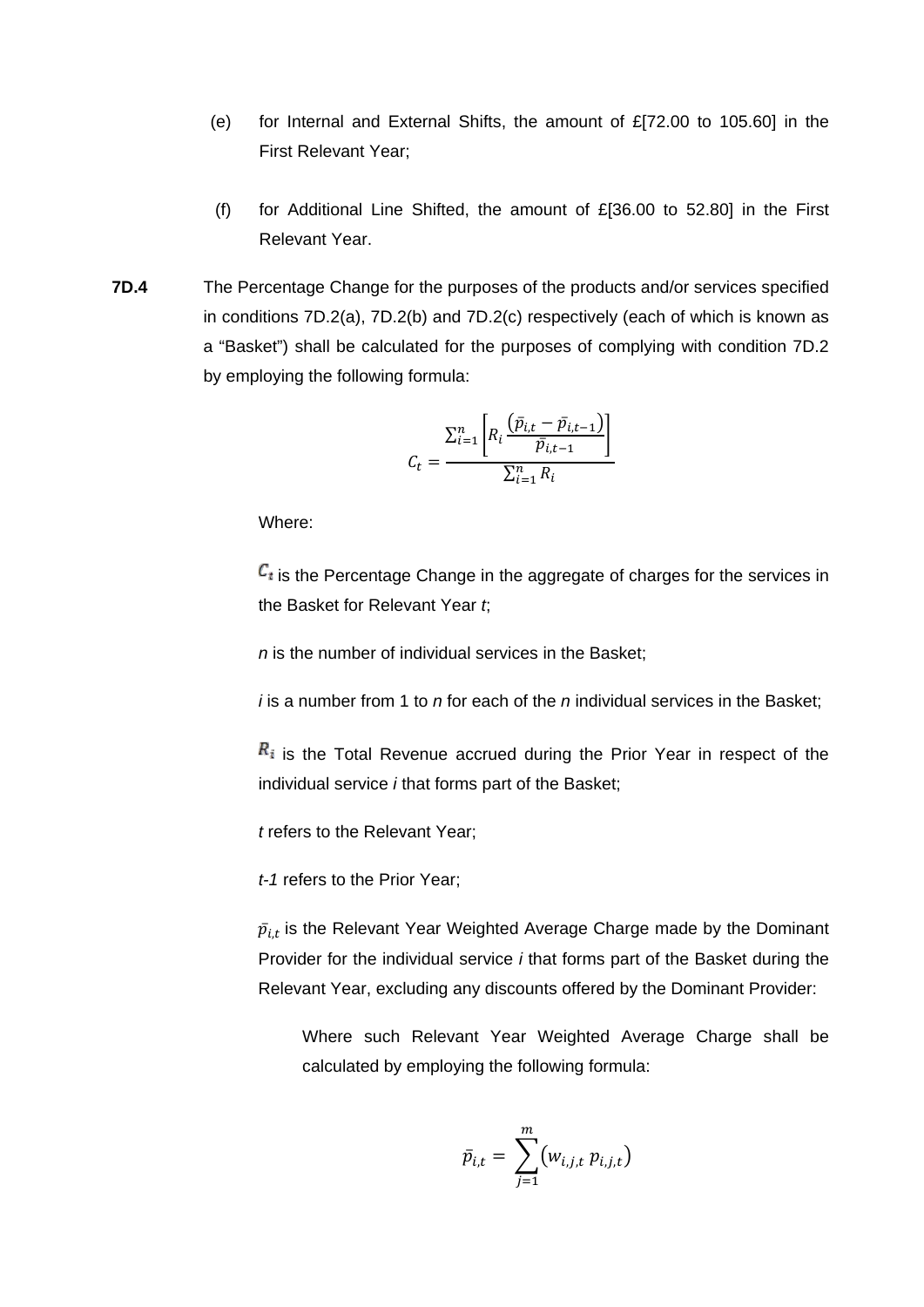*m* is the number of time periods for which there are distinct charges during the Relevant Year;

*j* is a number from 1 to *m* for each of the *m* time periods during which a distinct charge is in effect;

 $w_{i,j,t}$  is the proportion of the Relevant Year in which each charge,  $p_{i,i,t}$ , is in effect, calculated by the number of days during which the charge is in effect and dividing

- (1) for the First Relevant Year, by 365;
- (2) for the Second Relevant Year, by 366; and
- (3) for the Third Relevant Year, by 365.

 $p_{i,j,t}$  is the charge for the specified period, *j*, during the Relevant Year *t*, for the individual service, *i*;

 $\bar{p}_{i,t-1}$ is, for the purposes of calculating the Percentage Change for the First Relevant Year, the Initial Charge for the individual service *i* that forms part of the Basket during the Prior Year, For the purposes of calculating the Percentage Change for the Second Relevant Year and the Third Relevant Year.  $\overline{p}_{i,t-1}$  is the Prior Year Weighted Average Charge made by the Dominant Provider for the individual service *i* that forms part of the Basket during the Prior Year, excluding any discounts offered by the Dominant Provider;

Where such Prior Year Weighted Average Charge shall be calculated by employing the following formula:

$$
\bar{p}_{i,t-1} = \sum_{j=1}^{m} (w_{i,j,t-1} p_{i,j,t-1})
$$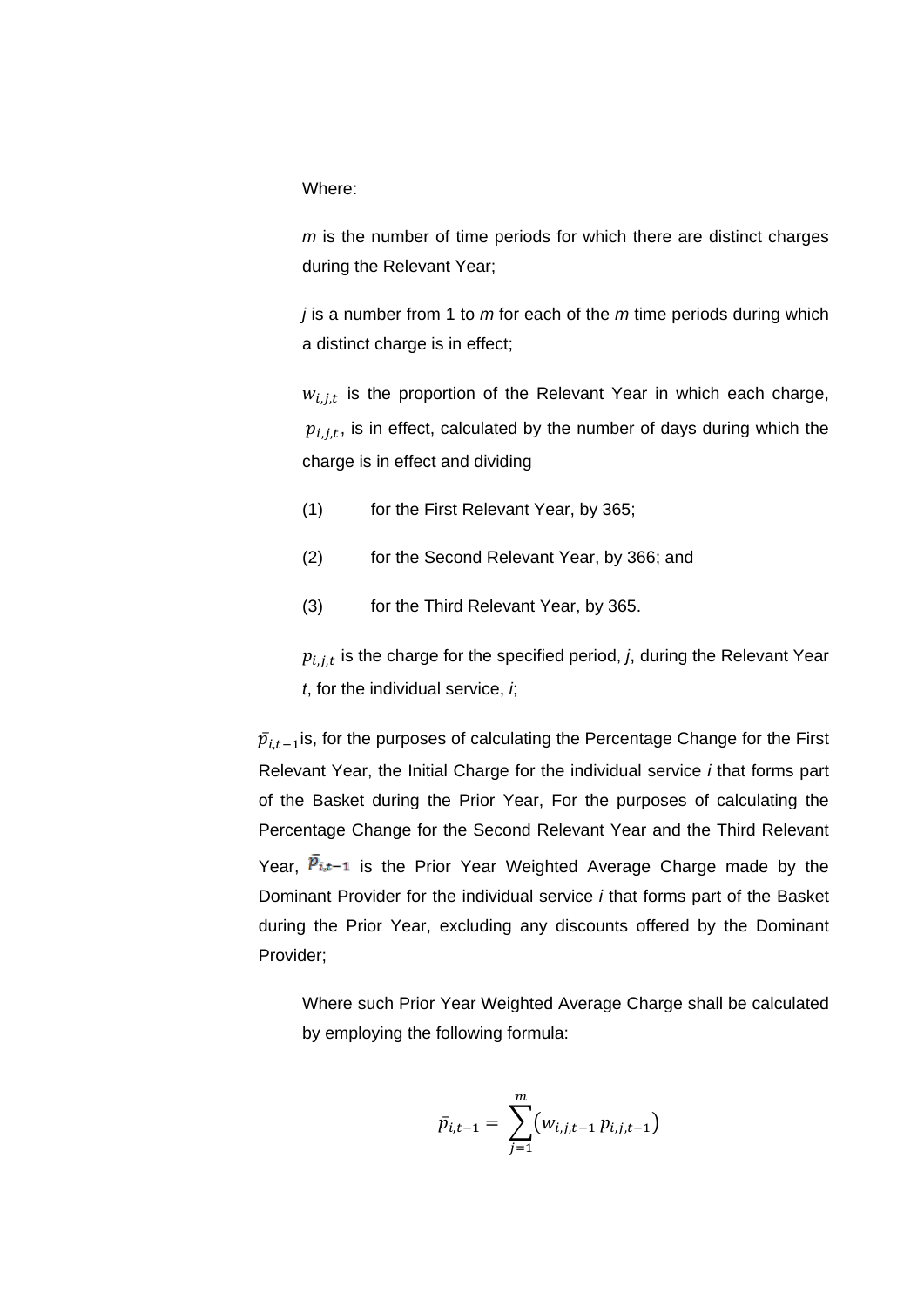*m* is the number of time periods for which there are distinct charges during the Prior Year;

*j* is a number from 1 to *m* for each of the *m* time periods during which a distinct charge is in effect;

 $w_{i,j,t-1}$  is the proportion of the Prior Year in which each charge,  $p_{i,j,t-1}$ , is in effect, calculated by the number of days during which the charge is in effect and dividing:

- (1) for the First Relevant Year, by 365;
- (2) for the Second Relevant Year, by 365;
- (3) the Third Relevant Year, by 366;

 $p_{i,j,t-1}$  is the charge for the individual period, *j*, during the Prior Year, *t-1,* for the individual service, *i*.

**7D.5** The Percentage Change for the purposes of each of the products and/or services specified in conditions 7D.2(d) to 7D.2(o) (each of which is referred to in this condition as a "single charge category") shall be calculated, for the purposes of complying with condition 7D.2, by employing the following formula:

$$
C_t = \frac{\left(\overline{p}_t - \overline{p}_{t-1}\right)}{\overline{p}_{t-1}}
$$

Where:

*Ct,* is the Percentage Change in charges for the specific product and/or service in the single charge category in question for the Relevant Year *t*;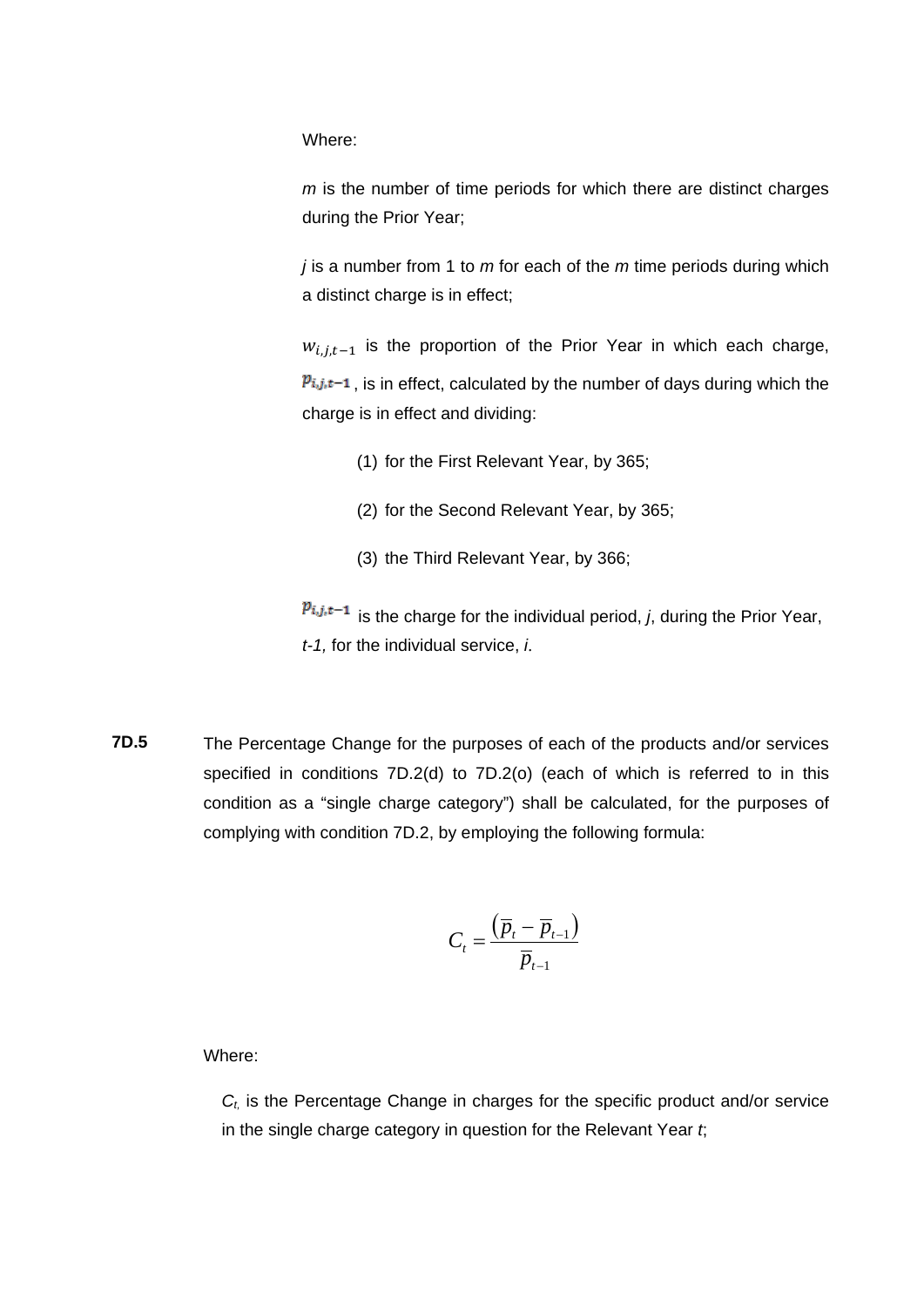*t* refers to the Relevant Year;

*t-1* refers to the Prior Year;

 $\bar p_t$  shall be calculated by employing the formula set out in condition 7D.4 above for the Relevant Year Weighted Average Charge, excluding any discounts offered by the Dominant Provider, and its references to individual service *i* shall be treated as references to charges for the specific product and/or service in the single charge category in question; and

 $\bar p_{t-1}$  shall be calculated by employing the formula set out in condition 7D.4 above for the Prior Year Weighted Average Charge, excluding any discounts offered by the Dominant Provider, and its references to individual service *i* shall be treated as references to charges for the specific product and/or service in the single charge category in question.

**7D.6** a) Subject to conditions 7D.6(c) to 7D.6(e) below, the Controlling Percentage in relation to any Relevant Year for each of the categories of products and/or services specified in conditions 7D.2(a), (b) and (c) shall be calculated by employing the following formula:

$$
CP_t = CPI_t + X
$$

Where:

 $\mathit{CP}_t$  is the Controlling Percentage for Relevant Year  $t$ ;

 $CPI_t$  is CPI for the Relevant Year,  $t$ ;

*X* means:

- i. for the category of products and/or services specified in condition 7D.2(a) 0 (zero) percentage points;
- ii. for the category of products and/or services specified in condition 7D.2(b) 5 percentage points; and
- iii. for the category of products and/or services specified in condition 7D.2(c) 0 (zero) percentage points.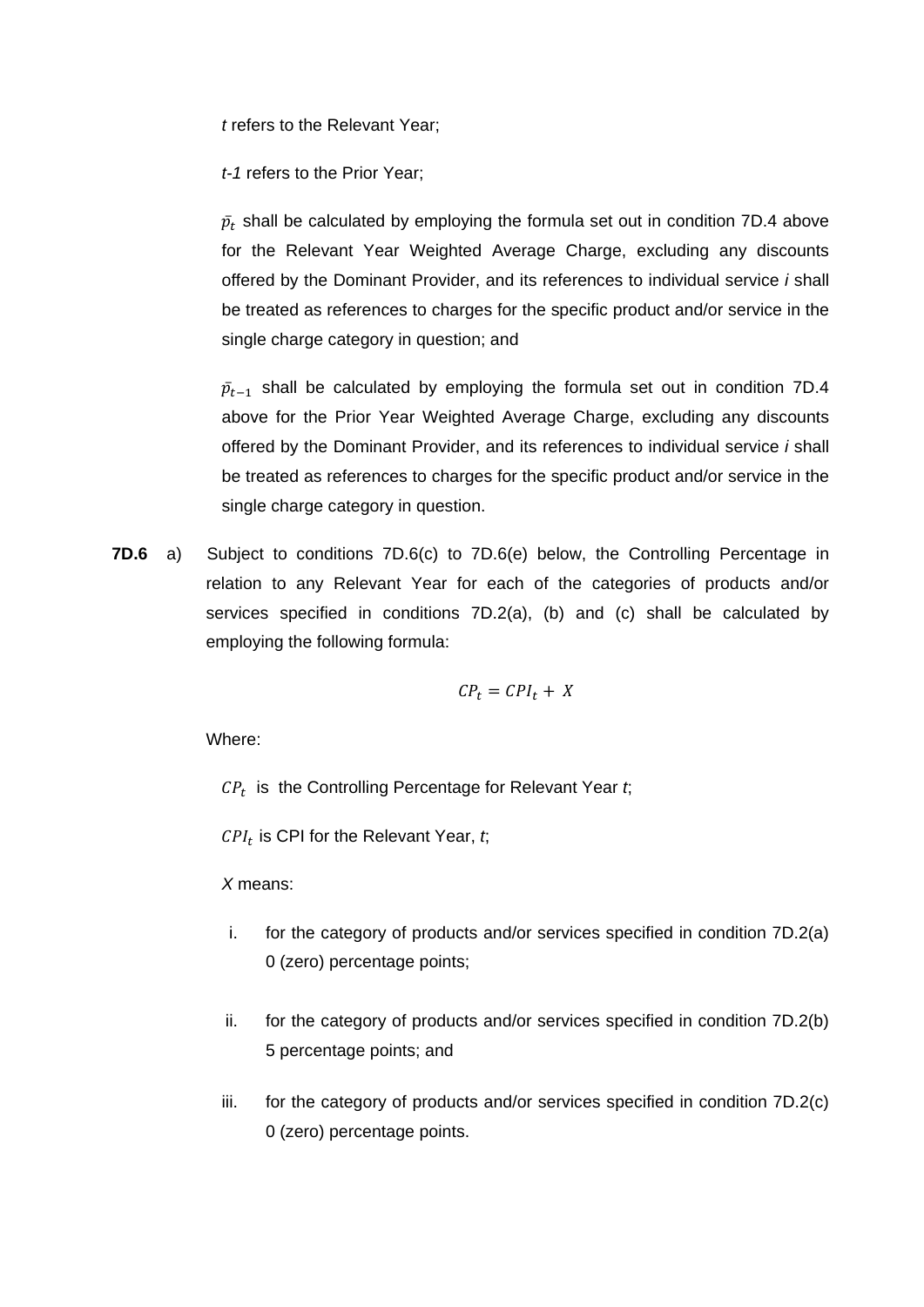b) Subject to conditions 7D.6(c), 7D.6(d) and 7D.6(f) below, the Controlling Percentage in relation to any Relevant Year for each of the categories of products and/or services specified in condition 7D.2(d) to 7D.2(o) shall be calculated by employing the following formula:

$$
CP_t = X
$$

Where:

 $CP<sub>t</sub>$  is the Controlling Percentage for Relevant Year  $t$ ;

*X* means:

- a. for the category of products and/or services specified in condition 7D.2(d) [-0.1% to 2.8%] percentage points;
- b. for the category of products and/or services specified in condition 7D.2(e) [-0.1% to 2.8%] percentage points;
- c. for the category of products and/or services specified in condition 7D.2(f) [-0.1% to 2.8%] percentage points;
- d. for the category of products and/or services specified in condition 7D.2(g) [-0.1% to 2.8%] percentage points;
- e. for the category of products and/or services specified in condition 7D.2(h) [-0.1% to 2.8%] percentage points;
- f. for the category of products and/or services specified in condition 7D.2(i) [-0.1% to 2.8%] percentage points;
- g. for the category of products and/or services specified in condition 7D.2(j) [-0.1% to 2.8%] percentage points;
- h. for the category of products and/or services specified in condition 7D.2(k) [-0.1% to 2.8%] percentage points;
- i. for the category of products and/or services specified in condition 7D.2(l) [- 0.1% to 2.8%] percentage points;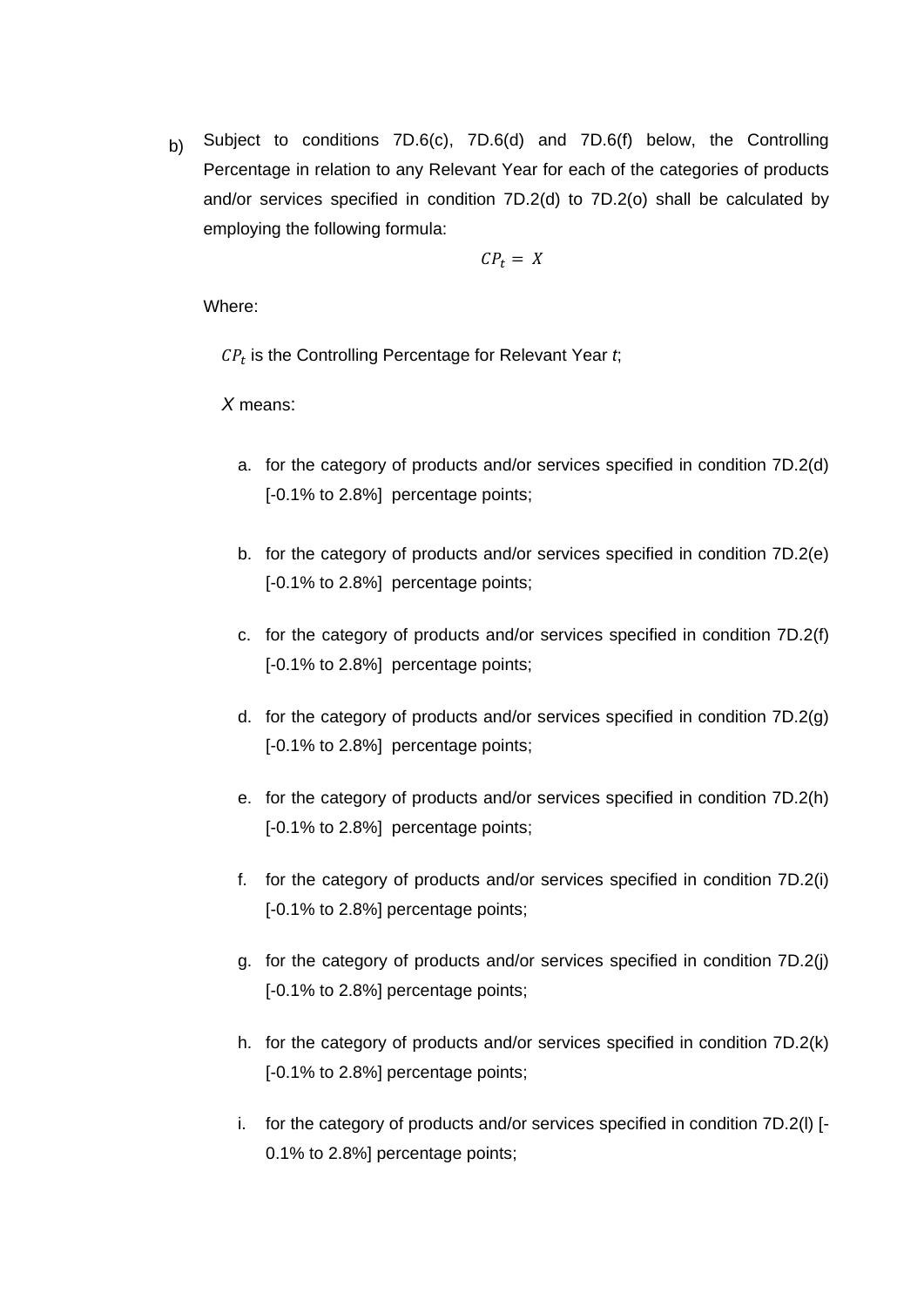- j. for the category of products and/or services specified in condition 7D.2(m) [-0.1% to 2.8%] percentage points;
- k. for the category of products and/or services specified in condition 7D.2(n) [-0.1% to 2.8%] percentage points;
- l. for the category of products and/or services specified in condition 7D.2(o) [-0.1% to 2.8%] percentage points.

For the avoidance of doubt, the charges for each of the products and/or services set out in conditions 7D.2(d) to 7D.2(o) are constrained by condition 7D.3 in the First Relevant Year.

- c) For each of the categories of products and/or services specified in:
	- i. conditions 7D.2(a) to (c), where the Percentage Change in either the First Relevant Year or the Second Relevant Year is less than the Controlling Percentage ("**Deficiency**"), then the Controlling Percentage for the following Relevant Year shall be determined in accordance with condition 7D.6(e) below; and
	- ii. conditions 7D.2(d) to (o), in the case of Deficiency either in the First Relevant Year or the Second Relevant Year, then the Controlling Percentage for the following Relevant Year shall be determined in accordance with condition 7D.6(f) below.
- d) For each of the categories of products and/or services specified in:
	- i. condition 7D.2(a) to (c), where the Percentage Change in either the First Relevant Year or the Second Relevant Year is more than the Controlling Percentage ("**Excess**"), then the Controlling Percentage for the following Relevant Year shall also be determined in accordance with condition 7D.6(e) below; and
	- ii. conditions 7D.2(d) to (o), in the case of Excess either in the First Relevant Year or the Second Relevant Year, then the Controlling Percentage for the following Relevant Year shall be determined in accordance with condition 7D.6(f) below.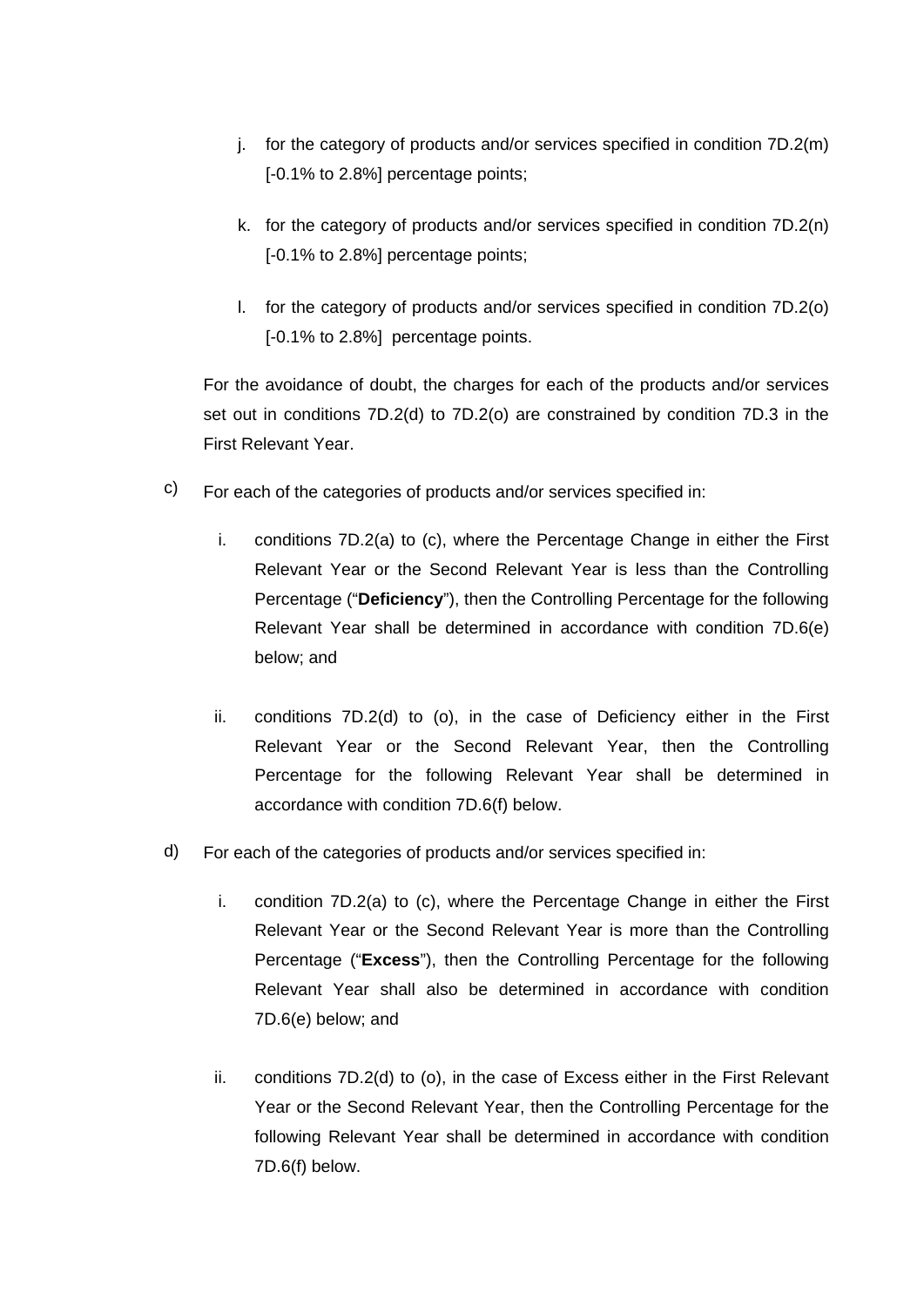e) For each of the categories of products and/or services specified in condition 7D.2(a) to (c), in the case of Deficiency or Excess, the Controlling Percentage will be calculated by employing the following formula:

$$
CP_t = [(100\% + CPI + X)(100\% + CP_{t-1})/(100\% + C_{t-1})] - 100\%
$$

Where:

 $\mathit{CP}_t$  is the Controlling Percentage for the Second Relevant Year (in the case of Deficiency or Excess in the First Relevant Year) or for the Third Relevant Year (in the case of Deficiency or Excess in the Second Relevant Year);

 $\mathcal{CP}_{t-1}$  is the Controlling Percentage for the First Relevant Year (in the case of Deficiency or Excess in the First Relevant Year) or for the Second Relevant Year (in case of Deficiency or Excess in the Second Relevant Year);

 $C_{t-1}$  is the Percentage Change in the Charge for the category of products and/or services specified in condition 7D.2 (a) to (c) during the First Relevant Year (in the case of Deficiency or Excess in the First Relevant Year) or for the Second Relevant Year (in the case of Deficiency or Excess in the Second Relevant Year), calculated in accordance with the formula for  $\mathcal{C}_t$  set out in condition 7D.3 above;

X is as set out in condition 7D.6(a) above; and

*CPI* has the meaning ascribed to it in condition 7D.11(i) below.

 f) For each of the categories of products and/or services specified in condition 7D.2(d) to (o), in the case of Deficiency or Excess, the Controlling Percentage will be calculated by employing the following formula:

$$
\mathit{CP}_t = [(100\% + X)(100\% + \mathit{CP}_{t-1})/(100\% + \mathit{C}_{t-1})] - 100\%
$$

Where:

 $\mathit{CP}_t$  is the Controlling Percentage for the Second Relevant Year (in the case of Deficiency or Excess in the First Relevant Year) or for the Third Relevant Year (in the case of Deficiency or Excess in the Second Relevant Year);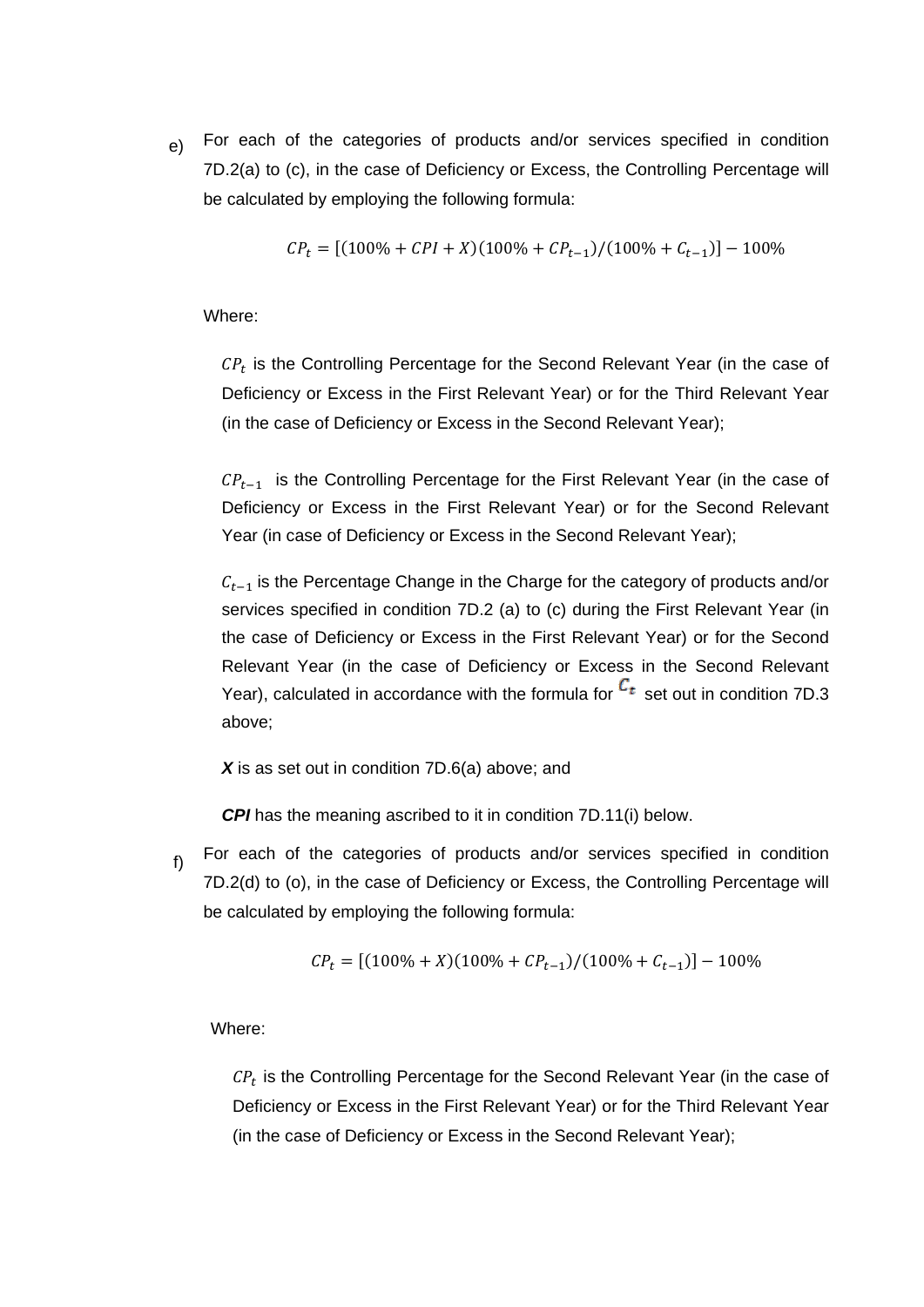$\mathcal{CP}_{t-1}$  is the Controlling Percentage for the First Relevant Year (in the case of Deficiency or Excess in the First Relevant Year) or for the Second Relevant Year (in case of Deficiency or Excess in the Second Relevant Year);

 $C_{t-1}$  is the Percentage Change in the Charge for the category of products and/or services specified in condition 7D.2 (d) to (o) during the First Relevant Year (in the case of Deficiency or Excess in the First Relevant Year) or for the Second Relevant Year (in the case of Deficiency or Excess in the Second Relevant Year), calculated in accordance with the formula for  $c<sub>t</sub>$  set out in condition 7D.4 or 7D.5 above, as applicable; and

X is as set out in condition 7D.6(b) above.

 g) For each of the categories of products and/or services specified in condition 7D.2 (a) to (o), where the Percentage Change in any Relevant Year is more than the Controlling Percentage, the Dominant Provider shall, to the extent reasonably possible, and as soon as reasonably practicable, repay the Relevant Excess Revenue to the relevant Affected Communications Provider.

### **7D.7** Where:

- a. the Dominant Provider makes a material change (other than to a Charge) to any Charge Controlled Service for which a Charge is charged;
- b. the Dominant Provider makes a change to the date on which its financial year ends; or
- c. there is a material change in the basis of the Consumer Prices Index,

conditions 7D.1 to 7D.6 shall have effect subject to such reasonable adjustment to take account of the change as Ofcom may direct to be appropriate in the circumstances. For the purposes of this condition 7D.7, a material change to the Charge Controlled Service includes (but is not limited to) the introduction of a new product and/or service wholly or substantially in substitution for an existing Charge Controlled Service.

**7D.8** The Dominant Provider must record, maintain and supply to Ofcom in an electronic format, no later than three months after the end of each Relevant Year, the data necessary for Ofcom to monitor compliance of the Dominant Provider with the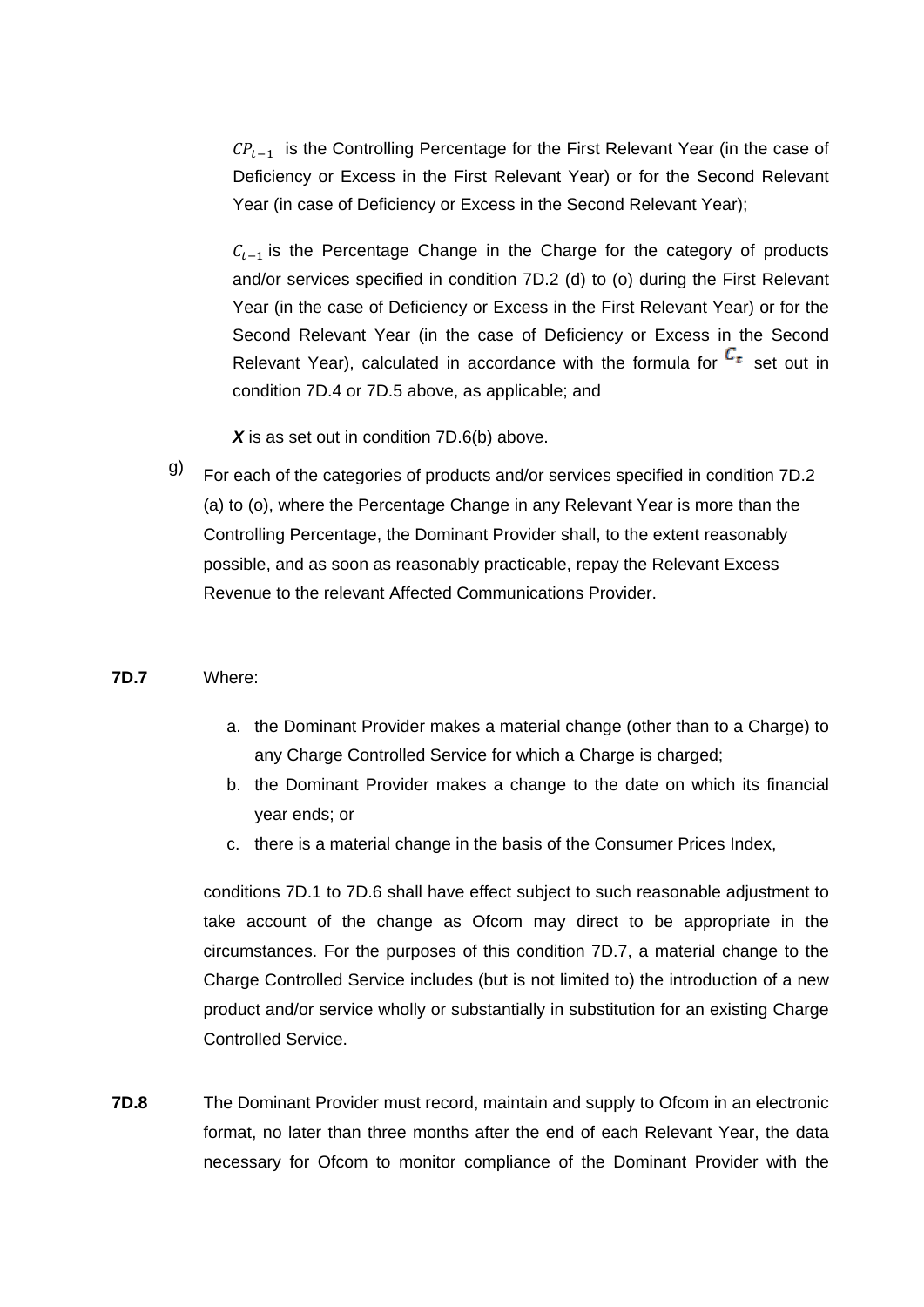price control. The data must include:

- a. pursuant to condition 7D.4 and 7D.5, as applicable, the calculated Percentage Change relating to each category of services specified in conditions 7D.2 (a) to (o);
- b. all relevant data the Dominant Provider used in the calculation of the Percentage Change as set out in 7D.4 and 7D.5 above, including for each specific service, *i*;
- c. all charges, excluding any discounts, published by the Dominant Provider from time to time during the Relevant Year and the Prior Year, including the dates and time periods during which they were in force;
- d. the Relevant Year Weighted Average Charges and the Prior Year Weighted Average Charges for all of the services for which conditions 7D.4 and/or 7D.5 apply, as applicable, and calculations thereof;
- e. other data necessary for monitoring compliance with the charge control; and
- f. such data as Ofcom may from time to time direct,

All relevant revenues in respect of a specific service in a Basket shall be provided to at least the nearest £1,000.

- **7D.9** Conditions 7D.1 to 7D.8 shall not apply to such extent as Ofcom may direct.
- **7D.10** The Dominant Provider must comply with any direction Ofcom may make from time to time under this condition.

# **7D.11** In this Condition

a. "**Additional Hour**" means the provision of the service 'Additional Hours (or Part thereof)' (which shall be construed as having the same meaning as provided by the Dominant Provider on its website for definitions and explanations of its products) where this is reasonably necessary for the use of ISDN30 Services;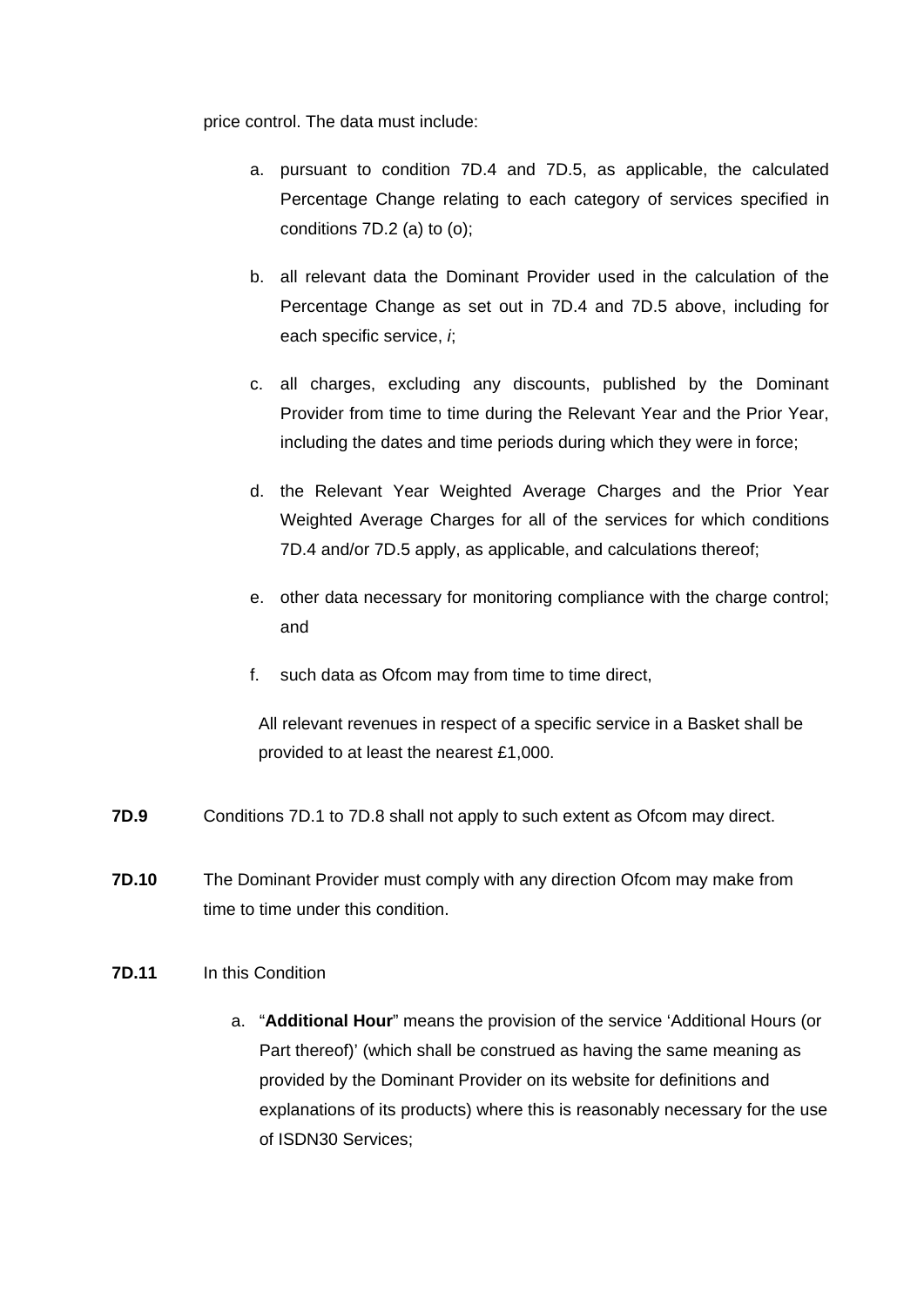- b. "**Additional Line Shifted**" means the provision of the service 'Additional Line shifted' (which shall be construed as having the same meaning as provided by the Dominant Provider on its website for definitions and explanations of its products) where this is reasonably necessary for the use of ISDN30 Services;
- c. "**Affected Communications Provider**" means each communications provider to whom the Dominant Provider has provided any of the services and/or products listed in conditions 7D.2 (a) to (o) of this Condition during the Relevant Year;
- d. "**Basket**" shall be construed in accordance with condition 7D.4;
- e. "**Charge**" mean the charge (being in all cases the amounts offered or charged by the Dominant Provider), excluding any discounts offered by the Dominant Provider, to a communications provider for the Charge Controlled Service;
- f. "**Charge Controlled Service**" means a service or Basket of services listed in conditions 7D.1 and/or 7D.2;
- g. "**Consumer Prices Index**" means the index of prices compiled by an agency or a public body on behalf of Her Majesty's Government or a governmental department (which is the Office for National Statistics at the time of publication of this notification) from time to time in respect of all items;
- h. "**Controlling Percentage**" is to be determined in accordance with condition 7D.6;
- i. "**CPI**" means the amount of the change in the Consumer Prices Index in the period of twelve months ending on 31 October immediately before the beginning of the Relevant Year, expressed as a percentage (rounded to two decimal places) of that Consumer Prices Index as at the beginning of that first mentioned period;
- j. "**Excess Revenue**" means the difference between (i) the revenue which the Dominant Provider earned in the Relevant Year from providing the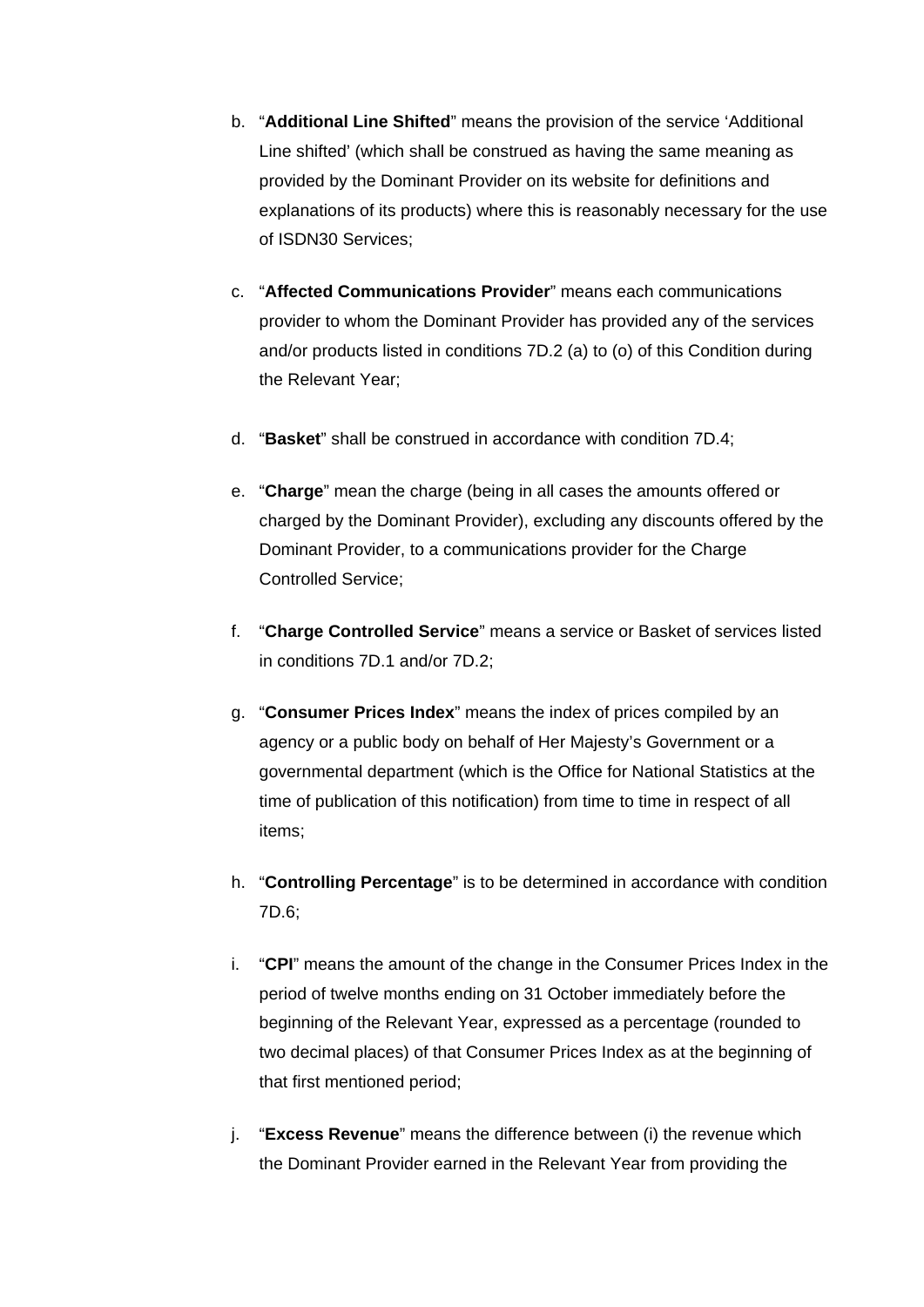services listed in conditions 7D.2(a) to 7D.2(o), and (ii) the revenue the Dominant Provider would have earned in the Relevant Period from providing the services listed in conditions 7D.2(a) to 7D.2(o) if it had complied with condition 7D.2;

- k. "**Initial Charge**" means, for the purposes of calculating the Percentage Change in accordance with condition 7D.4, the charge by the Dominant Provider for the individual service, *i*, in the relevant Basket as at [*DATE*] as provided by the Dominant Provider on its website for definitions and explanations of its products;
- l. "**Internal and External Shifts**" means, the provision of the service 'Internal and External Shifts' (which shall be construed as having the same meaning as provided by the Dominant Provider on its website for definitions and explanations of its products) where this is reasonably necessary for the use of ISDN30 Services;
- m. "**Non-Working Day**" means Sundays and public holidays or bank holidays in England and Wales, Scotland or Northern Ireland (as applicable);
- n. "**Percentage Change**" has the meaning given to it in condition 7D.4 and 7D.5, as applicable;
- o. "**Prior Year Weighted Average Charge**" is to be determined in accordance with the relevant formula in condition 7D.4;
- p. "**Relevant Excess Revenue**" means the Excess Revenue earned from charging the Affected Communications Provider;
- q. "**Relevant Year Weighted Average Charge**" is to be determined in accordance with the relevant formula in condition 7D.4;
- r. "**Standard Chargeable Visit**" means the provision of the service 'Standard Chargeable Visit (Visit plus up to 1 hours work)' (which shall be construed as having the same meaning as provided by the Dominant Provider on its website for definitions and explanations of its products) where this is reasonably necessary for the use of ISDN30 Services;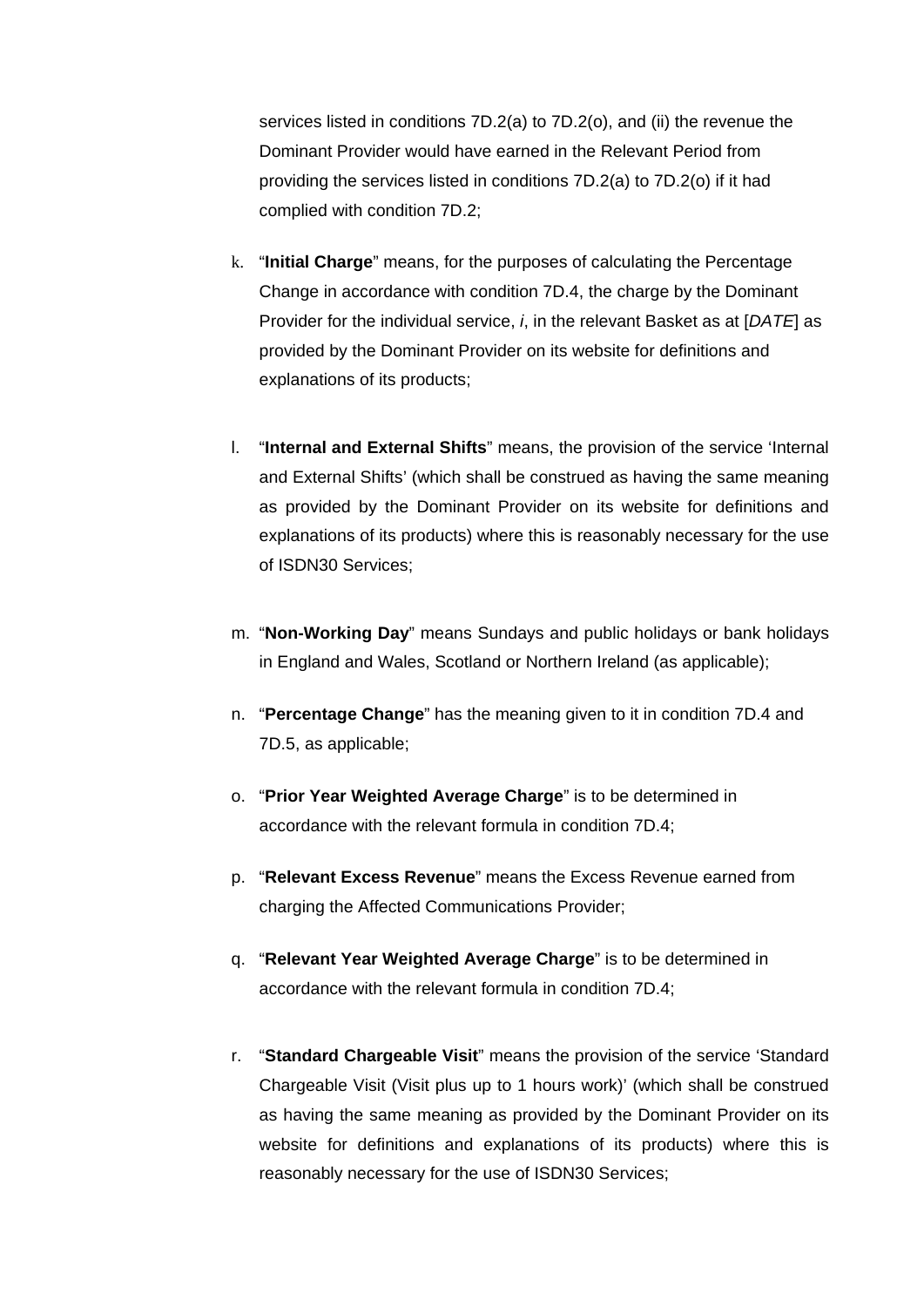- s. "**Supplementary Charges (Per Hour)**" means the provision of the service 'Supplementary charges (Per Hour or Part thereof)' (which shall be construed as having the same meaning as provided by the Dominant Provider on its website for definitions and explanations of its products) where this is reasonably necessary for the use of ISDN30 Services;
- t. "**Supplementary Charges (Per Visit)**" means the provision of the service 'Supplementary charges (Per Visit)' (which shall be construed as having the same meaning as provided by the Dominant Provider on its website for definitions and explanations of its products) where this is reasonably necessary for the use of ISDN30 Services;
- u. "**Total Revenue**" means the total revenue from communications providers (including, for the avoidance of doubt, from the Dominant Provider to itself), in relation to the services and/or products subject to this Condition, excluding any discounts offered by the Dominant Provider; and
- v. "**Working Day**" means any day other than Saturdays, Sundays, public holidays or bank holidays in England and Wales, Scotland or Northern Ireland (as applicable).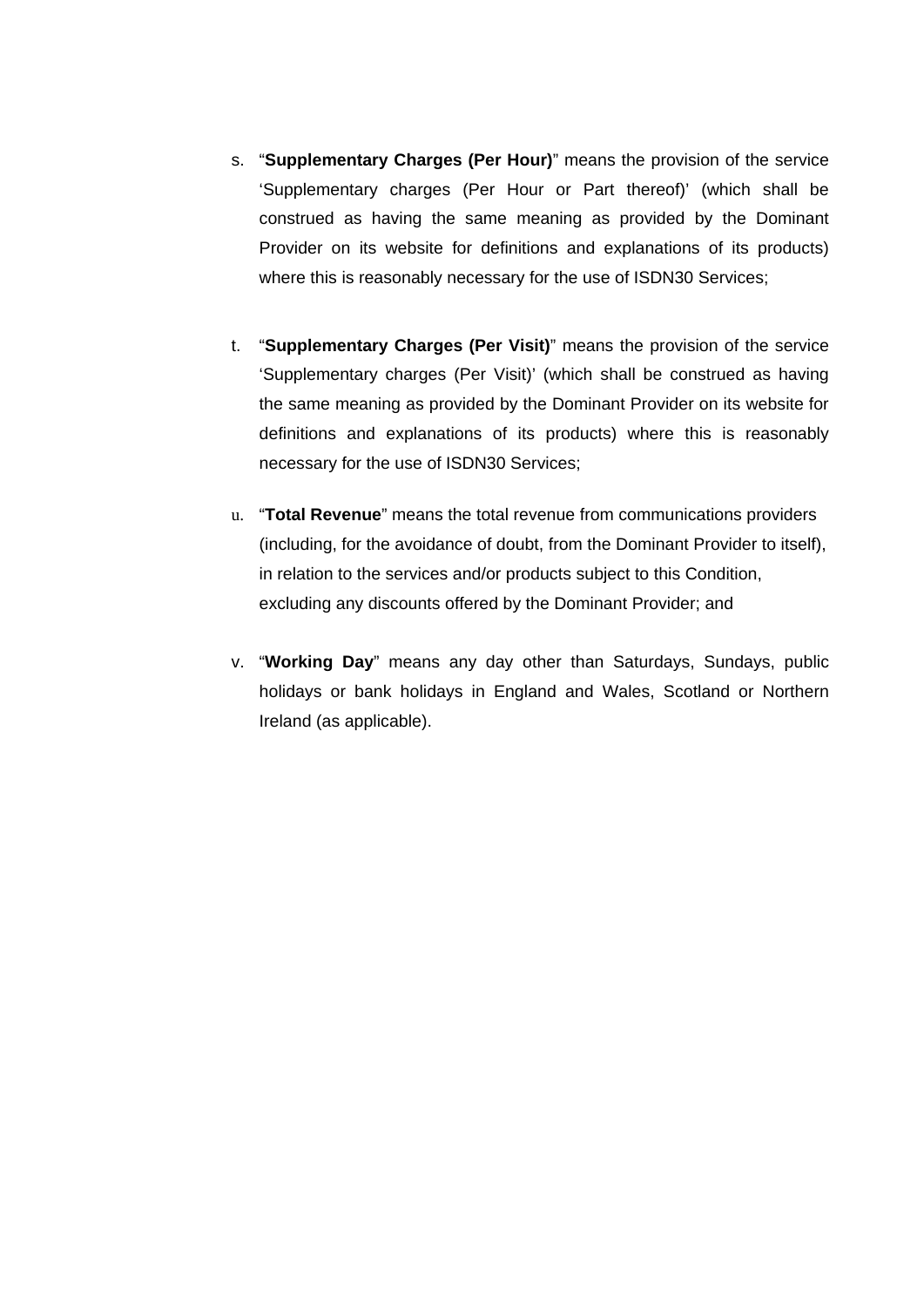# **Condition 7E – Wholesale ISDN2 services charge control**

- **7E.1** In each Relevant Year the Dominant Provider must not charge more than £20 per line for the ISDN2 Transfer Services. For the avoidance of doubt, a reference to 'per line' in this condition 7E means to two channels.
- **7E.2** The Dominant Provider must take all reasonable steps to secure that, at the end of each Relevant Year, the Percentage Change (determined in accordance with condition 7E.4 and 7E.5, as applicable) in:
	- (a) the aggregate of charges for ISDN2 Rental Services and ISDN2 Connection Services;
	- (b) the charge for a Standard Chargeable Visit when that service is provided by the Dominant Provider within the hours of 8am to 5pm on a Working Day, except for the First Relevant Year in relation to which the charge ceiling specified in condition 7E.3(a)(i) applies;
	- (c) the charge for a Standard Chargeable Visit when that service is provided by the Dominant Provider on a Non-Working Day, except for the First Relevant Year in relation to which the charge ceiling specified in condition 7E.3(a)(ii) applies;
	- (d) for a Standard Chargeable Visit when that service is provided by the Dominant Provider on a Saturday or outside the hours of 8am to 5pm on a Working Day, except for the First Relevant Year in relation to which the charge ceiling specified in condition 7E.3(a)(iii) applies;
	- (e) the charge for an Additional Hour when that service is provided by the Dominant Provider within the hours of 8am to 5pm on a Working Day, except for the First Relevant Year in relation to which the charge ceiling specified in condition 7E.3(b)(i) applies;
	- (f) the charge for an Additional Hour when that service is provided by the Dominant Provider on a Non-Working Day, except for the First Relevant Year in relation to which the charge ceiling specified in condition 7E.3(b)(ii) applies;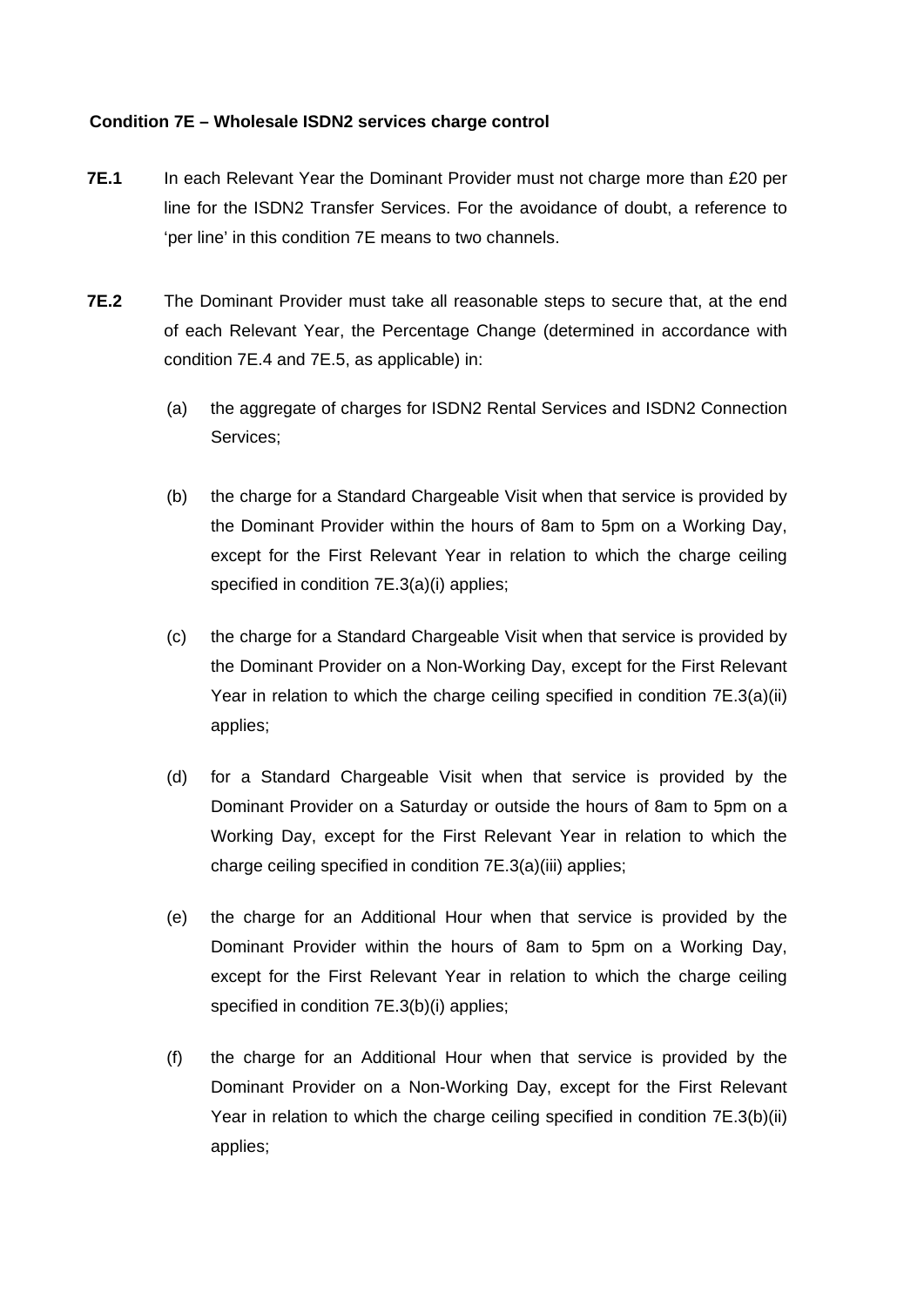- (g) the charge for an Additional Hour when that service is provided by the Dominant Provider on a Saturday or outside the hours of 8am to 5pm on a Working Day, except for the First Relevant Year in relation to which the charge ceiling specified in condition 7E.3(b)(iii) applies;
- (h) the charge for Supplementary Charges (Per Visit) when that service is provided by the Dominant Provider on a Non-Working Day, except for the First Relevant Year in relation to which the charge ceiling specified in condition 7E.3(c)(i) applies;
- (i) the charge for Supplementary Charges (Per Visit) when that service is provided by the Dominant Provider on a Saturday or outside the hours of 8am to 5pm on a Working Day, except for the First Relevant Year in relation to which the charge ceiling specified in condition 7E.3(c)(ii) applies;
- (j) the charge for Supplementary Charges (Per Hour) when that service is provided by the Dominant Provider on a Non-Working Day, except for the First Relevant Year in relation to which the charge ceiling specified in condition 7E.3(d)(i) applies;
- (k) the charge for Supplementary Charges (Per Hour) when that service is provided by the Dominant Provider on a Saturday or outside the hours of 8am to 5pm on a Working Day, except for the First Relevant Year in relation to which the charge ceiling specified in condition 7E.3(d)(ii) applies;
- (l) the charge for Internal and External Shifts, except for the First Relevant Year in relation to which the charge ceiling specified in condition 7E.3(e) applies; and
- (m) the charge for Additional Line Shifted, except for the First Relevant Year in relation to which the charge ceiling specified in condition 7E.3(f) applies,

is not more than the Controlling Percentage (determined in accordance with condition 7E.6).

- **7E.3** In the First Relevant Year, the Dominant Provider shall not charge more than:
	- (a) for a Standard Chargeable Visit, the amount of: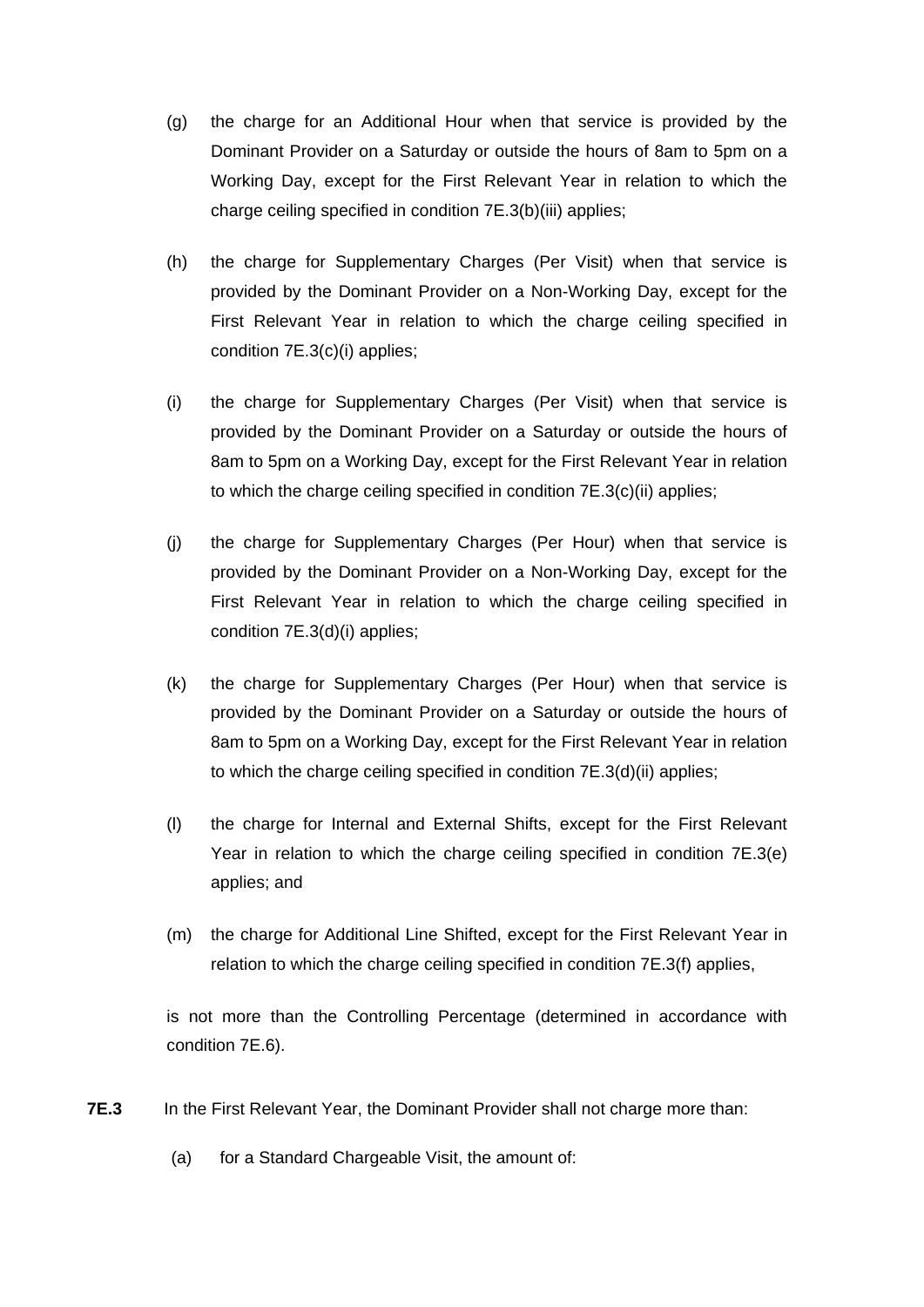- i. £[72.00 to 105.60] when that service is provided within the hours of 8am to 5pm on a Working Day;
- ii. £[108.00 to 158.40] when that service is provided on a Non-Working Day; and
- iii. £[90.00 to 132.00] when that service is provided on a Saturday or outside the hours of 8am to 5pm on a Working Day.
- (b) for an Additional Hour, the amount of:
	- i. £[36.00 to 52.80] per hour when that service is provided within the hours of 8am to 5pm on a Working Day;
	- ii. £[72.00 to 105.60] per hour when that service is provided on a Non-Working Day; and
	- iii. £[54.00 to 79.20] per hour when that service is provided on a Saturday or outside the hours of 8am to 5pm on a Working Day.
- (c) for Supplementary Charges (Per Visit), the amount of:
	- i. £[36.00 to 52.80] when that service is provided on a Non-Working Day; and
	- ii. £[18.00 to 26.40] when that service is provided on a Saturday or outside the hours of 8am to 5pm on a Working Day.
- (d) for Supplementary Charges (Per Hour), the amount of:
	- i. £[36.00 to 52.80] when that service is provided on a Non-Working Day; and
	- ii. £[18.00 to 26.40] when that service is provided on a Saturday or outside the hours of 8am to 5pm on a Working Day.
- (e) for Internal and External Shifts, the amount of £[72.00 to 105.60] in the First Relevant Year;
- (f) for Additional Line Shifted, the amount of £[36.00 to 52.80] in the First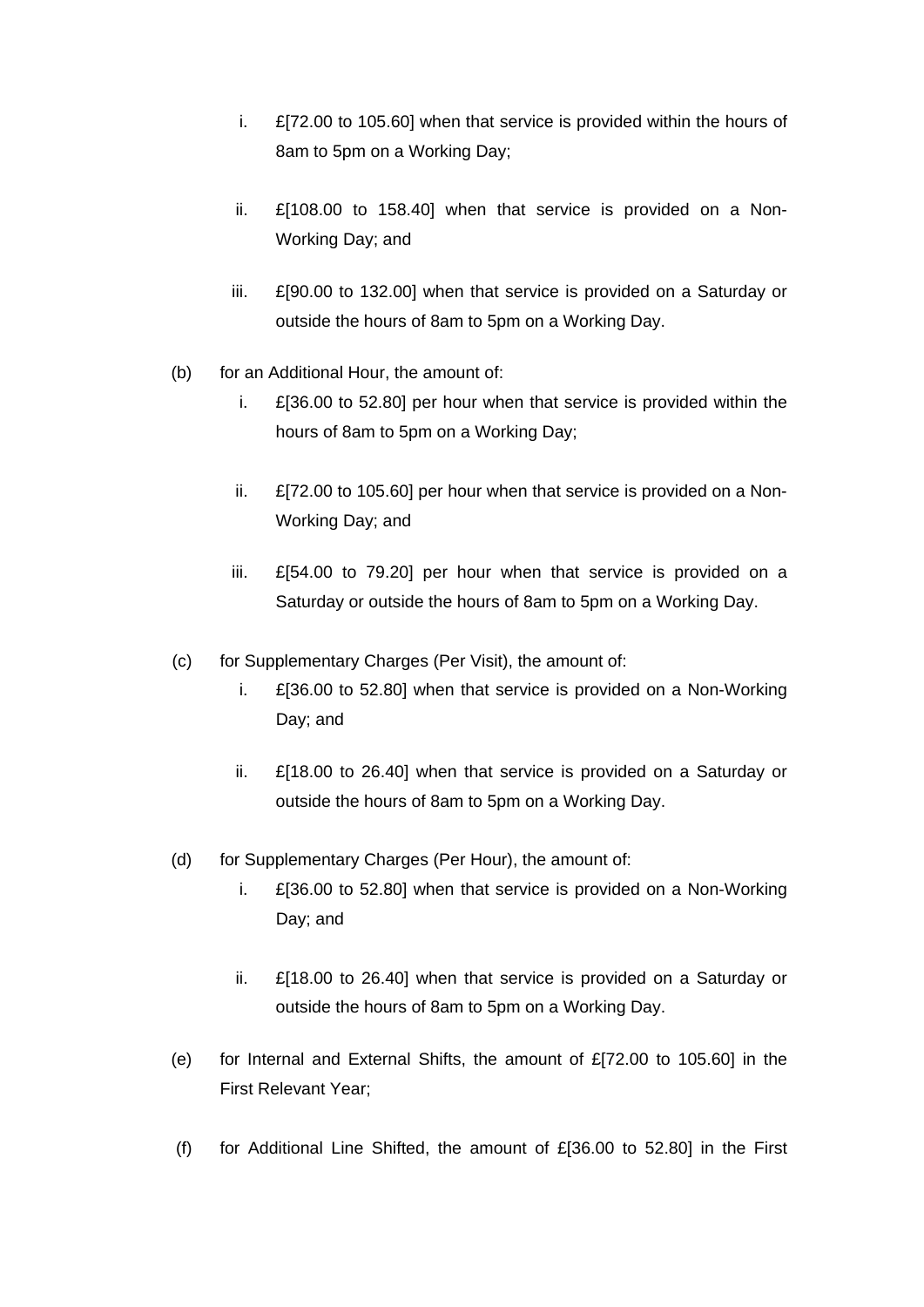Relevant Year.

**7E.4** The Percentage Change for the purposes of the products and/or services specified in condition 7E.2(a) (which is a "Basket") shall be calculated for the purposes of complying with condition 7E.2 by employing the following formula:

$$
C_t = \frac{\sum_{i=1}^{n} \left[ R_i \frac{(\bar{p}_{i,t} - \bar{p}_{i,t-1})}{\bar{p}_{i,t-1}} \right]}{\sum_{i=1}^{n} R_i}
$$

Where:

 $c<sub>t</sub>$  is the Percentage Change in the aggregate of charges for the services in the Basket for Relevant Year *t*;

*n* is the number of individual services in the Basket;

*i* is a number from 1 to *n* for each of the *n* individual services in the Basket;

 $R_i$  is the Total Revenue accrued during the Prior Year in respect of the individual service *i* that forms part of the Basket;

*t* refers to the Relevant Year;

*t-1* refers to the Prior Year;

 $\bar{p}_{i,t}$  is the Relevant Year Weighted Average Charge made by the Dominant Provider for the individual service *i* that forms part of the Basket during the Relevant Year, excluding any discounts offered by the Dominant Provider:

Where such Relevant Year Weighted Average Charge shall be calculated by employing the following formula:

$$
\bar{p}_{i,t} = \sum_{j=1}^m (w_{i,j,t} p_{i,j,t})
$$

Where:

*m* is the number of time periods for which there are distinct charges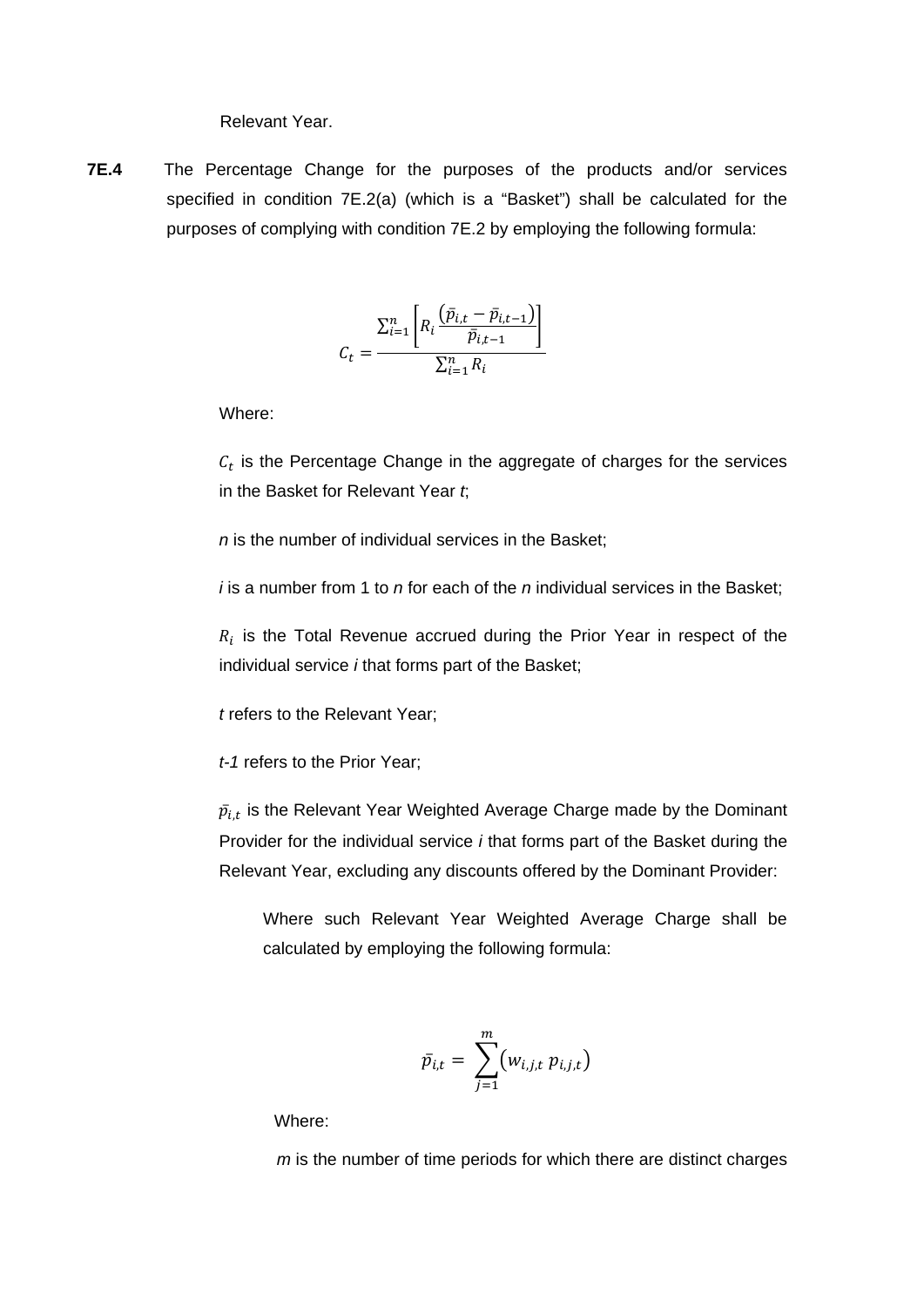during the Relevant Year;

*j* is a number from 1 to *m* for each of the *m* time periods during which a distinct charge is in effect;

 $w_{i,i,t}$  is the proportion of the Relevant Year in which each charge,  $p_{i,i,t}$ , is in effect, calculated by the number of days during which the charge is in effect and dividing

- (1) for the First Relevant Year, by 365;
- (2) for the Second Relevant Year, by 366; and
- (3) for the Third Relevant Year, by 365.

 $p_{i,j,t}$  is the charge for the specified period, *j*, during the Relevant Year, *t*, for the individual service, *i*;

 $\bar{p}_{i,t-1}$  is, for the purposes of calculating the Percentage Change for the First Relevant Year, the Initial Charge for the individual service *i* that forms part of the Basket during the Prior Year, For the purposes of calculating the Percentage Change for the Second Relevant Year and the Third Relevant Year,  $\bar{p}_{i,t-1}$  is the Prior Year Weighted Average Charge made by the Dominant Provider for the individual service *i* that forms part of the Basket during the Prior Year, excluding any discounts offered by the Dominant Provider:

Where such Prior Year Weighted Average Charge shall be calculated by employing the following formula:

$$
\bar{p}_{i,t-1} = \sum_{j=1}^{m} (w_{i,j,t-1} p_{i,j,t-1})
$$

Where:

*m* is the number of time periods for which there are distinct charges during the Prior Year;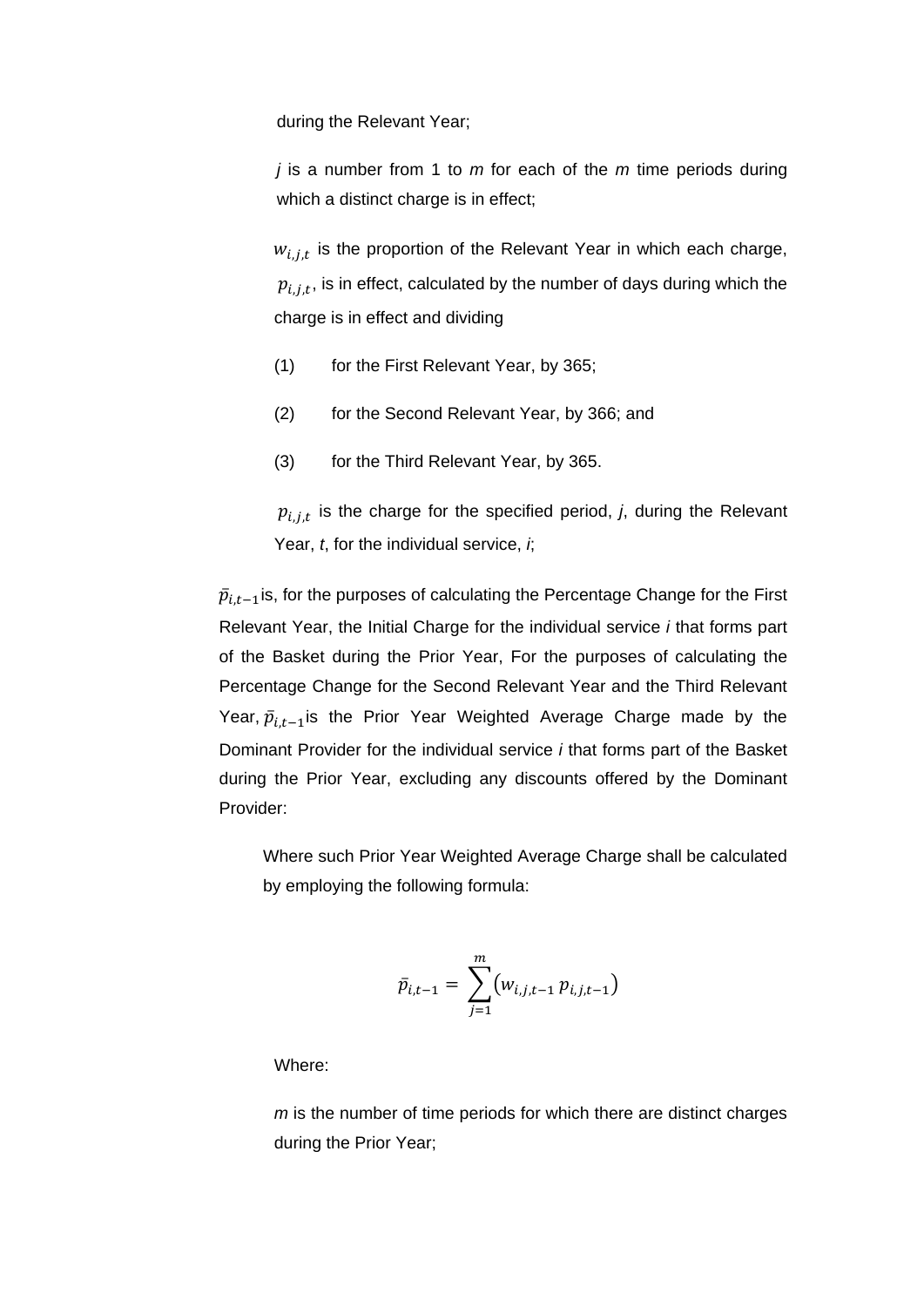*j* is a number from 1 to *m* for each of the *m* time periods during which a distinct charge is in effect;

 $w_{i,j,t-1}$  is the proportion of the Prior Year in which each charge,  $p_{i,j,t-1}$ , is in effect, calculated by the number of days during which the charge is in effect and dividing

- (1) for the First Relevant Year, by 365;
- (2) for the Second Relevant Year, by 365;
- (3) for the Third Relevant Year, by 366;

 $p_{i,j,t-1}$  is the charge for the individual period, *j*, during the Prior Year, for the individual service, *i*.

**7E.5** The Percentage Change for the purposes of each of the products and/or services specified (each of which is referred to in this condition as a "single charge category") in conditions 7E.2(b) to 7E.2(m) shall be calculated, for the purposes of complying with condition 7E.2, by employing the following formula:

$$
C_t = \frac{(\overline{p}_t - \overline{p}_{t-1})}{\overline{p}_{t-1}}
$$

### Where:

*Ct,* is the Percentage Change in charges for the specific product and/or service in the single charge category in question for the Relevant Year *t*;

*t* refers to the Relevant Year;

*t-1* refers to the Prior Year;

 $\bar p_t$  shall be calculated by employing the formula set out in condition 7E.4 above for the Relevant Year Weighted Average Charge, excluding any discounts offered by the Dominant Provider, and its references to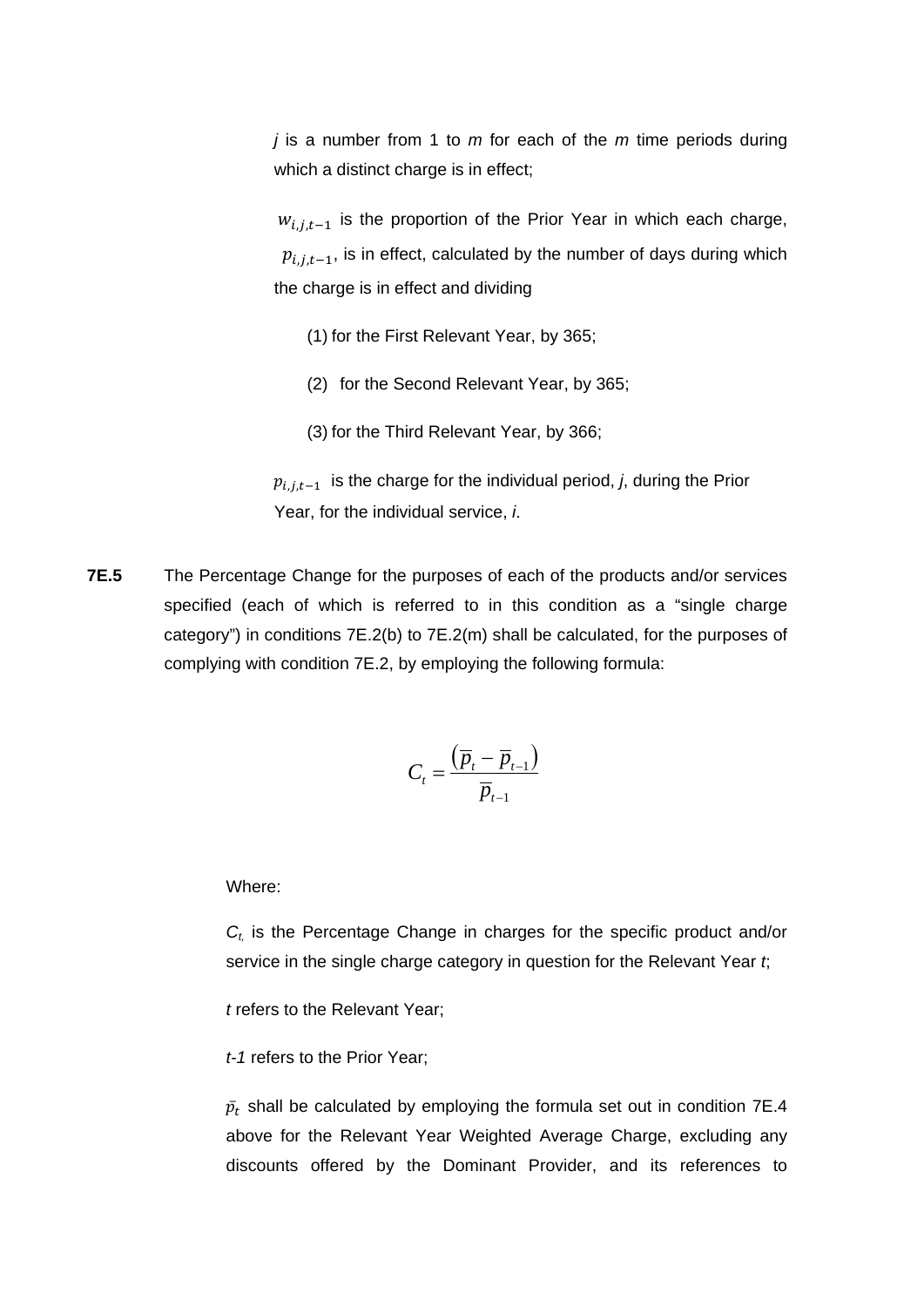individual service *i* shall be treated as references to charges for the specific product and/or service in the single charge category in question; and

 $\bar p_{t-1}$  shall be calculated by employing the formula set out in condition 7E.4 above for the Prior Year Weighted Average Charge, excluding any discounts offered by the Dominant Provider, and its references to individual service *i* shall be treated as references to charges for the specific product and/or service in the single charge category in question.

**7E.6** a) Subject to conditions 7E.6(c) to 7E.6(e) below, the Controlling Percentage in relation to any Relevant Year for each of the categories of products and/or services specified in condition 7E.2(a), shall be calculated by employing the following formula:

$$
CP_t = CPI_t + X
$$

Where:

*X* means 0 (zero) percentage points;

 $CP<sub>t</sub>$  is the Controlling Percentage for Relevant Year  $t$ ;

 $CPI<sub>t</sub>$  is CPI for the Relevant Year,  $t$ ;

b) Subject to conditions 7E.6(c), 7E.6(d) and 7E.6(f) below, the Controlling Percentage in relation to any Relevant Year for each of the categories of products and/or services specified in condition 7E.2(b) to 7E.2(m) shall be calculated by employing the following formula:

$$
CP_t = X
$$

Where:

 $CP<sub>t</sub>$  is the Controlling Percentage for Relevant Year  $t$ ;

*X* means:

i. for the category of products and/or services specified in condition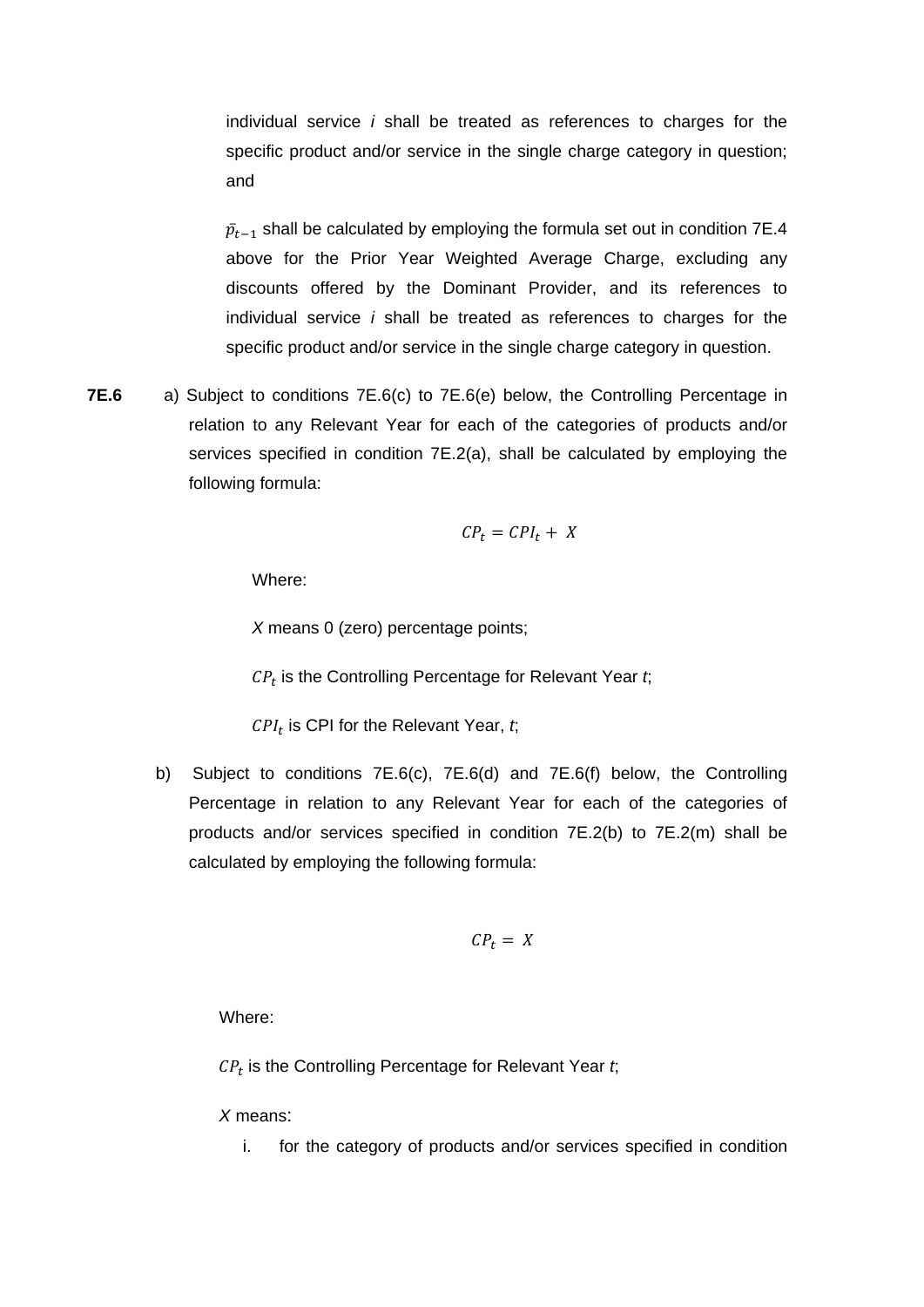7E.2(b) [-0.1% to 2.8%] percentage points;

- ii. for the category of products and/or services specified in condition 7E.2(c) [-0.1% to 2.8%] percentage points;
- iii. for the category of products and/or services specified in condition 7E.2(d) [-0.1% to 2.8%] percentage points;
- iv. for the category of products and/or services specified in condition 7E.2(e) [-0.1% to +2.8%] percentage points;
- v. for the category of products and/or services specified in condition 7E.2(f) [-0.1% to 2.8%] percentage points;
- vi. for the category of products and/or services specified in condition 7E.2(g) [-0.1% to 2.8%] percentage points;
- vii. for the category of products and/or services specified in condition 7E.2(h) [-0.1% to 2.8%] percentage points;
- viii. for the category of products and/or services specified in condition 7E.2(i) [-0.1% to 2.8%] percentage points;
- ix. for the category of products and/or services specified in condition 7E.2(j) [-0.1% to 2.8%] percentage points;
- x. for the category of products and/or services specified in condition 7E.2(k) [-0.1% to 2.8%] percentage points;
- xi. for the category of products and/or services specified in condition 7E.2(l) [-0.1% to 2.8%] percentage points; and
- xii. for the category of products and/or services specified in condition 7E.2(m) [-0.1% to 2.8%] percentage points.

For the avoidance of doubt, the charges for each of the products and/or services set out in conditions 7E.2(b) to 7E.2(m) are constrained by condition 7E.3 in the First Relevant Year.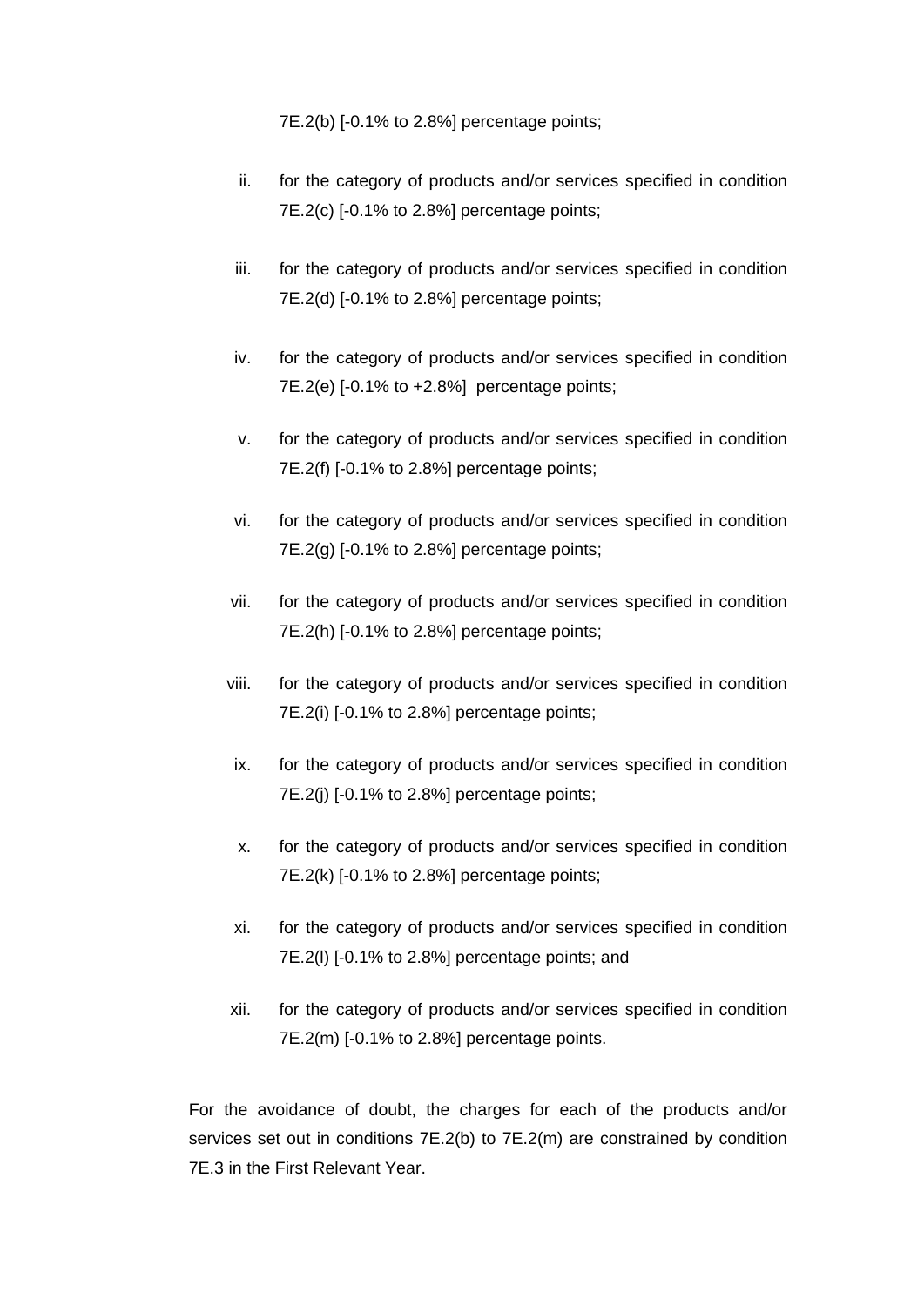- c) For the products and/or services specified in:
	- i. condition 7E.2(a), where the Percentage Change in either the First Relevant Year or the Second Relevant Year is less than the Controlling Percentage ("**Deficiency**"), then the Controlling Percentage for the following Relevant Year shall be determined in accordance with condition 7E.6 (e) below; and
	- ii. conditions 7E.2(b) to (m), in the case of Deficiency either in the First Relevant Year or the Second Relevant Year, then the Controlling Percentage for the following Relevant Year shall be determined in accordance with condition 7E.6(f) below.
- d) For the products and/or services specified in:
	- i. condition 7E.2(a), where the Percentage Change in either the First Relevant Year or the Second Relevant Year is more than the Controlling Percentage ("**Excess**"), then the Controlling Percentage for the following Relevant Year shall also be determined in accordance with condition 7E.6(e) below; and
	- ii. conditions 7E.2(b) to (m), in the case of Excess either in the First Relevant Year or the Second Relevant Year, then the Controlling Percentage for the following Relevant Year shall be determined in accordance with condition 7E.6(f) below.
- e) For the products and/or services specified in condition 7E.2(a), in the case of Deficiency or Excess, the Controlling Percentage will be calculated by employing the following formula:

$$
CP_t = [(100\% + CPI + X)(100\% + CP_{t-1})/(100\% + C_{t-1})] - 100\%
$$

Where:

 $\mathcal{CP}_t$  is the Controlling Percentage for the Second Relevant Year (in the case of Deficiency or Excess in the First Relevant Year) or for the Third Relevant Year (in the case of Deficiency or Excess in the Second Relevant Year);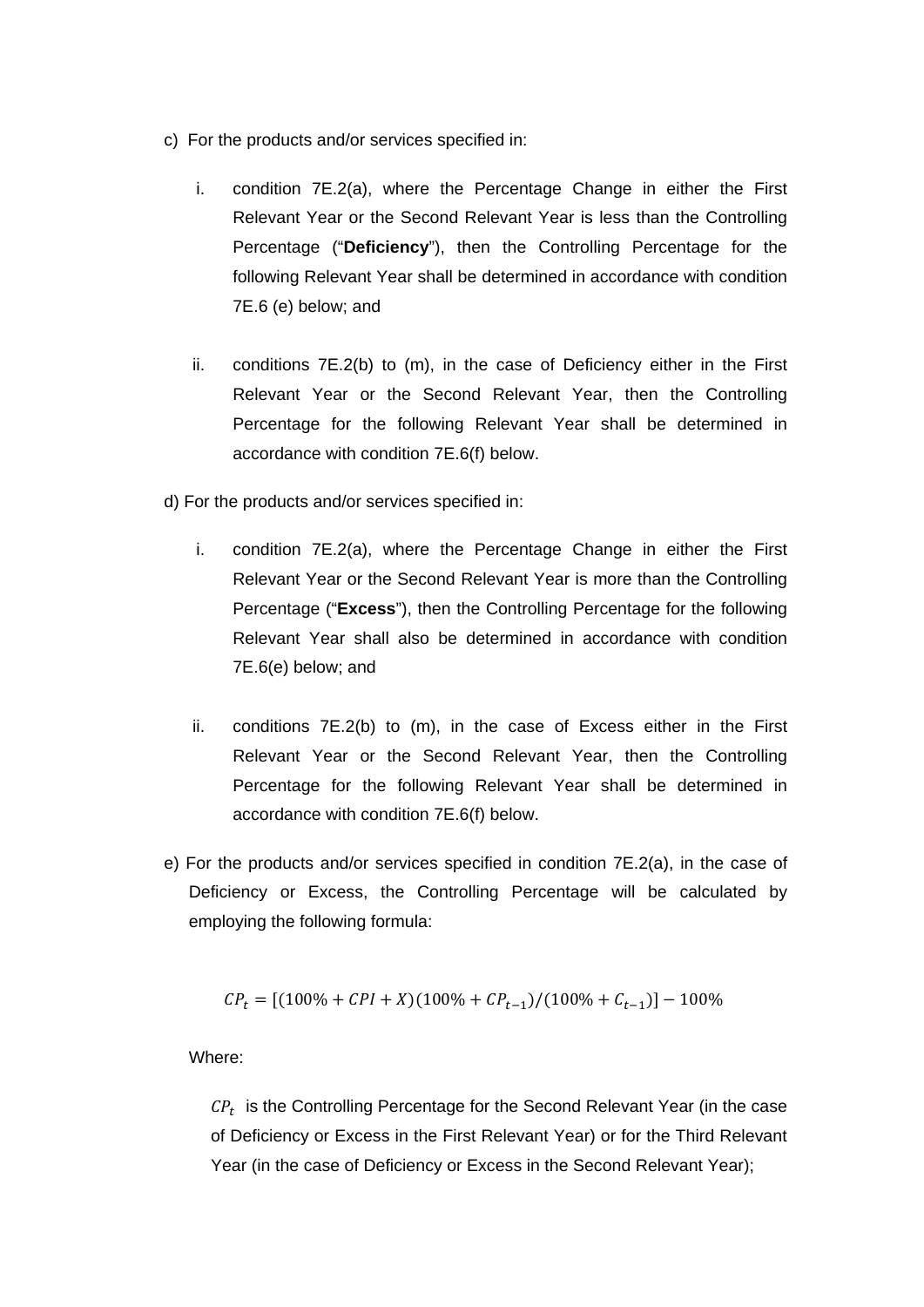$\mathcal{CP}_{t-1}$  is the Controlling Percentage for the First Relevant Year (in the case of Deficiency or Excess in the First Relevant Year) or for the Second Relevant Year (in the case of Deficiency or Excess in the Second Relevant Year);

 $C_{t-1}$  is the Percentage Change in the Charge for the category of products and/or services specified in condition 7E.2(a) during the First Relevant Year (in the case of Deficiency or Excess in the First Relevant Year) or for the Second Relevant Year (in the case of Deficiency or Excess in the Second Relevant Year), calculated in accordance with the formula for  $C_t$  set out in condition 7E.4 above;

X is as set out in condition 7E.6(a) above; and

*CPI* has the meaning ascribed to it in condition 7E.11(i) below.

f) For each of the categories of products and/or services specified in condition 7E.2(b) to (m), in the case of Deficiency or Excess, the Controlling Percentage will be calculated by employing the following formula:

 $CP<sub>t</sub> = [(100\% + X)(100\% + CP<sub>t-1</sub>)/(100\% + C<sub>t-1</sub>)] - 100\%$ 

Where:

 $\mathit{CP}_t$  is the Controlling Percentage for the Second Relevant Year (in the case of Deficiency or Excess in the First Relevant Year) or for the Third Relevant Year (in the case of Deficiency or Excess in the Second Relevant Year);

 $\mathit{CP}_{t-1}$  is the Controlling Percentage for the First Relevant Year (in the case of Deficiency or Excess in the First Relevant Year) or for the Second Relevant Year (in case of Deficiency or Excess in the Second Relevant Year);

 $C_{t-1}$  is the Percentage Change in the Charge for the category of products and/or services specified in condition 7E.2 (b) to (m) during the First Relevant Year (in the case of Deficiency or Excess in the First Relevant Year) or for the Second Relevant Year (in the case of Deficiency or Excess in the Second Relevant Year), calculated in accordance with the formula for  $c_t$  set out in condition 7E.4 or 7E.5 above, as applicable; and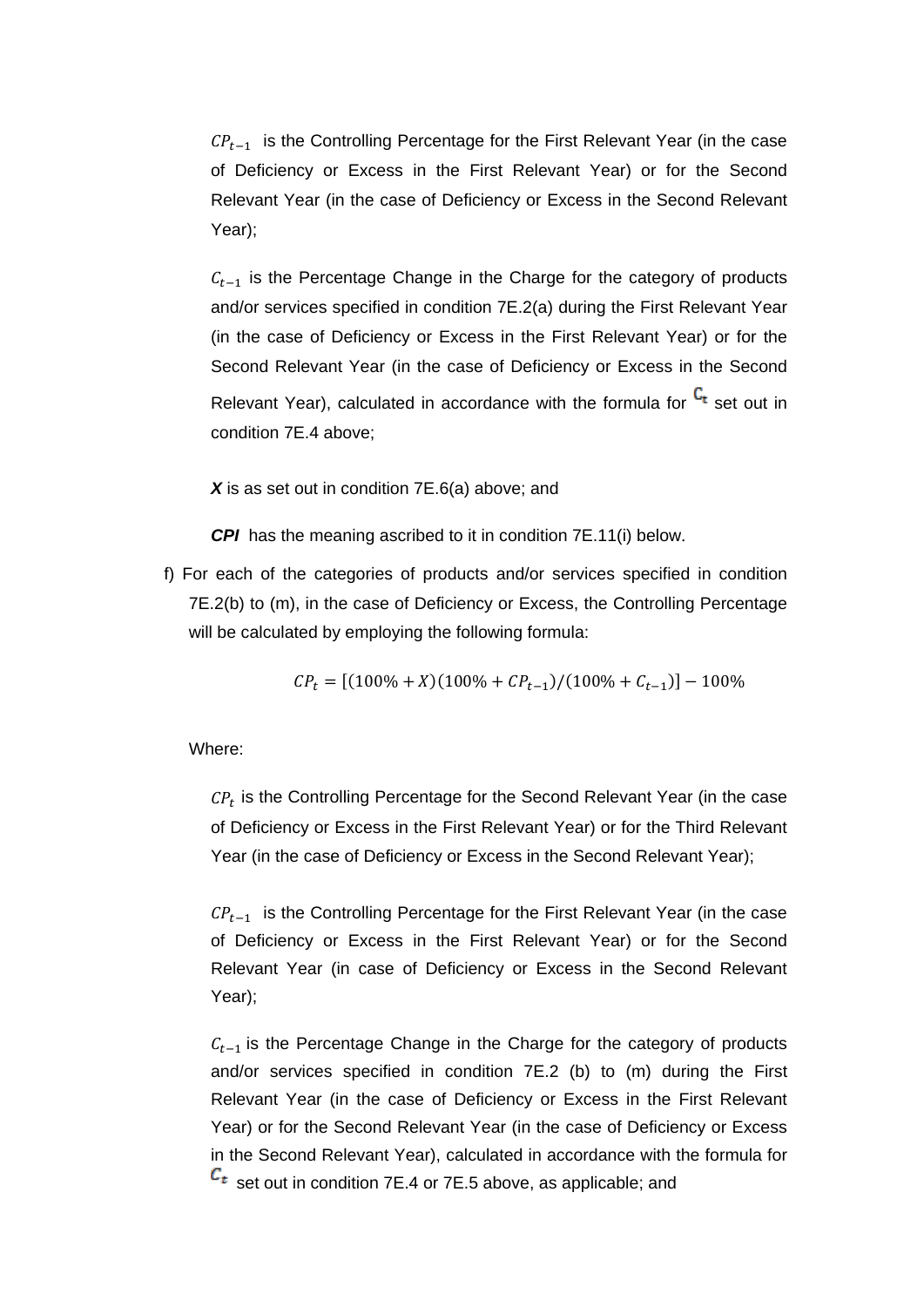X is as set out in condition 7E.6(b) above.

g) For each of the categories of products and/or services specified in condition 7E.2, where the Percentage Change in any Relevant Year is more than the Controlling Percentage, the Dominant Provider shall, to the extent reasonably possible, and as soon as reasonably practicable, repay the Relevant Excess Revenue to the relevant Affected Communications Provider.

# **7E.7** Where:

a. the Dominant Provider makes a material change (other than to a Charge) to any Charge Controlled Service for which a Charge is charged;

b. the Dominant Provider makes a change to the date on which its financial year ends; or

c. there is a material change in the basis of the Consumer Prices Index,

conditions 7E.1 to 7E.6 shall have effect subject to such reasonable adjustment to take account of the change as Ofcom may direct to be appropriate in the circumstances. For the purposes of this condition 7E.7, a material change to the Charge Controlled Service includes (but is not limited to) the introduction of a new product and/or service wholly or substantially in substitution for an existing Charge Controlled Service.

**7E.8** The Dominant Provider must record, maintain and supply to Ofcom in an electronic format, no later than three months after the end of each Relevant Year, the data necessary for Ofcom to monitor compliance of the Dominant Provider with the price control. The data must include:

> a. pursuant to conditions 7E.4 and 7E.5, as applicable, the calculated Percentage Change relating to each category of services specified in conditions 7E.2(a) through to 7E.2(m);

> b. all relevant data the Dominant Provider used in the calculation of the Percentage Change as set out in 7E.4 and 7E.5 above, including for each specific service, *i*;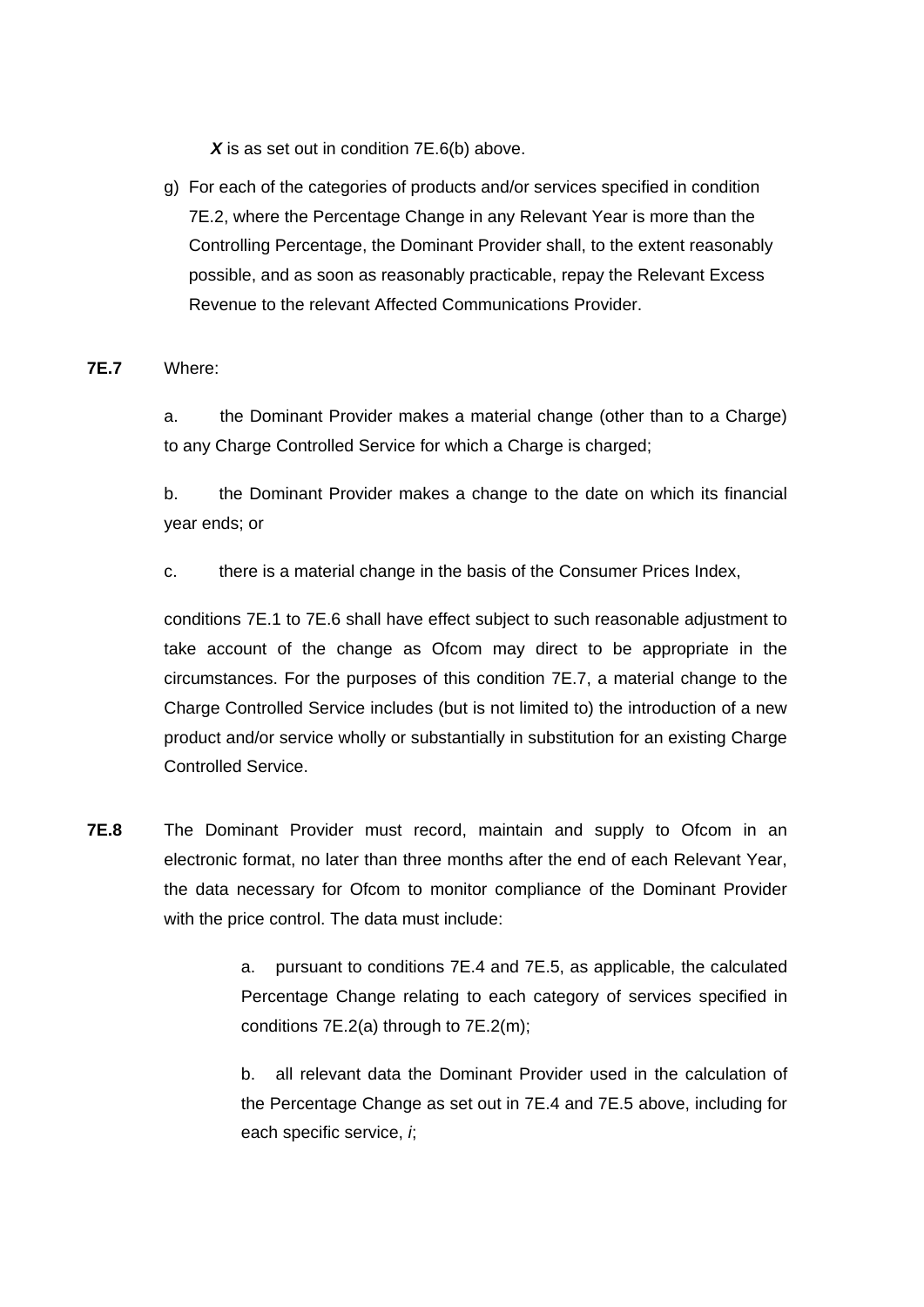c. all charges, excluding any discounts, published by the Dominant Provider from time to time during the Relevant Year and the Prior Year, including the dates and time period during which they were in force;

d. the Relevant Year Weighted Average Charges and the Prior Year Weighted Average Charges for all of the services for which conditions 7E.4 and/or 7E.5 apply and calculations thereof;

e. such data as Ofcom may from time to time direct; and

f. other data necessary for monitoring compliance with the charge control.

All relevant revenues in respect of a specific service in the Basket shall be provided to at least the nearest £1,000.

- **7E.9** Conditions 7E.1 to 7E.8 shall not apply to such extent as Ofcom may direct.
- **7E.10** The Dominant Provider must comply with any direction Ofcom may make from time to time under this condition.
- **7E.11** In this Condition:
	- a) "**Additional Hour**" means the provision of the service 'Additional Hours (or Part thereof)' (which shall be construed as having the same meaning as provided by the Dominant Provider on its website for definitions and explanations of its products) where this is reasonably necessary for the use of ISDN2 Services;
	- b) "**Additional Line Shifted**" means the provision of the service 'Additional Line shifted' (which shall be construed as having the same meaning as provided by the Dominant Provider on its website for definitions and explanations of its products) where this is reasonably necessary for the use of ISDN2 Services;
	- c) "**Affected Communications Provider**" means each communications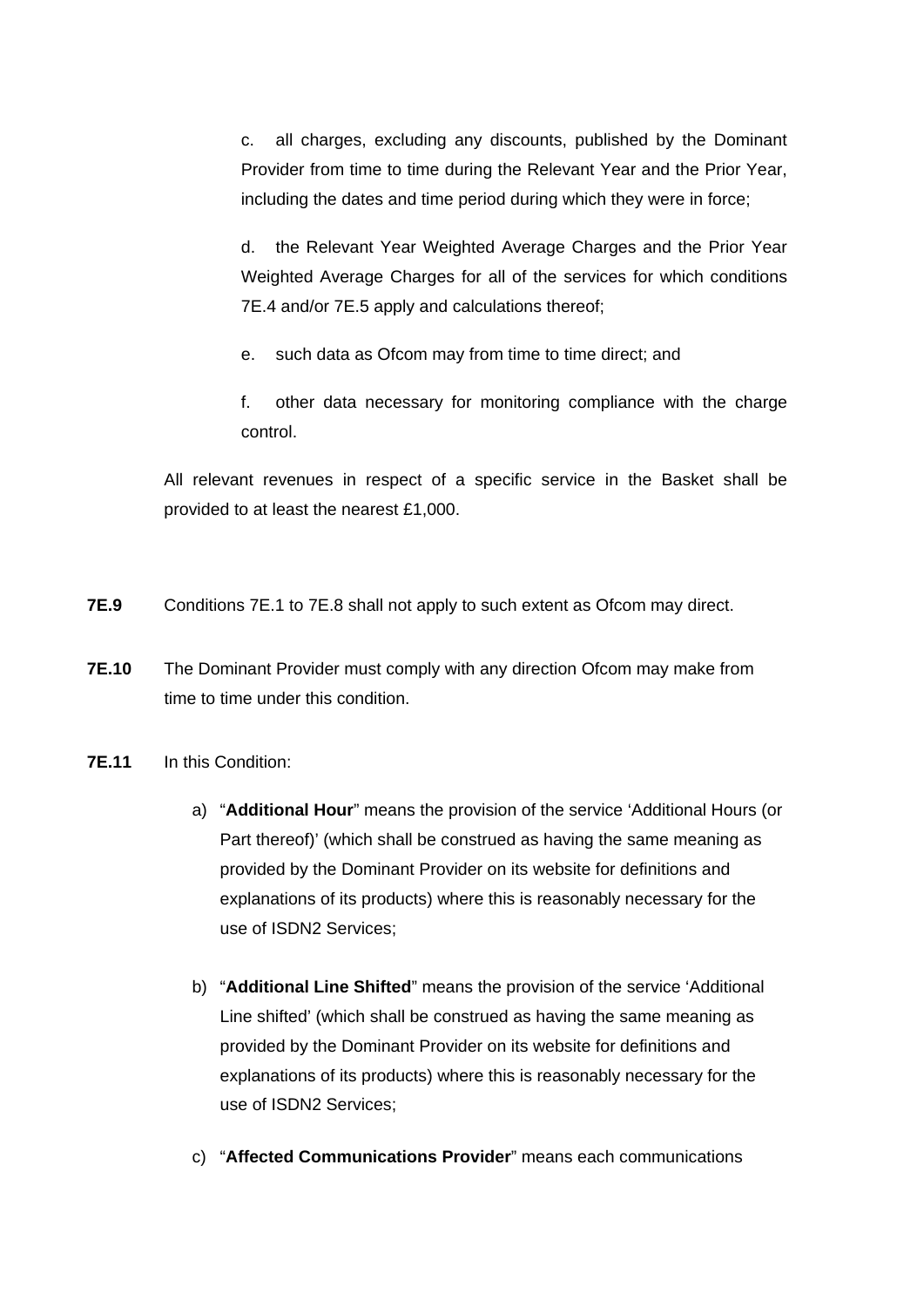provider to whom the Dominant Provider has provided any of the services and/or products listed in condition 7E.2(a) to 7E.2(m) of this Condition during the Relevant Year;

- d) "**Basket**" shall be construed in accordance with condition 7E.4;
- e) "**Charge**" means the charge (being in all cases the amounts offered or charged by the Dominant Provider) excluding any discounts offered by the Dominant Provider, to a communications provider for the Charge Controlled Service;
- f) "**Charge Controlled Service**" means a service or Basket of services listed in conditions 7E.1 and 7E.2;
- g) "**Controlling Percentage**" is to be determined in accordance with condition 7E.6;
- h) "**Consumer Prices Index**" means the index of prices compiled by an agency or a public body on behalf of Her Majesty's Government or a governmental department (which is the Office for National Statistics at the time of publication of this notification) from time to time in respect of all items;
- i) "**CPI**" means the amount of the change in the Consumer Prices Index in the period of twelve months ending on 31 October immediately before the beginning of the Relevant Year, expressed as a percentage (rounded to two decimal places) of that Consumer Prices Index as at the beginning of that first mentioned period;
- j) "**Excess Revenue**" means the difference between (i) the revenue which the Dominant Provider earned in the Relevant Year from providing the services listed in conditions 7E.2(a) to 7E.2(m), and (ii) the revenue the Dominant Provider would have earned in the Relevant Year from providing the services and/or products listed in conditions 7E.2(a) to 7E.2(m) if it had complied with condition 7E.2;
- k) "**Initial Charge**" means, for the purposes of calculating the Percentage Change in accordance with condition 7E.4, the charge by the Dominant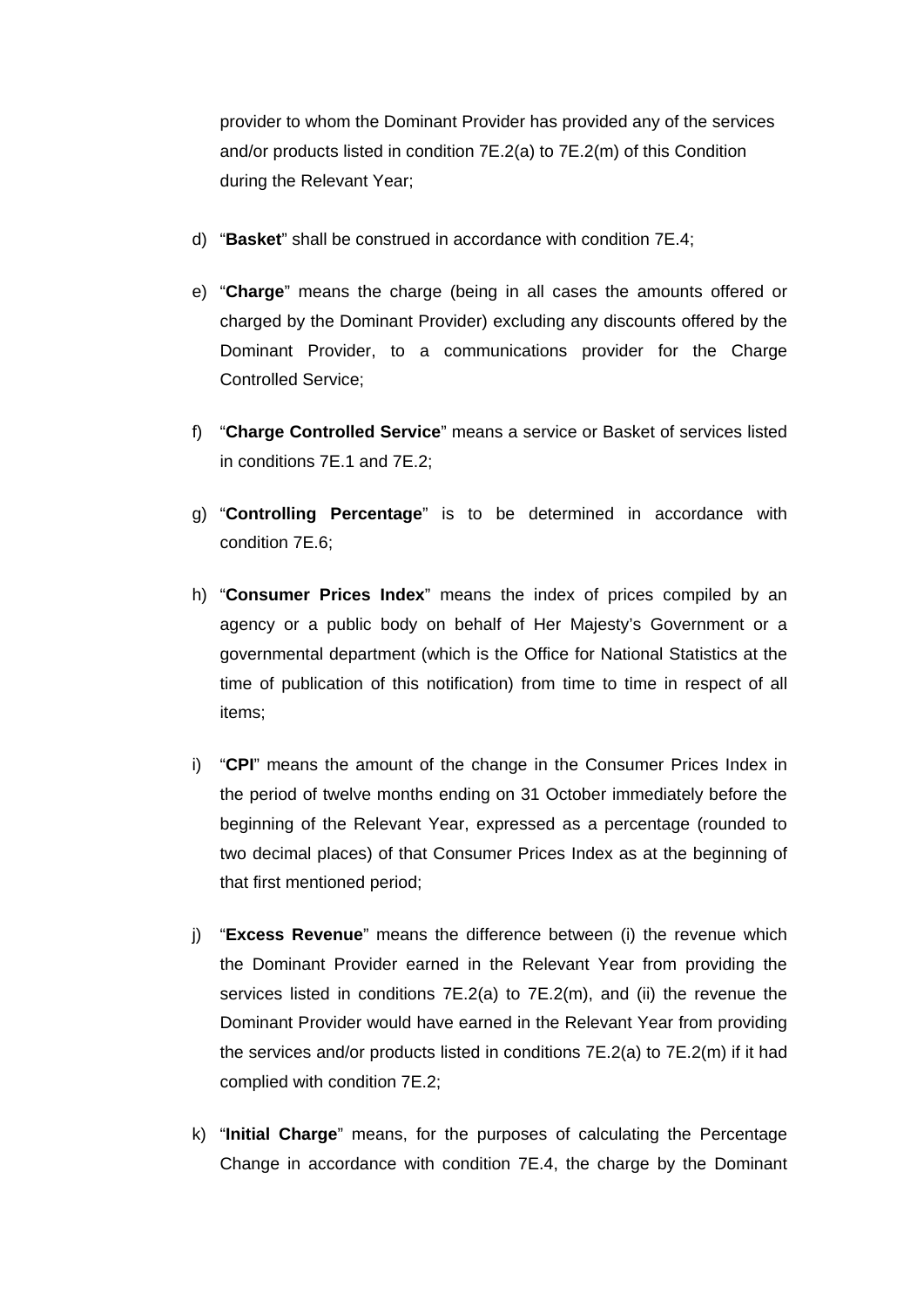Provider for the individual service, *i*, in the Basket as at [*DATE*] as provided by the Dominant Provider on its website for definitions and explanations of its products;

- l) "**Internal and External Shifts**" means, the provision of the service 'Internal and External Shifts' (which shall be construed as having the same meaning as provided by the Dominant Provider on its website for definitions and explanations of its products) where this is reasonably necessary for the use of ISDN2 Services;
- m) "**Non-Working Day**" means Sundays and public holidays or bank holidays in England and Wales, Scotland or Northern Ireland (as applicable);
- n) "**Percentage Change**" has the meaning given to it in condition 7E.4 and 7E.5, as applicable;
- o) **"Prior Year Weighted Average Charge"** is to be determined in accordance with the formula in condition 7E.4;
- p) "**Relevant Excess Revenue**" means the Excess Revenue earned from charging the Affected Communications Provider;
- q) **"Relevant Year Weighted Average Charge"** is to be determined in accordance with the formula in condition 7E.4;
- r) "**Standard Chargeable Visit**" means the provision of the service 'Standard Chargeable Visit (Visit plus up to 1 hours work)' (which shall be construed as having the same meaning as provided by the Dominant Provider on its website for definitions and explanations of its products) where this is reasonably necessary for the use of ISDN2 Services;
- s) "**Supplementary Charges (Per Hour)**" means the provision of the service 'Supplementary charges (Per Hour or Part thereof)' (which shall be construed as having the same meaning as provided by the Dominant Provider on its website for definitions and explanations of its products) where this is reasonably necessary for the use of ISDN2 Services;